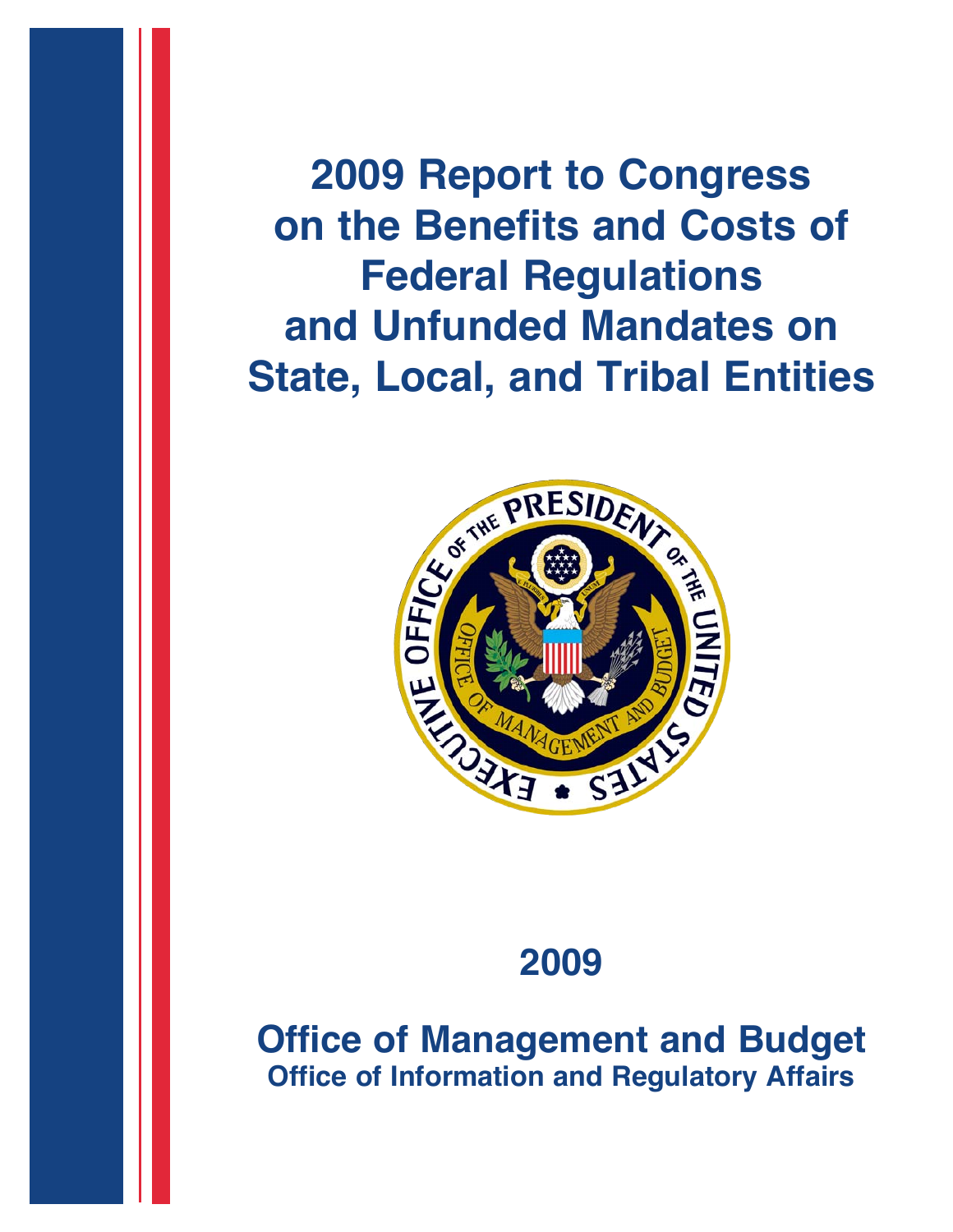## **2009 REPORT TO CONGRESS ON THE BENEFITS AND COSTS OF FEDERAL REGULATIONS AND UNFUNDED MANDATES ON STATE, LOCAL, AND TRIBAL ENTITIES**

| PART I: 2009 REPORT TO CONGRESS ON THE BENEFITS AND COSTS OF FEDERAL<br><b>REGULATIONS</b>                                                           |  |
|------------------------------------------------------------------------------------------------------------------------------------------------------|--|
|                                                                                                                                                      |  |
|                                                                                                                                                      |  |
| A. Estimates of the Total Benefits and Costs of Regulations Reviewed by OMB9<br>B. Estimates of the Benefits and Costs of This Year's Major Rules 13 |  |
| C. The Impact of Federal Regulation on State, Local, and Tribal Governments, Small                                                                   |  |
|                                                                                                                                                      |  |
|                                                                                                                                                      |  |
|                                                                                                                                                      |  |
|                                                                                                                                                      |  |
| Chapter IV: Update on the Implementation of Information Quality Initiatives45                                                                        |  |
|                                                                                                                                                      |  |
|                                                                                                                                                      |  |
|                                                                                                                                                      |  |
| <b>PART II: FOURTEENTH ANNUAL REPORT TO CONGRESS ON AGENCY</b><br><b>COMPLIANCE WITH THE UNFUNDED MANDATES REFORM ACT</b>                            |  |
|                                                                                                                                                      |  |
|                                                                                                                                                      |  |
|                                                                                                                                                      |  |
|                                                                                                                                                      |  |
|                                                                                                                                                      |  |
|                                                                                                                                                      |  |
|                                                                                                                                                      |  |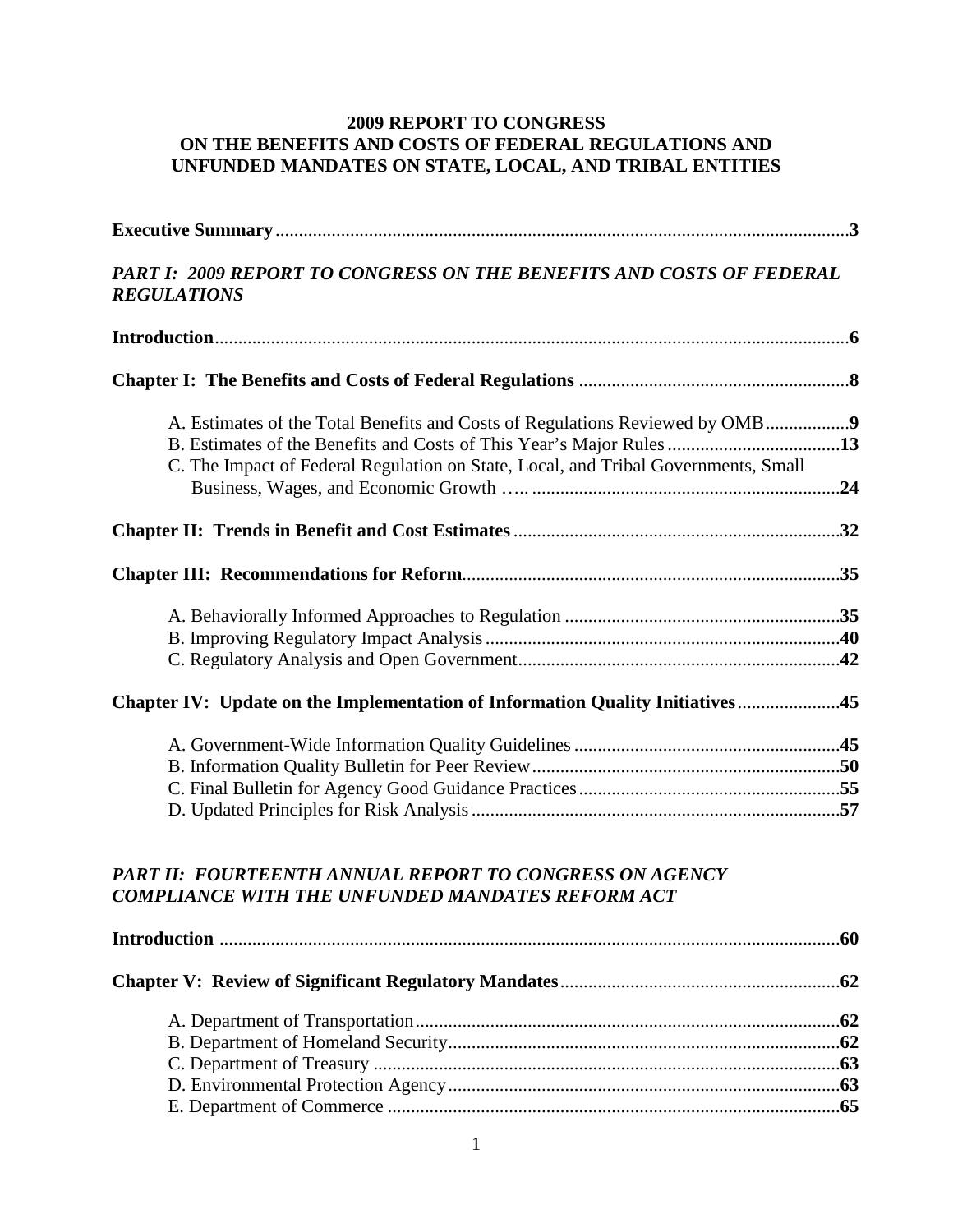| Appendix C: Information on the Regulatory Analyses for Major Rules by |  |
|-----------------------------------------------------------------------|--|
|                                                                       |  |
|                                                                       |  |
| C. Agencies that Do Not Produce or Sponsor Information                |  |
|                                                                       |  |
|                                                                       |  |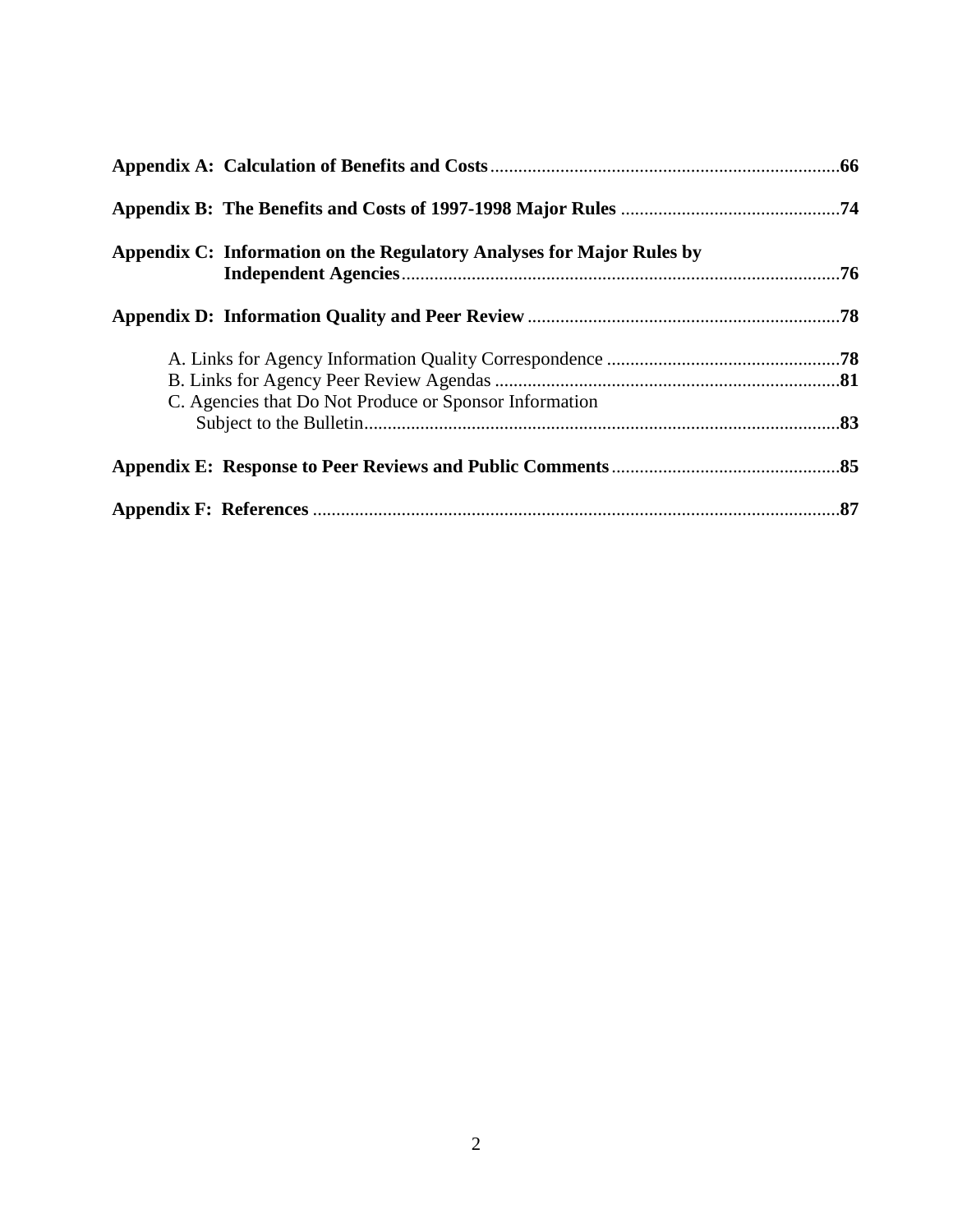## **EXECUTIVE SUMMARY**

The Office of Management and Budget (OMB) prepared this Report to Congress on the Benefits and Costs of Federal Regulations (Report) in accordance with the Regulatory-Right-to-Know Act.<sup>[1](#page-3-0)</sup> This is the twelfth annual Report since OMB began issuing this Report in 1997. The Report summarizes estimates by Federal regulatory agencies of the quantified and monetized benefits and costs of major Federal regulations reviewed by OMB over the last ten years.

- The estimated annual benefits of major Federal regulations reviewed by OMB from October 1, 1998, to September 30, 2008, for which agencies estimated and monetized both benefits and costs, are in the aggregate between \$126 billion and \$663 billion, while the estimated annual costs are in the aggregate between \$51 billion and \$60 billion. These ranges reflect uncertainty in the benefits and costs of each rule at the time it was evaluated. The benefit estimates remain relatively steady as compared to those reported last year; the costs are slightly lower than those reported last year.
- Some rules are estimated to produce far higher net benefits than others. Moreover, there is substantial variation across agencies in the total net benefits produced by rules. For example, the air pollution rules from the Environmental Protection Agency (EPA) produced 65 to 88 percent of the benefits and 57 to 60 percent of the costs. Many rules have net benefits, but some rules have net costs.
- During the fiscal year 2008, executive agencies promulgated 42 major rules and quantified and monetized both benefits and costs for 13 of them. Those 13 rules were estimated to result in a total of \$8.6 billion to \$39.4 billion in annual benefits and \$7.9 billion to \$9.2 billion in annual costs.
- Of the 21 major non-budgetary final rules issued by executive agencies last year:
	- o For one rule, the issuing agency did not quantify and monetize either benefits or costs.
	- o For six rules, the issuing agency quantified and monetized only costs. The Department of Homeland Security issued two of these rules at an estimated annual cost of \$745 million to \$1.6 billion.
	- o For one rule, the issuing agency quantified and monetized only benefits. The Department of Interior issued a migratory bird hunting rule with estimated benefits of \$711 million to \$1 billion.
	- o For 13 rules, the issuing agencies quantified and monetized both benefits and costs.
- The independent regulatory agencies, whose regulations are not subject to OMB review, issued 11 major final rules. The Government Accountability Office (GAO) reported monetized benefits and costs for only one of these rules, and monetized costs

<span id="page-3-0"></span> $\overline{a}$ <sup>1</sup> Section 624 of the Treasury and General Government Appropriations Act of 2001, Pub. L. No. 106-554, 31 U.S.C. § 1105 note.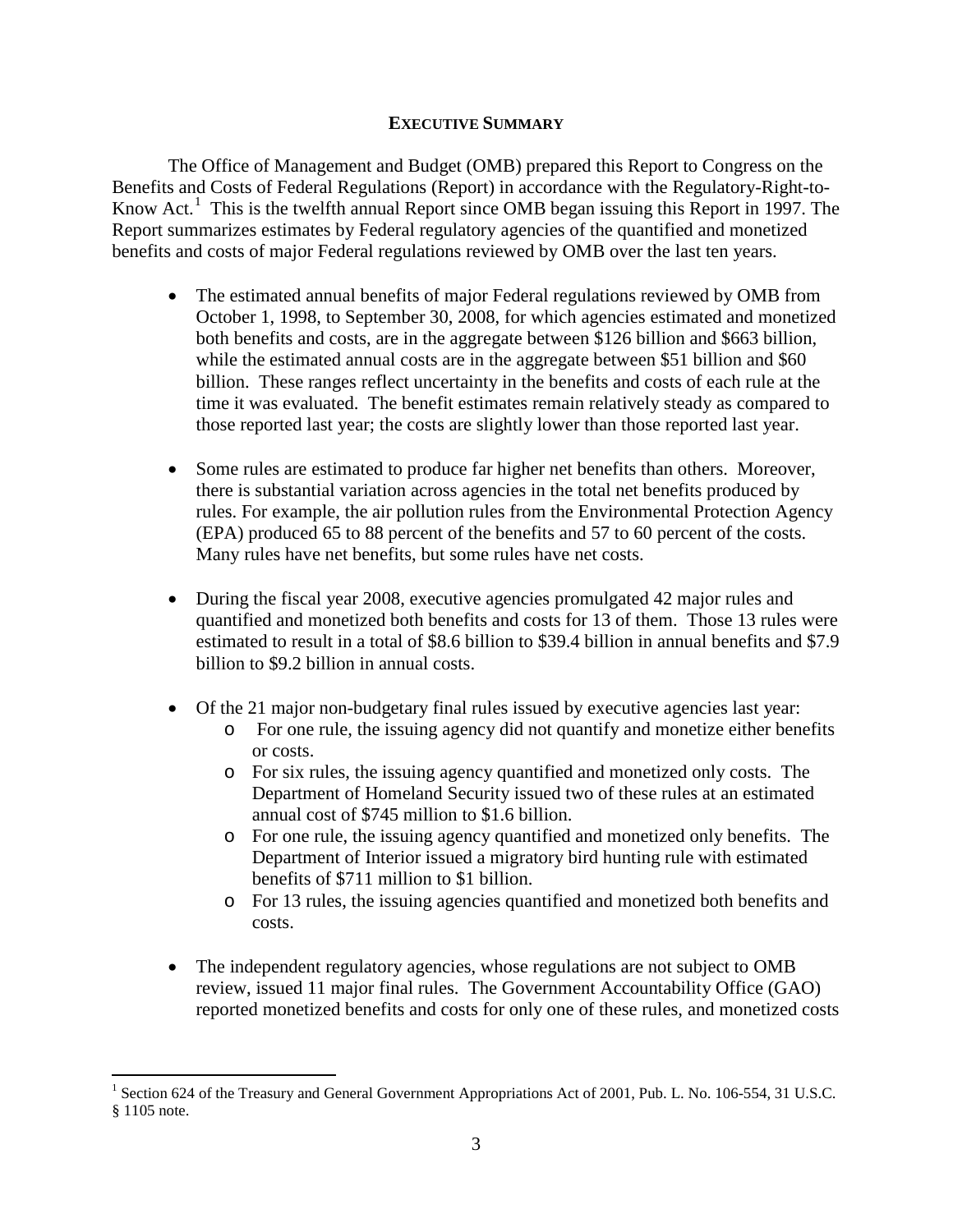for two of these rules. The Nuclear Regulatory Commission (NRC) provided cost estimates for one rule.

It is important to emphasize that the figures here have significant limitations. For example, the aggregate estimates offered here do not capture the non-monetized benefits and costs of rules. Many rules have benefits and costs that cannot be quantified or monetized in light of existing information. In fulfilling their statutory mandates, agencies must often act in the face of substantial uncertainty about the likely consequences. In some cases, monetization of particular categories of benefits – such as ecological and national security benefits – can present significant challenges. In addition, prospective estimates may contain erroneous assumptions leading to inaccurate predictions, and retrospective analysis can be an important way of increasing accuracy. While the estimates in this Report provide valuable information about the effects of regulations, they should not be taken to be either precise or complete. OMB continues to consider methods for increasing the accuracy of benefit-cost analysis.

In compliance with the Regulatory Right-to-Know Act, this Report also offers three recommendations for reform. First, it emphasizes the potential value of behaviorally informed approaches to regulation, including disclosure policies, prudent use of default rules, and simplification. Second, it suggests that regulatory impact analysis should be improved by increased clarity about costs and benefits, by greater use of retrospective analysis, and by taking account, where relevant, of the interests of future generations, of distributional effects, and of fairness. Third, it suggests the importance of using regulatory analysis as a tool of transparency and open government, by allowing public scrutiny of rules with reference to their anticipated and actual consequences.

Chapter IV provides an update on agency implementation of the Information Quality Act (IQA) (Section 515 of the Treasury and General Government Appropriations Act, 2001 (Pub. L. No. 106-554, 31 U.S.C. § 3516 note)). The chapter summarizes: a) the current status of correction requests that were received by agencies in FY 2008, including an update on the status of requests received during FY 2003 through FY 2007; b) agency annual reports for the Information Quality Bulletin for Peer Review for FY 2008; and c) brief recaps and updates on the Good Guidance Practices Bulletin and the Principles of Risk Analysis. The Federal agencies received 16 correction requests and completed 198 peer reviews, of which 51 were influential scientific assessments, in FY 2008.

This Report is being issued along with the Fourteenth Annual Report to Congress on Agency Compliance with the Unfunded Mandates Reform Act (UMRA), (Pub. L. No. 104-4, 2 U.S.C. § 1538). OMB reports on agency compliance with Title II of UMRA, which requires that each agency conduct a cost-benefit analysis and select the least costly, most cost-effective, or least burdensome alternative before promulgating any proposed or final rule that may result in expenditures of more than \$100 million (adjusted for inflation) in any one year by State, local, and tribal governments, or by the private sector. Each agency must also seek input from State, local, and tribal governments.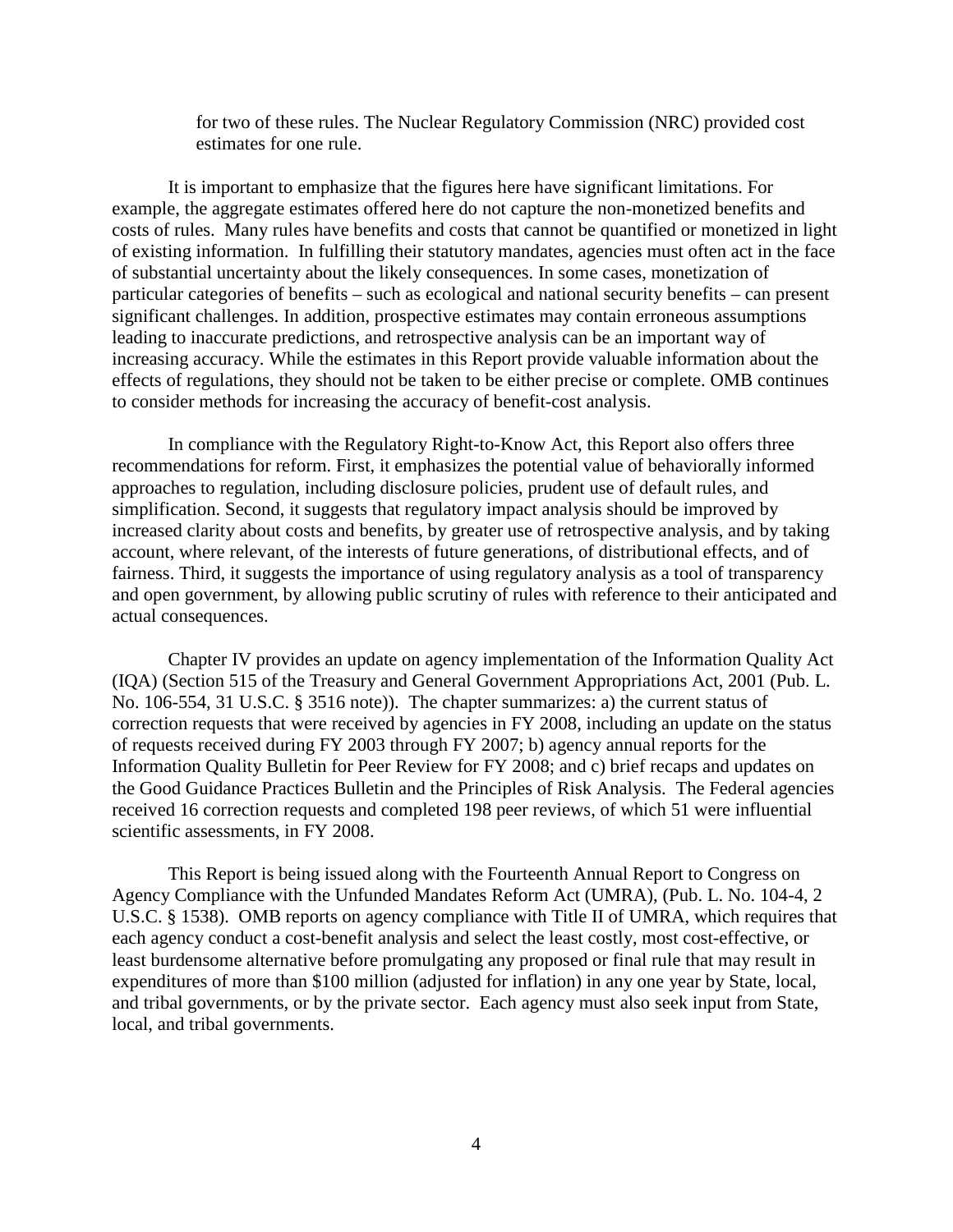# **PART I: 2009 REPORT TO CONGRESS**

## **ON THE BENEFITS AND COSTS OF FEDERAL REGULATIONS**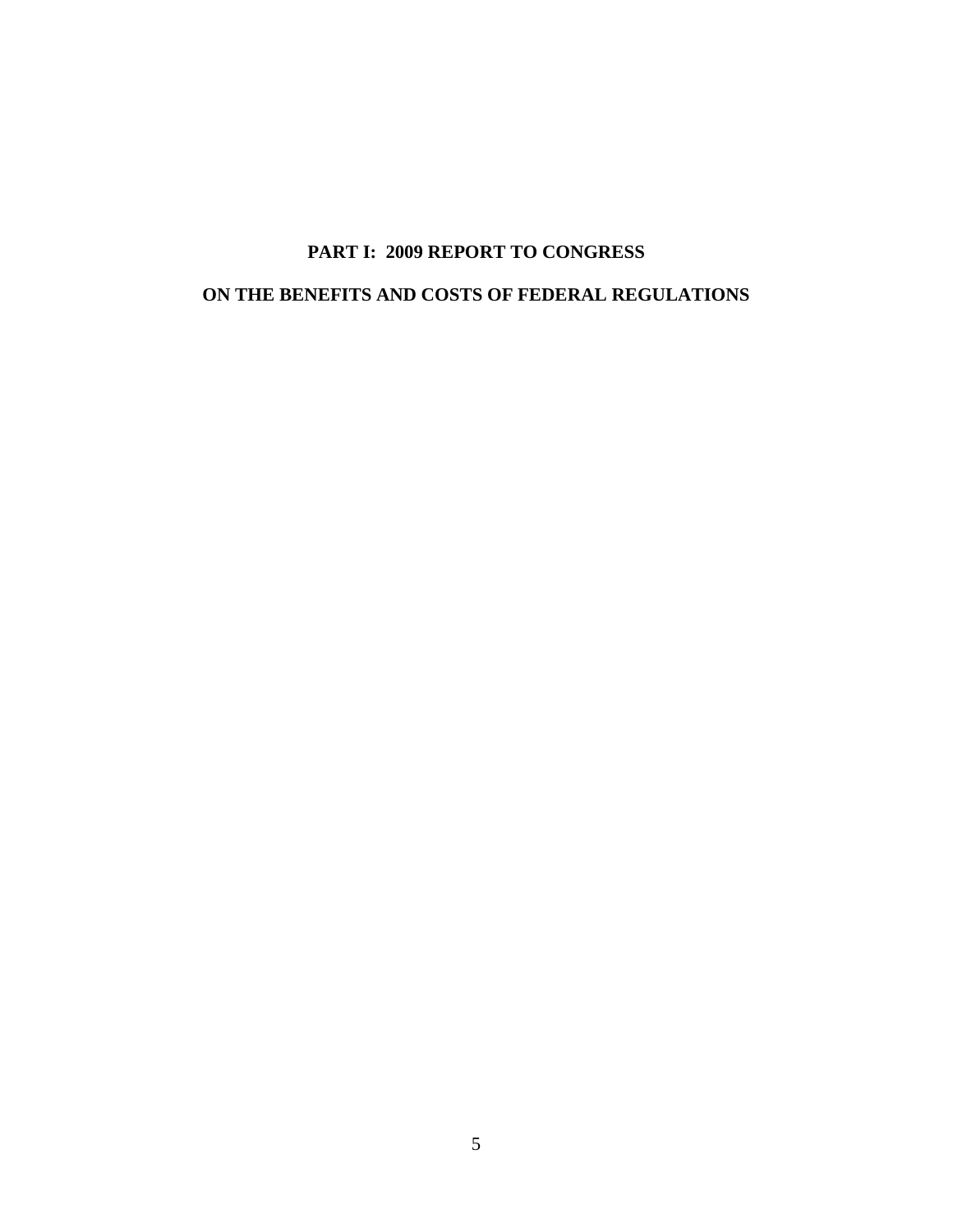## **INTRODUCTION**

The Regulatory Right-to-Know Act calls for the Office of Management and Budget (OMB) to submit to Congress each year "an accounting statement and associated report" including:

(A) an estimate of the total annual benefits and costs (including quantifiable and nonquantifiable effects) of Federal rules and paperwork, to the extent feasible:

(1) in the aggregate;

(2) by agency and agency program; and

(3) by major rule;

(B) an analysis of impacts of Federal regulation on State, local, and tribal government, small business, wages, and economic growth; and

(C) recommendations for reform.

 $\overline{a}$ 

The statute does not define "major rule." For the purposes of this Report, we define major rules to include all final rules promulgated by an Executive Branch agency that meet any one of the following three conditions:

- Rules designated as major under 5 U.S.C.  $\S 804(2)$  $\S 804(2)$  $\S 804(2)$ ;
- Rules designated as meeting the analysis threshold under the Unfunded Mandates Reform Act of 1995 (UMRA); $3$  or
- Rules designated as "economically significant" under section  $3(f)(1)$  of Executive Order 12866. [4](#page-6-2)

Chapter I summarizes the benefits and costs of major regulations issued between September 1998 and September 2008 and examines in more detail the benefits and costs of major Federal regulations issued in fiscal year 2008, It also discusses regulatory impacts on State, local, and tribal governments, small business, wages, and economic growth. Chapter II examines trends in regulation since OMB began to compile benefit and cost estimates records in 1981. Chapter III outlines recommendations for future reform. Chapter IV provides an update on agency implementation of the Information Quality Act (IQA) (Section 515 of the Treasury and

<span id="page-6-0"></span> $2A$  major rule is defined in Subtitle E of the Small Business Regulatory Enforcement Fairness Act of 1996 as a rule that is likely to result in: "(A) an annual effect on the economy of \$100,000,000 or more; (B) a major increase in costs or prices for consumers, individual industries, Federal, State, or local government agencies, or geographic regions; or (C) significant adverse effects on competition, employment, investment, productivity, innovation, or on the ability of United States-based enterprises to compete with foreign-based enterprises in domestic and export markets." P.L. 104-121 Sec. 804, 5 U.S.C. § 804(2).

<span id="page-6-1"></span> $A<sup>3</sup>A$  written statement containing a qualitative and quantitative assessment of the anticipated benefits and costs of the Federal mandate is required under the Section 202(a) of the Unfunded Mandates Reform Act of 1995 for all rules that may result in: "the expenditure by State, local, and tribal governments, in the aggregate, or by the private sector, of \$100,000,000 or more (adjusted annually for inflation) in any one year." 2 U.S.C. § 1532(a). <sup>4</sup>

<span id="page-6-2"></span><sup>&</sup>lt;sup>4</sup>A regulatory action is considered "economically significant" under Executive Order 12866 § 3(f)(1) if it is likely to result in a rule that may have: "an annual effect on the economy of \$100 million or more or adversely affect in a material way the economy, a sector of the economy, productivity, competition, jobs, the environment, public health or safety, or State, local, or tribal governments or communities."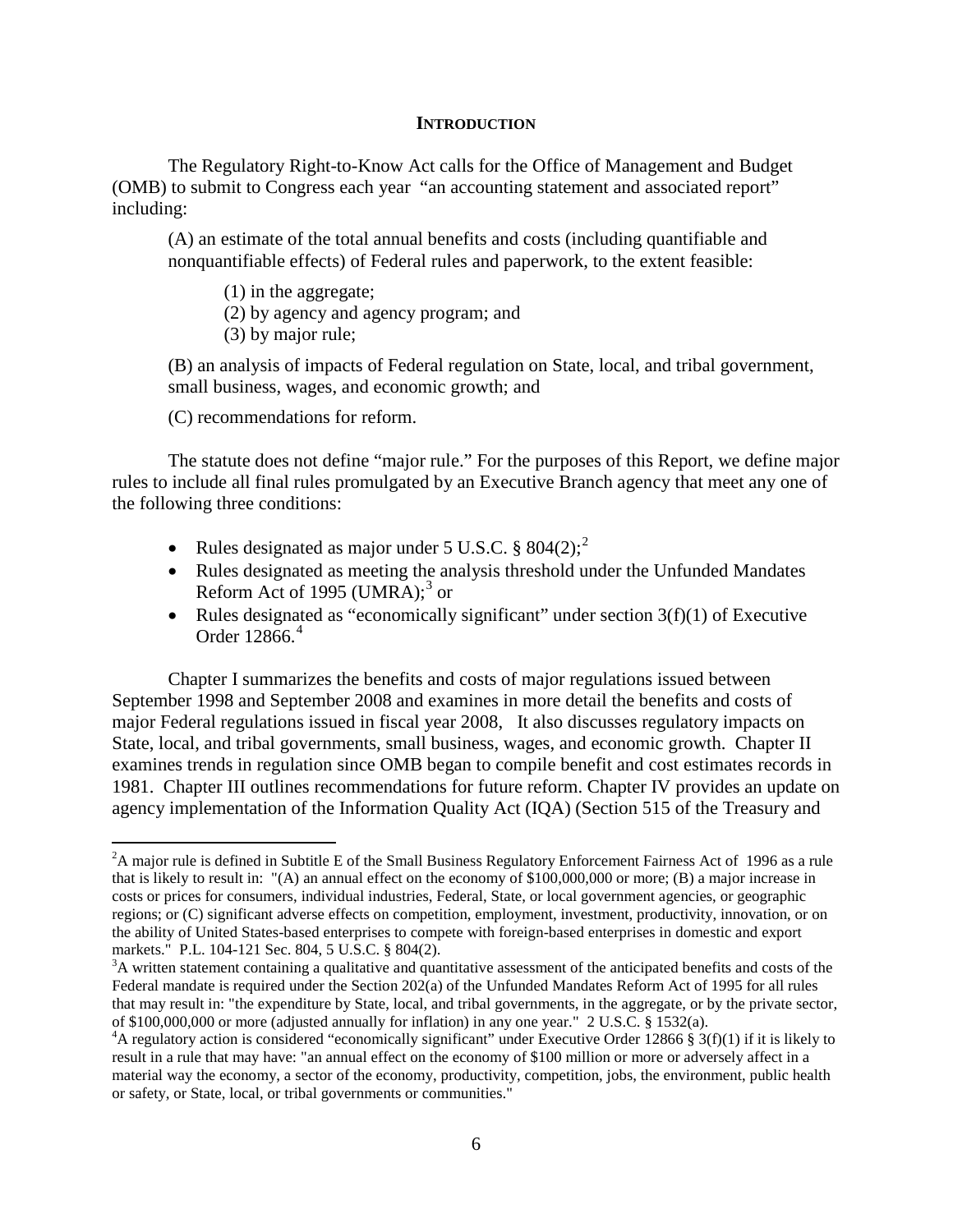General Government Appropriations Act, 2001 (Pub. L. No. 106-554, 31 U.S.C. § 3516 note)). Chapter V summarizes agency compliance with UMRA.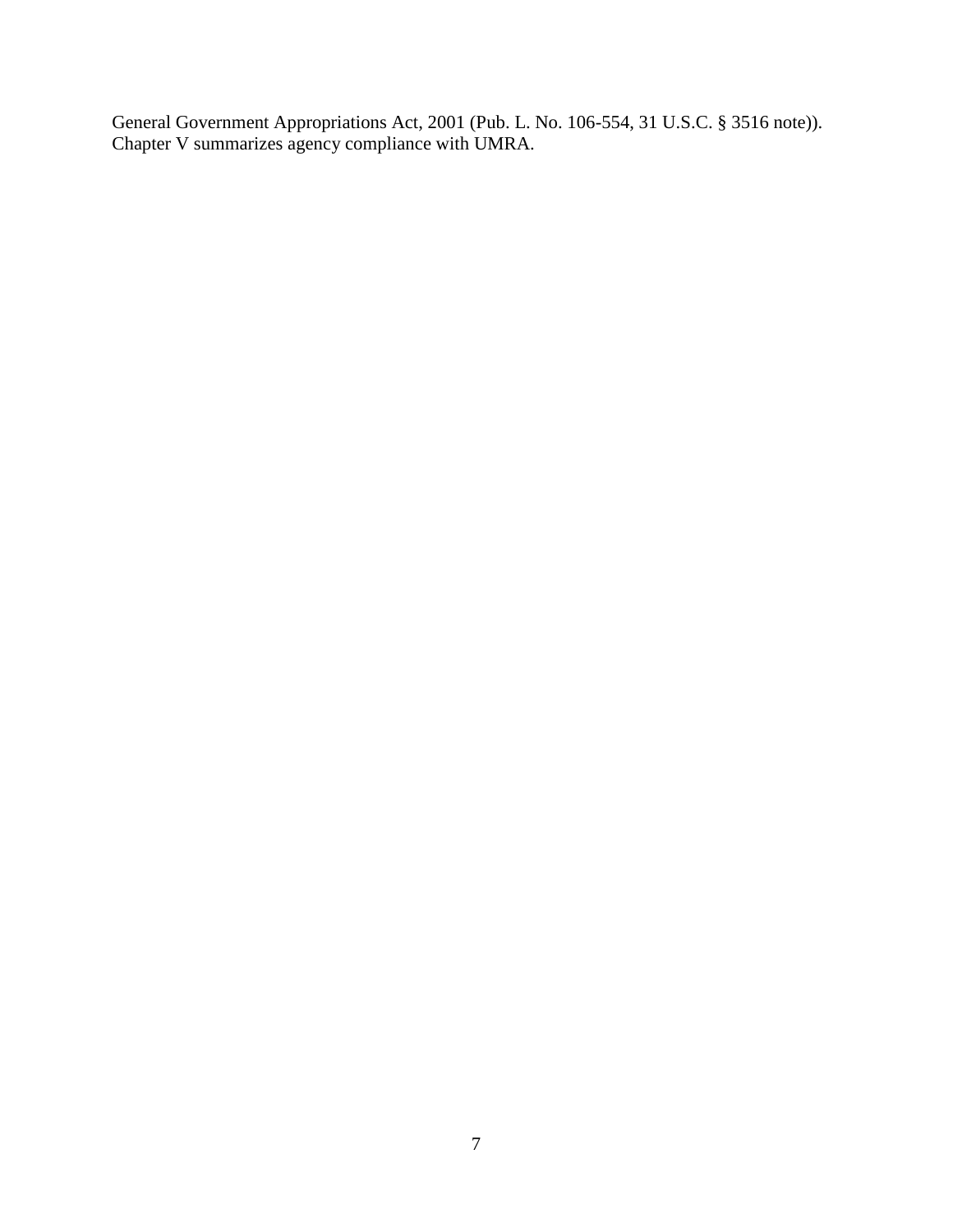#### **CHAPTER I: THE BENEFITS AND COSTS OF FEDERAL REGULATIONS**

This chapter consists of two parts: the accounting statement and a brief report on regulatory impacts on state, local, and tribal governments, small business, and wages. Part A revises the benefit-cost estimates in last year's Report by updating the estimates to the end of fiscal year 2008 (September 30, 2008). As in previous Reports, this chapter uses a ten-year lookback. Estimates are based on the major regulations reviewed by OMB from October 1, 1998 to September 30, 2008.<sup>[5](#page-8-0)</sup> For this reason, eight rules reviewed from October 1, 1997 to September 30, 1998 (fiscal year 1998) were included in the totals for the 2008 Report but are not included in this Report. A list of these FY 1998 rules can be found in Appendix B (see Table B-1). The removal of the eight FY 1998 rules from the ten-year window is accompanied by the addition of 13 FY 2008 rules.

All estimates presented in this chapter are agency estimates of benefits and costs or transparent modifications of agency information performed by OMB.<sup>[6](#page-8-1)</sup> This chapter also includes a discussion of major rules issued by independent regulatory agencies, although OMB does not review these rules under Executive Order 12866.<sup>[7](#page-8-2)</sup> This discussion is based solely on data provided by these agencies to the Government Accountability Office (GAO) under the Congressional Review Act.

Aggregating benefit and cost estimates of individual regulations—to the extent they can be combined—provides significant insight about the effects of regulations. But the resulting estimates are neither precise nor complete. Individual regulatory impact analyses vary in rigor and rely on different assumptions, including baseline scenarios, methods, and data. Summing across estimates involves the aggregation of analytical results that are not strictly comparable. As we have noted, some benefits and costs are difficult either to quantify or to turn into monetary equivalents. For purposes of policy, such nonquantified benefits and costs may be important. Some regulations have important non-quantified benefits and costs that serve as a key factor in an agency's decision to promulgate a rule. Considerations of equity, or distributional factors, may be highly relevant. Finally, prospective analyses may turn out to overestimate or underestimate both benefits and costs; retrospective analysis can be important as a corrective mechanism. [8](#page-8-3)

<span id="page-8-0"></span><sup>&</sup>lt;sup>5</sup>All previous Reports are available at:

[http://www.whitehouse.gov/omb/inforeg\\_regpol\\_reports\\_congress/.http://www.whitehouse.gov/omb/inforeg\\_regpol](http://www.whitehouse.gov/omb/inforeg_regpol_reports_congress/.http:/www.whitehouse.gov/omb/inforeg_regpol_reports_congress/) [\\_reports\\_congress/. 6](http://www.whitehouse.gov/omb/inforeg_regpol_reports_congress/.http:/www.whitehouse.gov/omb/inforeg_regpol_reports_congress/)

<span id="page-8-1"></span> $\overline{6}$ OMB used agency estimates where available. The benefit and cost ranges represent lowest and highest agency estimates using both 3 and 7 percent discount rates. If an agency quantified but did not monetize estimates, we used standard assumptions to monetize them, as explained in Appendix A. Inflation adjustments are performed using the latest available Gross Domestic Product (GDP) deflator and all amortizations are performed using a discount rate of 7 percent, unless the agency has already presented annualized, monetized results using a different explicit discount rate. OMB did not independently estimate benefits or costs when agencies did not provide quantified estimates. <sup>7</sup>Section 3(b) of Executive Order 12866 excludes "independent regulatory agencies as defined in 44 U.S.C.

<span id="page-8-2"></span><sup>3502(10)&</sup>quot; from OMB's regulatory review purview.

<span id="page-8-3"></span><sup>8</sup> See Greenstone (2009).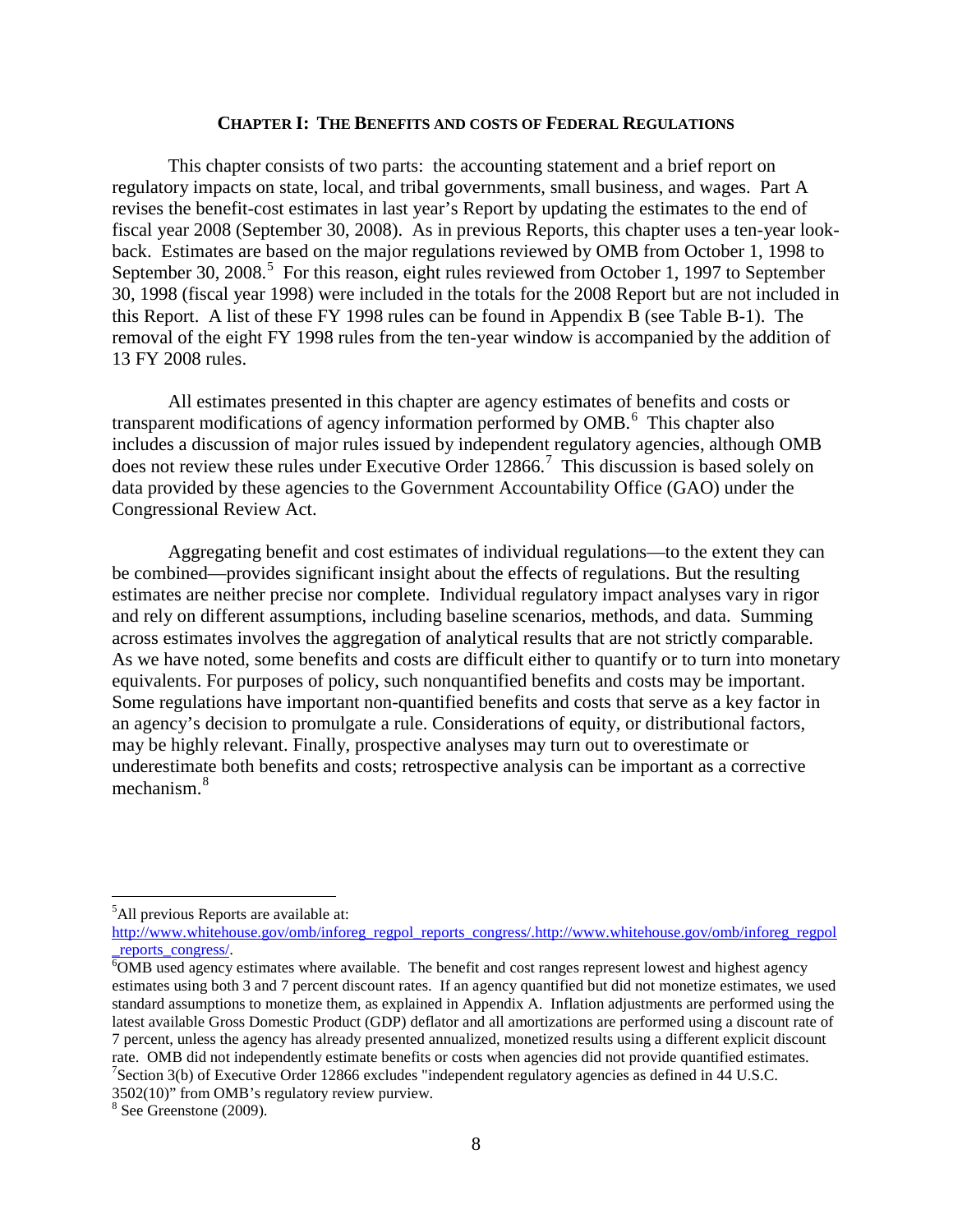## **A. Estimates of the Aggregated Annual Benefits and Costs of Regulations Reviewed by OMB over the Last Ten Years**

Table 1-1 presents estimates of the total annual benefits and costs of 98 regulations reviewed by OMB over the ten-year period from October 1, 1998, to September 30, 2008, broken down by issuing agency, that met two conditions:  $9(1)$  $9(1)$  each rule was estimated to generate benefits or costs of approximately \$100 million in any one year; and (2) a substantial portion of its benefits and costs were quantified and monetized by the agency or, in some cases, monetized by OMB. The estimates are therefore not a complete accounting of all the benefits and costs of all regulations issued by the Federal Government during this period.<sup>[10](#page-9-1)</sup>

As discussed in previous Reports, OMB chose a ten-year period for aggregation because pre-regulation estimates prepared for rules adopted more than ten years ago are of questionable relevance today. The estimates of the benefits and costs of Federal regulations over the period October 1, 1998, to September 30, 2008, are based on agency analyses conducted prior to issuance of the regulation and subjected to public notice and comments and OMB review under Executive Order 12866.

| <b>Agency</b>             | Number of    | <b>Benefits</b> | <b>Costs</b> |  |
|---------------------------|--------------|-----------------|--------------|--|
|                           | <b>Rules</b> |                 |              |  |
| Department of Agriculture | 6            | 906-1,315       | 1,014-1,353  |  |
| Department of Education   |              | 633-786         | 349-589      |  |
| Department of Energy      | 6            | 4,954-5,391     | 3,067-3,118  |  |
| Department of Health and  | 18           | 20,522-32,426   | 3,879-4,387  |  |
| <b>Human Services</b>     |              |                 |              |  |
| Department of Homeland    |              | $20-29$         | 13-99        |  |
| Security                  |              |                 |              |  |
| Department of Housing and |              | 190             | 150          |  |
| <b>Urban Development</b>  |              |                 |              |  |
| Department of Justice     |              | 275             | 108-118      |  |

|  |  |  |  |  |                                                                         | Table 1-1: Estimates of the Total Annual Benefits and Costs of Major Federal Rules by |
|--|--|--|--|--|-------------------------------------------------------------------------|---------------------------------------------------------------------------------------|
|  |  |  |  |  | Agency, October 1, 1998 - September 30, 2008 (millions of 2001 dollars) |                                                                                       |

<span id="page-9-1"></span><span id="page-9-0"></span><sup>&</sup>lt;sup>9</sup>OMB discusses, in this Report and in previous Reports, the difficulty of estimating and aggregating the benefits and costs of different regulations over long time periods and across many agencies using different methodologies. Any aggregation involves the assemblage of benefit and cost estimates that are not strictly comparable. In part to address this issue, the 2003 Report included OMB's new regulatory analysis guidance, OMB Circular A-4 that took effect on January 1, 2004 for proposed rules and January 1, 2005 for final rules. The guidance recommends what OMB defines as "best practices" in regulatory analysis, with a goal of strengthening the role of science, engineering, and economics in rulemaking. The overall goal of this guidance is a more transparent, accountable and credible regulatory process and a more consistent regulatory environment. OMB expects that as more agencies adopt our recommended best practices, the benefits and costs we present in future reports will become more comparable across agencies and programs. OMB is working with the agencies to ensure that their impact analyses follow the gui  $\frac{10}{10}$  In many instances, agencies were unable to quantify all benefits and costs. We have conveyed the essence of these unquantified effects on a rule-by-rule basis in the columns titled "Other Information" in Appendix A of this and previous Reports. The monetized estimates we present necessarily exclude these unquantified effects.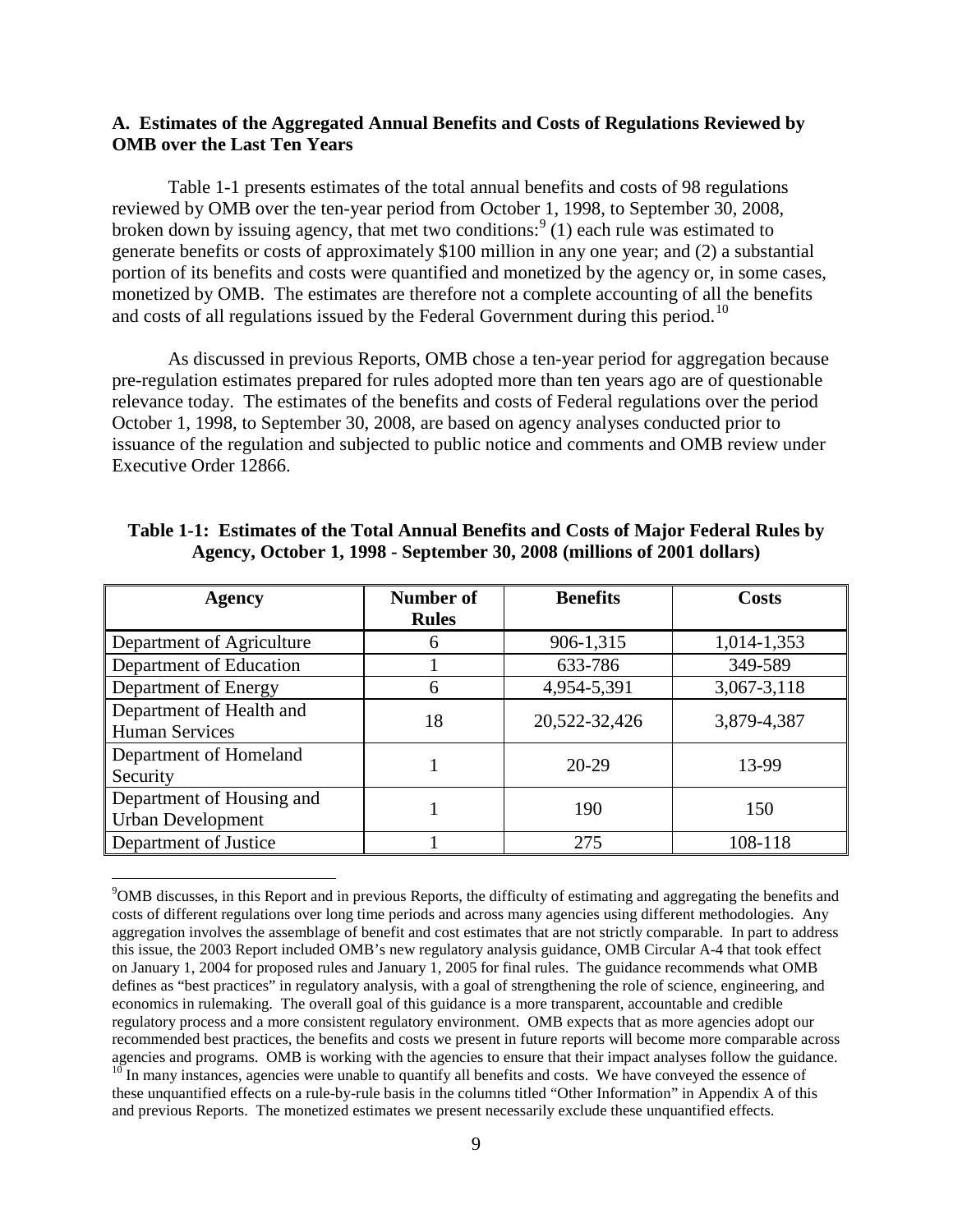| <b>Agency</b>                                             | Number of<br><b>Rules</b> | <b>Benefits</b> | Costs         |
|-----------------------------------------------------------|---------------------------|-----------------|---------------|
| Department of Labor                                       |                           | 481-1605        | 320-347       |
| Department of Transportation                              |                           | 11,256-19,098   | 5,218-8,968   |
| <b>Environmental Protection</b><br>$Agency$ <sup>11</sup> | 40                        | 87,042-601,469  | 36,853-40,851 |
| Total                                                     | 98                        | 126,277-662,584 | 50,973-59,978 |

In assembling these tables of estimated benefits and costs, OMB applied a uniform format for the presentation to make agency estimates more closely comparable with each other (for example, annualizing benefit and cost estimates). OMB monetized quantitative estimates where the agency did not do so. For example, for a few rulemakings within the 10-year window of this Report, we have converted agency projections of quantified benefits, such as estimated injuries avoided per year or tons of pollutant reductions per year, to dollars using the valuation estimates discussed in Appendix A of this Report and Appendix B of our 2007 Report.<sup>[12](#page-10-1)</sup>

The aggregate benefits reported in Table 1-1 rose slightly in comparison to those presented in the 2008 Report; the aggregate costs increased as well and in greater proportion. Rules issued by the Environmental Protection Agency (EPA) continue, as in prior years, to account for the majority of estimated benefits and costs generated by Federal regulation. More specifically, EPA rules account for 65 to 88 percent of the benefits and 57 to 60 percent of the costs.

Table 1-2 provides additional information on aggregate benefits and costs for specific agency programs. In order for a program to be included in Table 1-2, the program needed to have finalized three or more major rules in the last ten years with monetized benefits and costs.

| <b>Agency</b>                          | Number of    | <b>Benefits</b> | Costs           |
|----------------------------------------|--------------|-----------------|-----------------|
|                                        | <b>Rules</b> |                 |                 |
| <b>Department of Agriculture</b>       |              |                 |                 |
| Animal and Plant Health Inspection     |              | 862-1,163       | 726-931         |
| Service                                |              |                 |                 |
| <b>Department of Energy</b>            |              |                 |                 |
| Energy Efficiency and Renewable Energy |              | 4,954-5,391     | $3,067 - 3,118$ |

## **Table 1-2: Estimates of Annual Benefits and Costs of Major Federal Rules: Selected Programs and Agencies, October 1, 1998 - September 30, 2008 (millions of 2001 dollars)**

<span id="page-10-0"></span><sup>&</sup>lt;sup>11</sup> These totals include EPA's March 2005 final "Clean Air Interstate Rule." On July 11, 2008, the D.C. Circuit vacated this rule; however, in response to EPA's petition, the Court on December 23, 2008, remanded the rule without vacatur, which keeps it in effect while EPA conducts further proceedings consistent with the Court's July 11 opinion.

<span id="page-10-1"></span><sup>&</sup>lt;sup>12</sup> The 2007 Report is available at  $\frac{http://www.whitehouse.gov/omb/inforeg_regpol_reports_consess/}{http://www.whitehouse.gov/omb/inforeg_regpol_reportsconsress/}.$  We note that there are ongoing discussions regarding the scientific assumptions underlying the benefits per ton numbers that we use to monetize benefits that were not monetized. If, for instance, assumptions similar to those described at <http://www.epa.gov/air/benmap/bpt.html> were used, these estimates would be somewhat higher.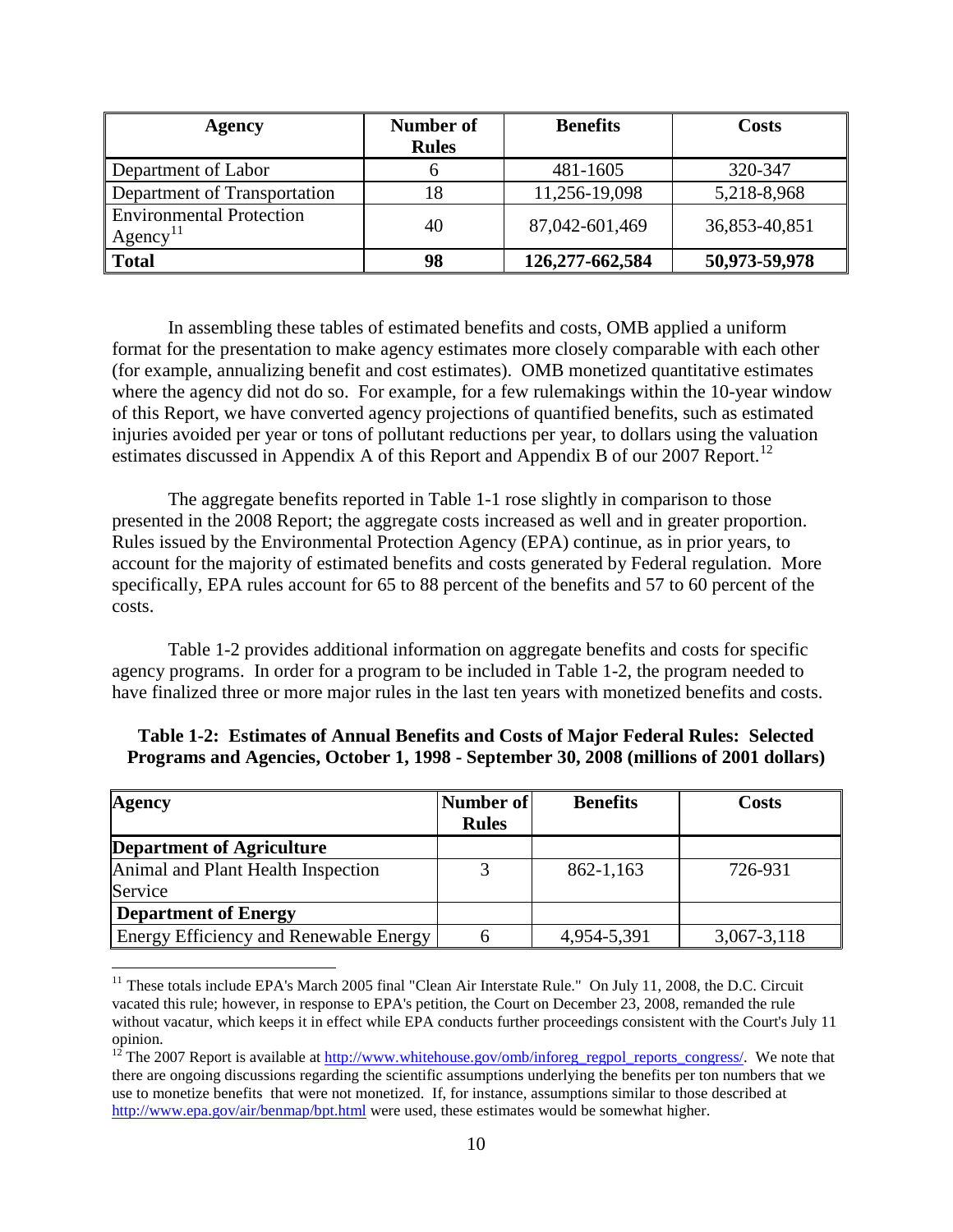| <b>Agency</b>                          | Number of<br><b>Rules</b> | <b>Benefits</b> | <b>Costs</b>  |
|----------------------------------------|---------------------------|-----------------|---------------|
| <b>Department of Health and Human</b>  |                           |                 |               |
| <b>Services</b>                        |                           |                 |               |
| Food and Drug Administration           | 11                        | 2,491-13,870    | 914-1,219     |
| Center for Medicare and Medicaid       | 6                         | 16,884-17,356   | 2,671-2,874   |
| <b>Services</b>                        |                           |                 |               |
| <b>Department of Labor</b>             |                           |                 |               |
| Occupational Safety and Health         | $\overline{4}$            | 471-1,594       | 362-389       |
| Administration                         |                           |                 |               |
| <b>Department of Transportation</b>    |                           |                 |               |
| National Highway Traffic Safety        | 10                        | 9,454-17,185    | 3,982-7,710   |
| Administration                         |                           |                 |               |
| <b>Environmental Protection Agency</b> |                           |                 |               |
| Office of Air                          | 26                        | 82,433-580,604  | 30,824-34,480 |
| Office of Water                        | 9                         | 2,011-11,267    | 3,004-3,371   |

The ranges of benefits and costs reported in Tables 1-1 and 1-2 were calculated by adding the lower bounds of agencies' estimates for each of the underlying rules to generate an aggregate lower bound, and similarly adding the upper bounds of agencies' estimates to generate an aggregate upper bound. The range reported by the agency for each rule reflects the agency's uncertainty about the likely impact of the rule. In some cases this range is a confidence interval based on a formal uncertainty analysis. In most cases, however, the ranges are generated using an informal sensitivity analysis in which input parameters are varied across a "plausible" range.

The benefits and costs presented in Tables 1-1 and 1-2 are not necessarily correlated. In other words, when interpreting the meaning of these ranges, the reader should not assume that when benefits are in fact on the low end of their range, costs will also tend to be on the low end of their range. This is because, for some rules, there are factors that affect costs that have little correlation with factors that affect benefits (and vice-versa). Accordingly, to calculate the range of net benefits (i.e., benefits minus costs), one should not simply subtract the lower bound of the benefits range from the lower bound of the cost range, and similarly for the upper bound. Rather, it may be possible for the true benefits to be at the lower bound and true costs to be at the upper bound, as well as vice-versa. Thus, for example, it is possible that the net benefits of DOL rules, taken together, could range from \$82 million to \$1.2 billion per year.

There is substantial uncertainty in many of the benefits estimates in Table 1-2. Because the benefits associated with the clean air rules dominate the total benefits across the Federal government, we provide additional information. We also note that EPA has invested substantial resources to quantify some aspects of that uncertainty over the last few years. Even so, a large degree of uncertainty remains in benefit estimates for clean air rules. More generally, the ranges of benefits and costs presented in Tables 1-2 should be treated with caution. If the reasons for uncertainty differ across individual rules, aggregating high and low-end estimates can result in totals that may be misleading. In the case of the EPA rules reported here, however, a substantial portion of the uncertainty is similar across several rules, including (1) the uncertainty in the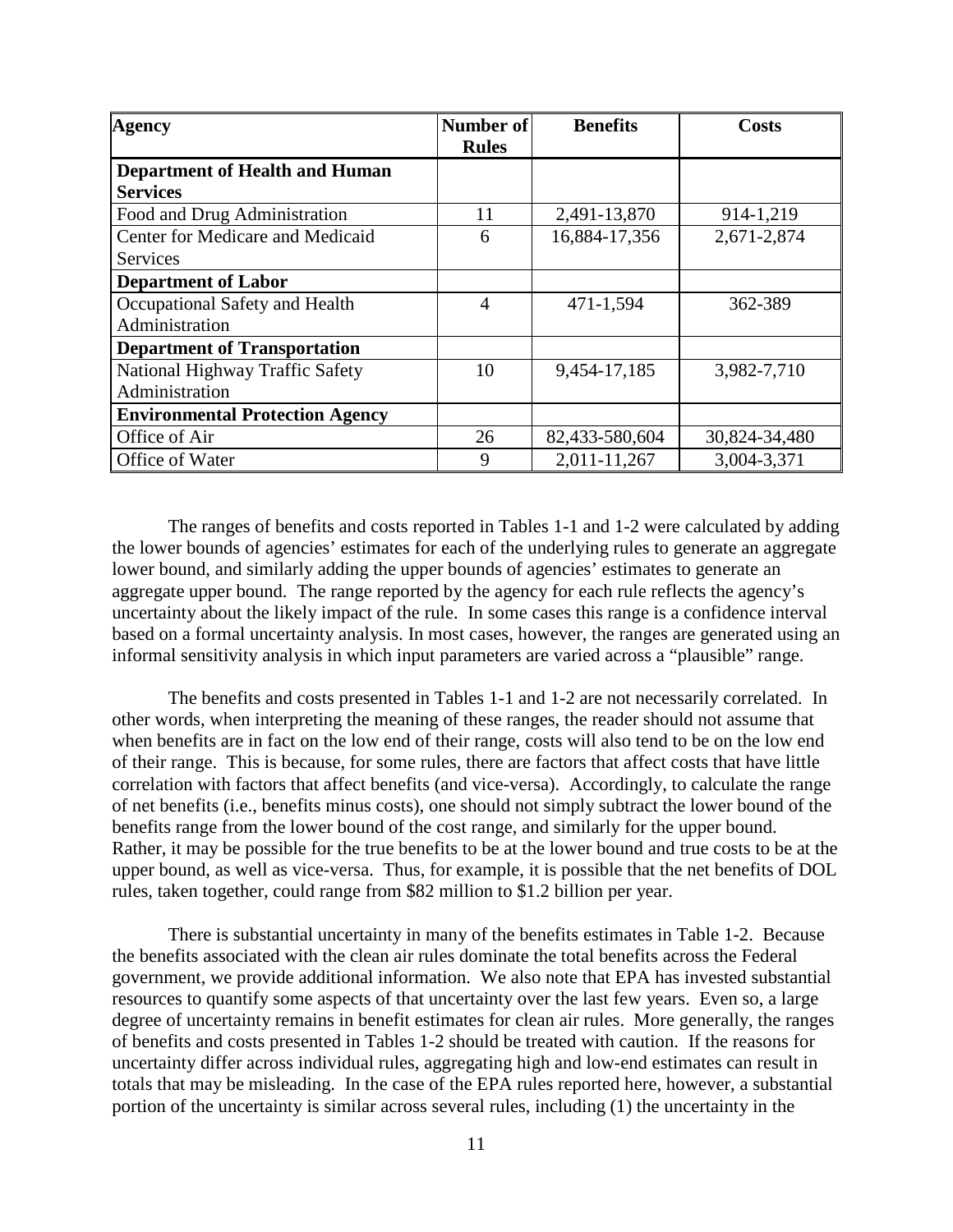reduction of premature deaths associated with reduction in particulate matter and (2) the monetary value of reducing mortality risk. The majority of the large estimated benefits of EPA rules is attributable to the reduction in public exposure to a single air pollutant: fine particulate matter. EPA is working with OMB to improve methods to quantify the degree of technical uncertainty in benefits estimates and to make other improvements to EPA's Regulatory Impact Analyses.<sup>[13](#page-12-0) [14](#page-12-1)</sup>

Because these estimates exclude non-major rules and rules adopted more than ten years ago, the total benefits and costs of all Federal rules now in effect are likely to be significantly larger than the sum of the benefits and costs reported in Table 1-1. More research would be necessary to produce comprehensive estimates of total benefits and costs by agency and program. And as noted, it is important to consider retrospective, as opposed to ex ante, estimates of both benefits and costs.

In order for comparisons or aggregations to be meaningful, benefit and cost estimates should correctly account for all substantial effects of regulatory actions, not all of which may be reflected in the available data. Any comparison or aggregation across rules should also consider a number of factors that our presentation does not address. Agencies have adopted different methodologies—for example, different monetized values for effects (such as mortality), different baselines in terms of the regulations and controls already in place, different rates of time

- 1. Inhalation of fine particles is causally associated with premature death at concentrations near those experienced by most Americans on a daily basis. Although biological mechanisms for this effect have not been established definitively yet, the weight of the available epidemiological evidence supports an assumption of causality.
- 2. All fine particles, regardless of their chemical composition, are equally potent in causing premature mortality. This is an important assumption, because PM produced via transported precursors emitted from EGUs may differ significantly from direct PM released from diesel engines and other industrial sources, but no clear scientific grounds exist for supporting differential effects estimates by particle type.
- 3. The impact function for fine particles is approximately linear within the range of ambient concentrations under consideration. Thus, the estimates include health benefits from reducing fine particles in areas with varied concentrations of PM, including both regions that are in attainment with fine particle standard and those that do not meet the standard.
- 4. The forecasts for future emissions and associated air quality modeling are valid. Although recognizing the difficulties, assumptions, and inherent uncertainties in the overall enterprise, these analyses are based on peer-reviewed scientific literature and up-to-date assessment tools, and we believe the results are highly useful in assessing this proposal.
- 5. Benefits estimated here reflect the application of a national dollar benefit-per-ton estimate of the benefits of reducing directly emitted fine particulates from point sources. Because they are based on national-level analysis, the benefit-per-ton estimates used here do not reflect local variability in population density, meteorology, exposure, baseline health incidence rates, or other local factors that might lead to an overestimate or under-estimate of the actual benefits of controlling directly emitted fine particulates.
- 6. The value of mortality risk reduction is taken largely from studies of the willingness to accept risk in the labor market.

<span id="page-12-0"></span><sup>&</sup>lt;sup>13</sup>For example, a committee of the National Research Council/National Academy of Sciences released the study National Research Council (2002), which recommends improvements to EPA benefits estimates. In addition, we continue to work with EPA to incorporate recommendations from recent NRC reports, Miller, et al (2006) and National Research Council (2008).<br><sup>14</sup> The wide range of benefits estimates for particle control does not capture the full extent of the scientific

<span id="page-12-1"></span>uncertainty in measuring the health effects associated with exposure to fine particulate matter and its constituent elements. The six key assumptions in the benefits estimates are as follows: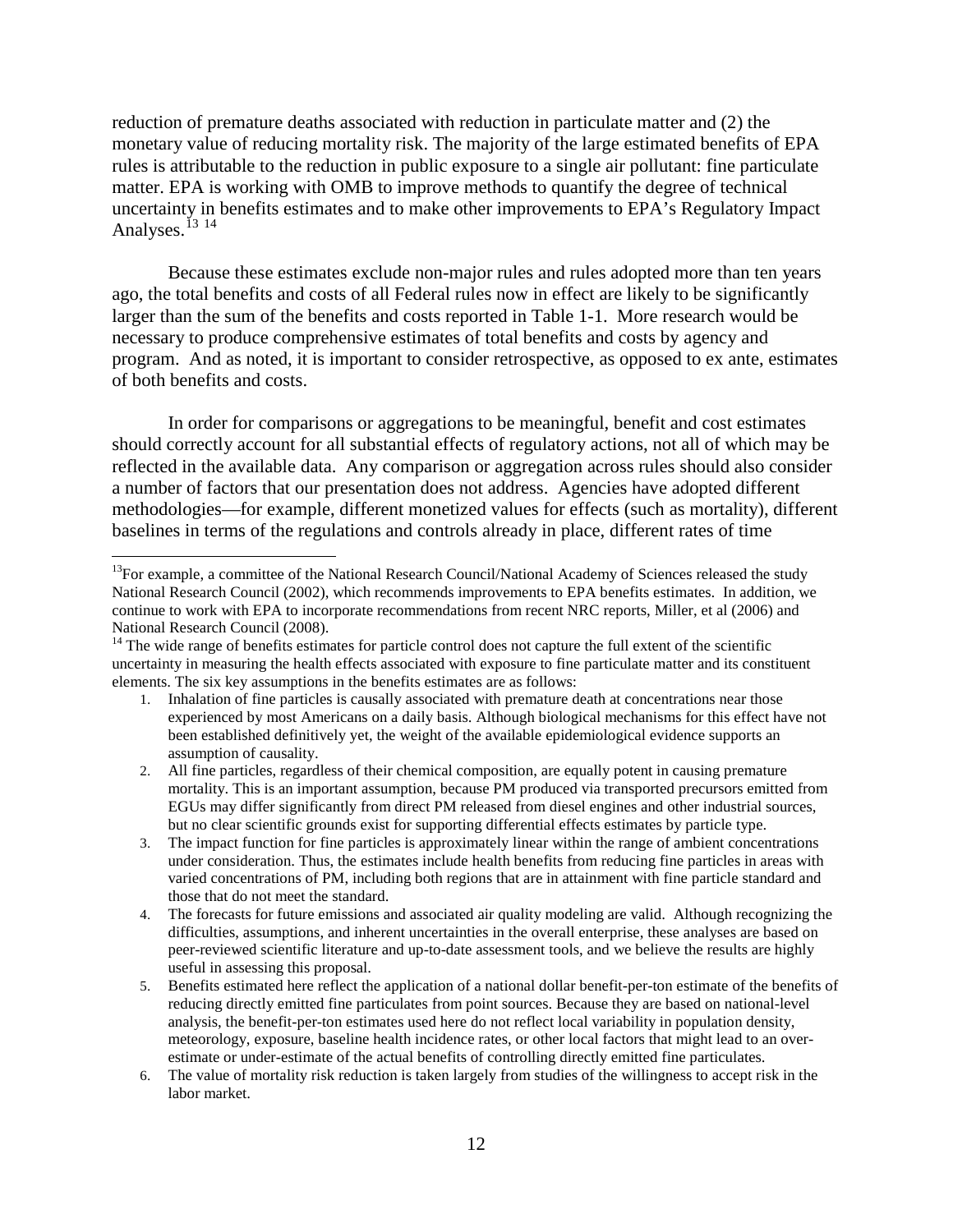preference, and different treatments of uncertainty. These differences are reflected in the estimates provided in Tables 1-1 and 1-2. And while we have generally relied on agency estimates in monetizing benefits and costs, our reliance on agency data in this Report should not be taken as an OMB endorsement of all the varied methodologies used by agencies to estimate benefits and costs.

We have noted that many of these major rules have important non-quantified benefits and costs that may have been a key factor in an agency's decision to promulgate a rulemaking. These qualitative issues are discussed in Table A-1 of Appendix A, agency rulemaking documents, and previous editions of this Report. Table A-1 also provides links to agency analyses that are available electronically.

#### **B. Estimates of the Benefits and Costs of FY 2008's Major Rules**

In this section, we examine in more detail the estimated benefits and costs of the 42 major final rules for which OMB concluded review during the 12-month period beginning October 1, 2007, and ending September 30, 2008. These major rules represent approximately 15 percent of the 277 final rules reviewed by OMB and approximately one percent of the 3,773 final rules published in the *Federal Register* during this period. OMB believes, however, that the benefits and costs of major rules account for the majority of the total benefits and costs of all rules subject to OMB review.<sup>[15](#page-13-0)</sup>

Of the 42 rules, 21 implement Federal budgetary programs, which primarily caused income transfers, usually from taxpayers to program beneficiaries. Accordingly, we refer to these rules as "transfer rules." The remaining 21 rules are non-budgetary regulations, which we will refer to as simply "regulations."

## *Regulations*

 $\overline{a}$ 

Agencies estimated the both the quantified benefits and costs of only 13 of the 21 regulations in FY 2008; these estimates are aggregated by agency in Table 1-3 and are included in the accounting statement in Section A of this chapter.<sup>[16](#page-13-1)</sup> Table 1-4 lists each of these 21

<span id="page-13-0"></span><sup>&</sup>lt;sup>15</sup> We discussed the relative contribution of major rules to the total impact of Federal regulation in detail in the "response-to-comments" section on pages 26-27 of the 2004 Report. In summary, our evaluation of a few representative agencies found that major rules represented the vast majority of the benefits and costs of all rules promulgated by these agencies and reviewed by OMB.

<span id="page-13-1"></span><sup>&</sup>lt;sup>16</sup> Note that while the DOT's Hours of Service of Drivers final rule is listed in Table 1-4, the benefits and costs of this rule are not included in the benefit and cost totals for 2008 in Table 1-1. This is because this interim final rule reestablished policies on the maximum time truck drivers were able to drive per day and per week, and the minimum period before which truck drivers could restart the count of their weekly driving time. These policies were put in place through previous rulemakings on the same subject, but were vacated in 2007 by the United States Court of Appeals for the DC Circuit, which held that the Agency had failed to provide an opportunity for public comment on certain aspects of their Regulatory Impact Analysis. Furthermore, the analysis accompanying this interim final rule analyzed the impact of maintaining these policies relative to the disruptive impact of their prompt removal, not relative to previous fully-implemented policies. Since OMB already reported and attributed the benefits and costs of the Hours of Service Regulations to other rulemakings, and those policies were maintained by this interim final rule,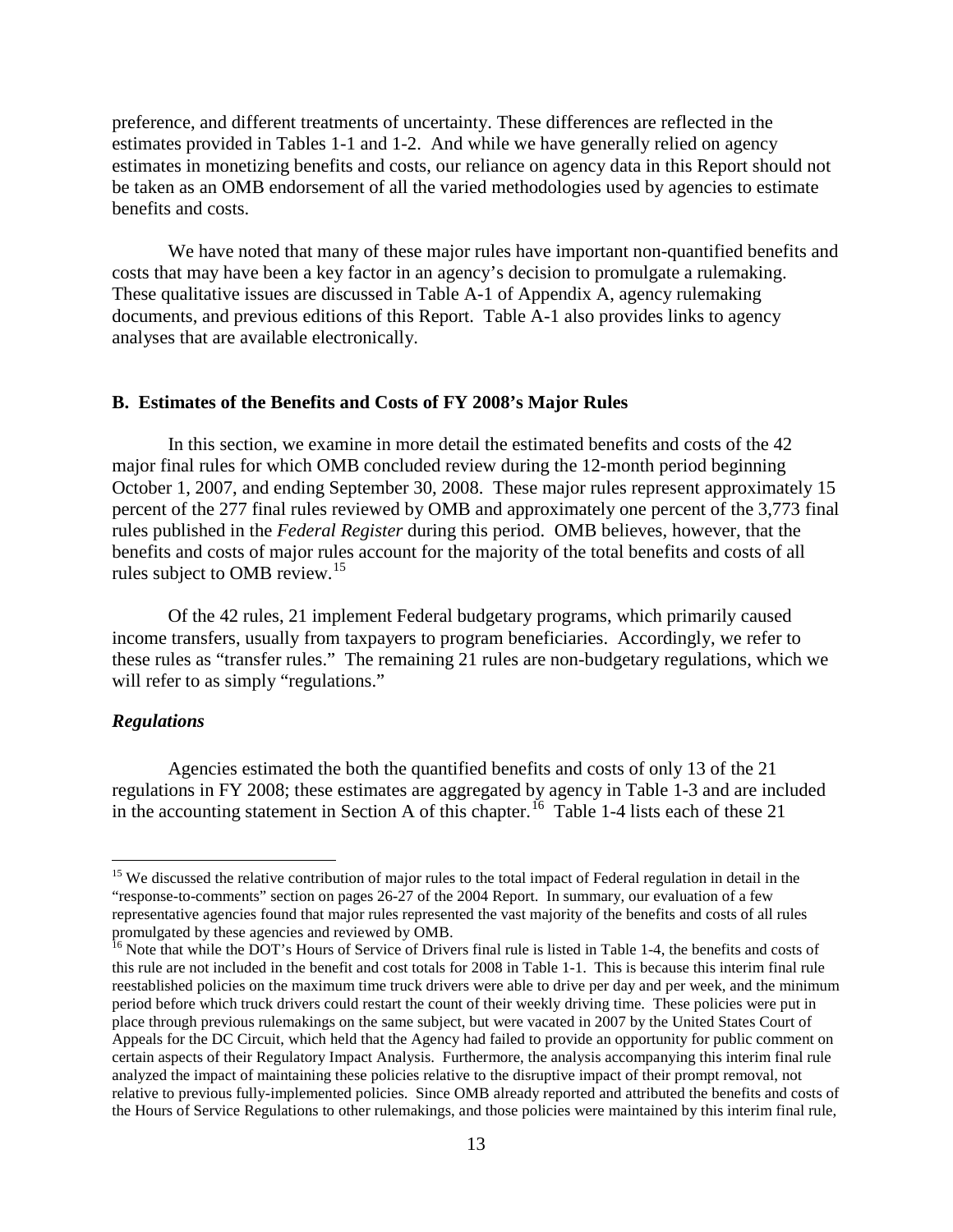regulations and, where available, provides information on their monetized benefits and costs. We summarize the available information on the non-monetized impacts and provide links to agency's regulatory impact analyses, where available, for these regulations in the "other information" column of Table A-1.

We are able to present monetized benefits and costs for 62 percent (13 of 21) of the rules, and about 92 percent (12 of 13) of the non-homeland security-related rules. The Department of the Interior did not estimate costs for the final rule setting conditions for migratory bird hunting. This rule should be considered deregulatory since hunting would be prohibited without this rule. The costs depend on the value of other recreational alternatives. We do not include those migratory bird hunting rules in the totals in Tables 1-1 through 1-3.

**Table 1-3: Estimates, by Agency, of the Total Annual Benefits and Costs of Major Rules: October 1, 2007 - September 30, 2008 (millions of 2001 dollars)** 

| <b>Agency</b>                                                        | <b>Number of Rules</b> | <b>Benefits</b> | <b>Costs</b> |
|----------------------------------------------------------------------|------------------------|-----------------|--------------|
| Department of Energy                                                 |                        | 120-182         | 33-38        |
| Department of Health and                                             |                        | $53 - 56$       | $45 - 56$    |
| <b>Human Services</b>                                                |                        |                 |              |
| Department of Homeland                                               |                        | $20-29$         | 13-99        |
| Security                                                             |                        |                 |              |
| Department of Labor                                                  |                        | 40-336          | $2 - 20$     |
| Department of Transportation*                                        | 3                      | 849-949         | 189-212      |
| <b>Environmental Protection</b>                                      | 6                      | 7,475-37,810    | 7,591-8,780  |
| Agency                                                               |                        |                 |              |
| <b>Total</b>                                                         | 13                     | 8,558-39,363    | 7,874-9,203  |
| <i>*Two DOT rules are included in these totals. See Footnote 16.</i> |                        |                 |              |

**\*Two DOT rules are included in these totals. See Footnote 16.**

 $\overline{a}$ 

## **Table 1-4: Estimates of the Total Annual Benefits and Costs of Major Rules Reviewed, October 1, 2007 - September 30, 2008 (millions of 2001 dollars)**

| Rule                                                                                          | Agency                | <b>Benefits</b>         | Costs     | <b>Explanation of OMB Calculations</b>                         |
|-----------------------------------------------------------------------------------------------|-----------------------|-------------------------|-----------|----------------------------------------------------------------|
| <b>Right Whale Ship Strike Reduction</b>                                                      | DOC/<br><b>NOAA</b>   | <b>Not</b><br>estimated | $105*$    | We converted agency annual cost<br>estimates to 2001 dollars   |
| <b>Energy Efficiency Standards for</b><br><b>Residential Furnaces and Boilers</b>             | DOE/<br>EE            | 120-182                 | 33-38     | We converted agency annual impact<br>estimates to 2001 dollars |
| Fire Safety Requirements for Long-<br>Term Care Facilities: Sprinkler<br>Systems (CMS-3191-F) | $H$ HS/<br><b>CMS</b> | 53-56                   | $45 - 56$ | We converted agency annual impact<br>estimates to 2001 dollars |

we felt that including the benefits and costs of this rulemaking in the 10-year totals would constitute double counting.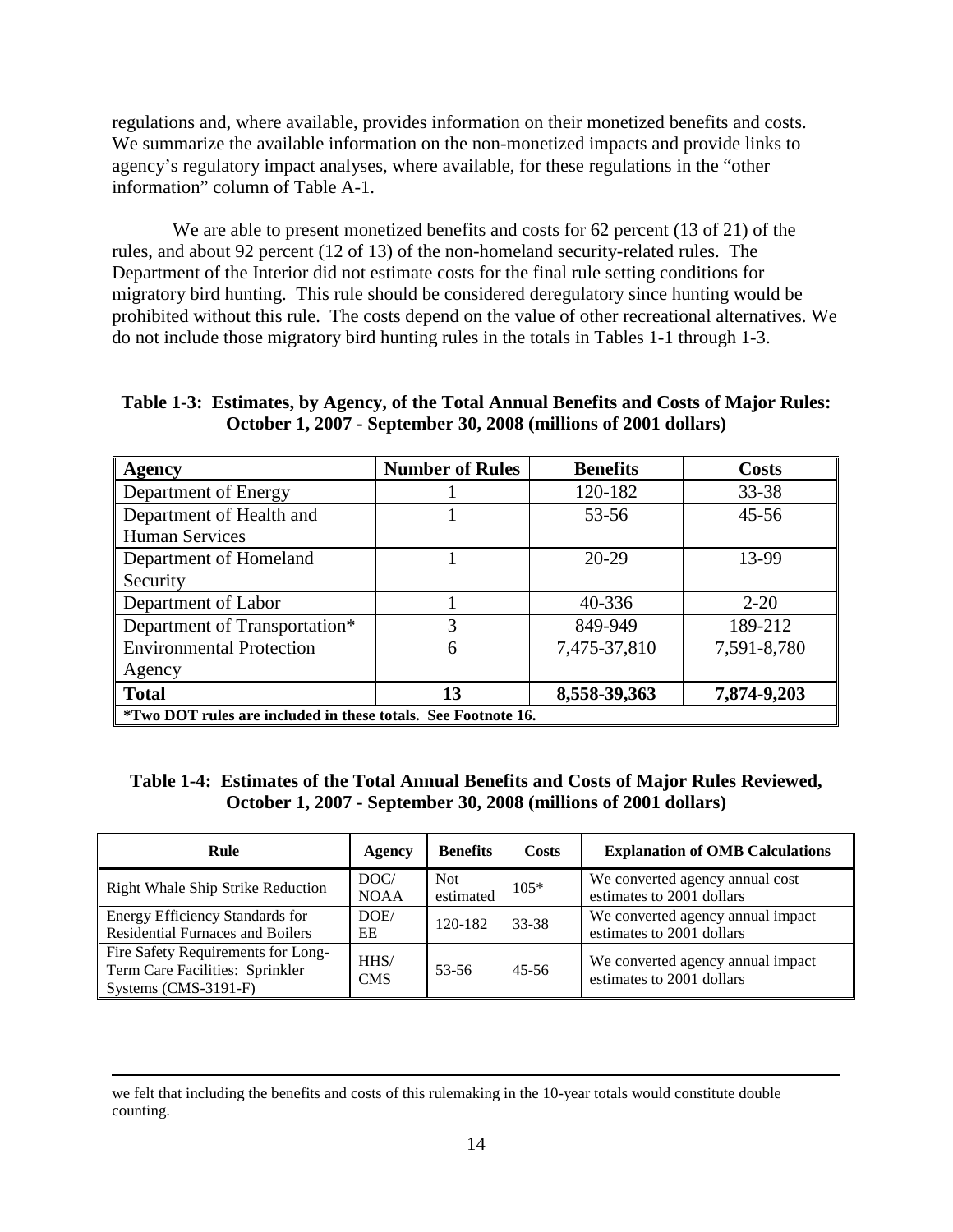| Rule                                                                                                                                   | <b>Agency</b>                                                      | <b>Benefits</b>         | <b>Costs</b>            | <b>Explanation of OMB Calculations</b>                                                                                                                                                                                                                                                   |
|----------------------------------------------------------------------------------------------------------------------------------------|--------------------------------------------------------------------|-------------------------|-------------------------|------------------------------------------------------------------------------------------------------------------------------------------------------------------------------------------------------------------------------------------------------------------------------------------|
| Group Health Plans and Health<br>Insurance Issues Under the<br>Newborns and Mothers Health<br>Protection Act                           | HHS/<br>CMS,<br>DOL/<br><b>EBSA</b><br>and<br>Treas/<br><b>IRS</b> | <b>Not</b><br>estimated | 119-238*                | We converted agency annual cost<br>estimates to 2001 dollars                                                                                                                                                                                                                             |
| Substances Prohibited from Use in<br>Animal Food or Feed to Prevent the<br>Transmission of Bovine Spongiform<br>Encephalopathy         | HHS/<br><b>FDA</b>                                                 | <b>Not</b><br>estimated | $58 - 72*$              | We converted agency annual cost<br>estimates to 2001 dollars                                                                                                                                                                                                                             |
| Changes to the Visa Waiver Program<br>to Implement the Electronic System<br>for Travel Authorization (ESTA)<br>Program                 | DHS/<br><b>OS</b>                                                  | 20-29                   | 13-99                   | We converted agency annual impact<br>estimates to 2001 dollars                                                                                                                                                                                                                           |
| Documents Required for Travelers<br>Entering the United States at Sea and<br>Land Ports-of-Entry from within the<br>Western Hemisphere | DHS/<br><b>USCBP</b>                                               | <b>Not</b><br>estimated | 268-284*                | We converted agency annual cost<br>estimates to 2001 dollars                                                                                                                                                                                                                             |
| Minimum Standards for Driver's<br>Licenses and Identification Cards<br>Acceptable to Federal Agencies for<br><b>Official Purposes</b>  | DHS/<br><b>OS</b>                                                  | <b>Not</b><br>estimated | $477 -$<br>$1,331*$     | We converted agency annual cost<br>estimates to 2001 dollars                                                                                                                                                                                                                             |
| Migratory Bird Hunting; 2008 to<br>2009 Migratory Game Bird Hunting<br>Regulations                                                     | DOI/<br><b>FWS</b>                                                 | $711-$<br>1002*         | <b>Not</b><br>estimated | We converted agency annual benefit<br>estimates to 2001 dollars                                                                                                                                                                                                                          |
| Section 404 Regulation-Default<br><b>Investment Alternatives under</b><br>Participant Directed Individual<br><b>Account Plans</b>      | DOL/<br><b>EBSA</b>                                                | <b>Not</b><br>estimated | <b>Not</b><br>estimated |                                                                                                                                                                                                                                                                                          |
| <b>Employer Payment for Personal</b><br>Protective Equipment                                                                           | DOL/<br><b>OSHA</b>                                                | 40-336                  | $2 - 20$                | We converted agency annual impact<br>estimates to 2001 dollars                                                                                                                                                                                                                           |
| <b>Transport Airplane Fuel Tank</b><br><b>Flammability Reduction</b>                                                                   | DOT/<br><b>FAA</b>                                                 | $21 - 66$               | 60-67                   | We converted agency annual impact<br>estimates to 2001 dollars                                                                                                                                                                                                                           |
| Hours of Service of Drivers                                                                                                            | DOT/<br><b>FMCSA</b>                                               | $0-1760*$               | $0-105*$                | We converted agency annual impact<br>estimates to 2001 dollars                                                                                                                                                                                                                           |
| Regulatory Relief for Electronically<br>Controlled Pneumatic Brake System<br>Implementation                                            | DOT/<br><b>FRA</b>                                                 | 828-884                 | 130-145                 | We converted agency annual impact<br>estimates to 2001 dollars                                                                                                                                                                                                                           |
| Implementation of a Revised Basel<br>Capital Accord                                                                                    | TREAS/<br>OCC and<br>TREAS/<br><b>OTS</b>                          | <b>Not</b><br>estimated | 101-797*                | We converted agency annual cost<br>estimates to 2001 dollars                                                                                                                                                                                                                             |
| Control of Emissions from New<br>Locomotives and New Marine Diesel<br>Engines Less Than 30 Liters per<br>Cylinder                      | EPA/<br>AR                                                         | $4,145-$<br>14,550      | 295-392                 | EPA reported estimated impacts in the<br>years of 2020 and 2030. We linearly<br>interpolated the impact for the transition<br>period and annualized at 7 percent and 3<br>percent from 2007 to 2020, and 2020 to<br>2030. We converted agency annual<br>impact estimates to 2001 dollars |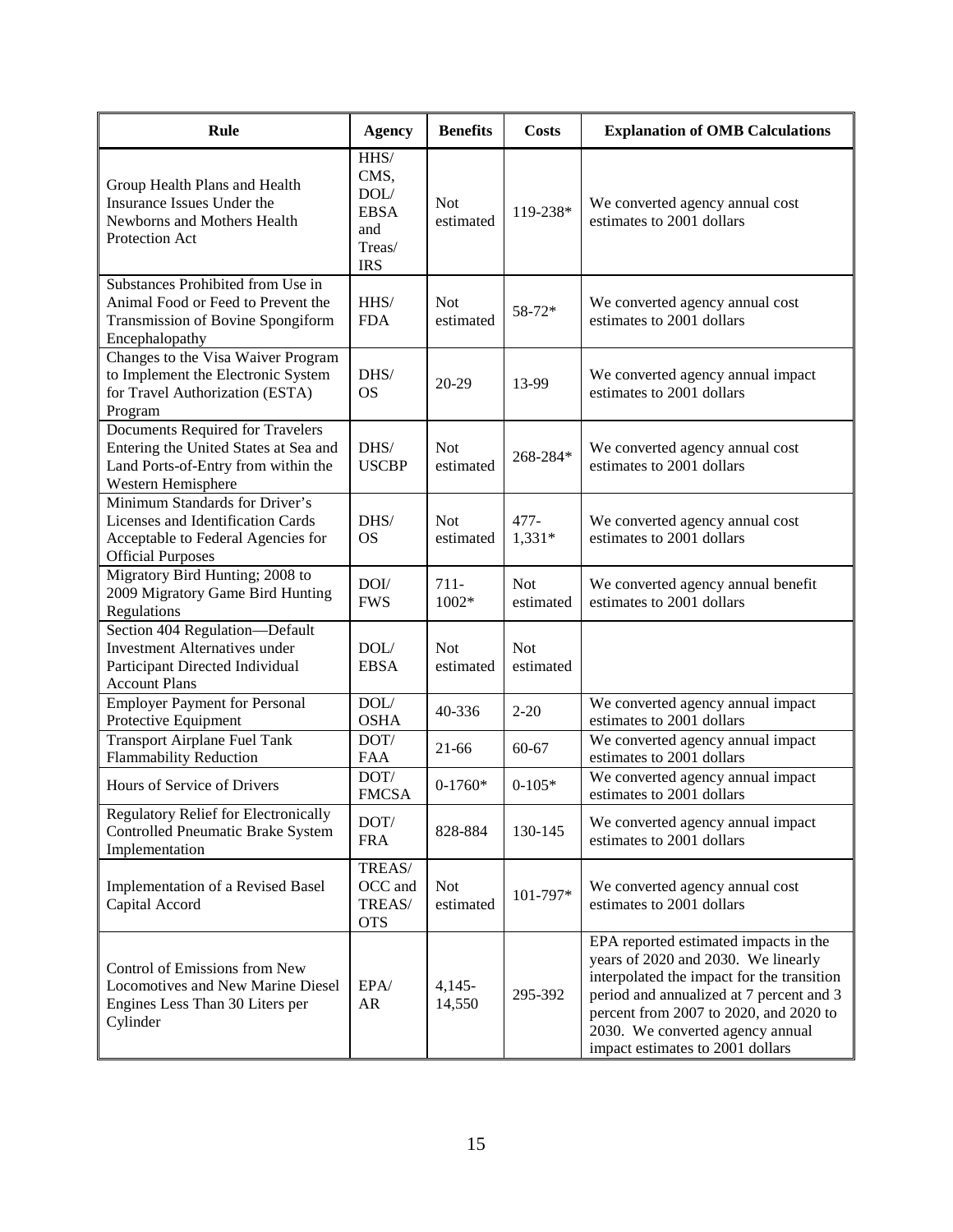| Rule                                                                         | Agency               | <b>Benefits</b>  | <b>Costs</b>    | <b>Explanation of OMB Calculations</b>                                                                                                                                                                                                                                                   |
|------------------------------------------------------------------------------|----------------------|------------------|-----------------|------------------------------------------------------------------------------------------------------------------------------------------------------------------------------------------------------------------------------------------------------------------------------------------|
| Control of Emissions from Nonroad<br>Spark-Ignition Engines and<br>Equipment | EPA/<br>AR           | 899-<br>4.762    | 196-200         | EPA reported estimated impacts in the<br>years of 2020 and 2030. We linearly<br>interpolated the impact for the transition<br>period and annualized at 7 percent and 3<br>percent from 2007 to 2020, and 2020 to<br>2030. We converted agency annual<br>impact estimates to 2001 dollars |
| Review of the National Ambient Air<br><b>Quality Standards for Ozone</b>     | EPA/<br>AR           | 1,581-<br>14,934 | 6,676-<br>7.730 | EPA reported estimate impacts in the<br>year 2020. We converted agency annual<br>impact estimates to 2001 dollars                                                                                                                                                                        |
| Petroleum Refineries--New Source<br>Performance Standards (NSPS)             | EPA/<br>AR.          | $176-$<br>1,669  | 27              | EPA reported estimated impact in the<br>year 2012. We converted agency annual<br>impact estimates to 2001 dollars                                                                                                                                                                        |
| Lead-Based Paint; Amendments for<br>Renovation, Repair and Painting          | EPA/<br><b>OPPTS</b> | $657-$<br>1,611  | 383-417         | We converted agency annual impact<br>estimates to 2001 dollars                                                                                                                                                                                                                           |
| <b>Definition of Solid Wastes Revisions</b>                                  | EPA/<br><b>SWER</b>  | 16-285           | 14              | We converted agency annual impact<br>estimates to 2001 dollars                                                                                                                                                                                                                           |
| *Not included in Table 1-3. See footnote 16.                                 |                      |                  |                 |                                                                                                                                                                                                                                                                                          |

Table 1-5 presents the available information on the three major homeland security regulations adopted in the past year by the Department of Homeland Security (DHS). The Department of Homeland Security (DHS) estimated the benefits of only one of its three major rules: the final rule modifying the Visa Waiver Program to implement the Electronic System for Travel Authorization (ESTA). The benefits of some homeland security regulations are a function of the likelihood and severity of a hypothetical future terrorist attack; on both issues, judgments are conjectural. For this reason, such benefits are very difficult to forecast, quantify, and monetize. It would be highly desirable to obtain methods to respond to this challenge. In the future, improved methods might consider research in such areas as behavioral economics and complex systems studies; these include ambiguity aversion, prospect theory, instabilities around zero, non-objective probabilities, and nonlinearities. A great deal of research explores "the social amplification of risk," which signals the fact that certain harms, when they come to fruition, create a large set of additional harms and risks.[17](#page-16-0)

Executive Order 12866 requires agencies, to the extent permitted by law, to "propose or adopt a regulation only upon a reasoned determination that the benefits of the intended regulation justify its costs." The Office of Information and Regulatory Affairs works actively with agencies to promote compliance with this requirement. It is noteworthy that for all but one entry in Table 1-4 – Transport Airline Fuel Tank flammability reduction – the benefits exceeded the costs for much or most of the estimated range. The exception was an unusual rule designed to protect against low-probability disasters in the context of air travel. Acknowledging the uncertainties, the Federal Aviation Administration said that "When modeling discrete rare events such as fuel tank explosions, it is important to understand and evaluate the distribution around the mean value rather than to rely only on a single point estimated value. This variability analysis indicates there is a substantial (23 percent) probability that the quantified benefits will be greater than the costs." The FAA concluded "that the correct public policy choice is to eliminate the substantial

<span id="page-16-0"></span> $17$  See Pidgeon, et al. (2003).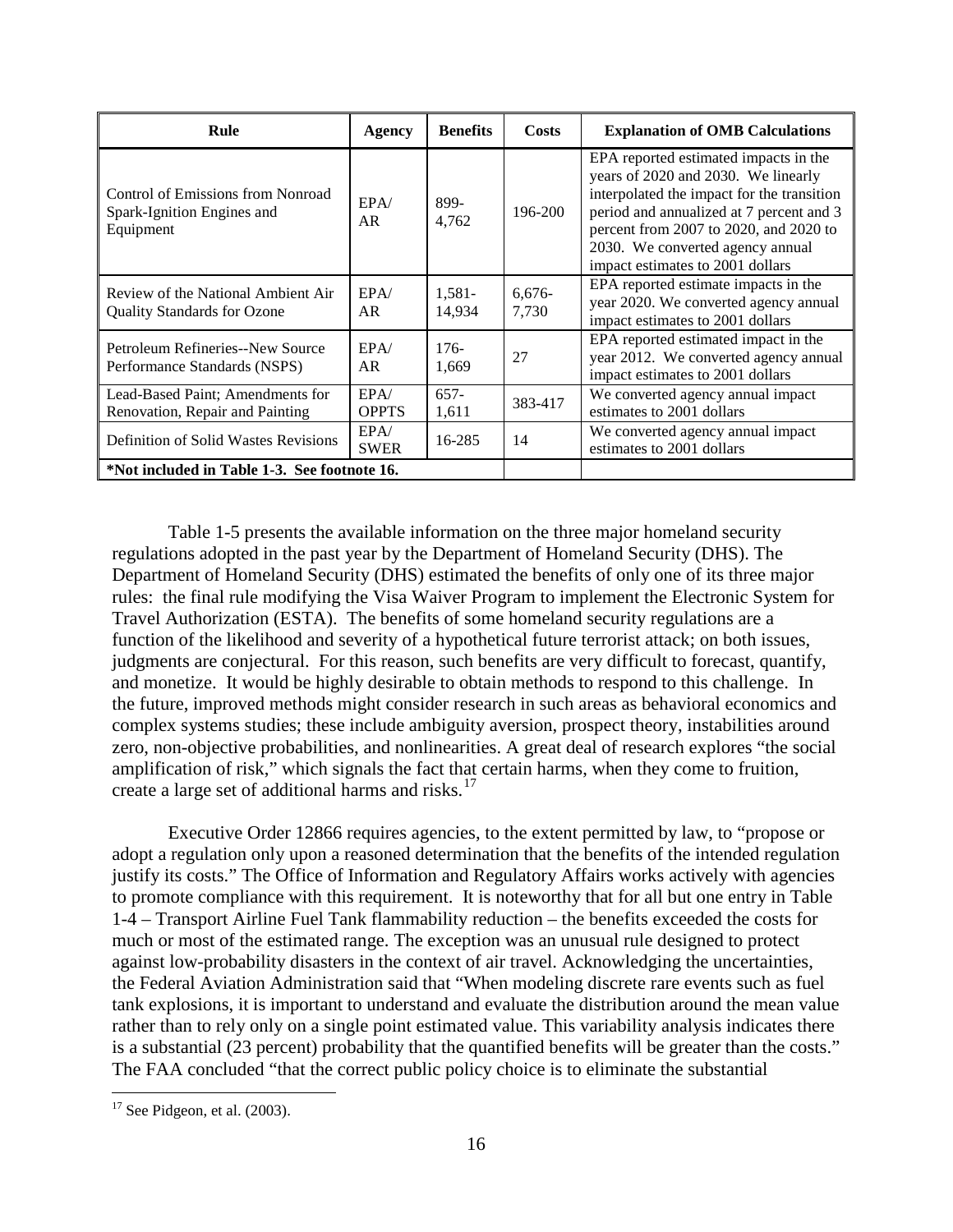probability of a high consequence fuel tank explosion accident by proceeding with the final rule." $^{18}$  $^{18}$  $^{18}$ 

## **Table 1-5: Estimates of the Total Annual Benefits and Costs of Major Federal Rules: Major Homeland Security Regulations, October 1, 2007-September 30, 2008 (millions of 2001 dollars)**

| Rule                                                                                                                                         | Agency                  | <b>Benefits</b>                                                                                                                                                                                                                                                                                                                                                                                                                                                                         | Costs     |
|----------------------------------------------------------------------------------------------------------------------------------------------|-------------------------|-----------------------------------------------------------------------------------------------------------------------------------------------------------------------------------------------------------------------------------------------------------------------------------------------------------------------------------------------------------------------------------------------------------------------------------------------------------------------------------------|-----------|
| Minimum Standards for<br>Driver's Licenses and<br><b>Identification Cards</b><br>Acceptable to Federal<br>Agencies for Official<br>Purposes  | DHS/<br>OS.             | DHS stated that the goal of this<br>rulemaking is to improve security and<br>lessen the vulnerability of federal<br>buildings, nuclear facilities, and aircrafts<br>to terrorist attack.                                                                                                                                                                                                                                                                                                | 477-1,331 |
| Changes to the Visa Waiver<br>Program to Implement the<br>Electronic System for Travel<br>Authorization (ESTA)<br>Program                    | DHS/<br><b>USCBP</b>    | $20 - 29$                                                                                                                                                                                                                                                                                                                                                                                                                                                                               | 13-99     |
| Documents Required for<br>Travelers Entering the<br>United States at Sea and<br>Land Ports-of-Entry from<br>within the Western<br>Hemisphere | $D$ HS/<br><b>USCBP</b> | DHS was unable to estimate the reduced<br>probability of terrorist attack that will<br>result from this rule. Instead, CBP<br>estimated the critical risk reduction that<br>would have to occur in order for the costs<br>of the rule to equal the benefits—or the<br>"break-even" risk reduction. As<br>calculated, the critical risk reduction<br>required for the rule to break even ranges<br>from 3 percent to 34 percent, depending<br>on the terrorist attack scenario analyzed. | 268-284   |
| <b>Total</b>                                                                                                                                 |                         | $20 - 29$                                                                                                                                                                                                                                                                                                                                                                                                                                                                               | 759-1,714 |

When benefits cannot easily be quantified, application of break-even analysis can be useful in particularly challenging analytical situations.<sup>[19](#page-17-1)</sup> Suppose, for example, that the costs of a rule are \$500 million, but that the quantified benefits of a rule are \$300 million, and that the remaining benefits cannot be quantified. It is clear that those benefits would have to equal \$200 million in order for the benefits to justify the costs. An approach of this kind has proved informative in assessing regulations designed to protect against some national security risks.

For the purposes of Table 1-5, we have annualized and converted the cost estimates to 2001 dollars in a manner similar to Table 1-4. Available information on how the agency forecasts that the rule will improve security or otherwise prevent or mitigate the consequences of a terrorist attack is also summarized.

OMB has also compiled the total impact of all major, economically significant homeland

<span id="page-17-0"></span><sup>&</sup>lt;sup>18</sup> 73 Fed. Reg. 42489 (July 21, 2008).

<span id="page-17-1"></span><sup>&</sup>lt;sup>19</sup> Willis and LaTourrette (2008).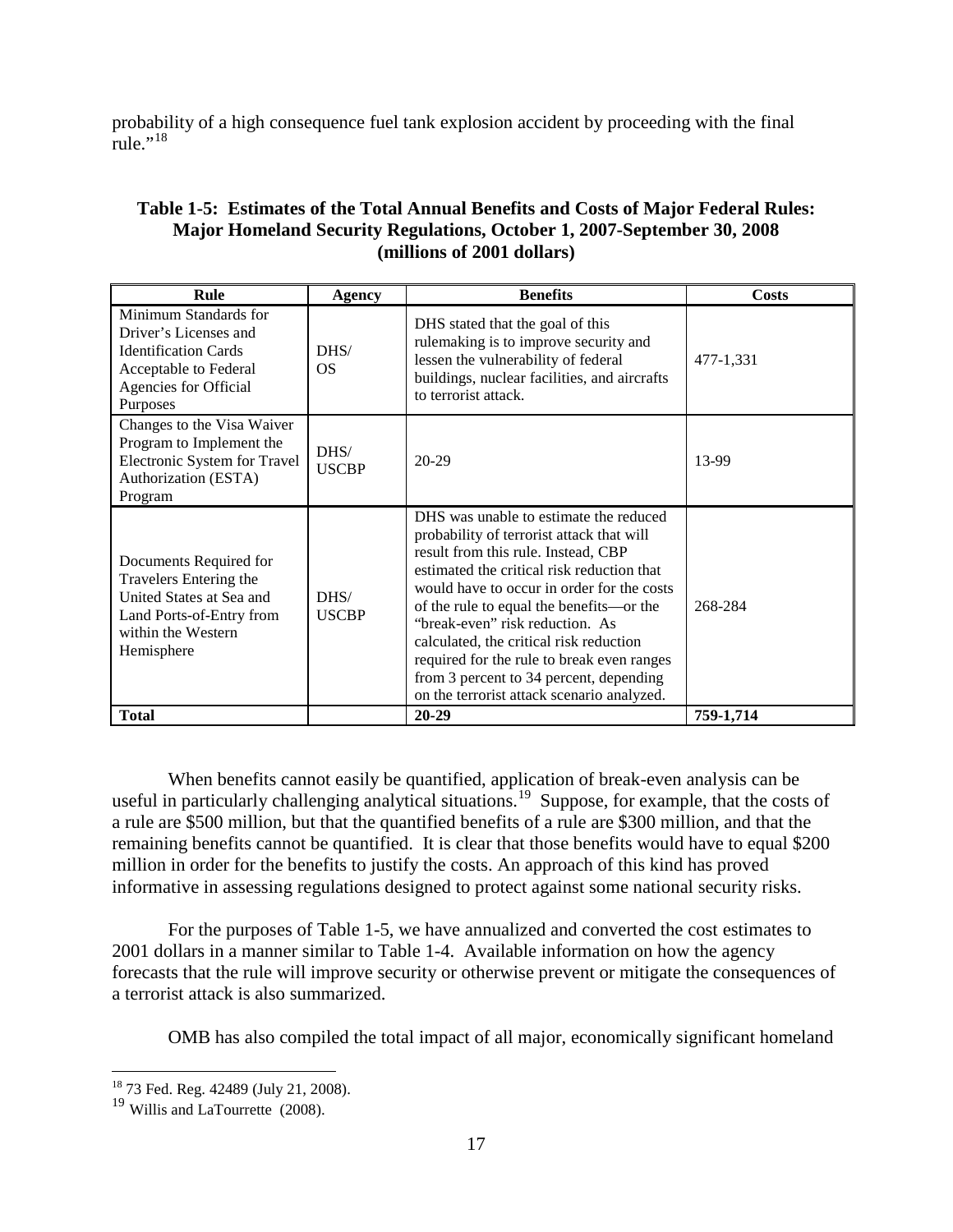security rules that have been finalized since the creation of the DHS, and for which agencies have provided monetized costs. Since DHS was created, agencies have finalized 17 major homeland security regulations that impose a total annual cost on the economy of between \$4.2 billion to \$8.6 billion a year.

## *Rules Implementing or Adjusting Federal Budgetary Programs--"Transfer" Rules*

OMB reviewed 21 economically significant rules that implement or adjust Federal budgetary programs. Of these, three rules were issued by the Department of Agriculture (USDA), two by the Department of Education (ED), 13 by the Department of Health and Human Services (HHS), one by the Department of Interior (DOI), and two by the Social Security Administration (SSA). The budget outlays associated with these rules are "transfers" from taxpayers to program beneficiaries, on behalf of program beneficiaries, or fees collected from program beneficiaries. Therefore, consistent with past Reports, OMB refers to these rules as "transfer" rules.

Although rules that facilitate Federal budget programs are subject to Executive Order 12866 and OMB Circular A-4, and are reviewed by OMB, past Reports have focused primarily on regulations that have effects primarily through private sector mandates. This focus is justified in part on the ground that agencies typically do not estimate the social costs and benefits of transfer rules and instead report their estimated budgetary impacts. The regulatory impact analyses thoroughly analyze the budgetary implications of economically significant rules. Transfer rules often do impose real costs on society to the extent that they cause people to change behavior, either by directly prohibiting or mandating certain activities, or, more often, by altering prices and costs. The costs resulting from these behavior changes are referred to as the "deadweight loss" associated with the transfer. The Regulatory Right-to-Know Act requires OMB to report the social costs and benefits of these rules, and OMB encourages agencies to report these costs and benefits for transfer rules; OMB will consider incorporating these estimates in future Reports. In this Report, the 21 transfer rules and their budgetary impacts are listed in Table 1-6.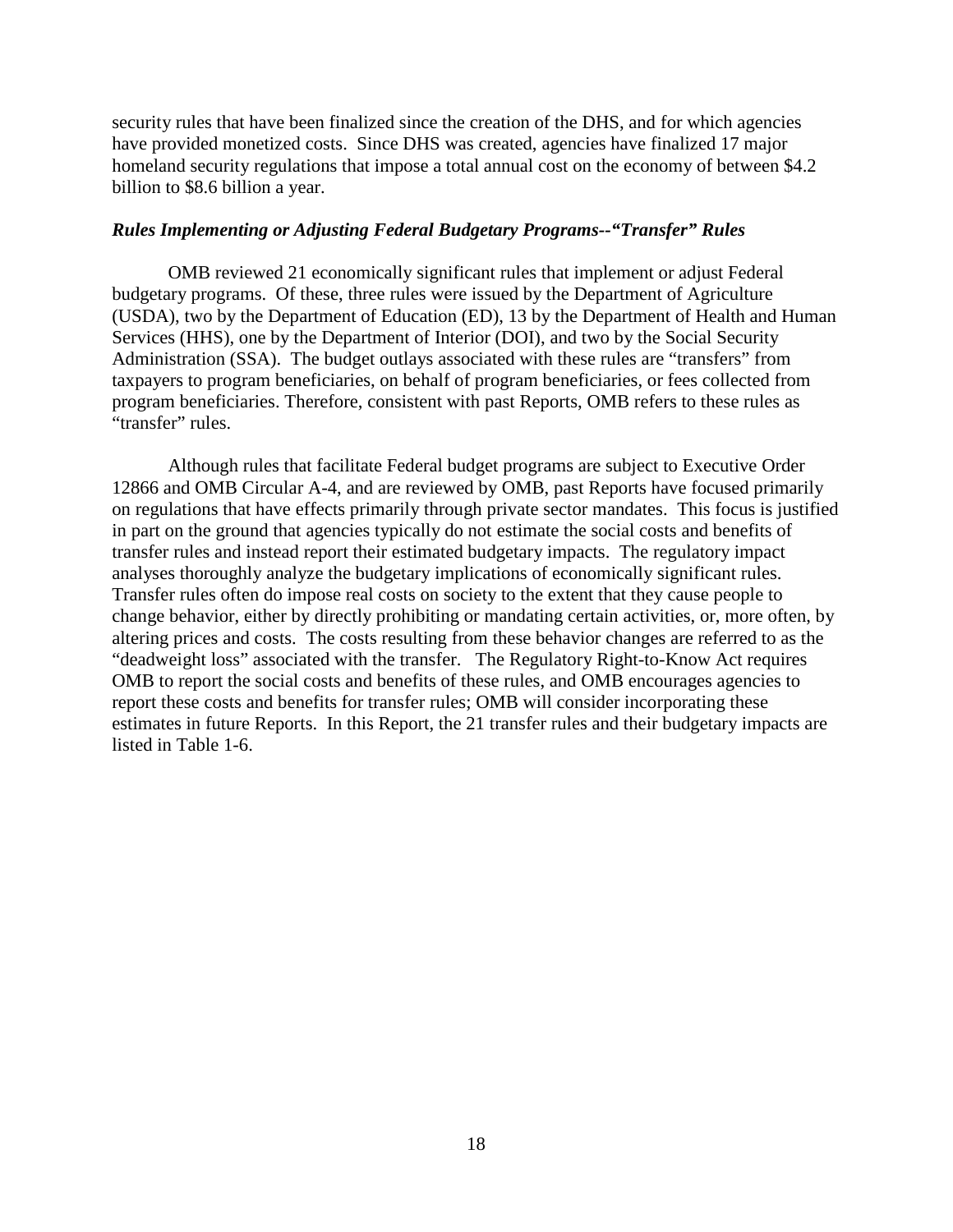## **Table 1-6: Agency Rules Implementing or Adjusting Federal Budgetary Programs, October 1, 2007 - September 30, 2008[20](#page-19-0)**

| Rule<br>[FR Cite]                                                                                                                              | <b>Agency</b>       | <b>Estimated Budget</b><br><b>Expenditure or</b><br><b>Savings</b>                                                                               | <b>Description</b>                                                                                                                                                                                                                                                                                                                                                                                     |
|------------------------------------------------------------------------------------------------------------------------------------------------|---------------------|--------------------------------------------------------------------------------------------------------------------------------------------------|--------------------------------------------------------------------------------------------------------------------------------------------------------------------------------------------------------------------------------------------------------------------------------------------------------------------------------------------------------------------------------------------------------|
| Special Supplemental Nutrition<br>Program for Women, Infants,<br>and Children (WIC): Revisions<br>in the WIC Food Packages<br>[72 FR 68965]    | USDA/<br><b>FNS</b> | \$4.8 million/year (7%),<br>\$5.5 million/year<br>$(\$2008, 2008-2012)$<br>from State WIC<br>Agencies to Federal<br>Government                   | These figures represent a reduction in program costs,<br>and in corresponding transfers from FNS to State WIC<br>agencies, of less than 0.1% of the annual WIC budget.<br>State agencies must develop cash value mechanisms<br>for delivery of fruit and vegetable benefits.                                                                                                                           |
| <b>Emergency Agricultural</b><br>Assistance, 2007<br>[72 FR 72878]                                                                             | USDA/<br><b>FSA</b> | \$674-702 million/year<br>(7% and 3%, \$2008,<br>2008) from Federal<br>Government to<br>Producers                                                | The livestock compensation and catfish grant<br>programs will provide compensation payments to<br>producers that have incurred livestock (including<br>catfish) feed losses between January 1, 2005, and<br>February 28, 2007.                                                                                                                                                                         |
| <b>Emergency Agricultural</b><br>Assistance, 2007; Crops and<br>Livestock Indemnity<br>[72 FR 72864]                                           | USDA/<br><b>FSA</b> | \$1600-2000 million/year<br>(7% and 3%, \$2008,<br>2008) from Federal<br>Government to<br>Producers                                              | The programs will provide compensation payments to<br>producers that have incurred livestock feed losses<br>between January 1, 2005 and February 28, 2007.                                                                                                                                                                                                                                             |
| Federal Perkins Loan Program,<br>Federal Family Education Loan<br>Program, and William D. Ford<br>Federal Direct Loan Program<br>[72 FR 61960] | ED/<br><b>OPE</b>   | \$2914 million/year<br>(7%), \$2906 million<br>$(3\%)$ (\$2008, 2008-<br>2013) from Loan<br>Program Participants to<br><b>Federal Government</b> | The Federal Perkins Loan Program, Federal Family<br>Education Loan Program, and William D. Ford<br>Federal Direct Loan Program are amended to<br>strengthen and improve the administration of the loan<br>programs authorized under title IV of the Higher<br>Education Act of 1965.                                                                                                                   |
| Title IV of the Higher<br>Education Act of 1965, as<br>Amended (TEACH Grant<br>Program)<br>[73 FR 35471]                                       | ED/<br><b>OPE</b>   | \$16 million/year (7%,<br>3%) (\$2008, 2008-2012)<br>from Federal<br>Government to Post<br><b>Secondary Students</b>                             | The Student Assistance General Provisions, and the<br>regulations for the Teacher Education Assistance for<br>College and Higher (TEACH) Education Grant<br>Program and the Federal Pell Grant Program are<br>amended in response to the Ensuring Continued<br>Access to Student Loans Act of 2008 (Pub. L. 110-<br>227) and the Higher Education Opportunity Act of<br>2008 (Pub. L. 110-315) (HEOA). |

<span id="page-19-0"></span> $20$  The benefit and cost estimates for these rules should be treated with caution and may not reflect actual amounts transferred due to a variety of reasons, such as other legislation, changes in program participation, changes in market conditions, etc. Prospective impacts are estimated at the time of rulemaking to reflect, in part or whole, requirements for estimating regulatory impacts as described in OMB Circular A-4 for economically significant rules, and are in general different from annual budget accounting practices, which detail current levels of expenditures from these rules. Agencies have used different methodologies and valuations in quantifying and monetizing effects.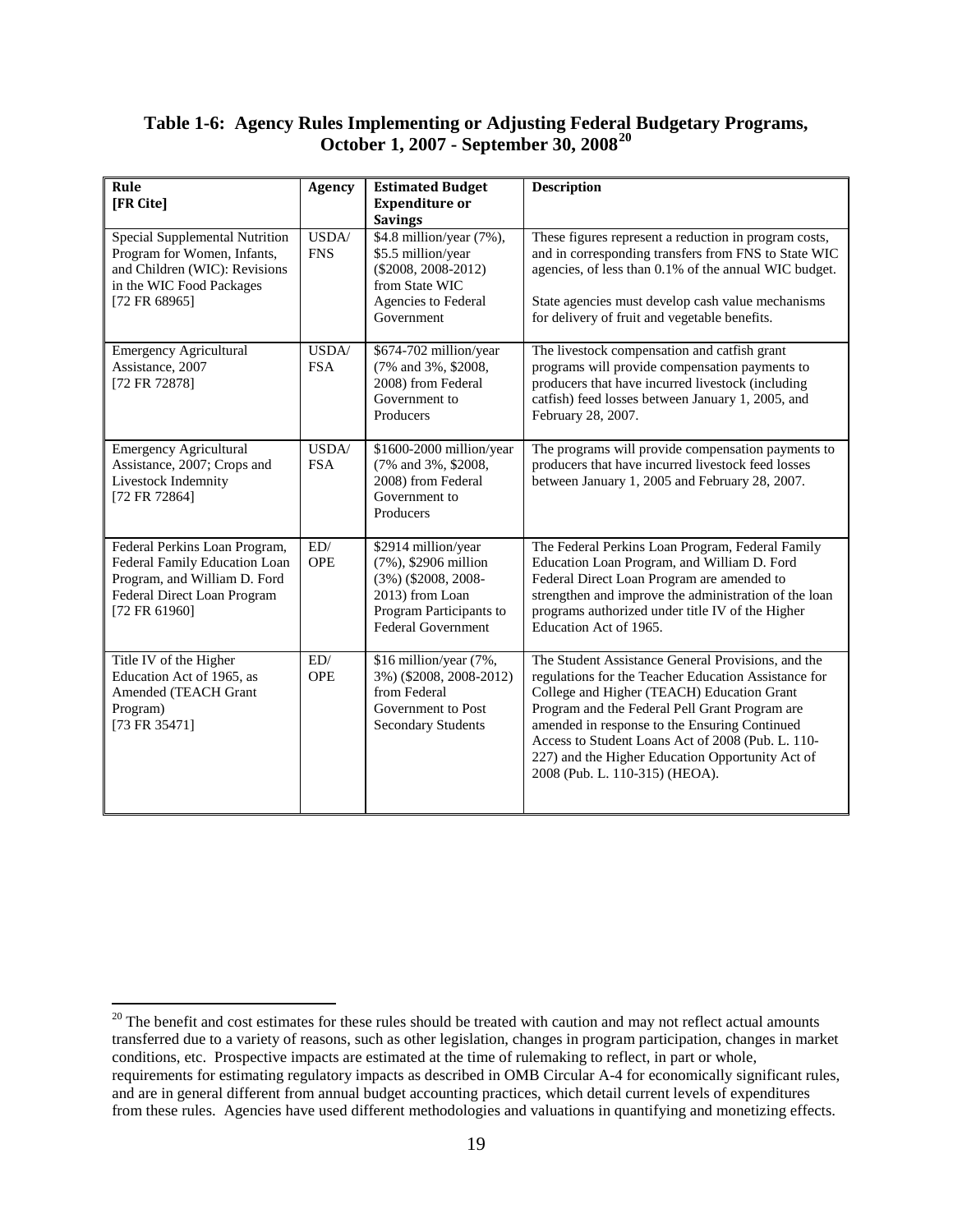| Rule<br>[FR Cite]                                                                                                                                                                                            | Agency                   | <b>Estimated Budget</b><br><b>Expenditure or</b><br><b>Savings</b>                                                                                                                       | <b>Description</b>                                                                                                                                                                                                                                                                                                                                                                                                                                                                                                                                                                                                                                                                                                                                                                                                                                                                                                                                                                                                                                                                                                                                                                                                                                                                                                              |  |
|--------------------------------------------------------------------------------------------------------------------------------------------------------------------------------------------------------------|--------------------------|------------------------------------------------------------------------------------------------------------------------------------------------------------------------------------------|---------------------------------------------------------------------------------------------------------------------------------------------------------------------------------------------------------------------------------------------------------------------------------------------------------------------------------------------------------------------------------------------------------------------------------------------------------------------------------------------------------------------------------------------------------------------------------------------------------------------------------------------------------------------------------------------------------------------------------------------------------------------------------------------------------------------------------------------------------------------------------------------------------------------------------------------------------------------------------------------------------------------------------------------------------------------------------------------------------------------------------------------------------------------------------------------------------------------------------------------------------------------------------------------------------------------------------|--|
| Changes to the Hospital<br><b>Inpatient Prospective Payment</b><br>Systems and FY 2009 Rate<br>$(CMS-1390-P)$<br>[73 FR 48433]                                                                               | $\rm HHS/$<br><b>CMS</b> | \$4749 million/year (7%,<br>3%) (\$2008, 2008-2009)<br>from Federal<br>Government to IPPS<br><b>Medicare Providers</b>                                                                   | The \$4.749 billion reflects increased transfers from<br>FY 2008 to FY 2009. Operating payments are<br>estimated to increase by \$4.709 billion. Also included<br>are projected savings associated with the hospital-<br>acquired conditions policy, estimated at \$21 million.<br>In addition, this estimate includes the hospital<br>reporting of quality data program costs (\$2.39)<br>million), estimated new technology payments of \$9.54<br>million, and all finalized operating payment policies.<br>The increase in capital payments in FY 2009<br>compared to FY 2008 is expected to be \$40 million.<br>The operating and capital payments should result in a<br>net increase of \$4.749 billion to IPPS providers.                                                                                                                                                                                                                                                                                                                                                                                                                                                                                                                                                                                                 |  |
| Changes to the Hospital<br><b>Outpatient Prospective</b><br>Payment System and<br><b>Ambulatory Surgical Center</b><br>Payment System Calendar Year<br>2008 Payment Rates (CMS-<br>$1392-C$<br>[72 FR 66579] | $\rm HHS/$<br><b>CMS</b> | \$3400 million (\$2007,<br>2008) from Federal<br>Government to OPPS<br><b>Medicare Providers</b><br>\$4635 million (\$2007,<br>2008) from Federal<br>Government to Medicare<br>Providers | The \$3.4 billion transfer reflects the estimated total<br>increase in expenditures (taking into account not only<br>the market basket update, but also enrollment,<br>utilization, and case-mix changes) under the OPPS for<br>CY 2008 compared to CY 2007. Also, there will be no<br>net change in Medicare expenditures in CY 2008 as a<br>result of implementing the revised ASC payment<br>system and the ASC provisions in the OPPS final rule.<br>The revised system will result in savings of \$220<br>million over 5 years due to migration of new ASC<br>covered surgical procedures from hospital outpatient<br>departments (HOPDs) and physicians' offices to ASCs<br>over time.<br>The \$4.635 billion in increased transfers from FY<br>2007 to FY 2008 reflects an overall increase of 4.3<br>percent in operating payments, which translates to an<br>estimated increase of \$4.29 billion, including hospital<br>reporting of quality data program costs (\$1.89 million)<br>and all operating payment policies. It also includes a<br>capital payments increase of 1.2 percent per case,<br>yielding an estimated capital payments increase of<br>\$342 million in FY 2008 compared to FY 2007. The<br>operating and capital payments should result in a net<br>increase of \$4.63 billion to IPPS providers. |  |
| Elimination of Reimbursement<br>under Medicaid for School-<br><b>Based Administration</b><br><b>Expenditures and Certain</b><br><b>Transportation Costs (CMS-</b><br>$2287-F$ )<br>[72 FR 73635]             | $\rm HHS/$<br><b>CMS</b> | \$718 million/year (7%),<br>$$721$ million/year (3%)<br>$(\$2007, 2009-2013)$<br>from Federal<br>Government to State<br>governments                                                      | This proposed rule, CMS-2287-P, estimates a total<br>savings of \$3.62 billion for FY 2009-2013. This<br>translates to a yearly savings of \$635 million in FY<br>2009, \$675 million in FY 2010, \$720 million in FY<br>2011, \$770 million in FY 2012 and \$820 million in<br>FY 2013.                                                                                                                                                                                                                                                                                                                                                                                                                                                                                                                                                                                                                                                                                                                                                                                                                                                                                                                                                                                                                                        |  |
| Health Care-Related Tax<br>Revisions (CMS-2275-F)<br>[73 FR 9685]                                                                                                                                            | HHS/<br><b>CMS</b>       | \$88 million/year (7%),<br>\$87 million/year (3%)<br>(\$2008, 2012) from<br>State governments and<br><b>Federal Government</b>                                                           | This rule revises the threshold under the indirect<br>guarantee hold harmless arrangement test to reflect the<br>provisions of the Tax Relief and Health Care Act of<br>2006.                                                                                                                                                                                                                                                                                                                                                                                                                                                                                                                                                                                                                                                                                                                                                                                                                                                                                                                                                                                                                                                                                                                                                   |  |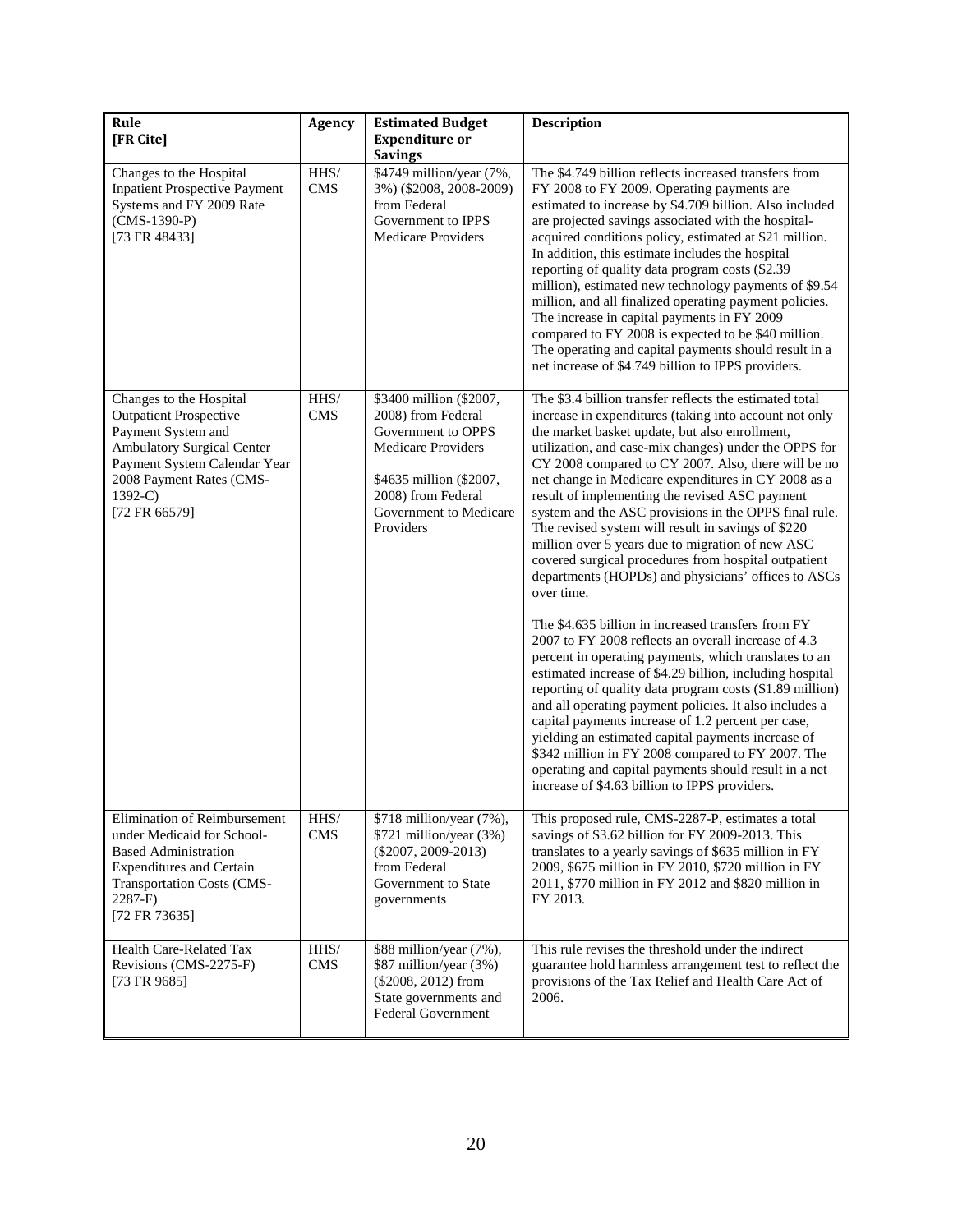| Rule<br>[FR Cite]                                                                                                                                                                                                   | <b>Agency</b>      | <b>Estimated Budget</b><br><b>Expenditure or</b><br><b>Savings</b>                                                                                                                                                                                                                         | <b>Description</b>                                                                                                                                                                                                                                                                                                                                      |  |
|---------------------------------------------------------------------------------------------------------------------------------------------------------------------------------------------------------------------|--------------------|--------------------------------------------------------------------------------------------------------------------------------------------------------------------------------------------------------------------------------------------------------------------------------------------|---------------------------------------------------------------------------------------------------------------------------------------------------------------------------------------------------------------------------------------------------------------------------------------------------------------------------------------------------------|--|
| Hospice Wage Index for FY<br>2009 (CMS-1548-P)<br>[73 FR 46463]                                                                                                                                                     | HHS/<br><b>CMS</b> | \$100 million/year (7%,<br>3%) (\$2008, 2009) from<br>Hospices to Federal<br>Government                                                                                                                                                                                                    | The final rule estimates that the total hospice<br>payments for FY 2009 will decrease by \$100 million<br>as a result of the application of the 25 percent<br>reduction in the budget neutrality adjustment factor<br>(BNAF) and the updated wage data.                                                                                                 |  |
| Medicare Advantage and<br>Prescription Drug Programs:<br>MIPPA-Related Marketing<br>Revisions (CMS-4138-IFC)<br>[73 FR 54207]                                                                                       | HHS/<br><b>CMS</b> | \$838 million/year (7%),<br>\$874 million/year (3%)<br>$(\$2008, 2010-2018)$<br>from Private-Fee-for-<br>Service Plans to Federal<br>Government<br>\$71 million/year (7%),<br>\$73 million/year (3%)<br>$(\$2008, 2010-2018)$<br>from Federal<br>Government to Medicare<br>Part D Sponsors | This rule also will cost \$27 million in 2008 to<br>Medicare Advantage organizations and prescription<br>drug plan sponsors.                                                                                                                                                                                                                            |  |
| Option for Prescription Drug<br>Plans to Lower their Premiums<br>for Low-Income Subsidy<br>Beneficiaries (CMS-4133-F)<br>[73 FR 18176]                                                                              | HHS/<br><b>CMS</b> | \$156 million/year (7%),<br>\$163 million/year (3%)<br>(\$2009, 2018) from<br>Federal Government to<br><b>Health Plans</b>                                                                                                                                                                 | The CY 2009 cost of \$90 million is due to increased<br>Federal premium subsidy payments, which are<br>primarily the result of allowing a greater number of<br>low-income beneficiaries to remain in their current<br>plan, rather than reassigning them to a lower cost plan.<br>The federal costs in this table represent FY 2009<br>through FY 2018. |  |
| Policy and Technical Changes<br>to the Medicare Prescription<br>Drug Benefit (CMS-4130-F)<br>[73 FR 20985]                                                                                                          | HHS/<br><b>CMS</b> | \$39 million/year (7%),<br>\$36 million/year (3%)<br>(\$2008, 2017) from<br>Federal Government to<br>Part D Plan Recipients                                                                                                                                                                | The estimate reflects the estimated vaccine<br>administration expenditures by the Federal<br>government to Part D plans for FY 2008- FY 2017.                                                                                                                                                                                                           |  |
| Prospective Payment System<br>and Consolidated Billing for<br>Skilled Nursing Facilities-<br>Update for FY 2009 (CMS-<br>$1534-P$ )<br>[73 FR 46415]                                                                | HHS/<br><b>CMS</b> | \$780 million/year (7%,<br>3%) (\$2008, 2009) from<br>Federal Government to<br><b>Skilled Nursing Facility</b><br>(SNF) Medicare<br>Providers                                                                                                                                              | Overall estimated payments for SNFs in FY 2009,<br>compared with FY 2008, reflect an increase of \$780<br>million dollars. SNFs in urban and rural areas are<br>estimated to experience a positive change of 3.4<br>percent in estimated payments compared with FY<br>2008.                                                                             |  |
| Prospective Payment System<br>for Long-Term Care Hospitals<br>RY 2009: Annual Payment<br>Rate Updates (CMS-1393-F)<br>[73 FR 26787]                                                                                 | HHS/<br><b>CMS</b> | \$110 million/year (7%,<br>3%) (\$2009, 2009) from<br>Federal Government to<br><b>LTCH Medicare</b><br>Providers                                                                                                                                                                           | This final rule estimates \$110 million in increased<br>LTCH PPS payment transfers from RY 2008 to RY<br>2009. This reflects an overall increase of 2.5 percent<br>(from RY 2008 to RY 2009) and is based on the most<br>recent available LTCH data and the finalized policies,<br>rates and factors presented in the RY 2009 final rule.               |  |
| Revisions to Payment Policies<br>under the Physician Fee<br>Schedule, and Other Park B<br>Payment Policies CY 2008;<br>Revisions to the Payment<br>Policies of Ambulance Fee<br>Schedule CY 2008<br>$[72$ FR 66221] | HHS/<br>$\rm CMS$  | Transfer amount: \$6000<br>million $(3\%, 7\%)$<br>$(\$2007, 2008)$<br>Physicians to Federal<br>Government                                                                                                                                                                                 | The changes reflect an estimated decrease in<br>expenditures of \$6.0 billion from physicians, other<br>practitioners, and suppliers who receive payment<br>under the Medicare Physician Fee Schedule : ESRD<br>Medicare Providers: ambulance suppliers, DME<br>suppliers, and Medicare suppliers billing for Part B<br>drugs to Federal Government.    |  |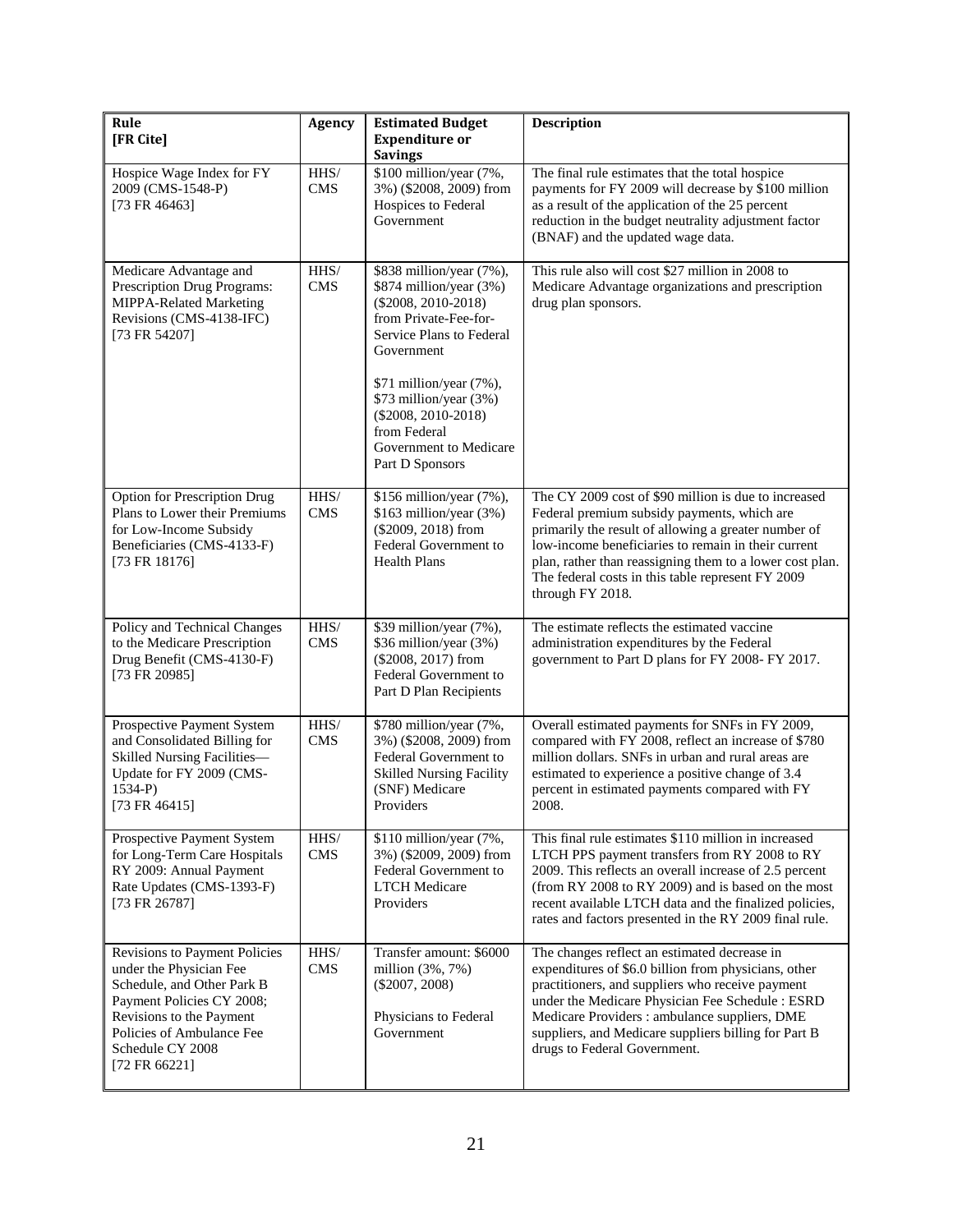| Rule<br>[FR Cite]                                                                                                                       | <b>Agency</b>      | <b>Estimated Budget</b><br><b>Expenditure or</b><br><b>Savings</b>                                                                             | <b>Description</b>                                                                                                                                                                                                                                                                                                                                                 |
|-----------------------------------------------------------------------------------------------------------------------------------------|--------------------|------------------------------------------------------------------------------------------------------------------------------------------------|--------------------------------------------------------------------------------------------------------------------------------------------------------------------------------------------------------------------------------------------------------------------------------------------------------------------------------------------------------------------|
| <b>Standards for E-Prescribing</b><br>under Medicare Part D (CMS-<br>$0016-F$<br>[73 FR 18918]                                          | HHS/<br><b>CMS</b> | Not Estimated                                                                                                                                  | This rule requires Medicare Part D and Medicare<br>Advantage plans to support electronic transmission of<br>basic prescription data to and from doctors and<br>pharmacies.                                                                                                                                                                                         |
| <b>Targeted Case Management</b><br>(CMS-2237-IFC)                                                                                       | HHS/<br><b>CMS</b> | \$251 million/year (7%),<br>\$253 million/year (3%)<br>$(\$2007, 2008-2012)$<br>from State governments<br>to Federal government                | CMS estimates Federal Medicaid spending on case<br>management and targeted case management services<br>will be reduced by approximately \$205 million in FY<br>2008, \$228 in FY 2009, \$253 million in FY 2010,<br>\$279 million in FY 2011 and \$307 million in 2012.<br>This yields a total estimated figure of \$1,272 million<br>between FY 2008 and FY 2012. |
| Reduction in Oil and Gas<br>Royalty Rates in the Outer<br>Continental Shelf under the<br>Deep Water Royalty Relief Act<br>[73 FR 58467] | DOI/<br><b>MMS</b> | \$20 - 189 million/year<br>$(7\%)$ , \$17-192<br>million/year $(3%)$<br>$(\$2007, 2007-2034)$<br>from Federal<br>government to Oil<br>industry | This policy is required by court order. No added<br>deepwater development is expected to occur due to<br>royalty relief authorized by this rule.                                                                                                                                                                                                                   |
| Amendments to the Ticket to<br>Work and Self-Sufficiency<br>Program (967F)                                                              | <b>SSA</b>         | \$99 million/year (7%),<br>\$103 million/year (3%)<br>$(\$2008, 2008-2012)$<br>from Federal<br>Government to Social<br>Security beneficiaries  | The rules expands beneficiary eligibility to receive<br>tickets under this program in order to increase the<br>incentives for providers of employment services,<br>vocational rehabilitation services, and other support<br>services to participate in this program.                                                                                               |
| Proposed Suspension of New<br>Claims to the Federal<br>Reviewing Official Review<br>Level $(3394F)$                                     | <b>SSA</b>         | \$70 million/year (7%),<br>\$74 million/year (3%)<br>$(\$2008, 2008-2012)$<br>from SSA beneficiaries<br>to Federal Government                  | The rule modifies the disability administrative<br>adjudication processes to suspend new claims to the<br>Federal reviewing official (FedRO) level, now<br>operating in the Boston region.                                                                                                                                                                         |

## *Major Rules Issued by Independent Regulatory Agencies*

The Small Business Regulatory Enforcement Fairness Act of 1996  $(SBREFA)^{21}$  requires the Government Accountability Office (GAO) to submit to Congress reports on major rules, including rules issued by agencies not subject to Executive Order 12866 — the independent regulatory agencies. In preparing this Report, we reviewed the information contained in GAO reports on benefits and costs of major rules issued by independent agencies for the period of October 1, 2007 to September 30, 2008. GAO reported that four agencies issued a total of 11 major rules during this period.

Table 1-7 lists each of these rules and the extent to which GAO reported benefit and cost estimates for the rule. Monetized benefits and costs were reported for only one of these rules; monetized costs alone were reported for two rules. FCC did not prepare benefit-cost analysis for

<span id="page-22-0"></span> $\overline{a}$  $21$  Pub. L. No. 104-121.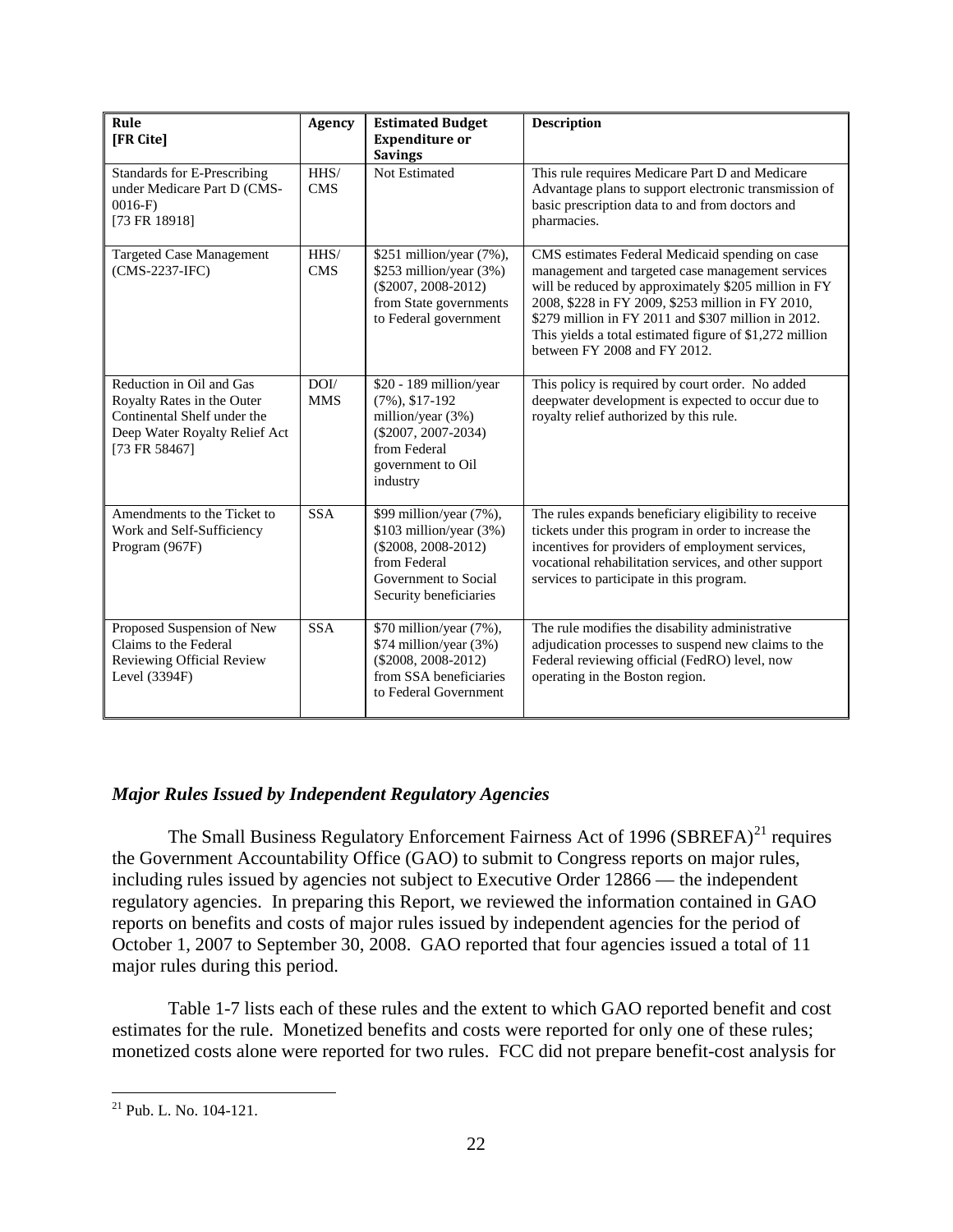their rules. NRC assessed costs for the "Occupational Dose Records, Labeling Containers, and the Total Effective Dose Equivalent" rule. SEC provided qualitative information on costs. OMB does not know whether the rigor of the analyses conducted by these agencies is similar to that of the analyses performed by agencies subject to OMB review. For purposes of obtaining a full accounting, it would be highly desirable to obtain better information on the costs and benefits of these rules.

OMB provides in Appendix C of this Report a summary of the information available on the regulatory analyses for major rules by the independent agencies over the past ten years. This summary is similar to the ten-year look-back for regulation included in recent Reports. It examines the number of major rules promulgated by independent agencies as reported to the GAO from 1999 through 2008, which are presented in Table C-1.<sup>[22](#page-23-0)</sup> Information is also presented on the extent to which the independent agencies reported benefit and cost information for these rules in Tables C-2 through C-4.

| Agency                                            | Rule                                                                                                                                                   | <b>Information on</b><br><b>Benefits or Costs</b> | <b>Monetized</b><br><b>Benefits</b> | <b>Monetized</b><br>Costs |
|---------------------------------------------------|--------------------------------------------------------------------------------------------------------------------------------------------------------|---------------------------------------------------|-------------------------------------|---------------------------|
| Federal<br>Communications<br>Commission           | <b>Exclusive Service Contracts for</b><br>Provision of Video Services in Multiple<br>Dwelling Units and Other Real Estate<br>Developments (73 FR 1080) | N <sub>0</sub>                                    | No                                  | No                        |
| Federal<br>Communications<br>Commission           | Wireless E911 Location Accuracy<br>Requirements (73 FR 8617)                                                                                           | N <sub>0</sub>                                    | N <sub>0</sub>                      | N <sub>o</sub>            |
| Federal<br>Communications<br>Commission           | In the Matter of Promoting<br>Diversification of Ownership in the<br>Broadcasting Services (73 FR 28361)                                               | N <sub>0</sub>                                    | N <sub>0</sub>                      | N <sub>o</sub>            |
| Federal<br>Communications<br>Commission           | Public Safety and Homeland Security<br>Bureau Establishes Post-Reconfiguration<br>800 MHz Band Plan for the US-Canada<br>Border Regions (73 FR 33728)  | N <sub>0</sub>                                    | N <sub>0</sub>                      | No                        |
| <b>Federal Energy</b><br>Regulatory<br>Commission | Mandatory Reliability Standards for<br><b>Critical Infrastructure Protection</b><br>(73 FR 7368)                                                       | Yes                                               | N <sub>0</sub>                      | Yes                       |
| Nuclear<br>Regulatory<br>Commission               | Occupational Dose Records, Labeling<br>Containers, and the Total Effective Dose<br>Equivalent (72 FR 68043)                                            | Yes                                               | Yes                                 | Yes                       |
| Nuclear<br>Regulatory<br>Commission               | Revision of Fee Schedules; Fee Recovery<br>for FY 2008 (73 FR 32386)                                                                                   | Yes                                               | N <sub>0</sub>                      | Yes                       |

**Table 1-7: Major Rules Issued by Independent Regulatory Agencies, October 1, 2007 - September 30, 2008** 

<span id="page-23-0"></span> $^{22}$  OMB did not finalize a Report in 1999; OMB reconstructed the estimates for this period based on GAO reports. Prior to the 2003 Report, OMB did not report on independent agency major rules on a fiscal year basis, but rather on an April-March cycle. Similar to last year, OMB is reporting all of the rules from 1999 through 2008 on a fiscal year basis (see Table C-1). The number of rules presented in earlier Reports may therefore not match the number of rules presented here.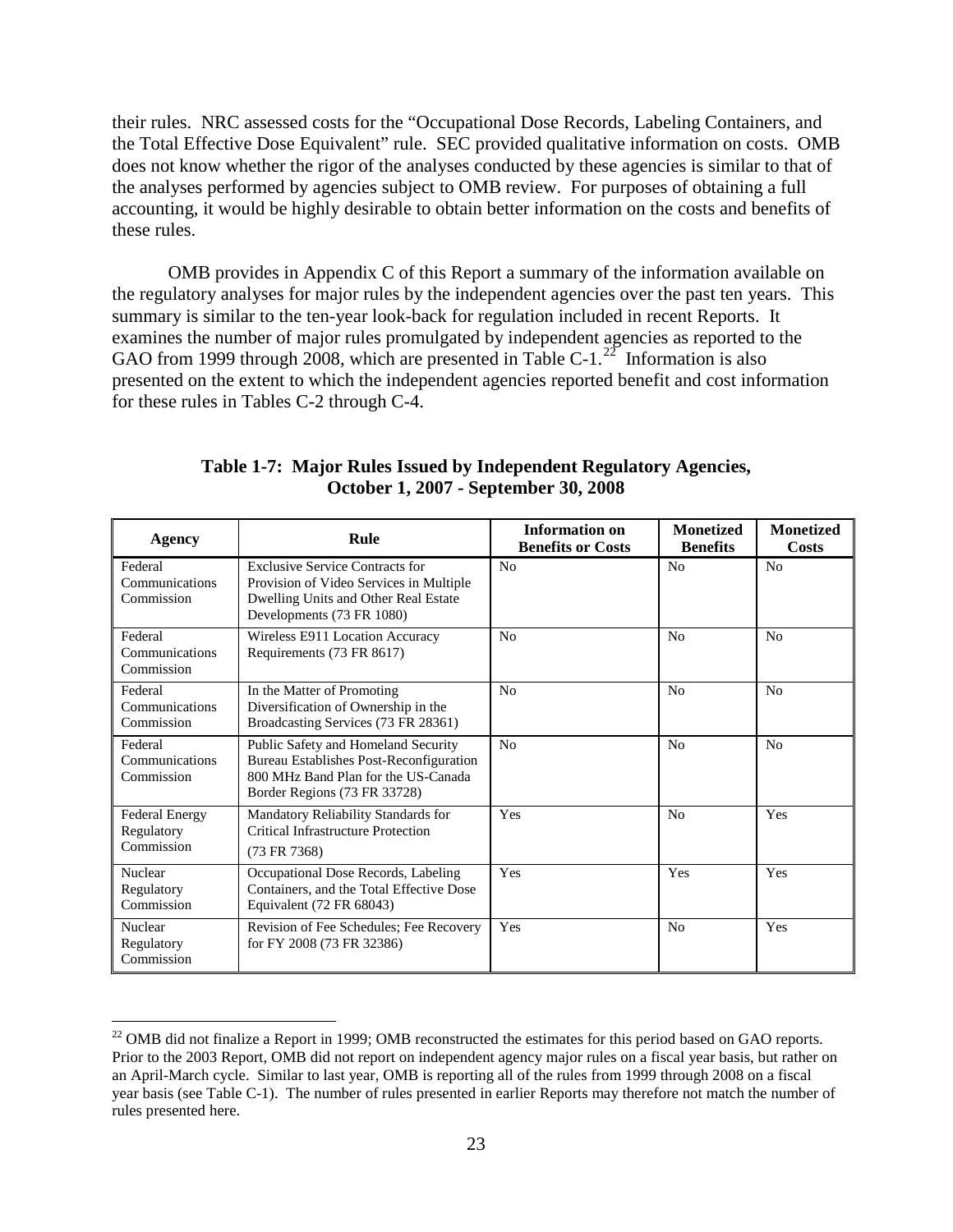| Agency                                   | Rule                                                                                                                                                                                              | <b>Information on</b><br><b>Benefits or Costs</b> | <b>Monetized</b><br><b>Benefits</b> | <b>Monetized</b><br>Costs |
|------------------------------------------|---------------------------------------------------------------------------------------------------------------------------------------------------------------------------------------------------|---------------------------------------------------|-------------------------------------|---------------------------|
| Securities and<br>Exchange<br>Commission | Revisions to Rules 144 and 145<br>(72 FR 71546)                                                                                                                                                   | Yes                                               | N <sub>0</sub>                      | N <sub>o</sub>            |
| Securities and<br>Exchange<br>Commission | Acceptance from Foreign Private Issuers<br>of Financial Statements Prepared in<br>Accordance with International Financial<br>Reporting Standards without<br>Reconciliation to US GAAP (73 FR 986) | Yes                                               | N <sub>0</sub>                      | N <sub>0</sub>            |
| Securities and<br>Exchange<br>Commission | Definition of Eligible Portfolio Company<br>under the Investment Company Act of<br>1940 (73 FR 29045)                                                                                             | Yes                                               | N <sub>0</sub>                      | N <sub>0</sub>            |
| Securities and<br>Exchange<br>Commission | Internal Control over Financial Reporting<br>in Exchange Act Periodic Reports of<br>Non-Accelerated Filers (73 FR 38094)                                                                          | Yes                                               | N <sub>0</sub>                      | N <sub>0</sub>            |

## **C. The Impact of Federal Regulation on State, Local, and Tribal Governments, Small Business, Wages, and Economic Growth**

Sec. 624 (a)(2) of the Regulatory Right-to-Know Act requires OMB to present an analysis of the impacts of Federal regulation on State, local, and tribal governments, small business, wages, and economic growth.

## *Impacts on State, Local, and Tribal Governments*

 $\overline{a}$ 

Over the past ten years, seven rules have imposed costs of more than \$100 million per year (\$2001) on State, local, and tribal governments (and thus have been classified as public sector mandates under the Unfunded Mandates Reform Act of  $1995$ :  $^{23}$ 

• *EPA's National Primary Drinking Water Regulations: Disinfectants and Disinfection Byproducts* (1998): This rule promulgates health-based maximum contaminant level goals (MCLGs) and enforceable maximum contaminant levels (MCLs) for about a dozen disinfectants and byproducts that result from the interaction of these disinfectants with organic compounds in drinking water. The rule will require additional treatment at about 14,000 of the estimated 75,000 covered water systems nationwide. The costs of the rule are estimated in the range of \$650 to \$730 million annually. The quantified benefits estimates range from zero to 9,300 avoided bladder cancer cases annually, with an estimated monetized value of \$0 to \$4 billion per year. Qualitative benefits may include

<span id="page-24-0"></span> $^{23}$ We note that EPA's proposed rules setting air quality standards for ozone and particulate matter may ultimately lead to expenditures by State, local, or tribal governments of \$100 million or more. However, Title II of the Unfunded Mandates Reform Act provides that agency statements of compliance with Section 202 must be conducted "unless otherwise prohibited by law." 2 U.S.C. § 1532 (a). The conference report to this legislation indicates that this language means that the section "does not require the preparation of any estimate or analysis if the agency is prohibited by law from considering the estimate or analysis in adopting the rule." H.R. Conf. Rep. No. 104-76 at 39 (1995). EPA has stated, and the courts have affirmed, that under the Clean Air Act, the criteria air pollutant ambient air quality standards are health-based and EPA is not to consider costs in setting the standards.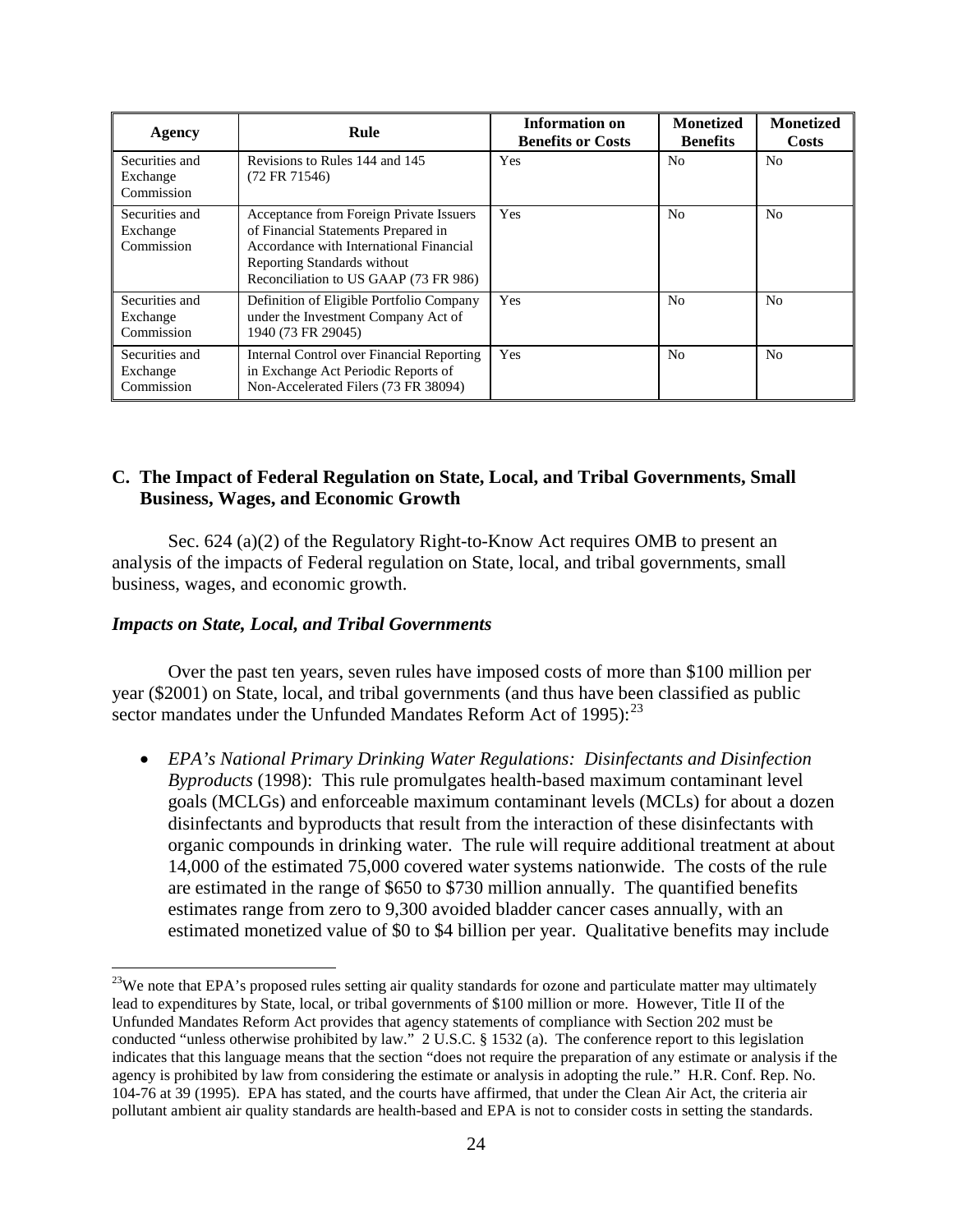possible reductions in rectal and colon cancer and adverse reproductive and developmental effects.

- *EPA's National Primary Drinking Water Regulations: Interim Enhanced Surface Water Treatment* (1998): This rule establishes new treatment and monitoring requirements (primarily related to filtration) for drinking water systems that use surface water as their source and serve more than 10,000 people. The purpose of the rule is to enhance health protection against potentially harmful microbial contaminants. EPA estimates that the rule will impose total annual costs of slightly more than \$300 million per year. The rule is expected to require treatment changes at about half of the 1,400 large surface water systems, at an annual cost of \$190 million. Monitoring requirements add \$96 million per year in additional costs. All systems will also have to perform enhanced monitoring of filter performance. The estimated benefits include average reductions of 110,000 to 338,000 cases of cryptosporidiosis annually, with an estimated monetized value of \$0.5 billion to \$1.6 billion, and possible reductions in the incidence of other waterborne diseases.
- *EPA's National Pollutant Discharge Elimination: System B Regulations for Revision of the Water Pollution Control Program Addressing Storm Water Discharges* (1999): This rule expands the existing National Pollutant Discharge Elimination System program for storm water control. It covers smaller municipal storm sewer systems and construction sites that disturb one to five acres. The rule allows for the exclusion of certain sources from the program based on a demonstration of the lack of impact on water quality. EPA estimates that the total cost of the rule on Federal and State levels of government and on the private sector is \$803.1 million annually. EPA has considered alternatives to the rule, including the option of not regulating, but found that the rule was the option that was "most cost effective or least burdensome, but also protective of the water quality."
- *EPA's National Primary Drinking Water Regulations; Arsenic and Clarifications to Compliance and New Source Contaminants Monitoring* (2001): This rule reduces the amount of arsenic that is allowed to be in drinking water from 50 ppb to 10 ppb. It also revises current monitoring requirements and requires non-transient, non-community water systems to come into compliance with the standard. This rule may affect either State, local or tribal governments or the private sector at an approximate annualized cost of \$206 million. The monetized benefits of the rule range from \$140 million to \$198 million per year. Qualitative benefits may include reductions in skin and kidney cancer where the skin cancer endpoints are well-established.
- *EPA's National Primary Drinking Water Regulations: Long Term 2 Enhanced Surface Water Treatment* (2005): The rule protects against illness due to cryptosporidium and other microbial pathogens in drinking water and addresses risk-risk trade-offs with the control of disinfection byproducts. It requires the use of treatment techniques, along with monitoring, reporting, and public notification requirements, for all public water systems that use surface water sources. The monetized benefits of the rule range from approximately \$260 million to \$1.8 billion. The monetized costs of the rule range from approximately \$80 million to \$130 million.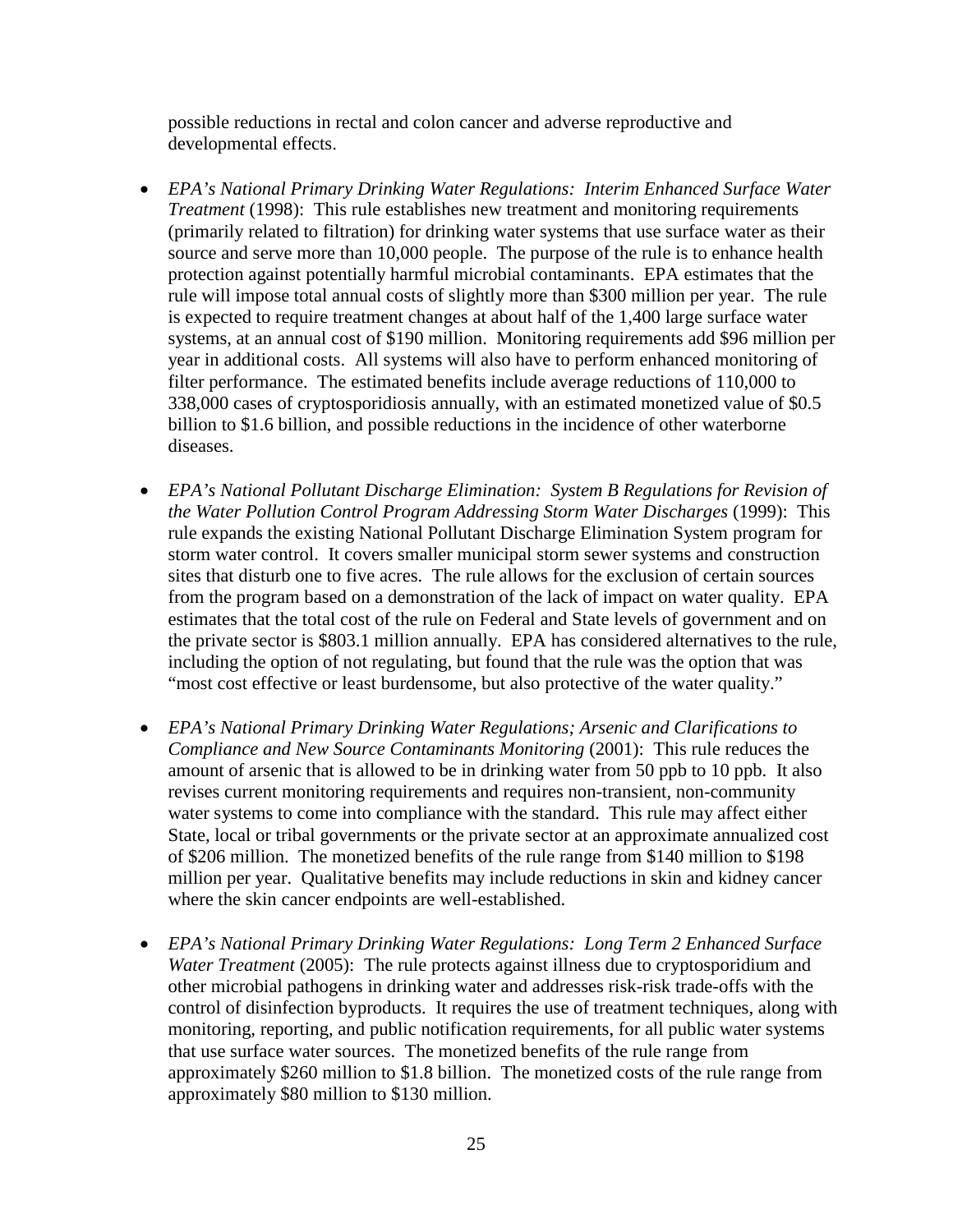- *EPA's National Primary Drinking Water Regulations: Stage 2 Disinfection Byproducts Rule* (2006): The rule protects against illness due to drinking water disinfectants and disinfection byproducts (DBPs).  $^{24}$  The rule effectively tightens the existing standards by making them applicable to each point in the drinking water distribution system individually, rather than only on an average basis to the system as a whole. EPA has determined that this rule may contain a Federal mandate that results in expenditures by State, local, and tribal governments, and the private sector, of \$100 million or more in any one year. While the annualized costs fall below the \$100 million threshold, the costs in some future years may be above the \$100 million mark as public drinking water systems make capital investments and finance these through bonds, loans, and other means. EPA's year-by-year cost tables do not reflect that investments through bonds, loans, and other means spread these costs out over many years. The cost analysis in general does not consider that some systems may be eligible for financial assistance such as low-interest loans and grants through such programs as the Drinking Water State Revolving Fund.
- *DHS's Chemical Facility Anti-Terrorism Standards Rule* (2007): This rule establishes risk-based performance standards for the security of our nation's chemical facilities. It requires covered chemical facilities to prepare Security Vulnerability Assessments (SVAs), which identify facility security vulnerabilities, and to develop and implement Site Security Plans (SSPs), which include measures that satisfy the identified risk-based performance standards. The rule also provides DHS with the authority to seek compliance through the issuance of Orders, including Orders Assessing Civil Penalty and Orders for the Cessation of Operations. DHS has determined that this rule constitutes an unfunded mandate on the private sector. In the regulatory impact assessment published with this rule, DHS estimates that there are 1,500 to 6,500 covered chemical facilities. DHS also assumes that this rule may require certain municipalities that own and/or operate power generating facilities to purchase security enhancements. Although DHS is unable to determine if this rule will impose an enforceable duty upon State, local, and tribal governments of \$100 million (adjusted annually for inflation) or more in any one year, it has been included in this list for the sake of completeness.

Although these seven rules were the only ones over the past ten years to require expenditures by State, local and tribal governments exceeding \$100 million (adjusted for inflation), they were not the only rules with impacts on other levels of governments. For example, many rules have monetary impacts lower than the \$100 million threshold, and agencies are also required to consider the Federalism implications of rulemakings under Executive Order 13132.

<span id="page-26-0"></span><sup>&</sup>lt;sup>24</sup> While causal links have not been definitively established, a growing body of evidence has found associations between exposure to DBPs and various forms of cancer, as well as several adverse reproductive endpoints (e.g., spontaneous abortion).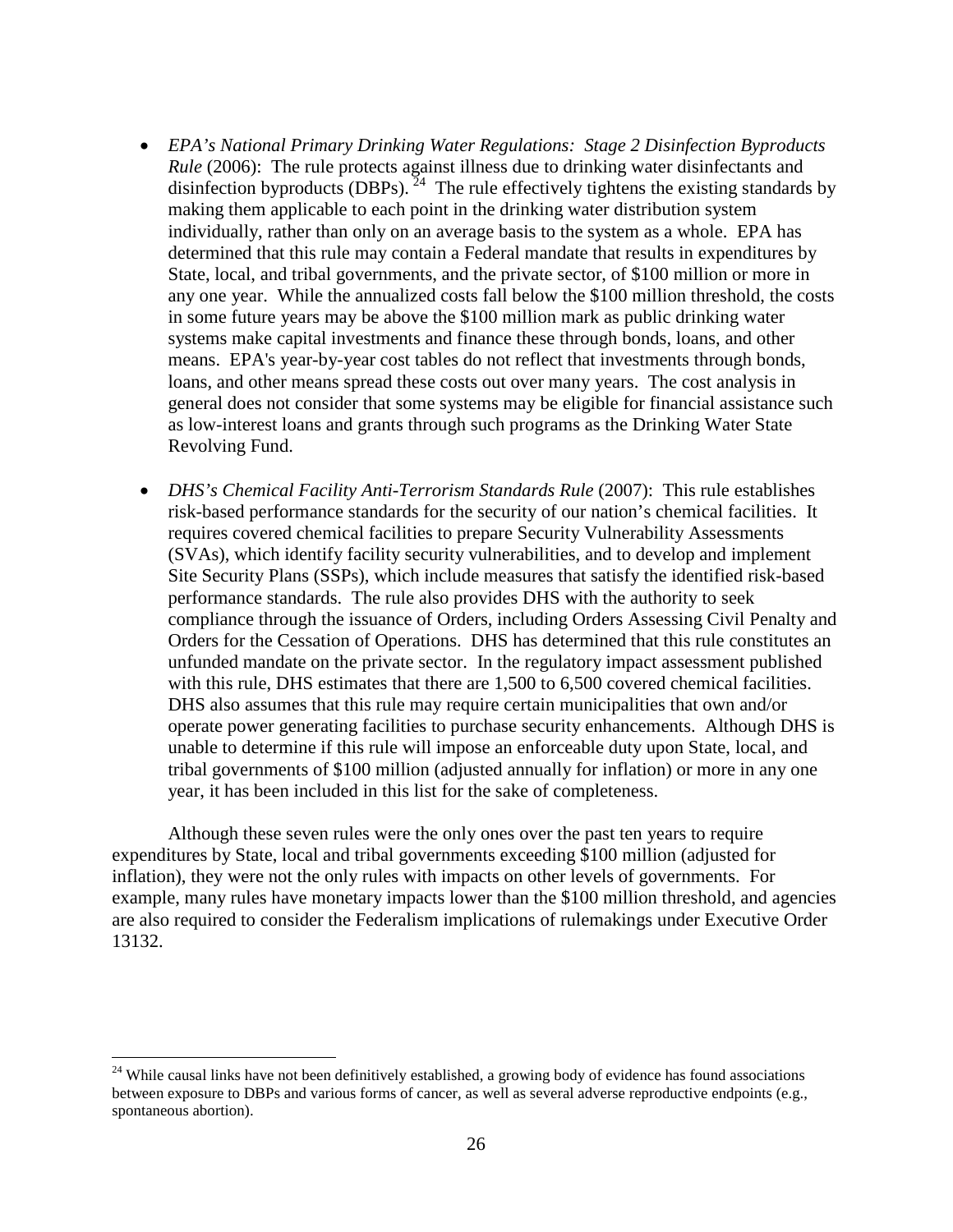## *Impact on Small Business*

Consistent with the direction in the Regulatory Right-to-Know Act to consider small business impacts, the need to be sensitive to the impact of regulations and paperwork on small business is recognized in Executive Order 12866, "Regulatory Planning and Review." The Executive Order calls on the agencies to tailor their regulations by business size in order to impose the least burden on society, consistent with achieving regulatory objectives. It also calls for the development of short forms and other efficient regulatory approaches for small businesses and other entities. Moreover, in the findings section of SBREFA, Congress states that "... small businesses bear a disproportionate share of regulatory costs and burdens."<sup>[25](#page-27-0)</sup> Each firm has to determine whether a regulation applies, how to comply, and whether it is in compliance. As firms increase in size, fixed costs of regulatory compliance are spread over a larger revenue and employee base, which often results in lower regulatory costs per unit of output.

Many statutes and regulations explicitly attempt to reduce the burdens on small businesses. For example, many agencies tailor regulations to mitigate undue burdens on small business and to offer regulatory relief, including exemptions for small businesses and slower phase-in schedules. Moreover, agencies are required to assess the effect of regulations on small businesses under the Regulatory Flexibility Act (RFA).<sup>[26](#page-27-1)</sup> Under the RFA, whenever an agency comes to the conclusion that a particular regulation will have a significant economic effect on a substantial number of small entities, the agency must conduct both an initial and final regulatory flexibility analysis. This analysis must include an assessment of the likely burden of the rule on small entities and an analysis of alternatives that may afford relief to small entities while still accomplishing the regulatory goals.

The evidence of the effects of regulation on small business remains far from clear. We have cited in previous Reports research by the Small Business Administration (SBA) Office of Advocacy, suggesting that small entities disproportionately shoulder regulatory and paperwork burdens. The Office of Advocacy has sponsored three studies that estimate the burden of regulation on small businesses.<sup>[27](#page-27-2)</sup> In a study sponsored by SBA (and cited in our 2003 Report), Dean, et al, concludes that environmental regulations act as barriers to entry for small firms.<sup>28</sup> In a more recent study, published in 2005, Crain finds that regulatory costs per employee decline as firm size—as measured by the number of employees per firm—increases. Crain find that the total cost of Federal regulation (environmental, workplace, economic, and tax compliance regulation) is 45 percent greater per employee for firms with fewer than 20 employees than for firms with over 500 employees.

Becker offers a more complex view, focusing on the effect of air pollution regulation on small business.<sup>[29](#page-27-4)</sup> He finds although "progressively larger facilities had progressively higher unit abatement costs, ceteris paribus,"<sup>[30](#page-27-5)</sup> the relationship between the firm size and the pollution abatement costs vary depending on the regulated pollutant. For troposphere ozone, the

<sup>&</sup>lt;sup>25</sup> Section 202(2) of Pub. L. No. 104-121.

<span id="page-27-2"></span><span id="page-27-1"></span><span id="page-27-0"></span><sup>&</sup>lt;sup>26</sup> 5 U.S.C. §§ 601-612.<br><sup>27</sup>Crain (2005). The other two reports are Hopkins (1995) and Crain and Hopkins (1999).

<span id="page-27-3"></span> $28$  Dean, et al. (2000).

<span id="page-27-4"></span><sup>&</sup>lt;sup>29</sup> Becker (2005).<br><sup>30</sup> *Ibid*., p. 163.

<span id="page-27-5"></span>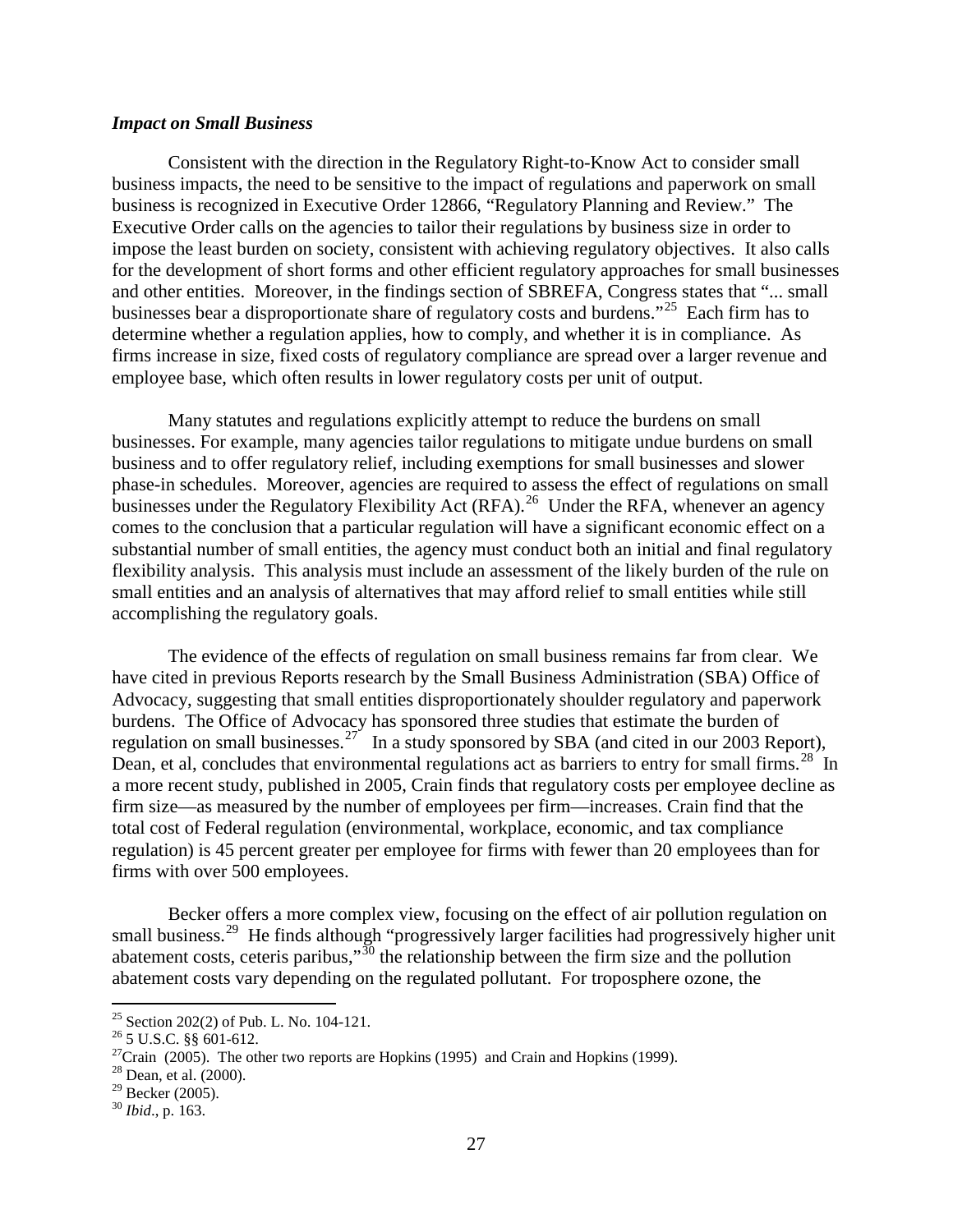regulatory burden seems to fall substantially on the smallest three quartiles of plants. For SOx, the relationship between regulatory burden and the firm size seems to be U-shaped. For total suspended particles, new multi-unit emitting plants in the smallest size class had \$265 more capital expenditure (per \$10,000 of value added) in non-attainment counties than similar plants in attainment counties, while those in the larger size classes had an additional \$511-687 in expenditure...though the rise was not monotonic."<sup>[31](#page-28-0)</sup> The evidence in the literature is therefore mixed. OMB continues to investigate the relevant questions in order to obtain a more precise picture.

## *Impact on Wages*

The impact of Federal regulations on wages depends on how "wages" are defined and on the types of regulations involved. Generalizations are difficult, because a great deal depends on the nature of the relevant market. If "wages" are defined narrowly as workers' take-home pay, regulations that are designed to increase worker safety, for example, may well decrease average wage rates, while regulations that are designed to set prices or conditions of entry for specific sectors, may well increase them, especially for specific groups of workers. If "wages" are not restricted to take-home pay, and are defined more broadly as the real value or utility of workers' income, the directions of the effects of the two types of regulation can be reversed. A regulation that increases safety may make workers better off even if it decreases wages. OMB continues to evaluate this question, and the discussion here is preliminary.

### *1. "Social" Regulation*

"Social" regulation—defined as rules designed to improve health, safety, and the environment—creates benefits for workers, consumers, and the public. When compliance costs are imposed (even if lower than the ex ante estimates), they must be paid for by some combination of workers, business owners, and consumers through adjustments in wages, profits, and/or prices. This effect is most clearly recognized for occupational health and safety standards, where it is possible that expensive regulations will result in reductions in wages.

In the case of occupational health standards case, workers are likely to be better off if health benefits exceed any associated wage reductions. The costs of such standards may not be borne fully or even primarily by workers.<sup>32</sup> And even if wages are reduced in response to the cost of compliance with health and safety rules, the job safety and other benefits of such regulation may compensate for the monetary loss. Workers, as consumers benefiting from safer products and a cleaner environment, may also come out ahead if regulation produces significant net benefits for society and hence for them.<sup>[33](#page-28-2)</sup>

<span id="page-28-0"></span><sup>31</sup> *Ibid*,, p. 165.

<span id="page-28-1"></span> $32B$ ased on a cost benefit analysis of OSHA's 1972 Asbestos regulation, which found large net benefits, Ehrenberg and Smith (1991, p. 281) cite this regulation as a case where workers' wages were reduced, but they were made better off because of improved health.<br><sup>33</sup> A conventional neoclassical economics viewpoint may suggest that "whether in the form of smaller wage

<span id="page-28-2"></span>increases, more difficult working conditions, or inability to obtain or retain one's first choice in a job, the costs of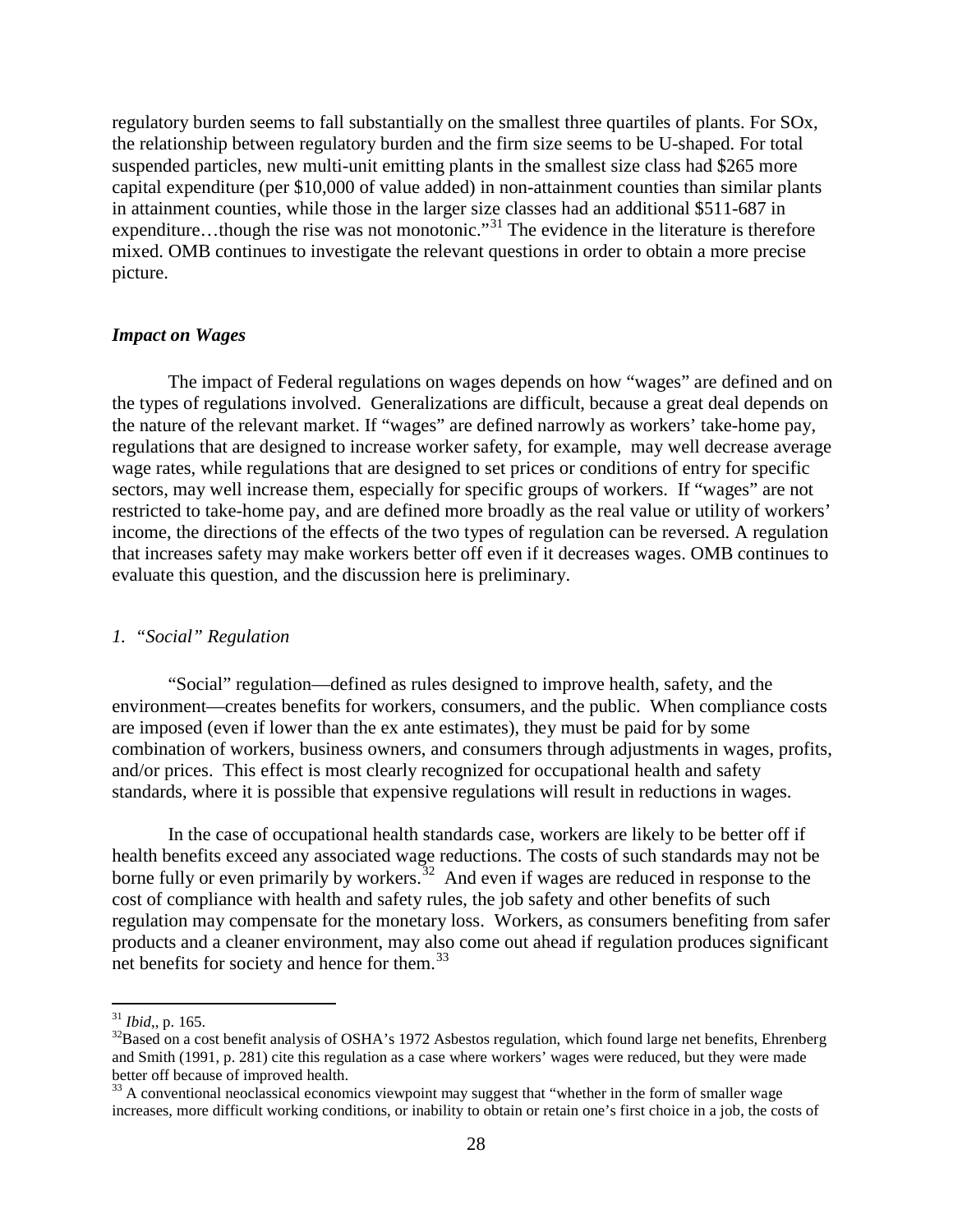#### *2. Economic Regulation*

 $\overline{a}$ 

For economic regulation, defined as rules designed to set prices or conditions of entry for specific sectors, the effects on wages may be positive or negative.<sup>34</sup> Economic regulation can be used to protect industries and their workers from competition, resulting in increases in income (narrowly defined) for workers in the industries targeted by the regulation. These wage gains come at the cost of inefficiency from reduced competition, a cost that consumers must bear. Workers' wages do not go as far when, as consumers, they face higher prices for goods that are inefficiently produced. Moreover, growth in real wages, which are limited generally by productivity increases, will not grow as fast without the stimulation of outside competition.<sup>[35](#page-29-1)</sup>

These statements are generalizations of the impact of regulation in the aggregate or by broad categories. Specific regulations can increase or decrease the overall level of benefits accruing to workers depending upon the actual circumstances and whether net benefits are produced.

#### *Economic Growth and Related Macroeconomic Indicators*

The relationship between regulation and indicators of economic activity raises a number of complex questions, conceptual, empirical, and normative. A key issue involves identification of the appropriate measures. For example, is GDP the appropriate measure? As we have seen, many regulations have favorable net benefits, and by hypothesis, such regulations are desirable on standard economic grounds. Of course it would be useful to understand the effects on GDP of particular regulations and of classes of regulations. But while important, GDP is hardly a complete measure of relevant values,  $36$  and some of the benefits of regulation, such as environmental protection, are not adequately captured by changes in GDP.

We conducted for this Report a preliminary literature review of studies that looked at the relationship between air quality regulation, the highest benefit and cost regulations documented in this Report, with certain indicators of economic activity in the US. Berman and Bui (2001) provide helpful summaries. The reader should note that these studies are retrospective, whereas most regulatory impact analyses are prospective. And as noted, many environmental and safety regulations affect provision of non-market goods that are not explicitly reflected in standard measures of economic activity.

• Berman and Bui (2001) find that during a period of aggressive environmental

compliance with health standards will fall on employees." Ehrenberg and Smith (1991). Summers (1989) offers a more nuanced discussion where the type of government intervention will affect not only the efficiency implications thereof but incidence implications as well. This analysis is extended by Jolls (2000).

<span id="page-29-0"></span> $34$  Historical examples of economic regulation were the Federal regulations on the airline and trucking industries before these markets were deregulated.

<span id="page-29-1"></span> $35$  Winston (1998) estimates that real operating costs declined 25 to 75 percent in the years following deregulation in the transportation, energy, and telecommunications sectors.

<span id="page-29-2"></span><sup>36</sup> See Sen (1999a, 1999b), Krueger (2009) and Kahneman, et al. (2004).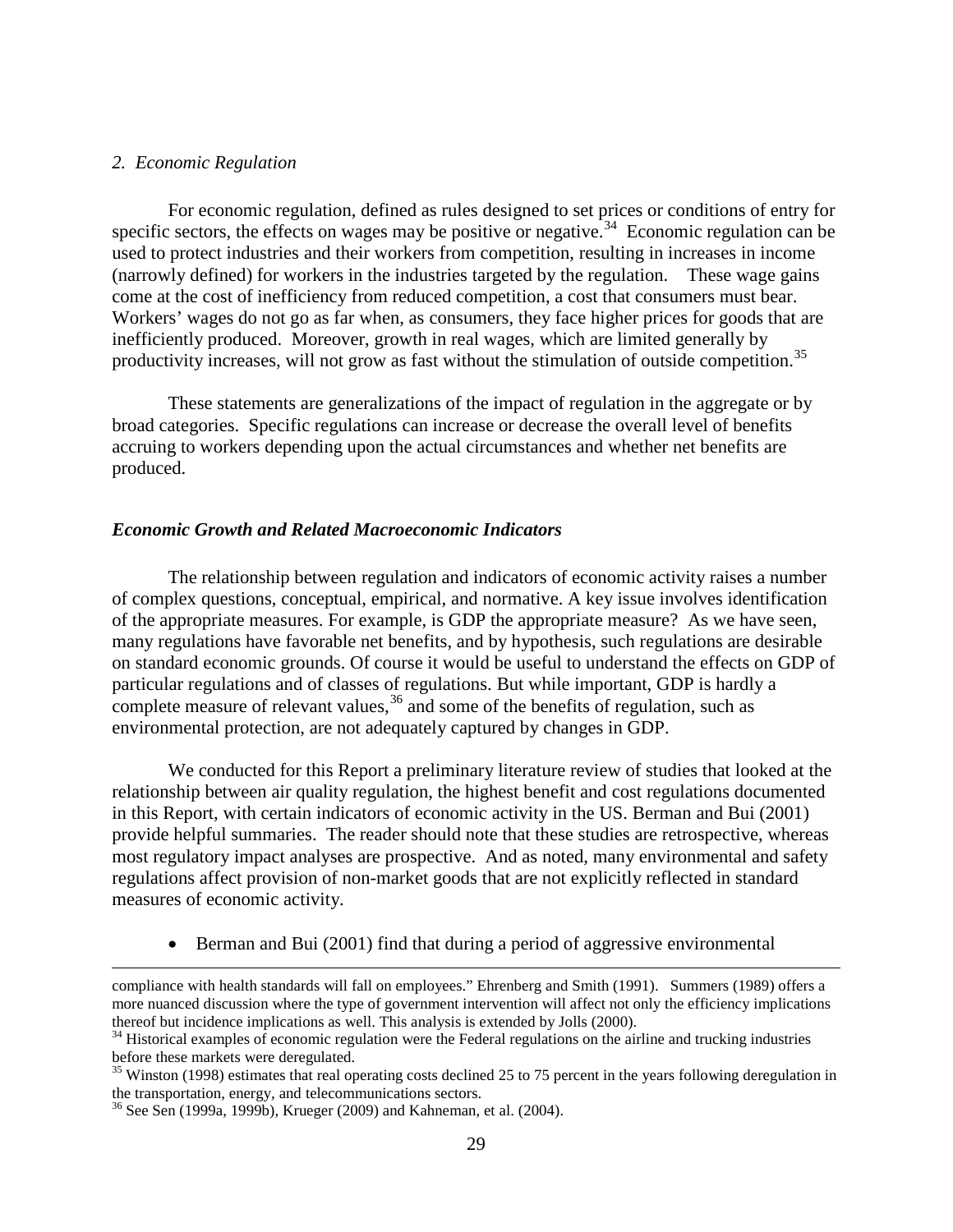regulation, productivity increased among the petroleum refineries located in the Los Angeles from 1987 to 1992, suggesting that "[a]batement costs may severely overstate the true cost of environmental regulation" and that "abatement costs are sometimes productive."<sup>[37](#page-30-0)</sup>

- Gray (1987) found that between the 1959-1969 period and 1973-1978 period, OSHA and EPA regulation reduced productivity growth in the manufacturing sector by 0.44 percentage points per year, with OSHA having the strongest effect and EPA having a comparatively weak effect.<sup>[38](#page-30-1)</sup>
- Gray and Shadbegian (1998) examine the investment activity of paper mills from 1979 to 1990,<sup>[39](#page-30-2)</sup> and their findings suggest that "plants with relatively high pollution abatement capital expenditures over the period invest less in productive capital. The reduction in productive investment is greater than the increase in abatement investment, leading to lower total investment at high abatement cost plants. The magnitude of this impact is quite large, suggesting that a dollar of pollution abatement investment reduces productive investment by \$1.88 at that plant. This seems to reflect both environmental investment crowing out productive investment within a plant, and firms shifting investment towards plants facing less stringent abatement requirements. Estimates placing less weight on within-firm reallocation of investment indicate approximate dollar-for-dollar (\$0.99) crowding out of productive investment."[40](#page-30-3)
- investment."<sup>40</sup><br>• Becker and Henderson  $(2000)^{41}$  $(2000)^{41}$  $(2000)^{41}$  find that in response to ground-level ozone regulation in polluting industries "birth [of plants] fall dramatically in nonattainment counties, compared to attainment counties…This shift in birth patterns induces a reallocation of stocks of plants toward attainment areas. Depending on the interpretation of reducedform coefficients, net present value for a typical new plant in a nonattainment area could fall by 13-22 percent."<sup>[42](#page-30-5)</sup>
- Greenstone  $(2002)^{43}$  $(2002)^{43}$  $(2002)^{43}$  finds that "in the first 15 years after the [Clean Air Act Amendments] became law (1972-1987, nonattainment counties (relative to attainment ones) lost approximately 590,000 jobs, \$37 billion in capital stock and \$75 billion (1987 dollars) of output in polluting industries."[44](#page-30-7)
- List, et al. (2003), examined the effects of air quality regulation stringency and location decisions of new plants in New York State from1980 to 1990, and found that regulatory stringency and the decision to locate is negatively correlated, and the current parametric estimates of this negative correlation may be understated.<sup>45</sup>

These studies provide helpful information, but it is partial and incomplete. OMB continues to investigate the underlying questions, on which no clear consensus has emerged.

<span id="page-30-0"></span> $37 \text{Bernan}$  and Bui (2001).<br> $38 \text{ Gray}$  (1987).

<span id="page-30-3"></span><span id="page-30-2"></span><span id="page-30-1"></span><sup>&</sup>lt;sup>39</sup> Gray and Shadbegian (1998).<br><sup>40</sup> *Ibid*, p. 254-255.<br><sup>41</sup> Becker and Henderson (2000).<br><sup>42</sup> *Ibid*, pp. 414-415.<br><sup>43</sup> Greenstone (2002).<br><sup>44</sup> *Ibid*, p. 1213.<br><sup>45</sup> List, et al. (2003).

<span id="page-30-4"></span>

<span id="page-30-5"></span>

<span id="page-30-6"></span>

<span id="page-30-7"></span>

<span id="page-30-8"></span>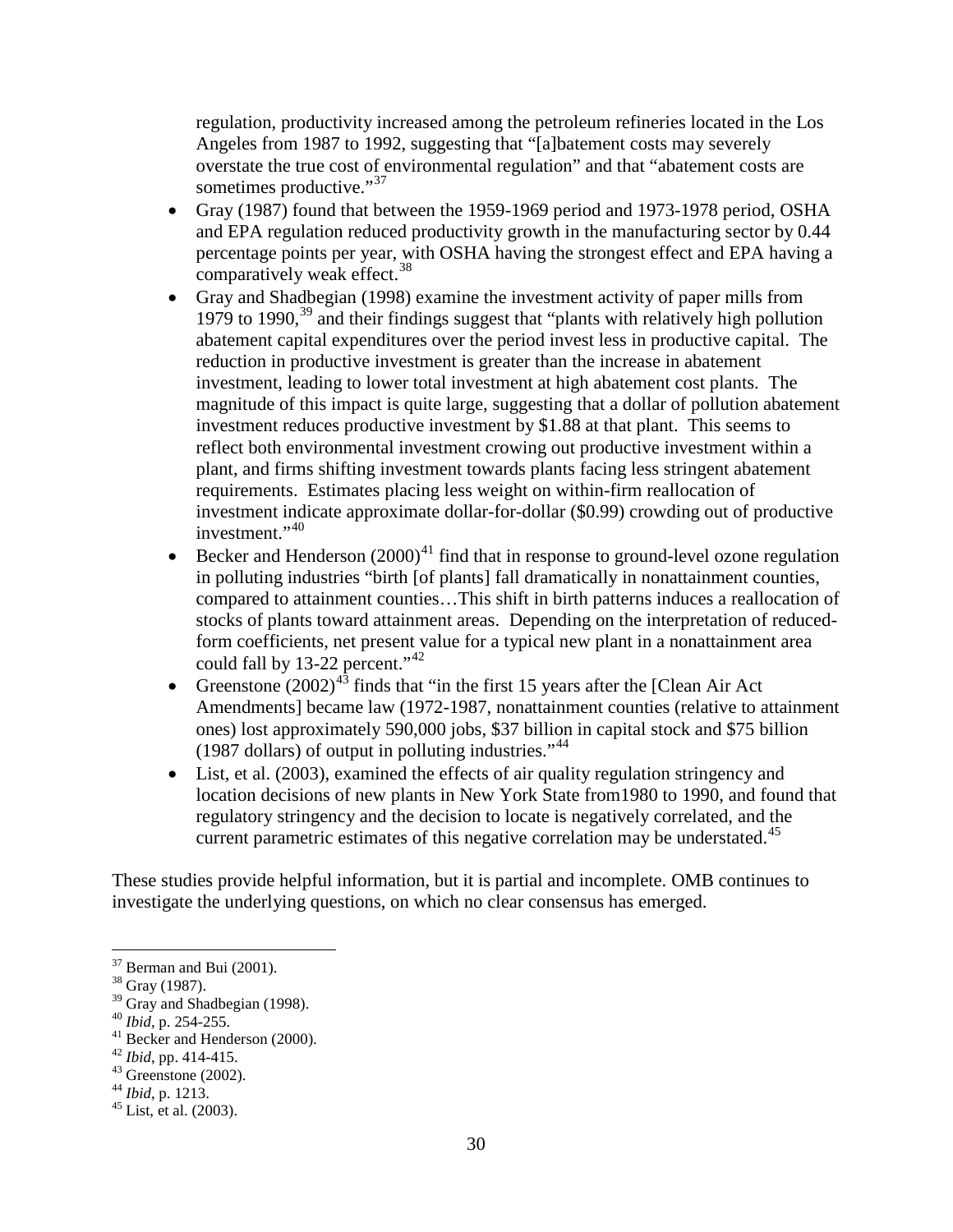The Environmental Kuznets Curve literature asks a different set of questions. Grossman and Krueger  $(1995)^{46}$  $(1995)^{46}$  $(1995)^{46}$  state that:

[W]hile increases in GDP may be associated with worsening environmental conditions in very poor countries, air and water quality appear to benefit from economic growth once some critical level of income has been reached. The turning points in these inverted Ushaped relationships vary for the different pollutants, but in almost every case they occur at an income of less than \$8,000 (1985 dollars). For a country with an income of \$10,000, the hypothesis that further growth will be associated with deterioration of environmental conditions can be rejected at the 5 percent level of significance for many of our pollution measures.<sup>47</sup>

Millimet, List and Stengos (2003) examined state-by-state variations in the US rather than country-by-country comparisons, and still found the inverted-U shape.<sup>[48](#page-31-2)</sup> In fact they suggest that the estimates found in other studies may be conservative in that the income level in which the environmental improvements occur may be lower. On the other hand, there is continuing controversy over the basic claim. Harbaugh, Levinson, and Wilson  $(2002)^{49}$  find that the Grossman and Krueger (1995) results are sensitive both "to slight variations in the data and to reasonable permutations to the econometric specifications."[50](#page-31-4) Stern (2004) finds that "the statistical analysis on which the environmental Kuznets curve is based is not robust" and urges that the results have a weak foundation. $51$ 

<span id="page-31-0"></span><sup>&</sup>lt;sup>46</sup> Grossman and Krueger (1995).<br><sup>47</sup> *Ibid*, pp. 370-371.<br><sup>48</sup> Millimet, et al. (2003).

<span id="page-31-3"></span><span id="page-31-2"></span><span id="page-31-1"></span><sup>&</sup>lt;sup>48</sup> Millimet, et al. (2003).<br><sup>49</sup> Harbaugh, et al. (2002).<br><sup>50</sup> *Ibid*, p. 541.<br><sup>51</sup> Stern, et al. (2004).

<span id="page-31-4"></span>

<span id="page-31-5"></span>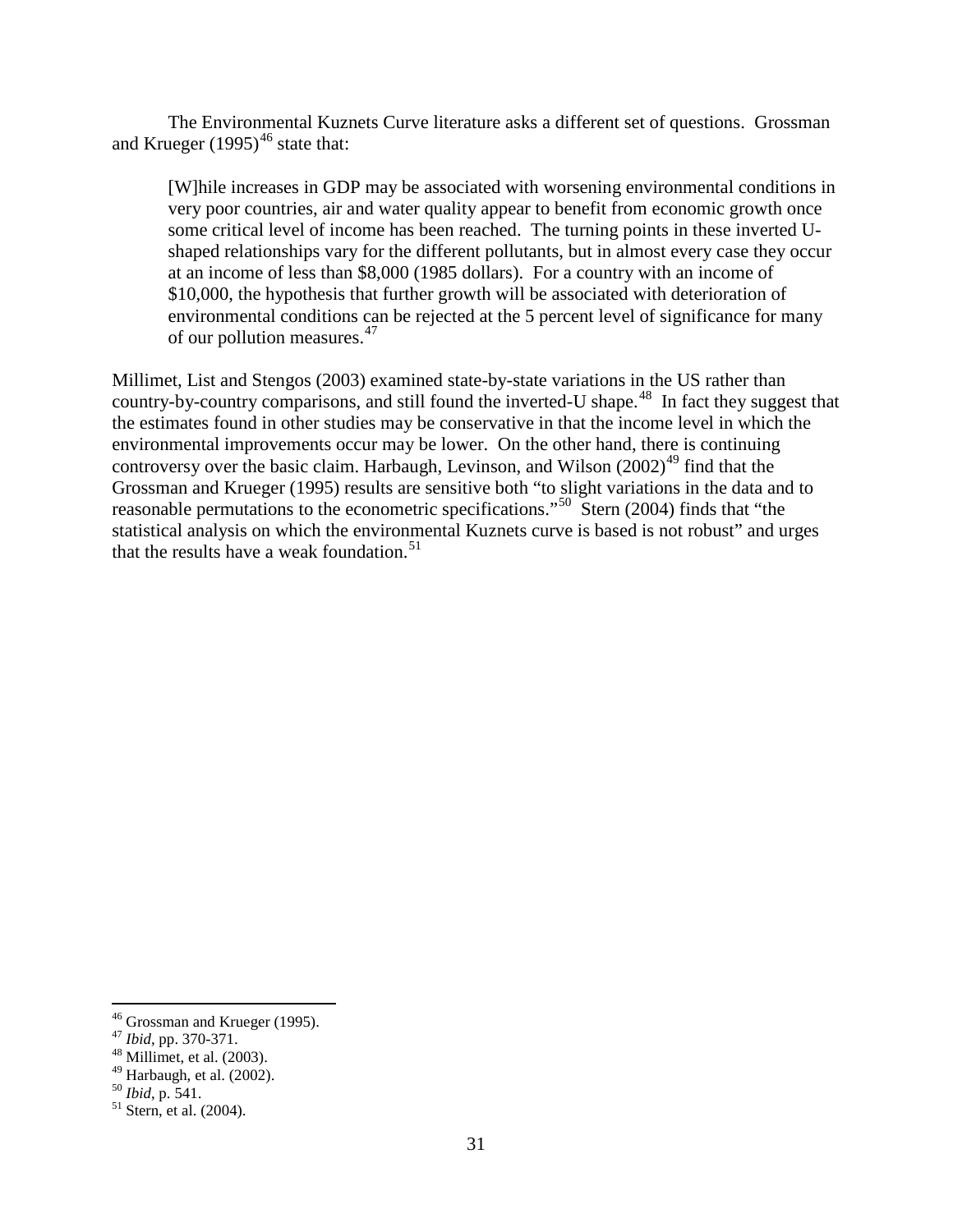## **CHAPTER II: TRENDS IN BENEFIT AND COST ESTIMATES**

Since OMB began to compile records in 1981 through the end of fiscal year 2008, Federal agencies have published 129,481 final rules in the *Federal Register*. Of these final rules, 21,741 have been reviewed by OMB under Executive Order 12866 or its predecessor, Executive Order 12291. Of these OMB-reviewed rules, 1,277 are considered major rules, primarily due to their anticipated impact on the economy (i.e., estimated benefits and/or costs were in excess of \$100 million in at least one year). As discussed in Chapter I, many major rules implement budgetary programs and involve transfers from taxpayers to program beneficiaries. Since 1981, OMB has reviewed 300 major rules with estimated benefits and/or costs to the private sector or State and local governments of over \$100 million annually.

Figure 2-1 presents estimates of the costs of major rules from January 20, 1981 through September 30, 2008. Over the last 28 years, \$148 billion of annual regulatory costs (2001 dollars) have been added by the major regulations issued by the Executive Branch agencies and reviewed by OMB. This means that, on average, over \$5 billion in annual costs have been added each year over this period.





While exploring the impact of rulemaking on the economy in the early 1980s, we found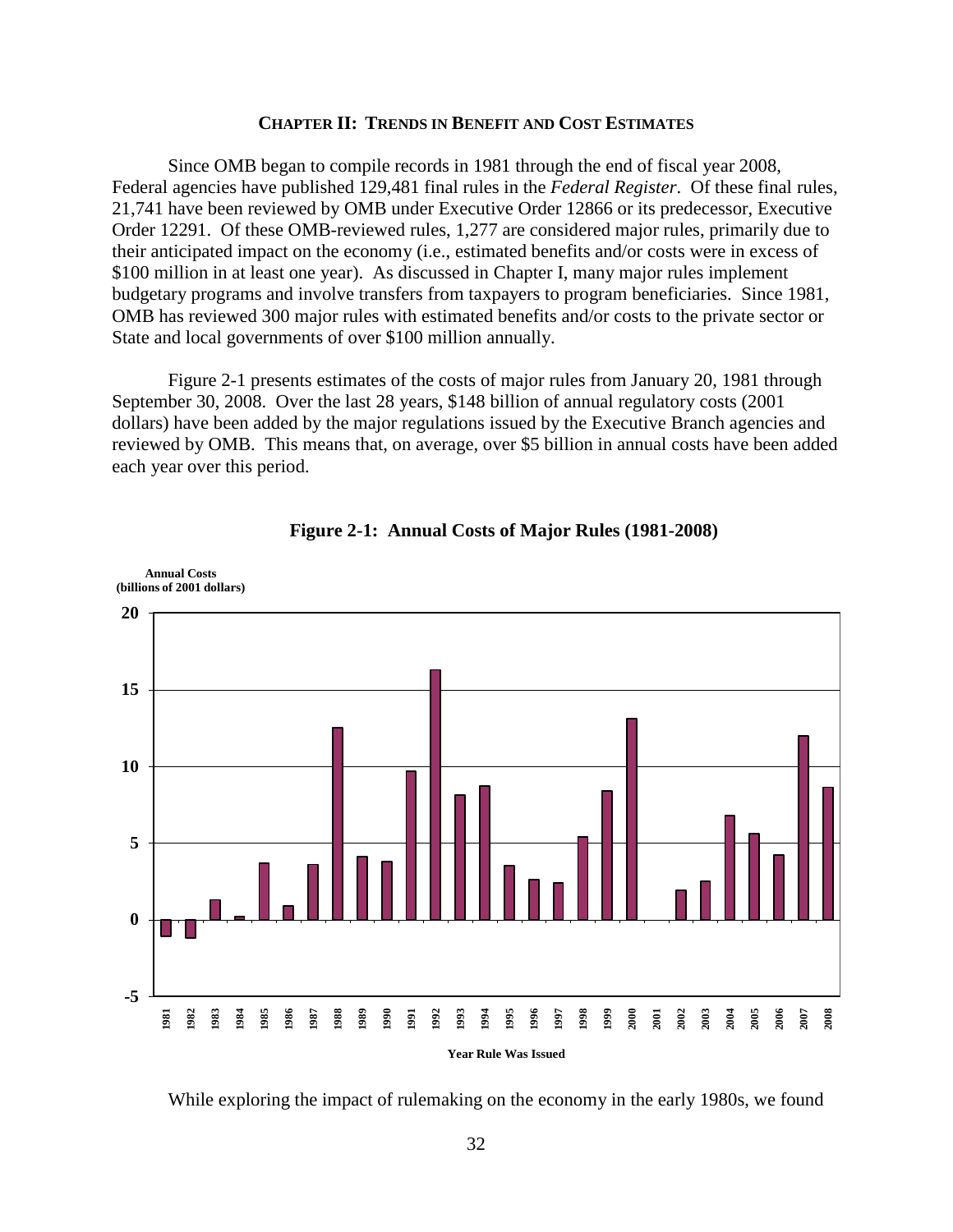that several important deregulatory actions resulted in a net decrease in compliance costs. The net cost savings generated by these regulations are included as "negative costs" for those years. To be consistent, we have also modified our estimates for later years to include regulatory actions that reduced net costs. In 2004, the Department of Transportation (DOT) issued two regulations that resulted in net cost savings: one rule reduced minimum vertical separation for airspace and the second increased competition in the computer reservation system for airline travel. Another important change is the inclusion of DOT's 1993 air bag rule, which had been left out of our calculations in 1993 because Congress had mandated the rule.<sup>52</sup> We have made this change to be consistent with OMB Circular A-4, Regulatory Analysis, issued in September 2003. OMB Circular A-4 states that in situations where a rule simply restates statutory requirements, incremental benefits and costs should be measured relative to the pre-statute baseline.

Finally, EPA adopted significantly more stringent National Ambient Air Quality Standards (NAAQS) for ozone and fine particulate matter (PM) in 1997. At that time, EPA has estimated that the actions necessary to meet the revised standards would yield benefits ranging from \$20 billion to \$120 billion per year, and would impose costs of \$10 billion to \$22 billion per year. In the five years following the promulgation of the 1997 ozone and fine PM NAAQS, EPA finalized several key implementing rules that will achieve emission reductions and impose costs that account for a major portion of the benefit and cost estimates associated with the NAAQS rules. Thus, to prevent double-counting, our 2002 Report notes that in developing aggregate estimates of regulatory benefits and costs, estimates for the 1997 revisions of the ozone and fine PM NAAQS would be excluded, and estimates associated with the several "implementing" rules promulgated in subsequent years would be used instead. Although the pattern of benefits and costs of the rules presented below is affected by the decision to focus on the implementing rules, we believe these benefit and cost estimates provide a better measure of the actual impacts and the timing of those impacts. However, we do include the benefit and cost estimates for the National Ambient Air Quality Standards (NAAQS) for ozone in 2008 because the implementing regulations are not in place yet.

Figure 2-2 shows the benefits and costs of 159 major rules issued from October 1, 1992, to September 30, 2008, for which reasonably complete monetized estimates of both benefits and costs are available.<sup>53</sup> Benefit estimates for the rules (with three noted exceptions)<sup>[54](#page-33-2)</sup> that comprise the overall estimates are presented in various tables in the 12 annual Reports that OMB has completed (including this Report). Note that the four highest years for benefits (1992, 2004, 2005, and 2007) are mostly explained by four EPA regulations: the 1992 acid rain permits regulation, the 2004 non-road diesel engine rule, the 2005 interstate air quality rule, and the clean

<span id="page-33-0"></span> $52$ Our estimate of \$4 billion in annual benefits and \$3 billion in annual costs reflects the assumption that without the rule, 50 percent of the benefits and costs of airbags would have been provided by the market.

<span id="page-33-1"></span><sup>&</sup>lt;sup>53</sup>To present benefits and cost estimates by year, we generally used agency estimates of central tendency when available and took midpoints when not available. OMB does not have benefits estimates for years prior to 1992. We include the estimated costs of the 2005 Department of Homeland Security's air cargo security requirements rule in Table 2-1, but not in net benefits estimates for lack of quantifiable benefits attributable to this rule. Similarly, we include benefits for the 2005 migratory bird rules, but not the costs.

<span id="page-33-2"></span><sup>&</sup>lt;sup>54</sup>The exceptions, as discussed above, are DOT's 1993 airbag rule and 2008 hours of service rule (see Footnote 17 and Tables 1-3 and 1-4), and DHS's 2005 air cargo security requirements rule.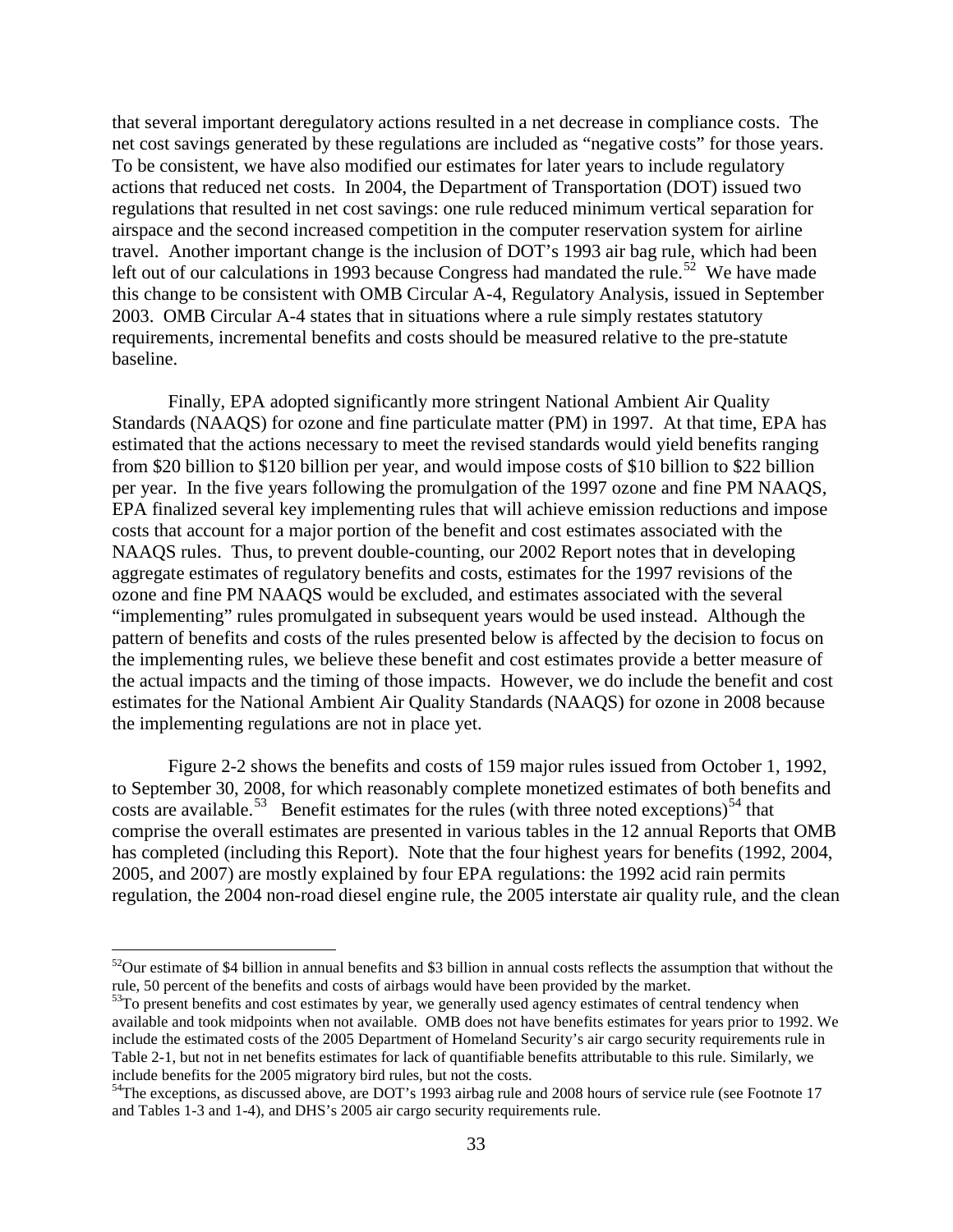air fine particulate implementation rule.<sup>55</sup>

 $\overline{a}$ 





The difference between benefit and cost shows the net benefits of major regulations from 1992 through September 2008. The figure does not show data beyond 1992 because of a lack of comparable data on benefits.

The estimates we report here are prospective estimates made by agencies during the rulemaking process. It is possible that retrospective studies will show (as they sometimes have) that the costs and benefits were either overestimated or underestimated. As discussed elsewhere in this Report (see Appendix A) as well as previous Reports, the aggregate estimates of benefits and costs derived from different agency's estimates and over different time periods are subject to methodological inconsistencies and differing assumptions. In addition, the groundwork for the regulations issued by one administration is often begun in a previous administration.<sup>[56](#page-34-1)</sup>

<span id="page-34-0"></span><sup>&</sup>lt;sup>55</sup> This chart does include the impacts of EPA's 2005 Clean Air Interstate Rule. On July 11, 2008, the DC Circuit Court vacated the rule; however, in response to EPA's petition, the Court on December 23, 2008, remanded the rule without vacatur, which keeps this rule in effect while EPA conducts further proceedings consistent with the Court's July 11 opinion.

<span id="page-34-1"></span><sup>&</sup>lt;sup>56</sup>For example, FDA's trans fat rule was proposed by the Clinton administration and issued by the Bush Administration while the groundwork for EPA's 2004 non-road diesel engine rule was set by the NAAQS rules issued in 1997. Moreover, Congress and the Judiciary also play a role in the timing and outcomes of regulations.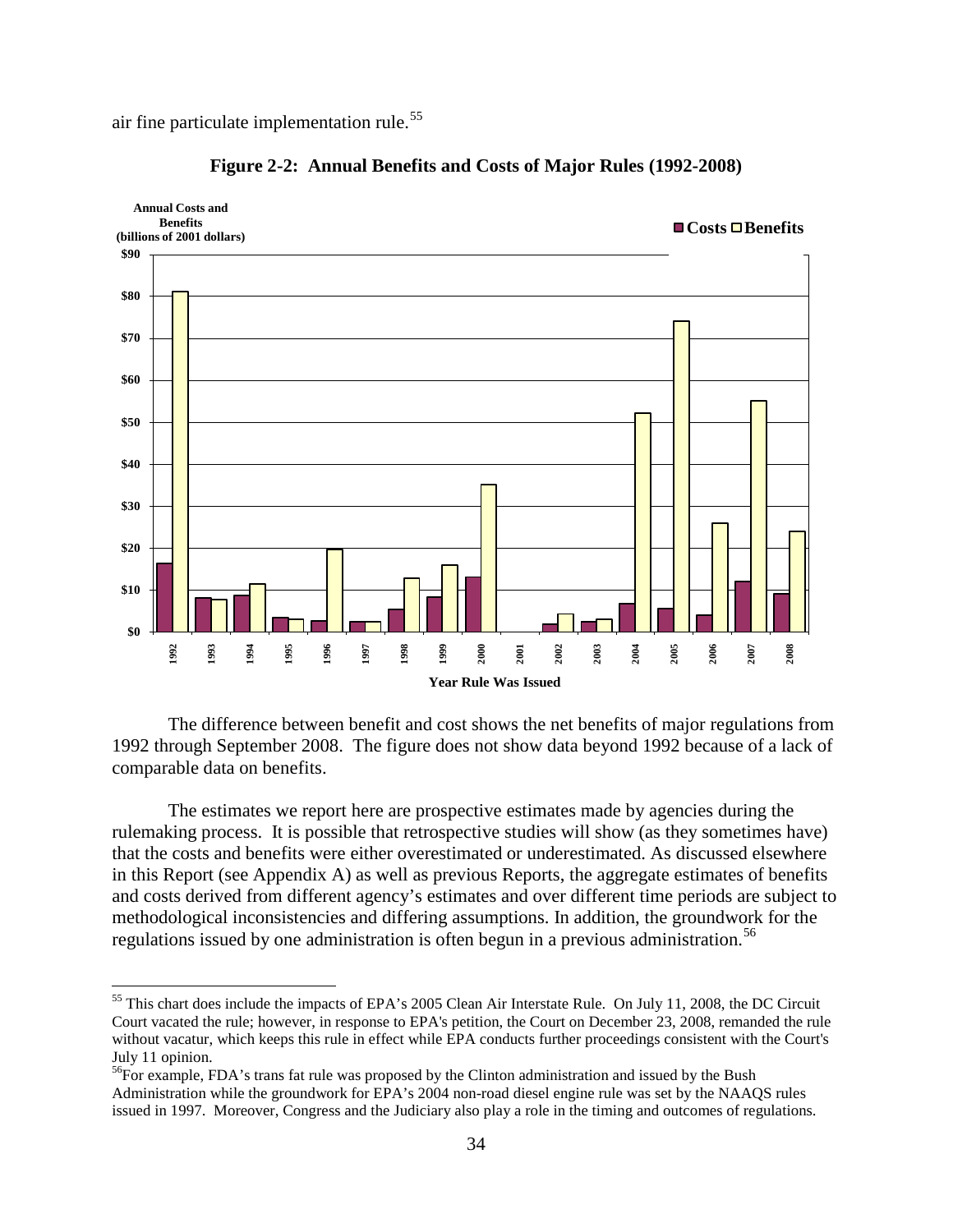#### **CHAPTER III: RECOMMENDATIONS FOR REFORM**

The Regulatory Right-to-Know Act charges OMB with making "recommendations for reform" in this annual Report.<sup>57</sup> OMB's focus in this year's Report is on potential reforms that might improve regulatory policy and analysis in three different ways. First, OMB recommends consideration of behaviorally informed approaches to regulation. Such approaches, rooted in several decades of work in social science, can serve to improve rules by incorporating insights that come from relaxing assumptions usually invoked in neoclassical economic theory.<sup>[58](#page-35-1)</sup> With an accurate understanding of human behavior, agencies would be in a position to suggest innovative, effective, and low-cost methods of achieving regulatory goals.

Second, OMB recommends consideration of several steps designed to improve regulatory impact analysis. Regulation should be data-driven and evidence-based, and cost-benefit analysis can help to ensure a careful focus on evidence and a thorough consideration of alternative approaches. Properly understood, such analysis should be seen as a pragmatic tool for helping agencies assess the consequences of regulations and thus to identify approaches that best promote human welfare.<sup>[59](#page-35-2)</sup> In particular, we recommend, among other things, that significant regulations should be accompanied with clear, tabular presentations of both benefits and costs, including nonquantifiable variables; that analysis should take account, where relevant, of the effects of the regulation on future generations and the least well-off; and that continuing efforts should be made to meet some difficult challenges posed by regulatory impact analysis, including treatment of variables that are difficult to quantify and monetize.

Third, OMB recommends that regulatory impact analysis should be seen and used as a central part of open government. By providing the public with information about proposed and final regulations, by revealing assumptions and subjecting them to public assessment, and by drawing attention to the consequences of alternative approaches, such analysis can promote public understanding, scrutiny, and improvement of rules. OMB continues to explore ways to ensure that cost-benefit analysis helps promote the commitment to open government.<sup>60</sup>

#### **A. Behaviorally Informed Approaches to Regulation**

<span id="page-35-6"></span>In recent years, a number of social scientists have incorporated findings about human behavior from psychology into economic models, providing a new set of insights for thinking about regulations and their likely consequences.<sup>[61](#page-35-4)</sup> The central findings<sup>[62](#page-35-5)</sup> include the following:

• People often use heuristics, or mental short-cuts, with which to assess risks. $^{63}$  $^{63}$  $^{63}$  For example, judgments about probability can be affected by whether a recent event

 $^{57}$  31 U.S.C. § 1105 note, Pub. L. 106–554, § 1(a)(3) [title VI, § 624], Dec. 21, 2000, 114 Stat. 2763, 2763A–161.

<span id="page-35-1"></span><span id="page-35-0"></span><sup>&</sup>lt;sup>58</sup> See Diamond and Vartianen (2007) and Gilovich, et al. (2002).<br><sup>59</sup> See Adler and Posner (2004).

<span id="page-35-3"></span><span id="page-35-2"></span> $60$  See Transparency and Open Government, Memorandum for the Heads of Executive Departments and Agencies, President Obama, Jan. 21, 2009. For discussion of this point and its relationship to retrospective analysis of the effects of regulations, see Greenstone (2009).<br><sup>61</sup> See Diamond and Vartianen (2007) and Schwartz (2008).

<span id="page-35-4"></span>

<span id="page-35-5"></span><sup>&</sup>lt;sup>62</sup> See generally Gilovich, et al (2002) and Kahneman and Tversky (2000).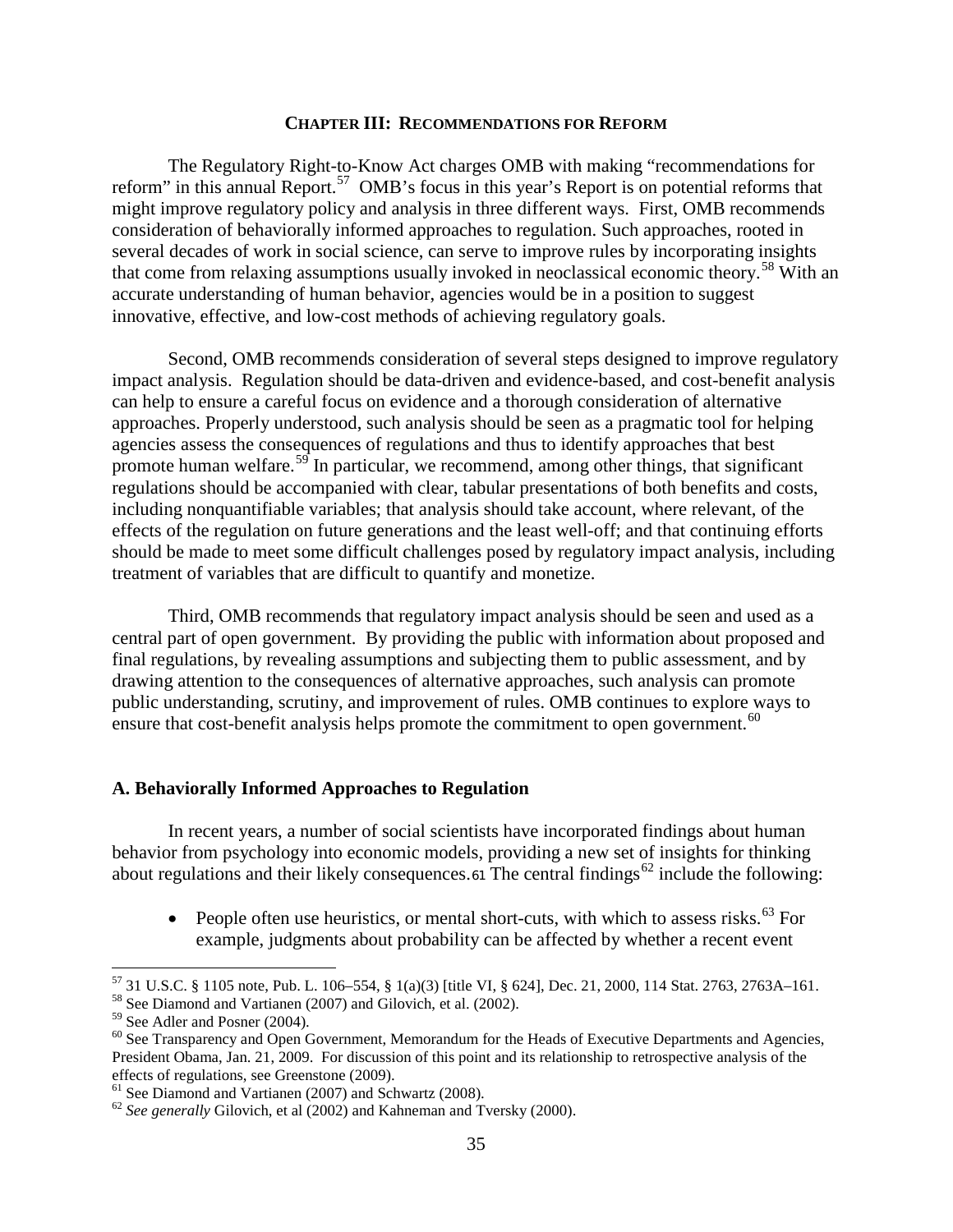comes readily to mind.<sup>[64](#page-36-0)</sup> If an event is cognitively "available," people might overestimate the risk. If an event is not cognitively available, risks might be underestimated. "Availability bias" can lead to inaccurate judgments about probability.

- Inertia has a large effect on behavior. In the domain of savings for retirement, for example, the default rule has significant consequences for social outcomes: When people are asked whether they want to "opt in" to a retirement plan, the level of participation is far lower than if they are asked whether they want to "opt out."<sup>[65](#page-36-1)</sup> People might decline to change from the status quo even when the cost of change is low and the benefits may be substantial.
- People display loss aversion, in the sense that they dislike losses far more than they like corresponding gains.<sup>66</sup> Whether a change counts as a loss or a gain depends on the *reference point*, which is often the status quo. In part for this reason, the initial allocation of a legal entitlement can matter to people's valuations; those who have the initial allocation may value a good more than they would if the allocation were originally elsewhere, thus showing an *endowment effe*c*t*. [67](#page-36-3)
- Information that is vivid and salient has a far larger impact on behavior than information that is statistical and abstract.<sup>[68](#page-36-4)</sup>
- Emotions often affect people's judgments.<sup>[69](#page-36-5)</sup> A particular finding involves *probability neglect*: When emotions are strongly felt, people may focus on the outcome, and not on the probability that it will occur.<sup>[70](#page-36-6)</sup> (This point obviously bears on reactions to extreme events of various sorts.) For low and moderate changes, people are often risk-averse with respect to gains but risk-seeking with respect to losses; for very large changes, people are often risk-seeking with respect to gains but risk-averse for  $losses.<sup>71</sup>$  $losses.<sup>71</sup>$  $losses.<sup>71</sup>$
- Individual behavior is much influenced by the perceived behavior of other people.<sup>[72](#page-36-8)</sup> That behavior conveys information about what ought to be done; for that reason, those who lack private information may follow the apparent beliefs and behavior of relevant others.<sup>73</sup> In addition, people care about their reputations, and for that reason, they may be influenced by others so as not to incur their disapproval.<sup>[74](#page-36-10)</sup>
- When people are informed of the benefits or risks of engaging in certain behavior, they are far more likely to engage in corrective action if they are also provided with clear, explicit guidance on how to do so. For example, those who are informed of the

<span id="page-36-1"></span>

<span id="page-36-3"></span><span id="page-36-2"></span>

<span id="page-36-0"></span><sup>&</sup>lt;sup>63</sup> Kahneman and Frederick (2002).<br>
<sup>64</sup> Tversky and Kahneman (1973, pp. 207-232).<br>
<sup>65</sup> Madrian and Shea (2001). On inertia and choices of travel modes, *see* Innocenti et al. 2009).<br>
<sup>66</sup> Thaler (1993).<br>
<sup>67</sup> *Ibid.* A

<span id="page-36-4"></span><sup>&</sup>lt;sup>68</sup> *See* Nisbett and Ross (1980; Nisbet, et al (1993).<br><sup>69</sup> See Loewenstein et al. (2001).<br><sup>70</sup> See Rottenstreich and Hsee (2001).<br><sup>71</sup> *See* Kahneman and Tversky (1979).<br><sup>72</sup> *See* Hirshleifer (1995).<br><sup>73</sup> *Ibid.*<br><sup>74</sup>

<span id="page-36-5"></span>

<span id="page-36-6"></span>

<span id="page-36-7"></span>

<span id="page-36-8"></span>

<span id="page-36-9"></span>

<span id="page-36-10"></span>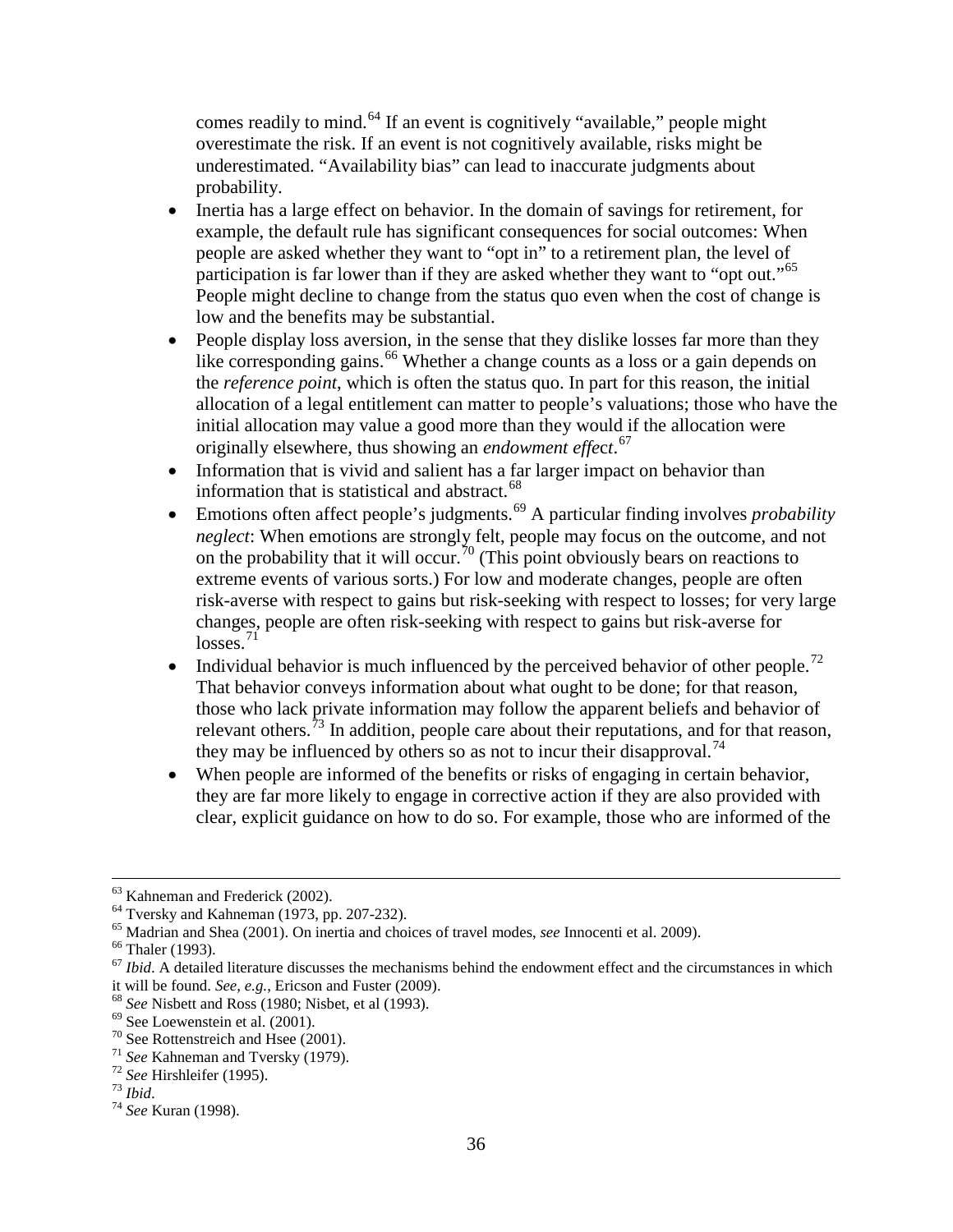benefits of receiving a vaccine show a greater tendency to be vaccinated if they are simultaneously given detailed plans and maps about where to go.<sup>[75](#page-37-0)</sup>

Behaviorally informed approaches can be applied in many domains, including financial regulation, public health, environmental protection, energy use, motor vehicle safety, and consumer protection. Empirical research suggests that four such approaches have particular promise: 1) using disclosure as a regulatory tool; 2) simplifying choices through sensible default rules and reduced complexity; 3) increasing the salience of certain factors or variables; and 4) promoting desirable social norms (for example, in favor of reduced smoking or increased safety on the highways).

#### *Disclosure as a regulatory tool.*

Many statutory programs recognize that information disclosure can be a useful regulatory tool.<sup>[76](#page-37-1)</sup> Properly designed disclosure requirements can significantly improve the operation of markets, leading consumers to make more informed decisions. Central examples include efforts to disclose the risks associated with smoking, to offer information about potential savings from energy efficiency, and to inform people about the nutritional content of food. The Credit Card Accountability, Responsibility, and Disclosure Act of 2009 takes a variety of steps to better inform credit card users. In the same vein, Congress has directed the Department of Transportation (DOT) to require tire manufacturers to label their replacement tires for fuel economy; such a label could help consumers to make better choices. We believe that such approaches have considerable promise, and we recommend more systematic investigation of disclosure policies and their likely consequences.

As social scientists have emphasized, disclosure as such may not be enough.<sup>[77](#page-37-2)</sup> If disclosure requirements are to be helpful, they must be designed to be sensitive to how people process information. Unduly complex and detailed disclosure requirements may fail to inform consumers. To be effective, disclosure should be clear, meaningful, timely, and salient. To the extent possible, agencies should study in advance the actual effects of alternative disclosure designs. The "Nutrition Facts" labels on food followed such a process of advance study.

Some disclosure requirements can be misleading or confusing; behaviorally informed approaches are alert to that risk and suggest possible improvements. Automobile manufacturers are currently required to disclose the fuel economy of new vehicles as measured by miles per gallon (MPG). Such disclosure is useful to consumers and has helped to promote informed choice. As the EPA has emphasized,<sup>[78](#page-37-3)</sup> however, MPG is a nonlinear measure of fuel consumption. For a fixed travel distance, a change from 20 to 25 MPG produces a larger reduction in fuel costs than does a change from 30 to 35 MPG, or even from 30 to 38 MPG. Evidence suggests that many consumers fail to understand this point and tend to interpret MPG as linear with fuel costs.<sup>[79](#page-37-4)</sup> This error is likely to produce inadequately informed decisions. By

 $75$  Leventhal, et al (1965).

<span id="page-37-3"></span>

<span id="page-37-2"></span><span id="page-37-1"></span><span id="page-37-0"></span><sup>&</sup>lt;sup>76</sup> For an overview, see Fung, et al. (2007).<br><sup>77</sup> See Downs et al. (2009).<br><sup>78</sup> "Fuel Economy Labeling of Motor Vehicles: Revisions to Improve Calculation of Fuel Economy Estimates; Final Rule.", Federal Register 71 (December 27, 2006): 77871-77969.<br><sup>79</sup> See Larrick and Soll (2008).

<span id="page-37-4"></span>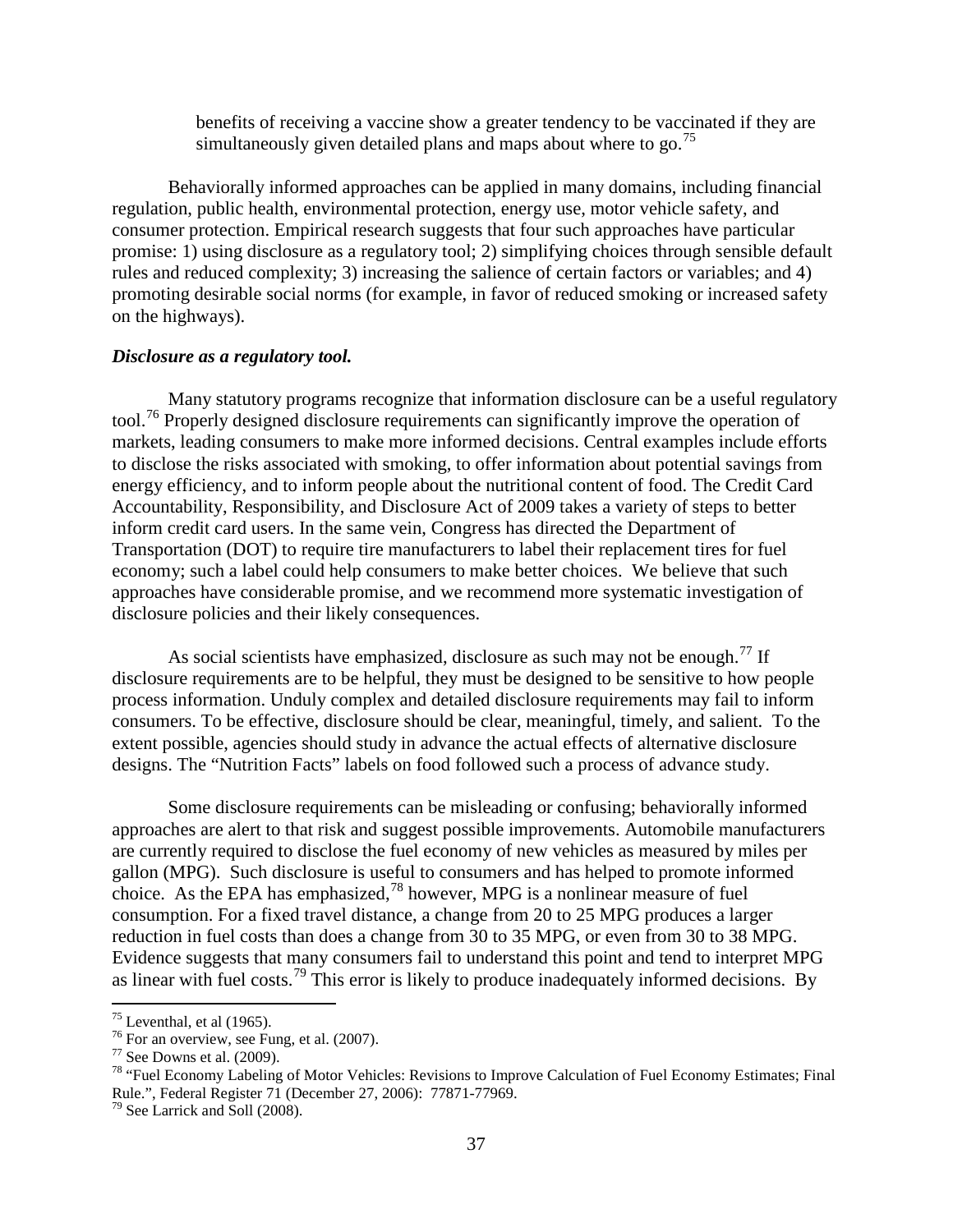contrast, an alternative fuel economy metric, such as gallons per mile, would be far less confusing. Such a measure is linear with fuel costs and is likely to help consumers make better purchasing decisions.<sup>80</sup>

In general, disclosure requirements should be both straightforward and simple, and should allow comparison-shopping and promote market competition. The Treasury Department's White Paper discussing the proposed Consumer Financial Product Agency (CFPA) emphasizes the value of requiring that "communications with the consumer are reasonable, not merely technically compliant and non-deceptive. Reasonableness includes balance in the presentation of risks and benefits, as well as clarity and conspicuousness in the description of significant product costs and risks."[81](#page-38-1) The White Paper goes on to say that the agency

should harness technology to make disclosures more dynamic and adaptable to the needs of the individual consumer . . . Disclosures should show consumers the consequences of their financial decisions. The CFPA should mandate or encourage calculator disclosures for mortgages to assist with comparison shopping. For example, a calculator that shows the costs of a mortgage based on the consumer's expectations for how long she will stay in the home may reveal a more significant difference between two products than appears on standard paper disclosures.  $82$ 

Disclosure requirements of this kind are designed to inform consumers at the point of purchase, often with brief summaries of relevant information. Such "summary disclosures" are often complemented with more robust information, typically found on public or private websites. Other disclosure requirements are not directed to consumers or end-users at all. They attempt to promote public understanding of existing problems, and help produce possible solutions, by informing people about current practices. One example is the Emergency Planning and Community Right-to-Know Act, enacted by Congress in 1986. At first, this law seemed to be largely a bookkeeping measure, requiring a Toxic Release Inventory in which firms reported what pollutants they were releasing. But the law has had significant beneficial effects, spurring reductions in toxic releases throughout the United States. [83](#page-38-3)

In 2009, the Occupational Safety and Health Administration placed its fatality data online, in a step that should promote accountability and promote safer workplaces. Also in 2009, the Environmental Protection Agency issued a Greenhouse Gas Reporting rule, requiring disclosure by the most significant emitters. The data will allow businesses to track their own emissions and to compare them to similar facilities. At the same time, it might well help to provide assistance in identifying cost-effective ways to reduce emissions in the future.

By harnessing technology, disclosure policies can help to track the performance of both public and private institutions. For example, the Information Technology Dashboard, created in 2009, provides the public with an online window into the details of Federal information technology investments and gives users the ability to track the progress of investments over time. It is possible to see spending by each major government department, and graphs display performance against schedule, costs, and an informed assessment of how well agencies are

<span id="page-38-1"></span><span id="page-38-0"></span><sup>&</sup>lt;sup>80</sup> For one view, see Fisher (2009).<br><sup>81</sup> Department of the Treasury (2009, p. 63).<br><sup>82</sup> *Ibid.*, p. 65. 83 See Hamilton (2005).

<span id="page-38-3"></span><span id="page-38-2"></span>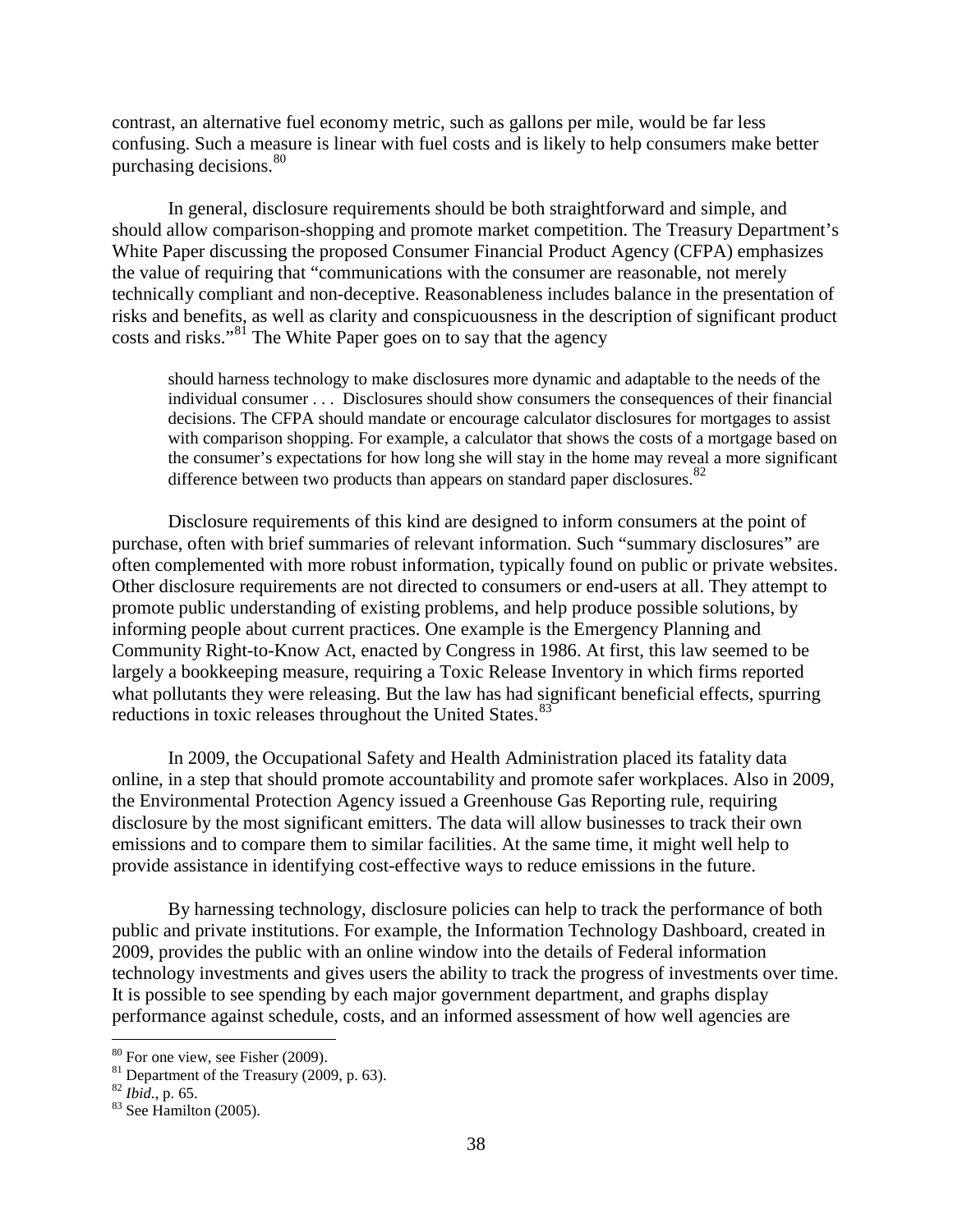meeting their objectives. Other dashboards are easy to imagine, promoting transparency and building on existing programs that use disclosure as a regulatory tool.

## *Default rules and simplification.*

Behavioral approaches also draw on the evidence that starting points, or "default rules," greatly matter,<sup>84</sup> and that social outcomes can be improved with sensible default rules that avoid the unintended consequences of more heavy-handed approaches such as mandates and bans. In the United States, for example, employers have long asked workers whether they want to enroll in 401(k) plans, with the default in the absence of an explicit choice being non-enrollment. The number of employees who enroll, or "opt in," has not been high. Recently, many employers have responded by changing the default to automatic enrollment, by which employees are enrolled unless they opt *out*. The results are clear; far more employees enroll with an "opt out" design than with "opt-in."<sup>[85](#page-39-1)</sup>

President Obama has built on this finding by directing the IRS and the Treasury Department to revise regulations to make it easier for employers to adopt automatic enrollment for their retirement savings programs. The IRS and the Treasury have issued guidance, including pre-approved sample plan language, that demonstrates how a 401(k) or SIMPLE IRA plan sponsor can adopt automatic enrollment for employees.<sup>86</sup>

In many other domains, it might be possible to achieve regulatory goals, and to do so without coercion and at lower cost, by selecting better default rules. And where it is not possible or best to change the default, a similar effect might be obtained merely by easing people's choices. Complexity can have serious unintended effects, and simplification can achieve a great deal. Thus, for example, a series of steps have been taken toward simplifying the Free Application of Student Aid (FAFSA) form, reducing the number of questions and allowing electronic retrieval of information. Use of a simpler and shorter form is accompanied by steps to permit online users to transfer data previously supplied electronically in their tax forms directly into their FAFSA application. $87$ 

In a related vein, the Department of Treasury is in the early stages of a new innovation in the domain of Social Security and Supplemental Security Income: the Direct Express card program. Under this program, people may receive their money via a debit card – a step that at once improves reliability and convenience, reduces costs and paperwork burdens, and offers particular help for those who do not have bank accounts. Other programs might build on this approach, considering the choice between an "opt in" and "opt out" design.<sup>[88](#page-39-4)</sup>

<span id="page-39-0"></span><sup>&</sup>lt;sup>84</sup> See Johnson, et al. (1993).

<span id="page-39-2"></span><span id="page-39-1"></span><sup>&</sup>lt;sup>85</sup> See Choi, et al. (2009).  $\overline{\phantom{a}}^{86}$  Details on the Administration's automatic enrollment initiatives are available at <http://www.irs.gov/retirement/article/0,,id=212061,00.html>

<span id="page-39-3"></span> $\frac{87}{88}$  On the importance of such steps, see Bettinger, et al. (2009).<br> $\frac{88}{88}$  See Blank and Barr (2009).

<span id="page-39-4"></span>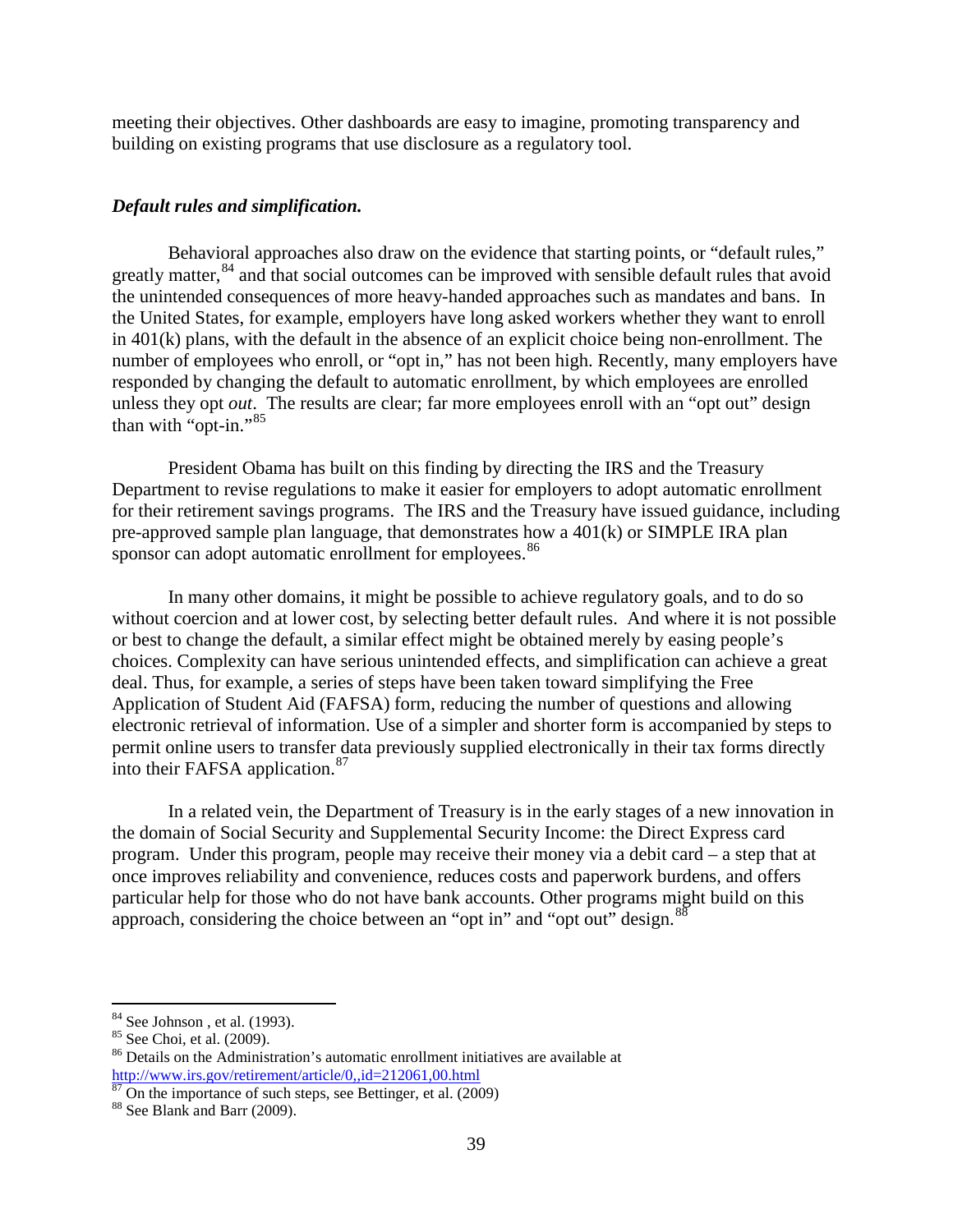## *Salience.*

It is often possible to achieve regulatory goals by making certain features of a good or a situation more *salient* to consumers. When disclosure is used as a regulatory goal, one goal is to inform people of relevant facts; another goal may be to make those facts more salient than they would otherwise be. With respect to tobacco, for example, increased salience is a central purpose of disclosure requirements; the Family Smoking Prevention and Tobacco Control Act of 2009 recognizes this point in calling for new and more graphic warnings. A great deal of behavioral work suggests that non-price interventions, by making energy use more salient, can significantly reduce electricity use.<sup>[89](#page-40-0)</sup> The Energy Star program is the most well-known example, and there is strong evidence that such programs can lead to private as well as public savings.<sup>[90](#page-40-1)</sup>

President Obama's recent Executive Order 13514 builds directly on this idea in an effort to cut costs and reduce greenhouse gas emissions by imposing a series of requirements on federal agencies. One of the central goals of this Executive Order is to make certain costs more visible and salient than they have been within the federal government. It would be possible to take other steps to promote regulatory goals through non-price interventions designed to make potential savings more salient to consumers.

## *Social norms.*

Behavioral economists have emphasized the importance of social norms, which have a significant influence on decisions. For example, if people learn that they are using more energy than similarly situated others, their energy use declines---saving money while also reducing pollution.<sup>91</sup> The same point applies to health-related behavior. If people are in a social network with people who are obese, they are significantly more likely to become obese themselves.<sup>[92](#page-40-3)</sup>

This point has implications for regulatory policy. For example, regulation of both tobacco smoking and seatbelt usage appears to have worked hand-in-hand with emerging social norms, helping to save lives. The Family Smoking Prevention and Tobacco Control Act of 2009 contains a range of provisions designed to reduce smoking, in part by working to counteract undesirable norms, especially among young people. Distracted driving presents an area in which similar progress might be made. A social norm against texting while driving would reduce existing risks; President Obama's Executive Order 13513, banning federal employees from texting while driving, may help to promote such a norm.<sup>[93](#page-40-4)</sup>

## **B. Improving Regulatory Impact Analysis**

For over three decades, cost-benefit analysis has played a significant role in the assessment and design of significant rules. In Executive Order 13514, President Obama said, "It

<sup>&</sup>lt;sup>89</sup> See Allcott and Mullainathan (2009)

<span id="page-40-1"></span><span id="page-40-0"></span> $90$  See Howarth, et al. (2000).

<span id="page-40-2"></span> $91$  See Allcott (2009).

<span id="page-40-3"></span> $92$  Christakis and Fowler (2009).

<span id="page-40-4"></span><sup>&</sup>lt;sup>93</sup> Executive Order 13513.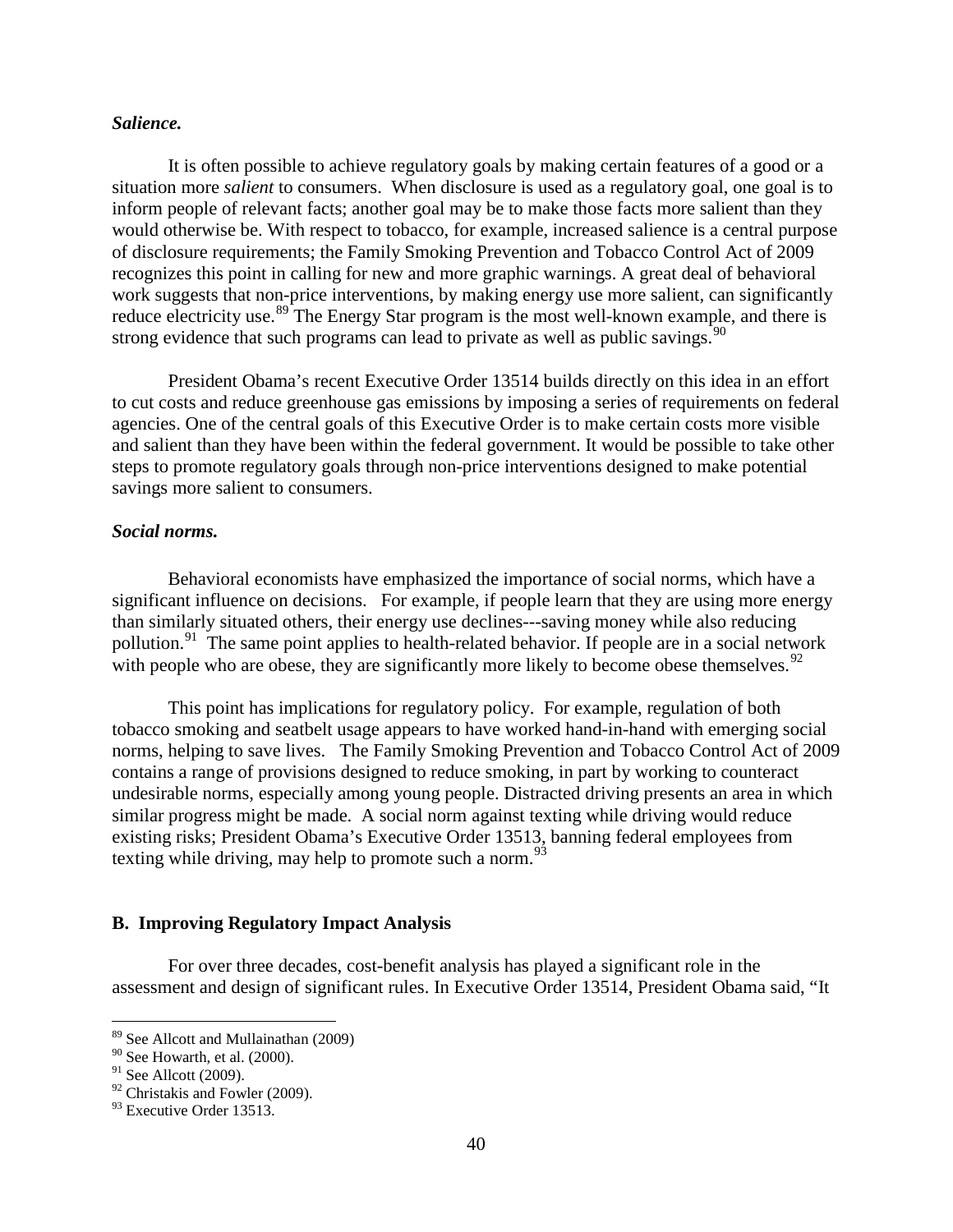is . . . the policy of the United States that . . . agencies shall prioritize actions based on a full accounting of both economic and social benefits and costs and shall drive continuous improvement by annually evaluating performance, extending or expanding projects that have net benefits, and reassessing or discontinuing under-performing projects." With recognition of the limits of quantification, efforts to promote a "full accounting" of both benefits and costs can greatly inform judgments about appropriate courses of action – and can help to increase benefits, decrease burdens, and inspire new approaches and creative solutions.

In this section, we recommend several steps designed to promote these goals. In particular, we recommend (1) that all significant regulations should be accompanied with clear, tabular presentations of both benefits and costs, including nonquantifiable variables; (2) that consistent with agency resources and priority-setting, serious consideration should be given to retrospective analyses of the effects of especially significant regulations; (3) that analysis should take account, where relevant, of the effects of the regulation on future generations and the least well-off; and (4) that continuing efforts should be made to meet some difficult challenges posed by regulatory impact analysis, including treatment of variables that are difficult to quantify and monetize. As suggested below, breakeven analysis can be especially useful with respect to (4).

Cost-benefit analysis continues to raise a range of difficult analytical, empirical, and normative issues, involving (for example) the appropriate valuation of mortality and morbidity risks, the proper discount rate for future benefits and harms, the treatment of variables that cannot easily be quantified or monetized, and the role, if any, of "stated preference" studies. OMB Circular A-4 offers guidance on these and other issues. Because our goals are to ensure that regulation is evidence-based and data-driven, to increase the likelihood that regulation will be effective in achieving its goals, and to reduce excessive or unjustified burdens on the private and public sectors, we continue to explore the underlying questions and the best way to approach them.

Several points are clear. To promote evidence-based regulation, those who produce the relevant numbers must respect scientific integrity. It is also vital to have a process of public scrutiny and review, allowing assumptions to be revealed and errors to be exposed and corrected. Imposition of serious burdens and costs must be justified, and any effort at justification should attempt to measure and quantify benefits; the process of analysis might reveal that a particular approach cannot be justified and that a less stringent (or more stringent) approach is better. Appropriate analysis should attempt to quantify relevant variables, to promote cost-effective choices, and to explore and evaluate different alternatives. As we have noted, some variables are essential to identify and consider but difficult to monetize; examples include improvements in the water quality of rivers, protection of endangered species, and measures designed to decrease the risks of terrorist attacks. A sensible approach to cost-benefit analysis recognizes the limits of quantification and insists on presentation of qualitative as well as quantitative information. If, for example, a regulation would prevent a specified range of deaths and injuries from occupational accidents, a proper analysis would present that range as well as the monetary equivalents.

In some cases, the effort to monetize certain benefits (such as protection of streams and wildlife) may run into serious obstacles; quantification may be possible but not monetization. In other cases, regulators will know the direction of an effect, and perhaps be able to specify a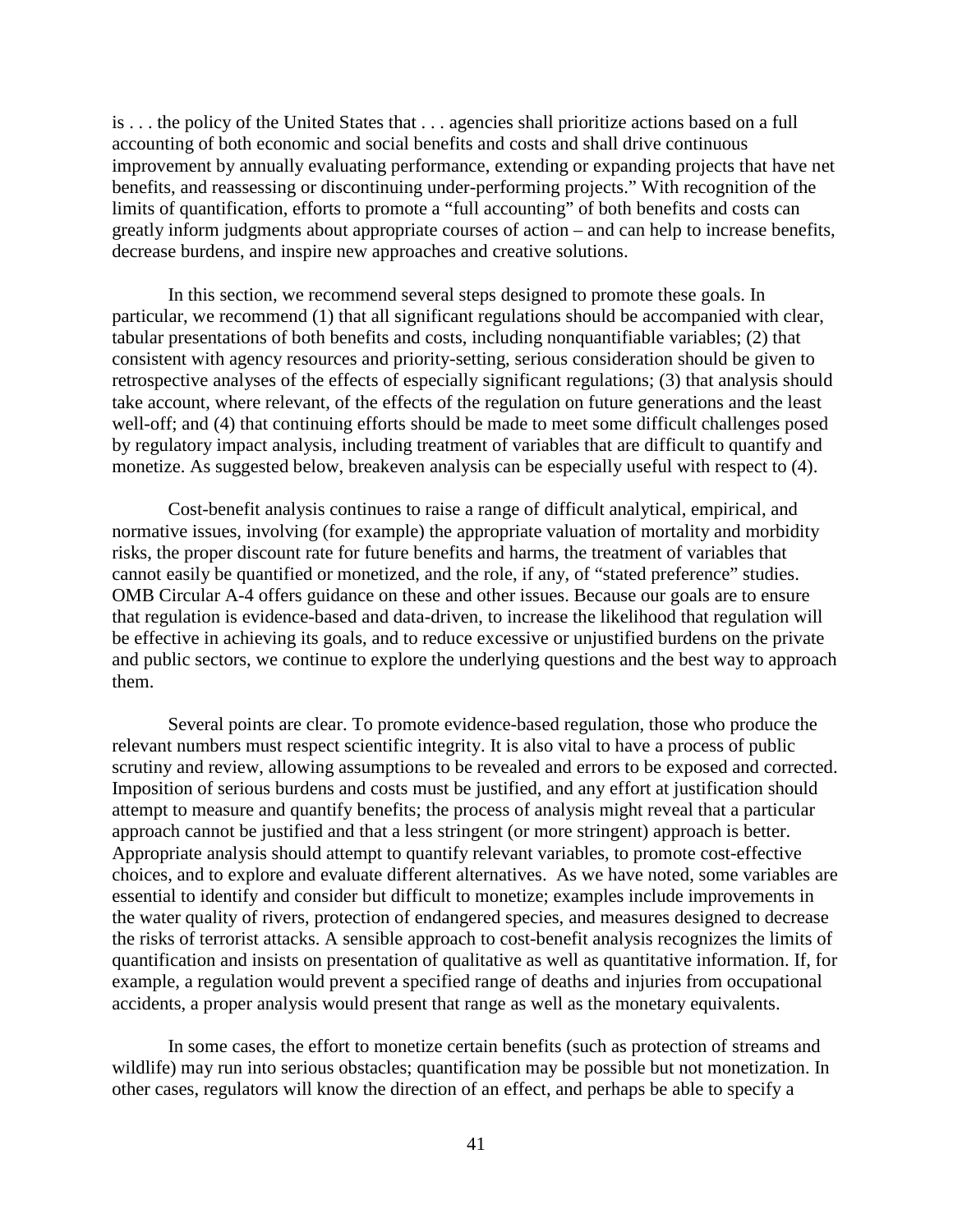range, but precise quantification will not be possible. For these reasons, we recommend that consistent with Executive Order 12866, the best practice is to accompany all significant regulations with (1) a tabular presentation, placed prominently and offering a clear statement of qualitative and quantitative benefits and costs of the proposed or planned action, together with (2) a presentation of uncertainties and (3) similar information for reasonable alternatives to the proposed or planned action. As this Report demonstrates, some rules are not accompanied by relevant information on either costs or benefits; we recommend that agencies should be more consistent and systematic in providing that information. As noted, some agencies have found it useful and informative to engage in "breakeven analysis," suggesting how high the unquantified or unmonetized benefits would have to be in order for the benefits to justify the costs. We believe that breakeven analysis can be an important tool and that it has analytical value when quantification is speculative or impossible.

We have noted that while essential, pre-promulgation analyses of costs and benefits of rules may turn out to be inaccurate. Prospective accounts may overestimate or underestimate either costs or benefits. In some cases, regulations may impose significant burdens that are not justified. In other cases, regulations may be working well, and more stringency might be desirable. For this reason, we recommend that serious consideration be given to finding ways to employ retrospective analysis more regularly, in order to ensure that rules are appropriate, and to expand, reduce, or repeal them in accordance with what has been learned.<sup>94</sup>

President Obama's January 30, 2009, memorandum on regulatory review specifically directed OMB to "offer suggestions on the role of cost-benefit analysis" and to "address the role of distributional considerations, fairness, and concern for the interests of future generations." It is clear that a full accounting of the costs and benefits of rules must include, rather than neglect, the interests of future generations. For example, regulations that are designed to reduce greenhouse gas emissions attempt to reduce harms to future generations; discussions and analyses of such regulations must consider that goal. Nor does sensible regulation ignore distributional considerations. If regulation would impose serious costs on the least well-off, or deliver significant benefits to them, regulators should take that point into account in deciding how to proceed.

To meet these challenges, we recommend a candid effort to go as far as existing knowledge allows, while also fairly presenting the limits of such knowledge and recognizing that an analysis of quantitative costs and benefits may not be determinative. In some cases, the most that can be done is to present a breakeven analysis, that is, an analysis that specifies the economic value of the unquantified or unmonetized benefits that would make the regulation justified on cost-benefit grounds. We continue to explore methods for handling the most difficult challenges posed by efforts to specify the likely effects of regulation.

## **C. Regulatory Analysis, Disclosure, and Open Government**

Rigorous cost-benefit analysis continues to be a central feature of regulatory review. Properly understood, a public accounting of the consequences of alternative regulatory

<span id="page-42-0"></span> $94$  See Greenstone (2009).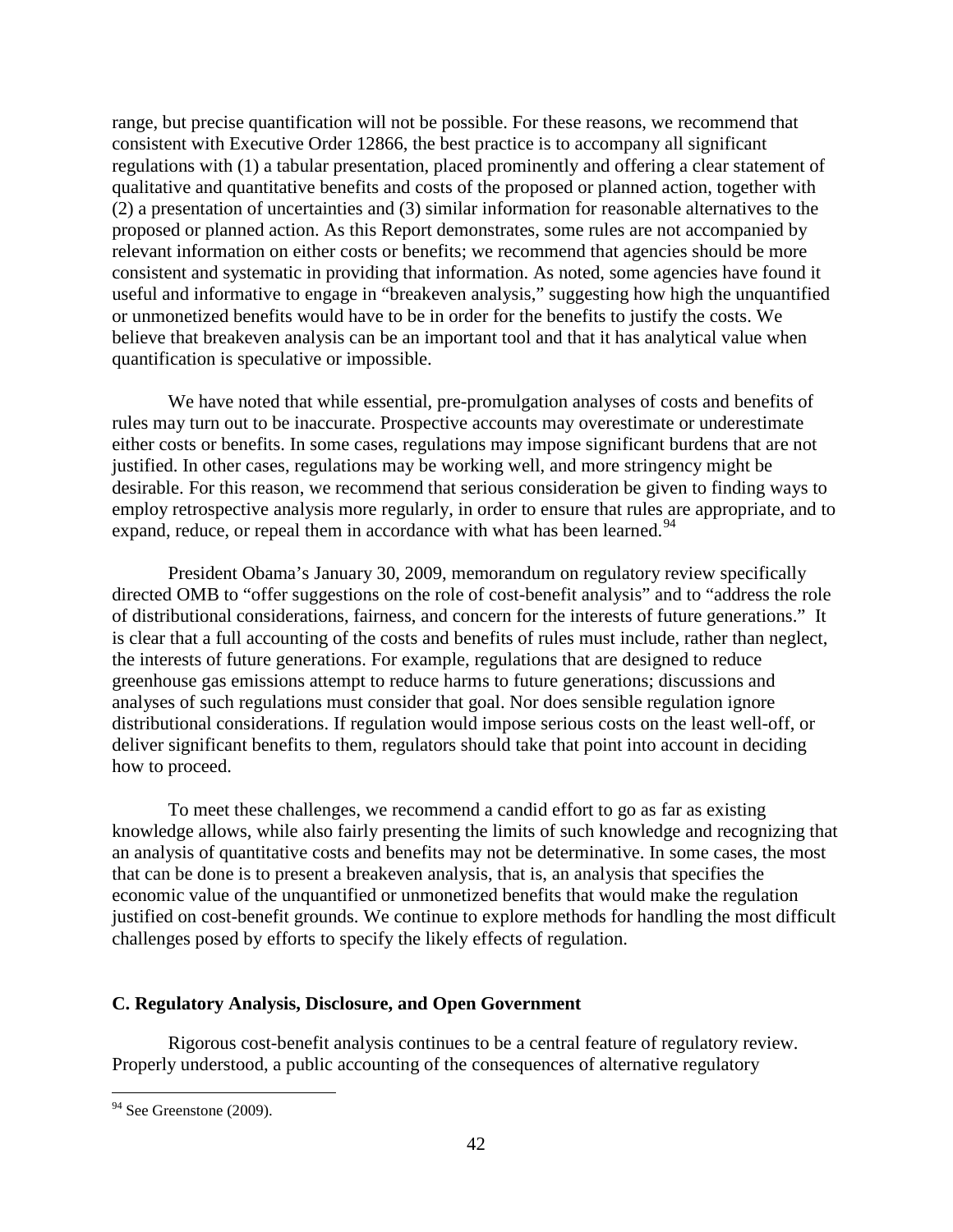approaches can increase transparency and openness, discourage ill-considered initiatives, and promote valuable innovations. President Obama has placed a great deal of emphasis on open government. He has quoted the words of Supreme Court Justice Louis Brandeis: "Sunlight is said to be the best of disinfectants."<sup>[95](#page-43-0)</sup> He has explained that "accountability is in the interest of the Government and the citizenry alike." He has emphasized that "[k]nowledge is widely dispersed in society, and public officials benefit from having access to that dispersed knowledge."[96](#page-43-1) Transparency can increase the availability of data to all, and with available data we can greatly improve our practices. OMB's Open Government Directive, issued in late 2009, is designed to promote the President's goals by requiring a series of steps to promote the goals of transparency, participation, and collaboration. We recommend (1) that regulatory analysis should be conducted with these goals explicitly in mind and (2) that serious consideration should be given to more systematic use of disclosure as a regulatory tool, informing consumers and endusers and also enlisting the Internet to improve the operation of markets.

Indeed, careful regulatory analysis, if transparent in its assumptions and subject to public scrutiny, should be seen as part and parcel of open government. It helps to ensure that policies are not based on speculation and guesswork, but instead on a sense of the likely consequences of alternative courses of action. It helps to reduce the risk of insufficiently justified regulation, imposing serious burdens and costs for inadequate reason. It also helps to reduce the risk of insufficiently protective regulation, failing to go as far as proper analysis suggests. We believe that regulatory analysis should be developed and designed in a way that fits with the commitment to open government. Modern technologies should be enlisted to promote that goal. Existing websites -- regulations.gov and reginfo.gov -- have been improved to increase transparency, participation, and collaboration. We recommend continued assessment of those websites to promote these goals. We also recommend that agencies should publish, on those websites, existing data sets that can help promote regulatory goals. As noted, the Occupational Safety and Health Administration has posted fatality data on www.osha.gov. If sunlight can operate as "the best of disinfectants," steps of this kind might help to increase safety and thus promote the agency's central mission.

Indeed, OMB's Open Government Directive specifically calls for open government plans that include "high-value information," defined to include information "that can be used to increase agency accountability and responsiveness; improve public knowledge of the agency and its operations; further the core mission of the agency; create economic opportunity; or respond to need and demand as identified through public consultation."<sup>97</sup> For present purposes, we would emphasize that information can "further the core mission of the agency" and "create economic opportunity." In some cases, disclosure will further that mission, and promote such opportunity, for reasons previously sketched in this chapter.

The idea that with full appreciation of its limitations, cost-benefit analysis itself can promote transparency and accountability, and operate as a form of sunlight, motivated the

<span id="page-43-0"></span><sup>&</sup>lt;sup>95</sup> Speech by President Obama, Jan. 28, 2009.

<span id="page-43-1"></span><sup>&</sup>lt;sup>96</sup> Transparency and Open Government, Memorandum for the Heads of Executive Departments and Agencies, President Obama, Jan. 21, 2009.

<span id="page-43-2"></span> $97$  Open Government, Memorandum for the Heads of Executive Departments and Agencies, OMB Director Peter Orzag, Dec. 8, 2009.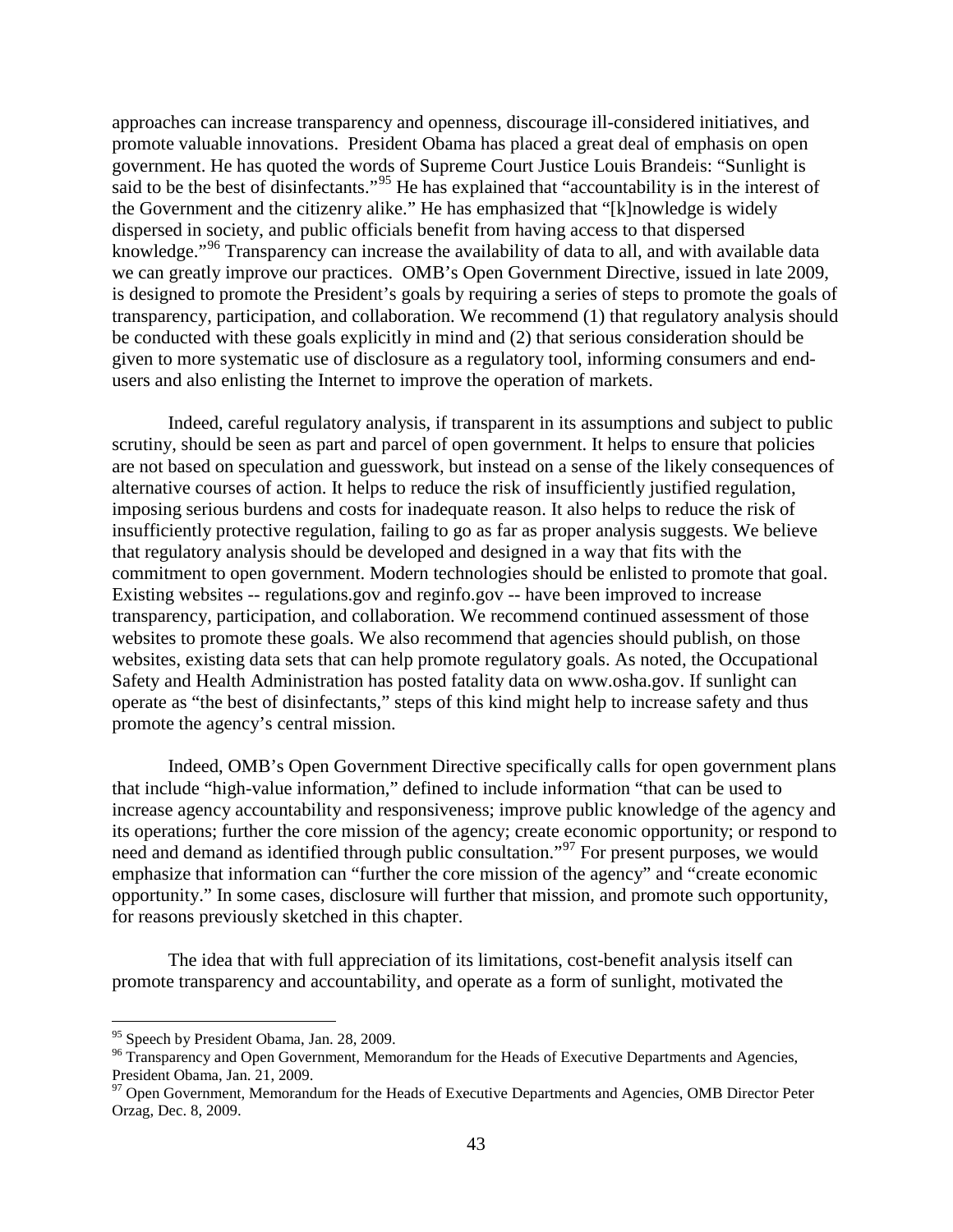Regulatory Right-to-Know Act, on which this Report is based. By drawing attention to the consequences of proposed courses of action, cost-benefit analysis can help the public to evaluate regulatory initiatives. At the same time, it creates the possibility of self-correction. Cost-benefit analysis should itself be subject to public scrutiny and review and qualified or corrected if it is wrong. As noted, we continue to explore ways to promote retrospective analysis of rules, thus (in the words of Executive Order 13514) "extending or expanding projects that have net benefits, and reassessing or discontinuing under-performing projects."

If members of the public have fresh evidence or ideas about improvement of existing regulations – including expansion, redirection, modification, or repeal – it is important to learn about that evidence and those ideas. A general goal is to connect the interest in sound analysis with the focus on open government, in part by promoting public engagement and understanding of regulatory alternatives*.*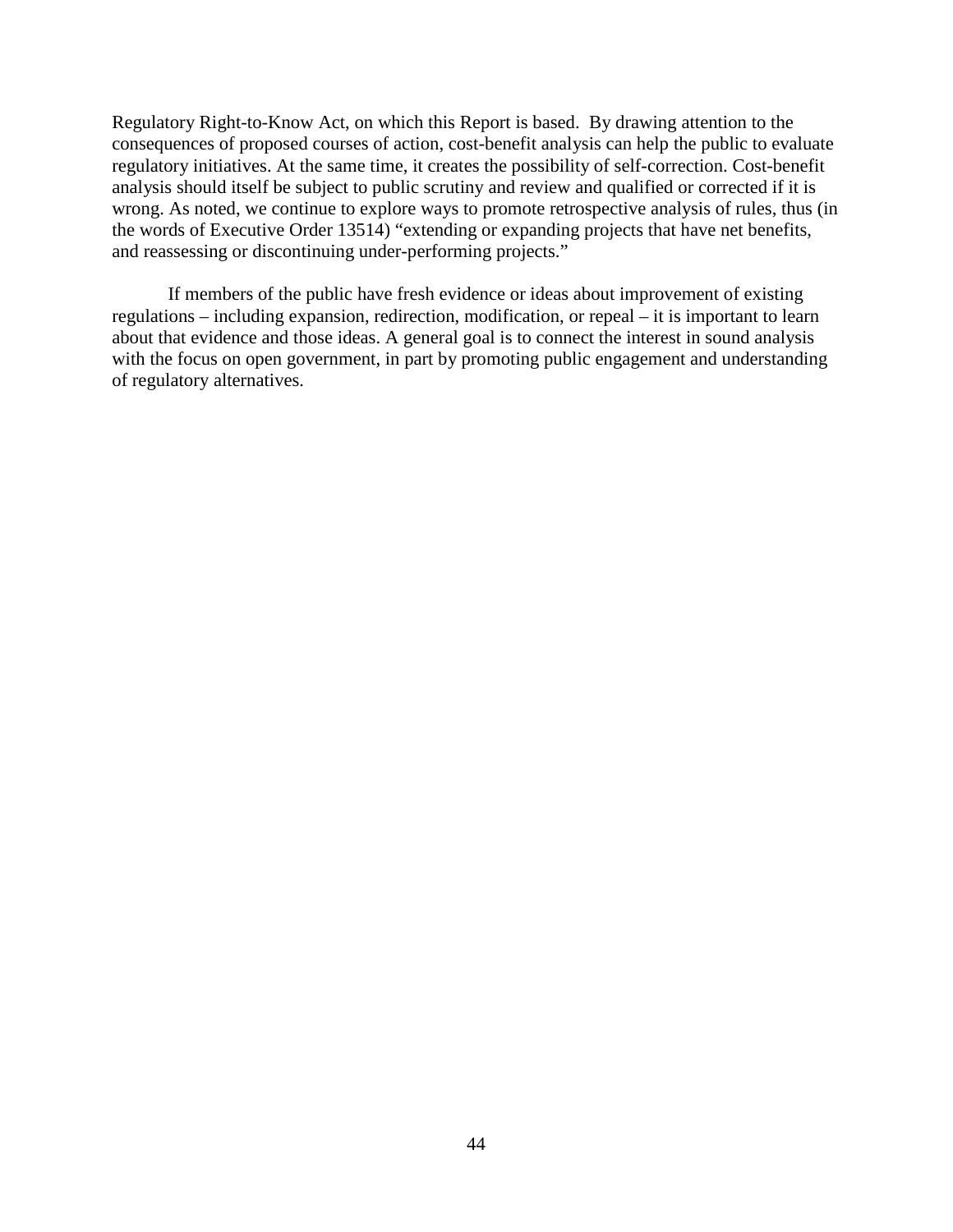## **CHAPTER IV: UPDATE ON THE IMPLEMENTATION OF OMB'S INFORMATION QUALITY INITIATIVES**

Objective and high quality analysis leads to better regulatory decisions. OMB and the regulatory agencies have several initiatives to improve the rigor and transparency of analysis supporting public policy. Of particular importance within the context of regulatory analysis is OMB's Circular A-4, "Regulatory Analysis," which was issued in 2003 after public comment, interagency review, and peer review. It defines good regulatory analysis and standardizes the way benefits and costs of Federal regulatory actions are measured and reported. This guidance is available at: [http://www.whitehouse.gov/omb/circulars/a004/a-4.pdf.](http://www.whitehouse.gov/omb/circulars/a004/a-4.pdf)

In this chapter of the Report, we discuss the other interagency initiatives designed to improve the objectivity of regulatory analyses, as well as the quality of government disseminations, more generally. These initiatives include:

- 2002: **Government-Wide Information Quality Guidelines**, which provide policy and procedural guidance to Federal agencies for ensuring and maximizing the quality of the information they disseminate. These guidelines are available at: [http://www.whitehouse.gov/omb/fedreg/reproducible2.pdf.](http://www.whitehouse.gov/omb/fedreg/reproducible2.pdf)
- 2004: **Information Quality Bulletin for Peer Review**, which provides further guidance for pre-dissemination review of influential scientific information. This Bulletin is available at: [http://www.whitehouse.gov/omb/memoranda/fy2005/m05-](http://www.whitehouse.gov/omb/memoranda/fy2005/m05-03.pdf) [03.pdf.](http://www.whitehouse.gov/omb/memoranda/fy2005/m05-03.pdf)
- 2007: **Final Bulletin for Agency Good Guidance Practices** (Good Guidance Bulletin), which establishes policies and procedures for the development, issuance, and use of significant guidance documents by Executive Branch departments and agencies and is intended to increase the quality and transparency of agency guidance practices and the significant guidance documents produced through them. This Bulletin is available at: [http://www.whitehouse.gov/omb/memoranda/fy2007/m07-](http://www.whitehouse.gov/omb/memoranda/fy2007/m07-07.pdf) [07.pdf.](http://www.whitehouse.gov/omb/memoranda/fy2007/m07-07.pdf)
- 2007: **Updated Principles for Risk Analysis**, which reiterates the risk analysis principles released by OMB in 1995 and reinforces them with more recent guidance from the scientific community. This Memorandum is available at: [http://www.whitehouse.gov/omb/memoranda/fy2007/m07-24.pdf.](http://www.whitehouse.gov/omb/memoranda/fy2007/m07-24.pdf)

This chapter discusses each of these initiatives, as well as our experience administering them.

## **A. Government-Wide Information Quality Guidelines**

Section 515 of the Treasury and General Government Appropriations Act, 2001 (Pub. L. No. 106-554, 44 U.S.C. § 3516 note), commonly known as the "Information Quality Act" (IQA), requires OMB to develop government-wide standards "for ensuring and maximizing" the quality of information disseminated by Federal agencies.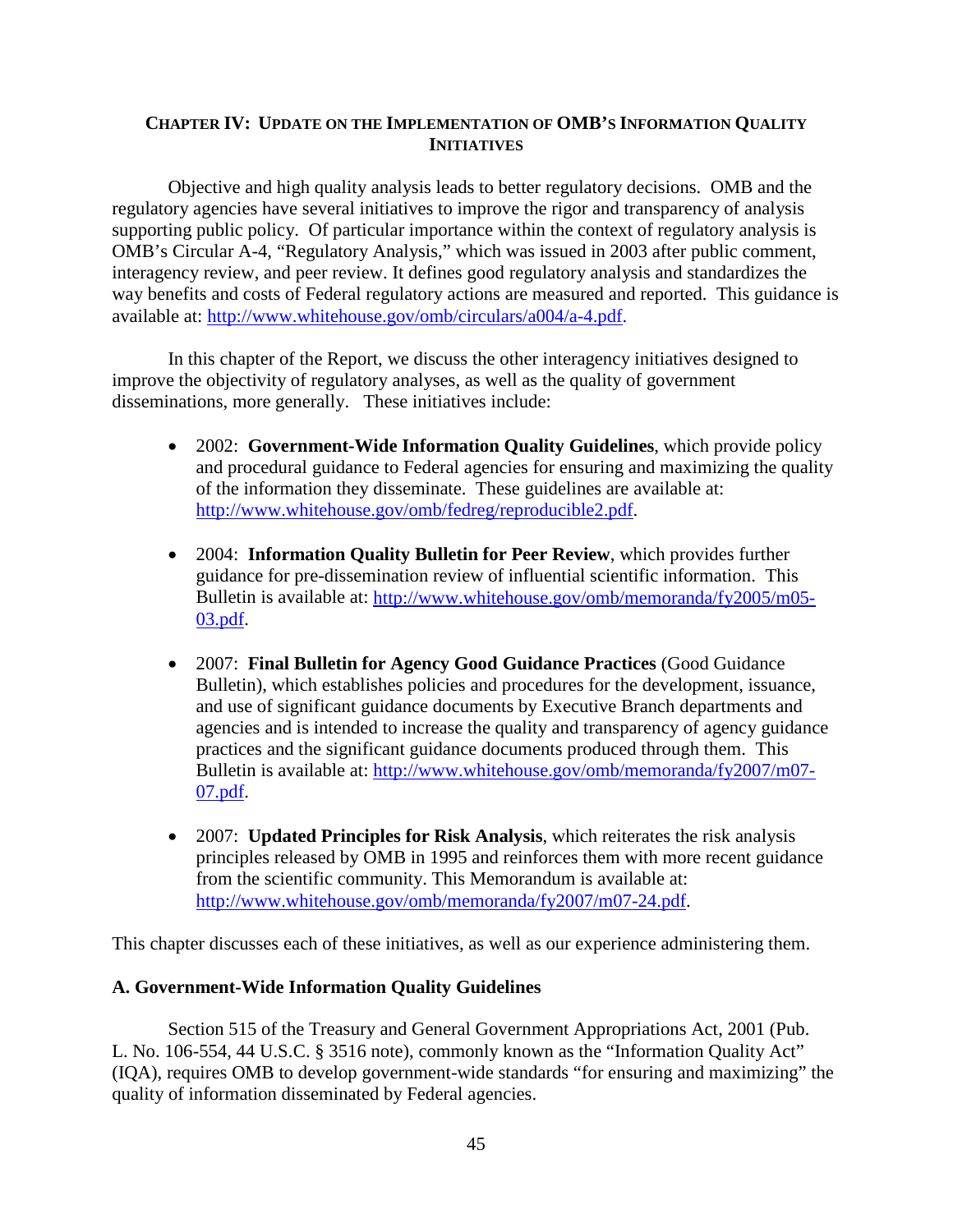To implement the IQA, OMB issued final government-wide guidelines on February 22, 2002 (67 FR 8452), and each Federal agency is charged with promulgating its own Information Quality Guidelines. OMB has facilitated the development of these agency guidelines, working with the agencies to ensure consistency with the principles set forth in the government-wide guidelines. By October 1, 2002, almost all agencies released their final guidelines, which became effective immediately. The OMB government-wide guidelines require agencies to report annually to OMB providing information on the number and nature of complaints received by the agency and how such complaints were resolved.

In August 2004, the OIRA Administrator issued a memorandum to the President's Management Council requesting that agencies post all Information Quality correspondence on agency web pages to increase the transparency of the process.<sup>[98](#page-46-0)</sup> In their FY 2004 Information Quality Reports to OMB, agencies provided OMB with the specific links to these web pages and OMB began providing this information to the public in our 2005 update on Information Quality.<sup>99</sup> This increase in transparency allows the public to view all correction requests, appeal requests, and agency responses to these requests. The web pages also allow the public to track the status of correction requests that may be of interest. An updated list of agency web pages is provided in Appendix D of this Report.

In our 2003 Report, OMB presented a thorough discussion of the IQA and its implementation, including a discussion of perceptions and realities, legal developments, ways to improve transparency, suggestions for improving correction requests, and the release of the OMB Information Quality Bulletin for Peer Review.<sup>100</sup>

This section of the chapter provides a summary of the current status of correction requests received in FY 2008, as well as an update on the status of requests received in FY 2004, FY 2005, FY 2006, and FY 2007. An update on legal developments is also provided. Our discussion here of the individual correction requests and agency responses is brief because all correspondence between the public and agencies regarding these requests is publicly available on the agencies' Information Quality web pages.

# *Request for Correction Process*

*1. New Correction Requests and Appeal Requests Received by the Agencies in FY 2008* 

<span id="page-46-0"></span> $\overline{a}$ <sup>98</sup>See OMB, *Memorandum for the Presidents Management Council (2004)*<br>http://www.whitehouse.gov/omb/inforeg/info\_quality\_posting\_083004.pdf.

<span id="page-46-1"></span><sup>&</sup>lt;sup>99</sup>See OMB, *Validating Regulatory Analysis: 2005 Report to Congress on the Costs and Benefits of Federal Regulations and Unfunded Mandates on State, Local, and Tribal Entities* (2005)*,*

<span id="page-46-2"></span> $\frac{100}{100}$ See OMB, *Information Quality, a Report to Congress FY 2003,* (2003)*,* 

[http://www.whitehouse.gov/omb/inforeg/fy03\\_info\\_quality\\_rpt.pdf,](http://www.whitehouse.gov/omb/inforeg/fy03_info_quality_rpt.pdf) and OMB, *Validating Regulatory Analysis: 2005 Report to Congress on the Costs and Benefits of Federal Regulations and Unfunded Mandates on State, Local, and Tribal Entities*, (2005)

[http://www.whitehouse.gov/omb/inforeg/2005\\_cb/final\\_2005\\_cb\\_report.pdf.](http://www.whitehouse.gov/omb/inforeg/2005_cb/final_2005_cb_report.pdf)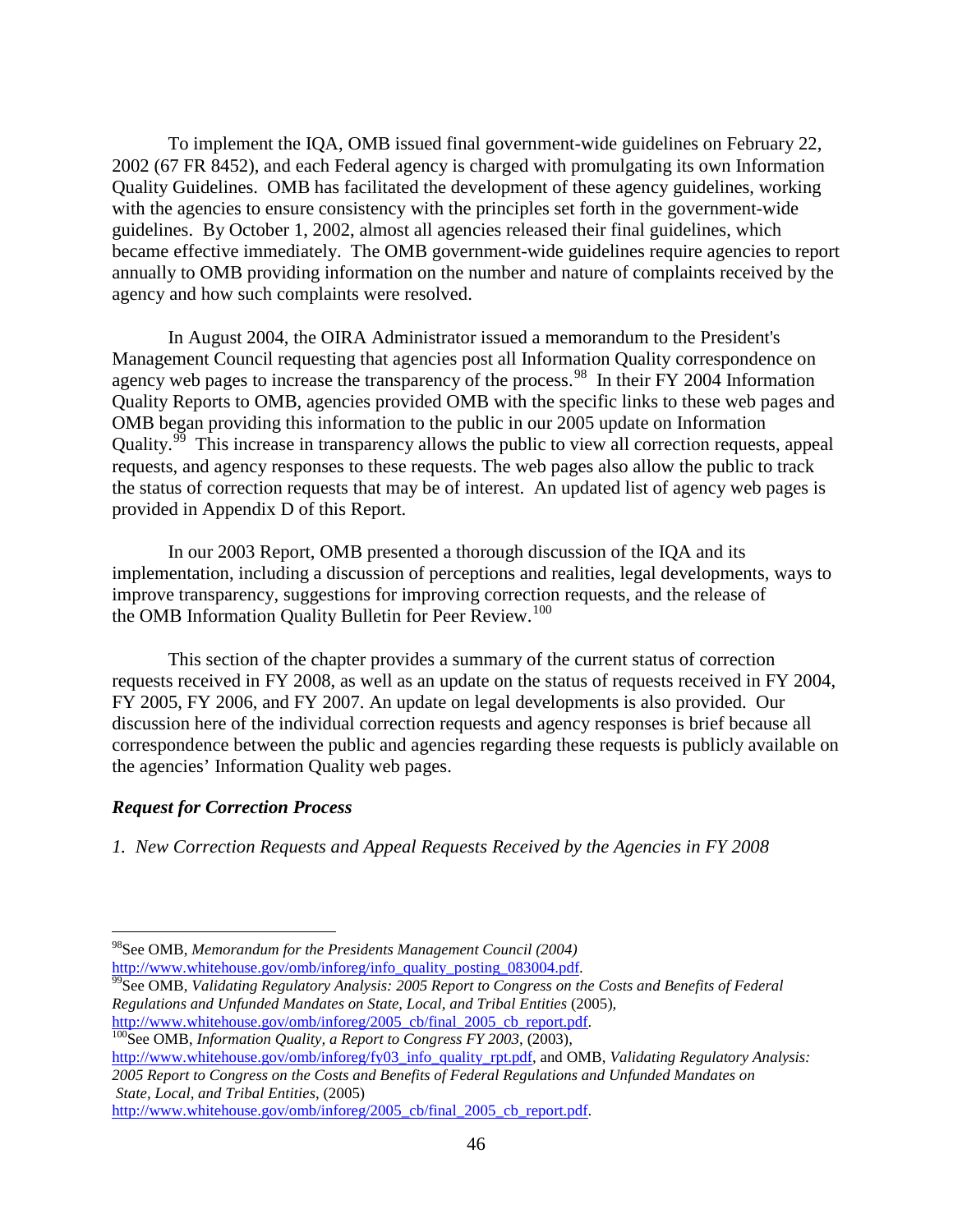Table 4-1 below lists the departments and agencies that received requests for correction during FY 2008. In FY 2008, a total of 14 requests for correction were sent to seven different departments and agencies. FY 2008 was the first year a correction request was sent to the National Transportation Safety Board (NTSB). In addition, three appeals associated with these 14 requests were filed in FY 2008. One appeal was sent to NTSB following their response to the FY08 correction request, and two appeal requests were sent to the Department of Interior. As some of the agency's 14 responses were sent at the end of FY 2008, or were still pending at the end of FY 2008, there is a possibility that additional appeals may be filed.

| Agency                                | <b>Number of FY08</b>      |  |
|---------------------------------------|----------------------------|--|
|                                       | <b>Correction Requests</b> |  |
| Department of Agriculture             |                            |  |
| Department of Defense                 |                            |  |
| Department of Health and              |                            |  |
| <b>Human Services</b>                 |                            |  |
| Department of the Interior            |                            |  |
| Department of Labor                   |                            |  |
| <b>Environmental Protection</b>       |                            |  |
| Agency                                |                            |  |
| <b>National Transportation Safety</b> |                            |  |
| Board                                 |                            |  |
| <b>Total</b>                          |                            |  |

# **Table 4-1: Departments and Agencies that Received Information Quality Correction Requests in FY 2008**

 Further, as shown below in Table 4-2, two additional appeals have been filed in FY 2008. These appeal requests were sent to the agencies following receipt of responses to correction requests that were initiated in FY 2007. One appeal was sent to the National Institute of Standards and Technology (NIST), within the Department of Commerce, regarding a request relating to the World Trade Center fire and the other appeal was sent to the Fish and Wildlife Service (FWS), within the Department of Interior, following a response relating to the Prebles Meadow jumping mouse.

| Table 4-2: Departments and Agencies that Received Information Quality Appeals |  |  |  |
|-------------------------------------------------------------------------------|--|--|--|
| Requests in FY 2008, Following Responses to Requests Initiated in FY 2007     |  |  |  |

| Agency                 | <b>Number of FY08</b> |
|------------------------|-----------------------|
|                        | <b>Appeals</b>        |
| Department of Commerce |                       |
| Department of Interior |                       |
| Fotal                  |                       |

The correction requests received in FY 2008 were quite diverse. For instance, a private citizen requested that NTSB correct multiple reports relating to flight data recorder information,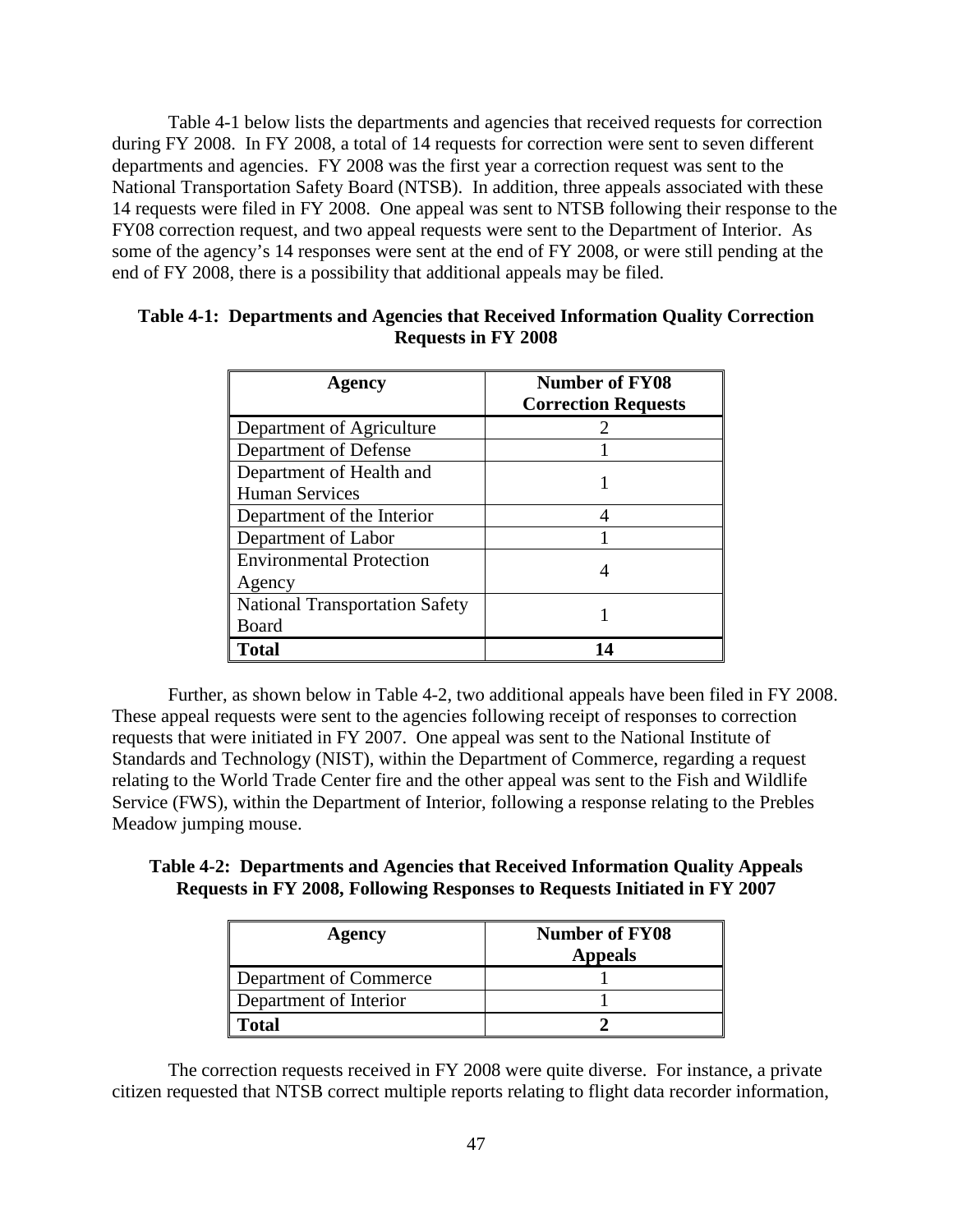the Centers for Disease Control, within the Department of Health and Human Services, was asked by the International Hyperbaric Medical Association to correct information relating to a press release discussing measles vaccinations, and the Army Corps of Engineers, within the Department of Defense, was asked by the Trustees of Anchorage to correct a report regarding a permit granted for the Port of Anchorage. For further details, links to all the correction requests, and the complete agency responses, can be found on the agencies IQ web pages.

Figure 4-1 shows the status of the 14 FY 2008 correction requests and three appeals*.* As mentioned above, for details relating to the specific requests, including agency responses, we encourage readers to visit agency Information Quality websites.<sup>[101](#page-48-0)</sup>



# **Figure 4-1: Status of IQ Correction Requests Received in FY 2008**

As noted in the 2007 Report,  $102$  OMB cautions readers against drawing any conclusions about trends or year-to-year comparisons because agency procedures for classifying correction

<span id="page-48-1"></span><span id="page-48-0"></span><sup>101</sup> A listing of webpages for Agency IQ correspondence is available in Appendix D of OMB, *2008 Report to Congress on the Benefits and Costs of Federal Regulations and Unfunded Mandates on State, Local, and Tribal Entities.* (2008).This report can be found at: [http://www.whitehouse.gov/omb/assets/information\\_and\\_regulatory\\_affairs/2008\\_cb\\_final.pdf.](http://www.whitehouse.gov/omb/assets/information_and_regulatory_affairs/2008_cb_final.pdf)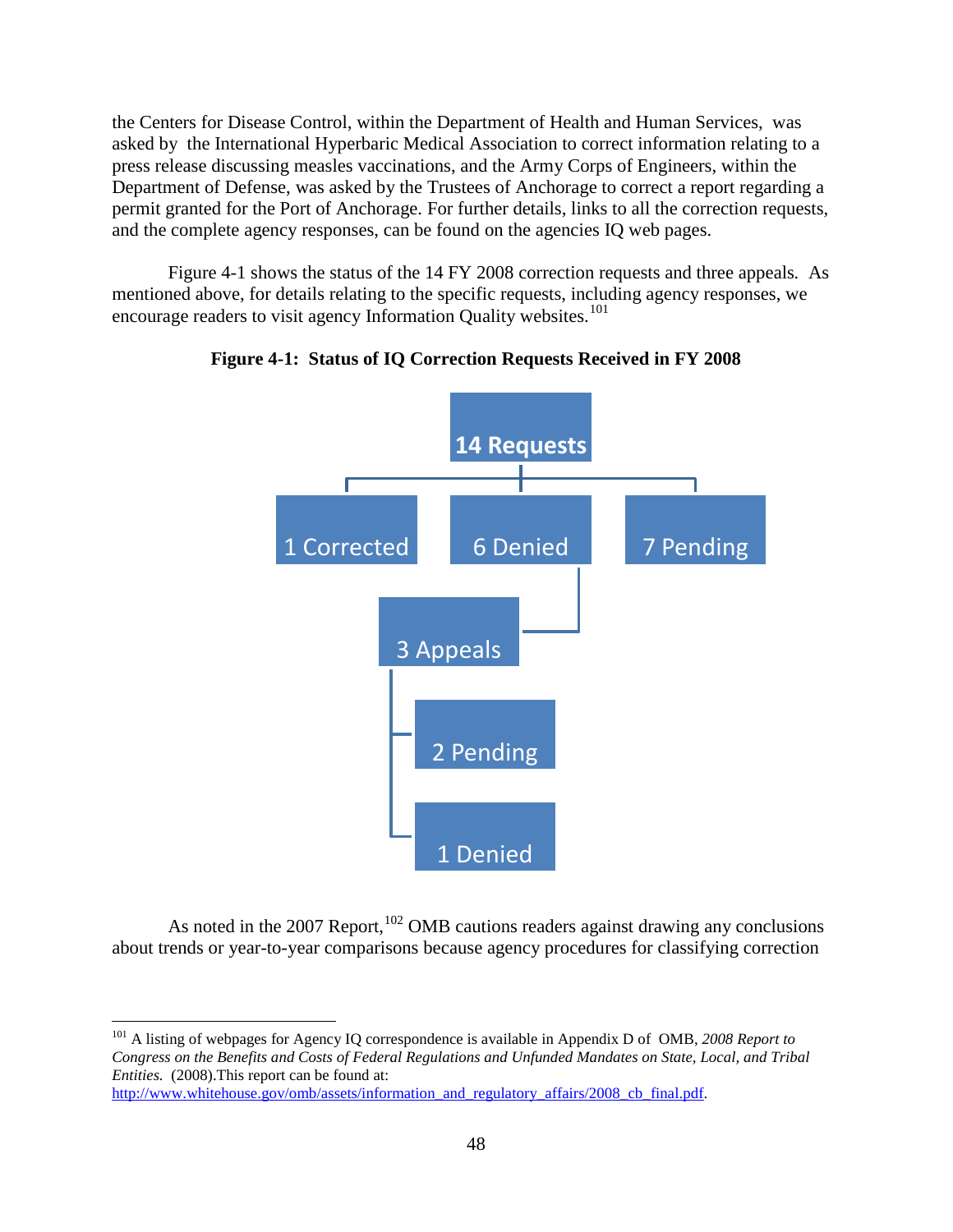requests are still evolving. However, we note that in FY 2003 there were 48 correction requests, in FY 2004 there were 37 correction requests, in FY 2005 there were 24 correction requests, in FY 2006 there were 22 correction requests, and in FY 2007 there were 21 correction requests.

## *2. Status of Outstanding Correction Requests Received by the Agencies in FY 2003-2007*

At the close of FY 2007, 13 Information Quality correction request responses and five appeal responses remained pending from the agencies. The pending correction requests were initiated in FY 2004, FY 2005, FY 2006, and FY 2007. Figure 4-2 shows the status of those outstanding correction request responses at the close of FY 2008. Agencies responded to eight of these correction requests and continued to work on responses to the remaining five at the end of FY 2008. As is shown below, for four requests, agencies handled the correction request under a different process. For instance, in one case the Environmental Protection Agency (EPA) deferred responding to a request relating to the Muskego Sanitary Landfill and instead it was handled by an ongoing Superfund regulatory process, and in another case the FWS treated a request relating to catfish farming as a comment received during a rulemaking. There was also one withdrawal of a request related to vinyl acetate carcinogenicity that was sent to the Department of Labor (DOL) in FY 2006. In this case the requestor informed the DOL that they would be sending supplement information to the Department. DOL responded, in 2006, stating that they would take no action until the information was received. In 2008, after not receiving any supplement information, DOL considered the request to be withdrawn.

# **Figure 4-2: FY 2008 Status of Pending Correction Requests from FY 2004, FY 2005, FY 2006 and FY 2007**



Figure 4-3 below gives the status of the five appeal requests pending at the close of FY 2007. NIST denied an outstanding appeal regarding a World Trade Center fire report, and the

[http://www.whitehouse.gov/omb/inforeg/2007\\_cb/2007\\_cb\\_final\\_report.pdf.](http://www.whitehouse.gov/omb/inforeg/2007_cb/2007_cb_final_report.pdf)

 <sup>102</sup> See OMB, *2007 Report to Congress on the Costs and Benefits of Federal Regulations and Unfunded Mandates on State, Local, and Tribal Entities (2007)*,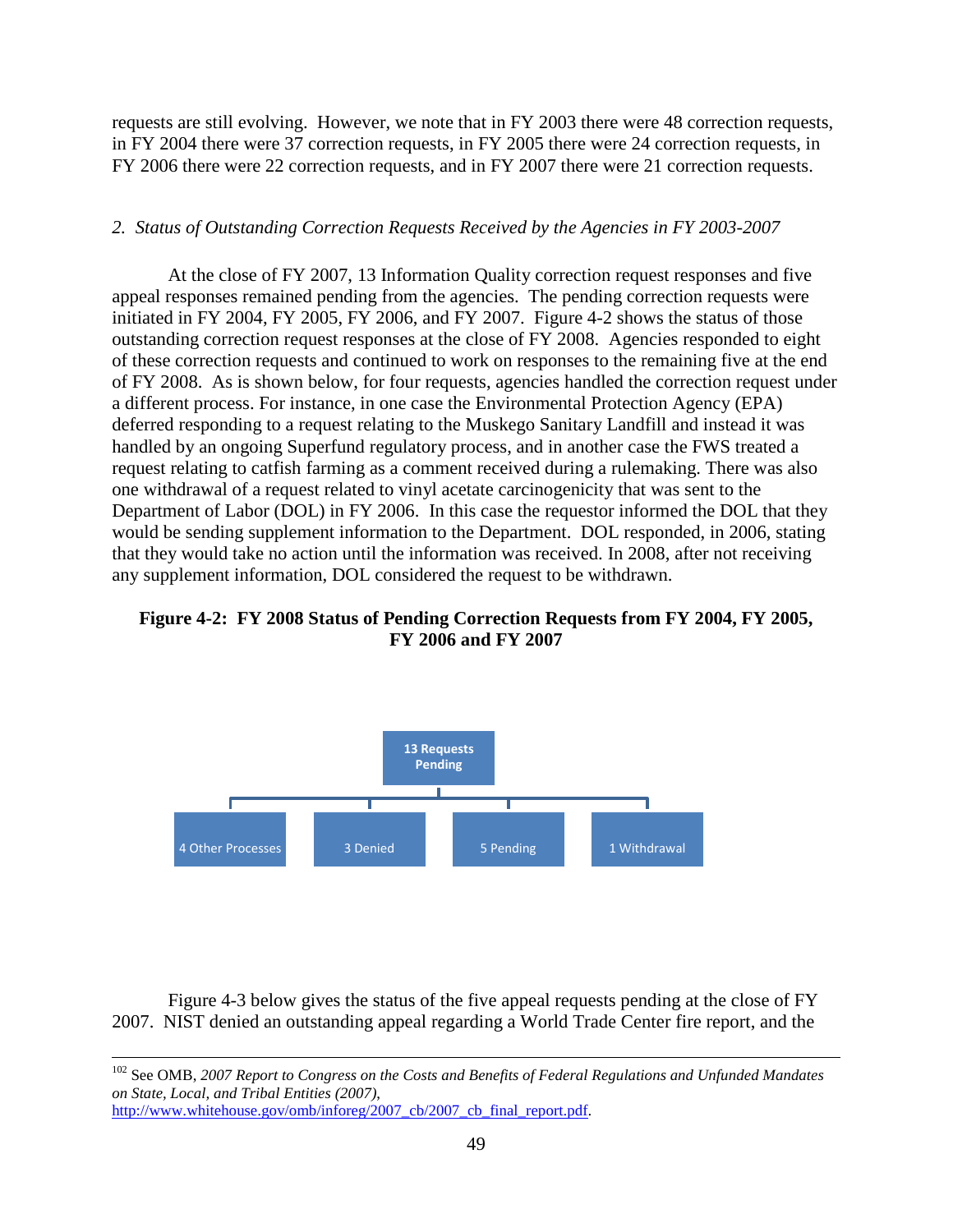National Institutes of Health denied an outstanding appeal related to anthraquinone toxicity testing. In responding to an outstanding appeal regarding storm water enforcement and compliance, the EPA revised a brochure, rather than removing it from the webpage as was requested. Correspondence showing the agencies responses to these requests is publicly available on the agencies' Information Quality web pages. In addition, both the Federal Communications Commission and EPA continued to work on appeals they received in FY 2007.





## *Legal update*

As discussed in the final 2008 Report, litigation has arisen regarding the legal issue of whether agency responses to IQA requests for correction are subject to judicial review under the IQA and the Administrative Procedure Act (APA). In this litigation, the courts concluded that the agency responses in those cases were not subject to judicial review under the IQA and the APA. See *Salt Institute v. Leavitt*, 440 F.3d 156, 159 (4th Cir. 2006); *Americans for Safe Access v. United States Dep't of Health and Human Servs.,* No. C 07-01049 WHA, 2007 U.S. Dist. LEXIS 89257, at \*11 (N.D. Cal. Nov. 20, 2007); *Americans for Safe Access v. United States Dep't of Health and Human Servs*., No. C 07-01049 WHA, 2007 U.S. Dist. LEXIS 55597, at \*14 (N.D. Cal. July 24, 2007); *In re Operation of the Missouri River System Litigation*, 363 F. Supp. 2d 1145, 1174- 75 (D. Minn. 2004), *vacated in part and aff'd in part on other grounds*, 421 F.3d 618 (8th Cir. 2005). The district court's ruling in *Americans for Safe Access* is currently pending on appeal. *Americans for Safe Access v. United States Dep't of Health and Human Servs*., No. 07-17388 (9thCir.).

#### **B. Information Quality Bulletin for Peer Review**

In keeping with the goal of improving the quality of government information, on December 16, 2004, OMB issued the Final Information Quality Bulletin for Peer Review (the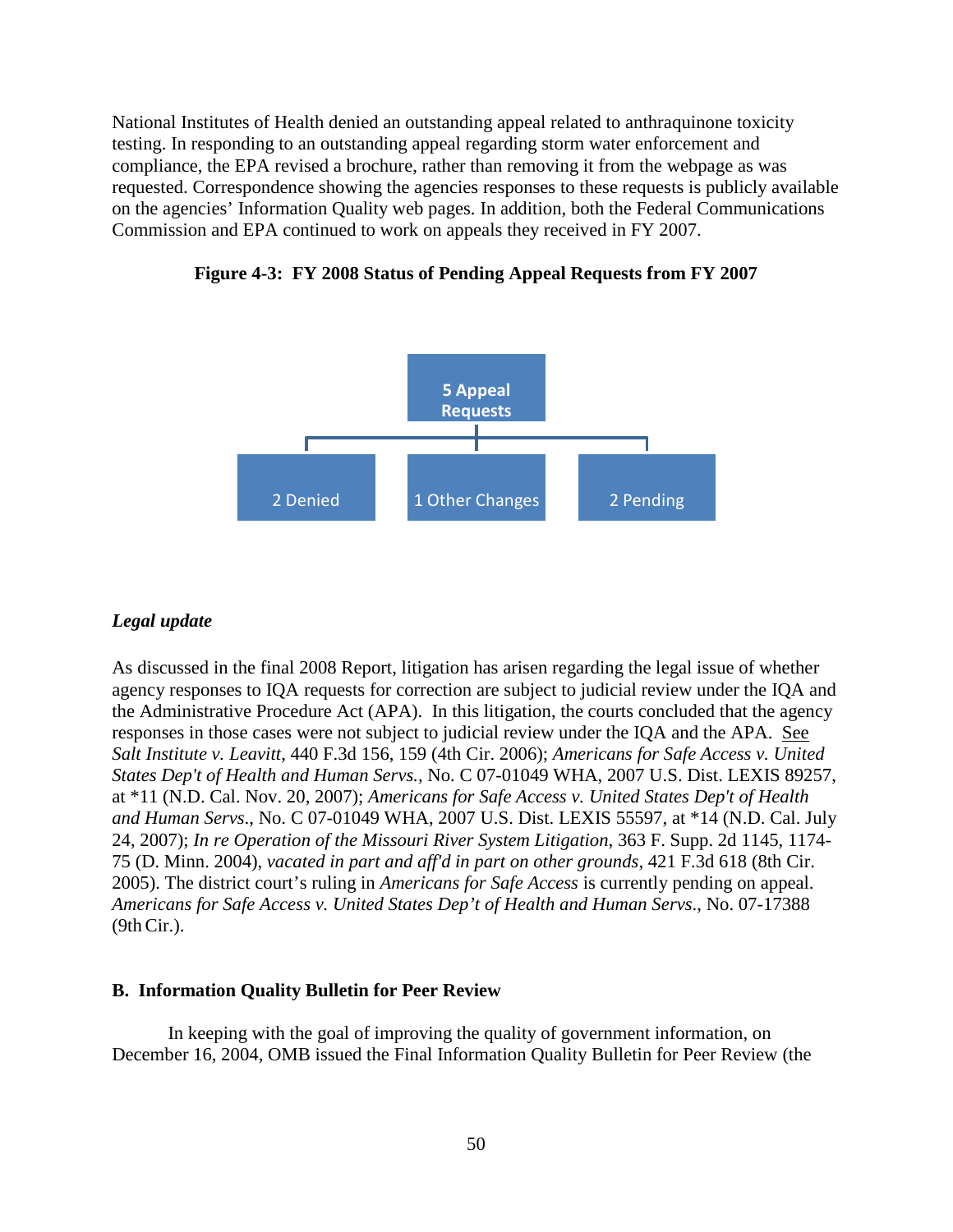Peer Review Bulletin).<sup>[103](#page-51-0)</sup> The Peer Review Bulletin requires executive agencies to ensure that all "influential scientific information" they disseminate after June 16, 2005 is peer reviewed.

"Influential scientific information" is defined as "scientific information the agency reasonably can determine will have or does have a clear and substantial impact on important public policies or private sector decisions."[104](#page-51-1) The term "influential" is to be interpreted consistently with OMB's government-wide Information Quality Guidelines and the information quality guidelines of each agency.

One type of scientific information is a scientific assessment. For the purposes of the Peer Review Bulletin, the term "scientific assessment" means an evaluation of a body of scientific or technical knowledge, which typically synthesizes multiple factual inputs, data, models, assumptions, and/or applies best professional judgment to bridge uncertainties in the available information.[105](#page-51-2)

The Peer Review Bulletin describes the factors that should be considered in choosing an appropriate peer review mechanism and stresses that the rigor of the review should be commensurate with how the information will be used. It directs agencies to choose a peer review mechanism that is adequate, giving due consideration to the novelty and complexity of the science to be reviewed, the relevance of the information to decision making, the extent of prior peer reviews, and the expected benefits and costs of additional review. When deciding what type of peer review mechanism is appropriate for a specific information product, agencies should consider at least the following issues: individual versus panel review; timing; scope of the review; selection of reviewers; disclosure and attribution; public participation; disposition of reviewer comments; and adequacy of prior peer review.

The Peer Review Bulletin specifies the most rigorous peer review requirements for "highly influential scientific assessments," which are a subset of "influential scientific information." To ensure that implementation of the Peer Review Bulletin is not too costly, these requirements for more intensive peer review apply only to the more important scientific assessments disseminated by the Federal Government – those that could have a potential impact of more than \$500 million in any one year on either the public or private sector or are novel, controversial, or precedent-setting, or have significant interagency interest.

Under the Peer Review Bulletin, agencies are granted broad discretion to weigh the benefits and costs of using a particular peer review mechanism for a specific information product. In addition to the factors noted above, agencies also have the option of employing "alternative processes" for meeting the peer review requirement (e.g., commissioning a National

<span id="page-51-0"></span><sup>103</sup> See OMB, *Memorandum for the Heads of Departments and Agencies*, (2004), M-05-03, http://www.whitehouse.gov/omb/memoranda/fy2005/m05-03.pdf.<br><sup>104</sup> The Bulletin notes that information dissemination can have a significant economic impact even if it is not part of

<span id="page-51-1"></span>a rulemaking. For instance, the economic viability of a technology can be influenced by the government's characterization of its attributes. Alternatively, the Federal Government's assessment of risk can directly or indirectly influence the response actions of state and local agencies or international bodies.

<span id="page-51-2"></span><sup>&</sup>lt;sup>105</sup> These assessments include, but are not limited to, state-of-science reports; technology assessments; weight-ofevidence analyses; meta-analyses; health, safety, or ecological risk assessments; toxicological characterizations of substances; integrated assessment models; hazard determinations; or exposure assessments.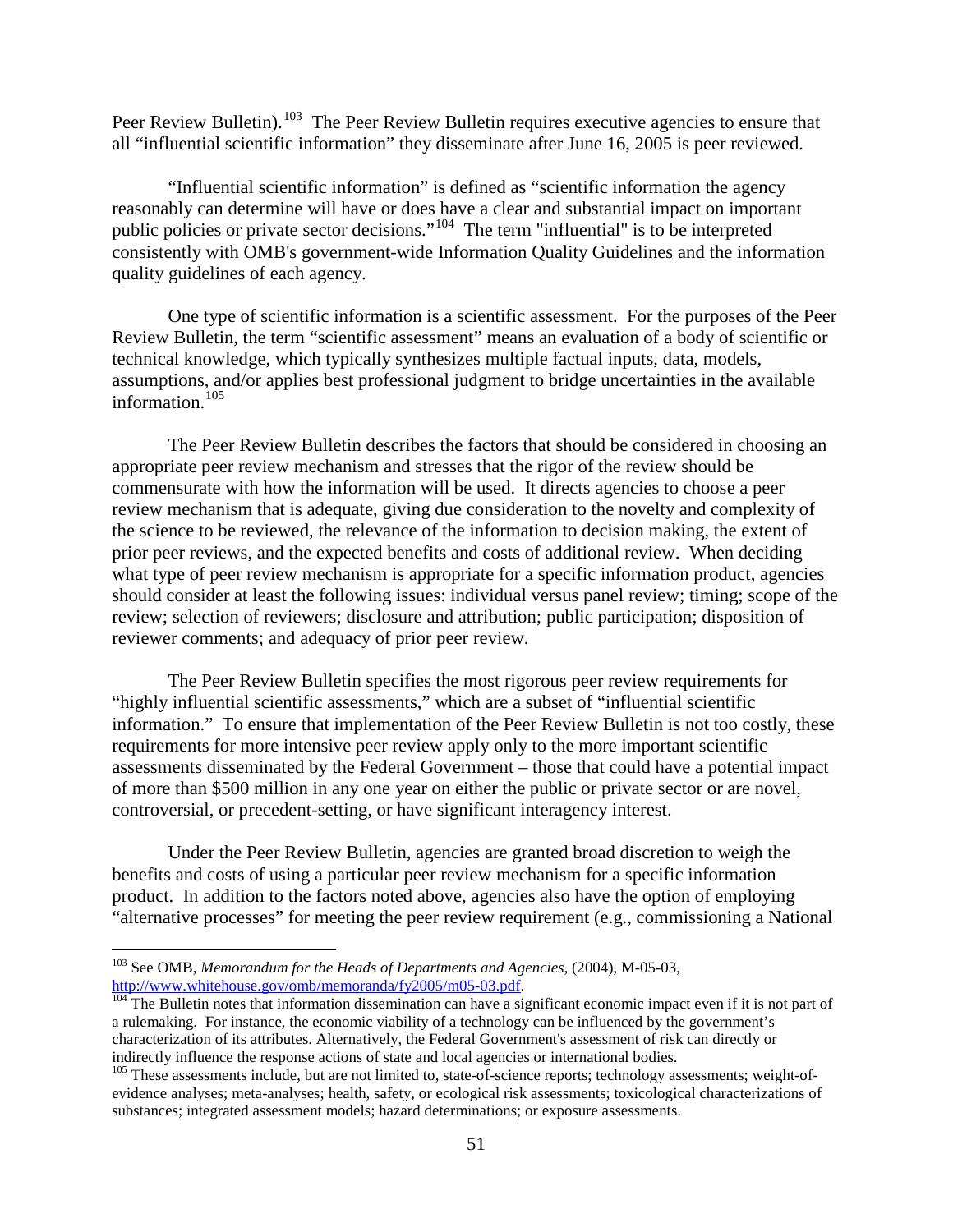Academy of Sciences' panel). Moreover, to ensure that peer review does not unduly delay the release of urgent findings, time-sensitive health and safety determinations are exempted from the requirements of the Peer Review Bulletin. There are also specific exemptions for national security, individual agency adjudication or permit proceedings, routine statistical information, and financial information. The Peer Review Bulletin does not cover information disseminated in connection with routine rules that materially alter entitlements, grants, user fees, or loan programs, or the rights and obligations of recipients thereof.

The Peer Review Bulletin provides two mechanisms for monitoring the progress of the agencies in meeting these peer review requirements: a transparent peer review planning process and annual reporting, described below.

The good science and good government requirements of the Peer Review Bulletin should assist in improving the accuracy and transparency of agency science. Additionally, the peer review planning process described in the Peer Review Bulletin, which includes posting of plans on agency websites, enhances the ability of the government and the public to track influential scientific disseminations made by agencies.

On June 16, 2005, the Peer Review Bulletin became effective for all influential scientific information, including highly influential scientific assessments. The peer review planning component of the Bulletin, discussed below, became fully effective on December 16, 2005. By the end of FY 2007, we had two full years of implementation.

## *Peer Review Planning*

The Peer Review Planning component of the Peer Review Bulletin (Section V) requires agencies to begin a systematic process of peer review planning for influential scientific information (including highly influential scientific assessments) that the agency plans to disseminate in the foreseeable future.

A key feature of the agency's peer review plan is a web-accessible listing (agenda) of forthcoming influential scientific disseminations that is updated on a regular basis. These postings are designed to allow the public to participate in the peer review process by providing data and comments to the sponsoring agencies, as well as to external peer reviewers. By making these agendas publicly available, agencies increase the level of transparency in their peer review processes, and also have a mechanism to gauge the extent of public interest in their proposed peer reviews.

The agenda is designed to encourage planning for peer review early in the information generation process. Thus, the agenda should cover all information subject to the Peer Review Bulletin that the agency plans to disseminate *in the foreseeable future.* For instance, once an agency has established a time line for the generation of a scientific report, the agency should include that report in its agenda. Thus, although the Peer Review Bulletin specifies that agencies should update their peer review agendas every six months, the agenda is not a six-month forecast (i.e., it should not be limited to information (documents) that the agency plans to peer review in the next six months).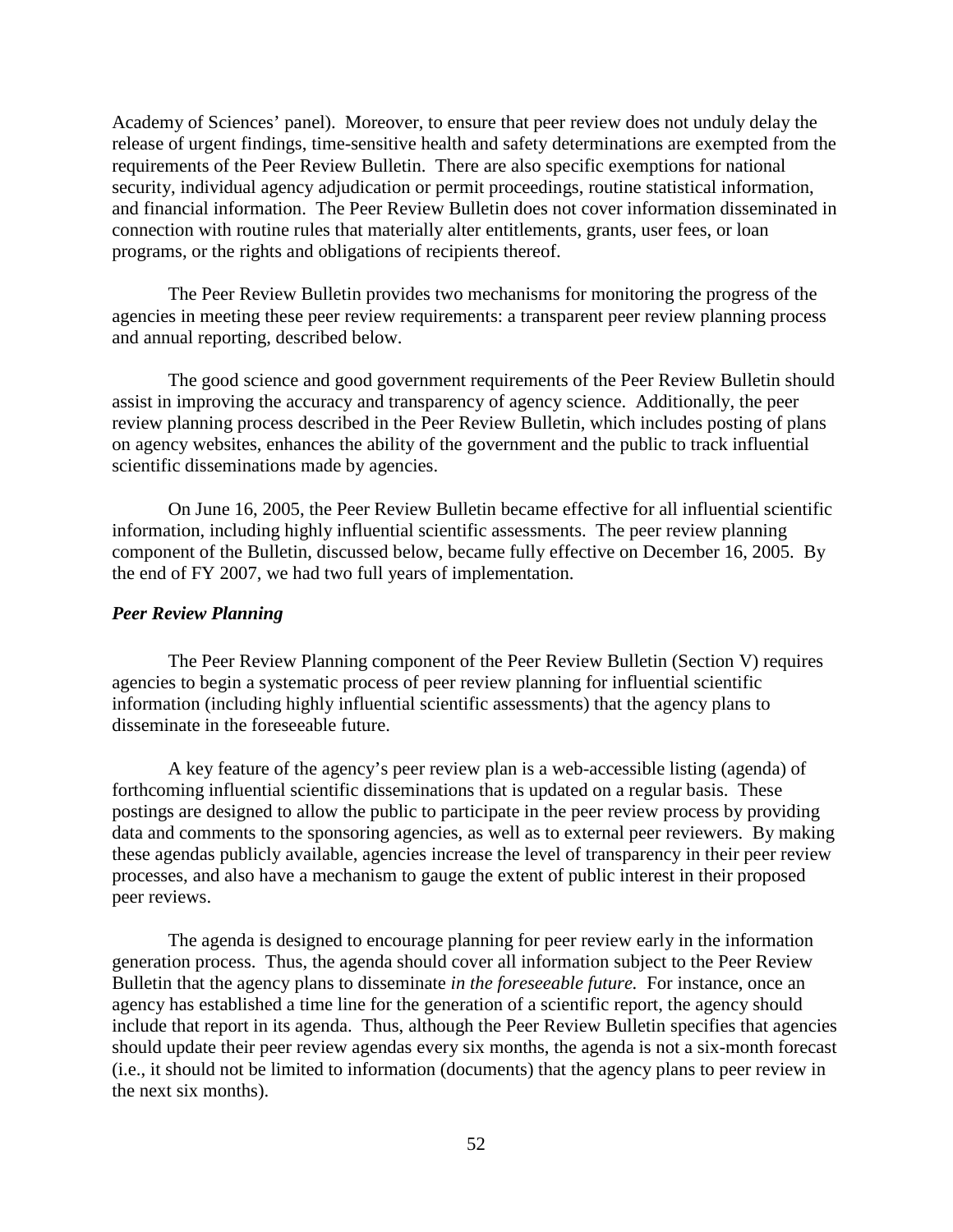Readers are encouraged to visit the agendas for agencies of interest. OMB asks agencies to ensure that there is an easily identifiable hyperlink to the peer review agenda from the agency's information quality home page. For cabinet-level departments that have a central information quality page but do not have a central peer review agenda, OMB requests that a hyperlink to each agency agenda be provided. Section B in the Appendix D provides the URLs for most agencies' peer review agendas.

Departments and agencies with processes in place for proactively identifying documents subject to the Bulletin include the Departments of Agriculture,<sup>[106](#page-53-0)</sup> Commerce,<sup>[107](#page-53-1)</sup> Health and Human Services,<sup>108</sup> Interior,<sup>[109](#page-53-3)</sup> Labor, and Transportation, Housing and Urban Development, Justice, and State, and the Environmental Protection Agency, the Consumer Product Safety Commission, and the Federal Communications Commission.

From time to time, other agencies produce or sponsor influential scientific information, but do not identify forthcoming information products subject to the Peer Review Bulletin. OMB is currently working with these agencies to ensure that they develop rigorous processes for determining which documents are subject to the Bulletin, and to ensure that the peer review plans for those documents are listed on the agency's agenda in a timely manner. These agencies include the Departments of Defense, Education, Energy, Homeland Security, and Veterans Affairs, as well as the National Aeronautics and Space Administration, the Nuclear Regulatory Commission, the Small Business Administration, the Federal Trade Commission, and the Tennessee Valley Authority.

Several agencies do not think that they currently produce or sponsor information subject to the Peer Review Bulletin. Most of these agencies primarily produce financial information or routine statistical information for which the Bulletin provides specific exemptions. Others primarily engage in management, oversight, or granting activities. A list of these agencies can be found in Section C in the Appendix D.

Although the Peer Review Planning section of the Bulletin lays out the specific items that should be included in each peer review plan, OMB does not specify the format that agencies should use, thereby giving agencies the flexibility to incorporate their agendas into existing egovernment and science planning initiatives. $110$  As such, some agencies house their peer review agendas within a research arm of the agency, whereas others operate out of the office of the chief information officer or the policy and planning office. Some departments provide an integrated

<span id="page-53-0"></span><sup>&</sup>lt;sup>106</sup> The Animal and Plant Health Inspection Service and the Food Safety and Inspection Service have strong peer review programs, as does the Economic Research Service. Many of the other agencies have come into compliance this year. The Forest Service is making progress in coming into compliance.

<span id="page-53-1"></span><sup>&</sup>lt;sup>107</sup> The National Oceanographic and Atmospheric Administration is the only agency within Commerce that has identified documents subject to the Bulletin; their peer review process is strong.

<span id="page-53-2"></span><sup>&</sup>lt;sup>108</sup> The Food and Drug Administration, the Center for Disease Control and Prevention, and the National Toxicology Program are compliant with the Bulletin.

<span id="page-53-3"></span><sup>&</sup>lt;sup>109</sup> The Fish and Wildlife Service has an exemplary peer review process. The US Geological Survey and the Mineral Management Service are also compliant with the Bulletin. The DOI is working to incorporate peer review planning in the rest of its Bureaus.

<span id="page-53-4"></span><sup>&</sup>lt;sup>110</sup> An example is the Environmental Protection Agency's incorporation with its science inventory project.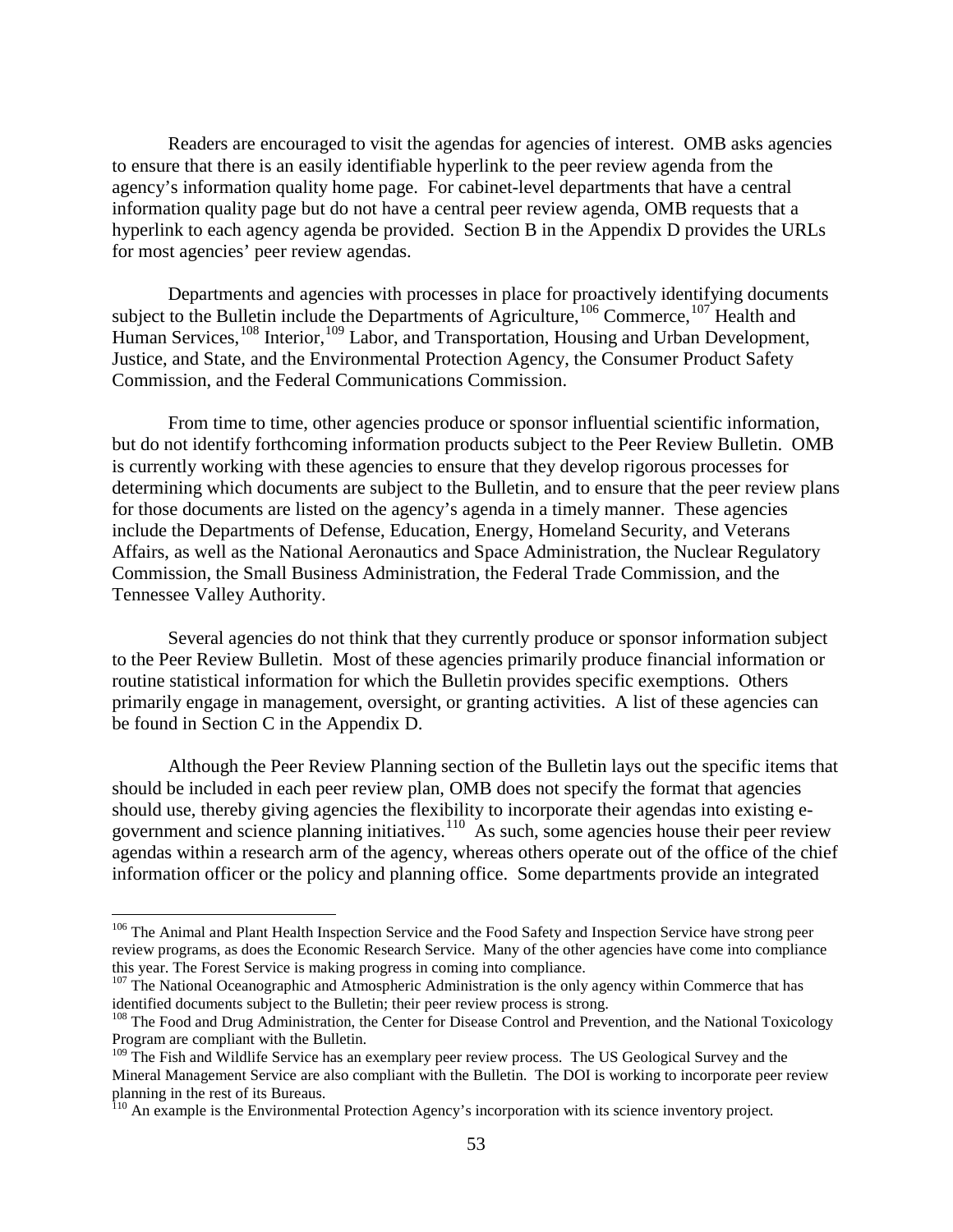agenda across the agencies, $111$  while other departments have chosen to have individual agencies host their own agendas.<sup>[112](#page-54-1)</sup> Furthermore, some agencies have chosen to provide a single agenda for both influential scientific information and highly influential scientific assessments,<sup>[113](#page-54-2)</sup> while others provide two separate agendas.<sup>114</sup> The Peer Review Bulletin specifically requires that agencies provide a link from the agenda to each document made public pursuant to the Bulletin, including the completed peer review report. Although some agencies routinely provide such links,<sup>[115](#page-54-4)</sup> agendas at other agencies do not yet have this capability. Agencies have advised us that provision of these links is not always straightforward when the peer review is nested within a more complicated preexisting public process.<sup>[116](#page-54-5)</sup> OMB is currently working with the agencies to ensure that the required information is posted, and that the web sites are easy to locate and navigate.

## *FY 2008 Annual Reports of Agency Peer Reviews*

| Department/<br><b>Agency</b>                                 | <b>Total</b><br><b>Peer</b><br><b>Reviews</b><br><b>Completed</b> | <b>Reviews of</b><br><b>Highly</b><br><b>Influential</b><br><b>Scientific</b><br><b>Assessments</b> | Waivers,<br>Deferrals, or<br><b>Exemptions</b> | <b>Potential</b><br><b>Reviewer</b><br><b>Conflicts</b> |
|--------------------------------------------------------------|-------------------------------------------------------------------|-----------------------------------------------------------------------------------------------------|------------------------------------------------|---------------------------------------------------------|
| Department of<br>Agriculture <sup>117</sup>                  | 77                                                                | 15                                                                                                  | None                                           | None                                                    |
| Department<br>of Commerce <sup>118</sup>                     | 28                                                                | 5                                                                                                   | None                                           | None                                                    |
| Department<br>of Energy <sup>119</sup>                       |                                                                   | $\Omega$                                                                                            | None                                           | None                                                    |
| Department<br>of Health and<br>Human Services <sup>120</sup> | 23                                                                | 5                                                                                                   | None                                           | None                                                    |

# **Table 4-3: Peer Reviews Conducted Subject to the Bulletin in FY 2008**

<sup>111</sup> An example is the agenda for the Department of Transportation.

<span id="page-54-2"></span><span id="page-54-1"></span><span id="page-54-0"></span><sup>112</sup> An example is the agendas for the Department of Health and Human Services and the Department of the Interior.<br><sup>113</sup> For instance, the agenda for the Department of Commerce.<br><sup>114</sup> For instance, the agenda for the Dep

<span id="page-54-4"></span><span id="page-54-3"></span>Department of Health and Human Services' Center for Disease Control, and the Environmental Protection Agency (See Appendix for URLs for these agencies' agendas.).

<span id="page-54-5"></span><sup>&</sup>lt;sup>116</sup> For instance, some National Oceanographic and Atmospheric Administration documents that are part of the Endangered Species Act process (e.g., http://www.fakr.noaa.gov/protectedresources/stellers/section7.htm).

<span id="page-54-6"></span><sup>&</sup>lt;sup>117</sup> The Department of Agriculture agencies reporting peer reviews in FY 2008 were the Animal and Plant Health Inspection Service, the Food Safety Inspection Service, the Agricultural Research Service, the Economic Research

<span id="page-54-7"></span> $118$  The Department of Commerce agency reporting peer reviews in FY 2008 was the National Oceanic and Atmospheric Administration.

<span id="page-54-8"></span><sup>&</sup>lt;sup>119</sup> The only Department of Energy peer reviews reported in FY 2008 were associated with its climate change science program.

<span id="page-54-9"></span> $120$  The Department of Health and Human Services agencies reporting peer reviews in FY 2008 were the Centers for Disease Control and Prevention, the Food and Drug Administration, and the National Toxicology Program at the National Institute for Environmental Health Sciences, and the Office of Public Health Science.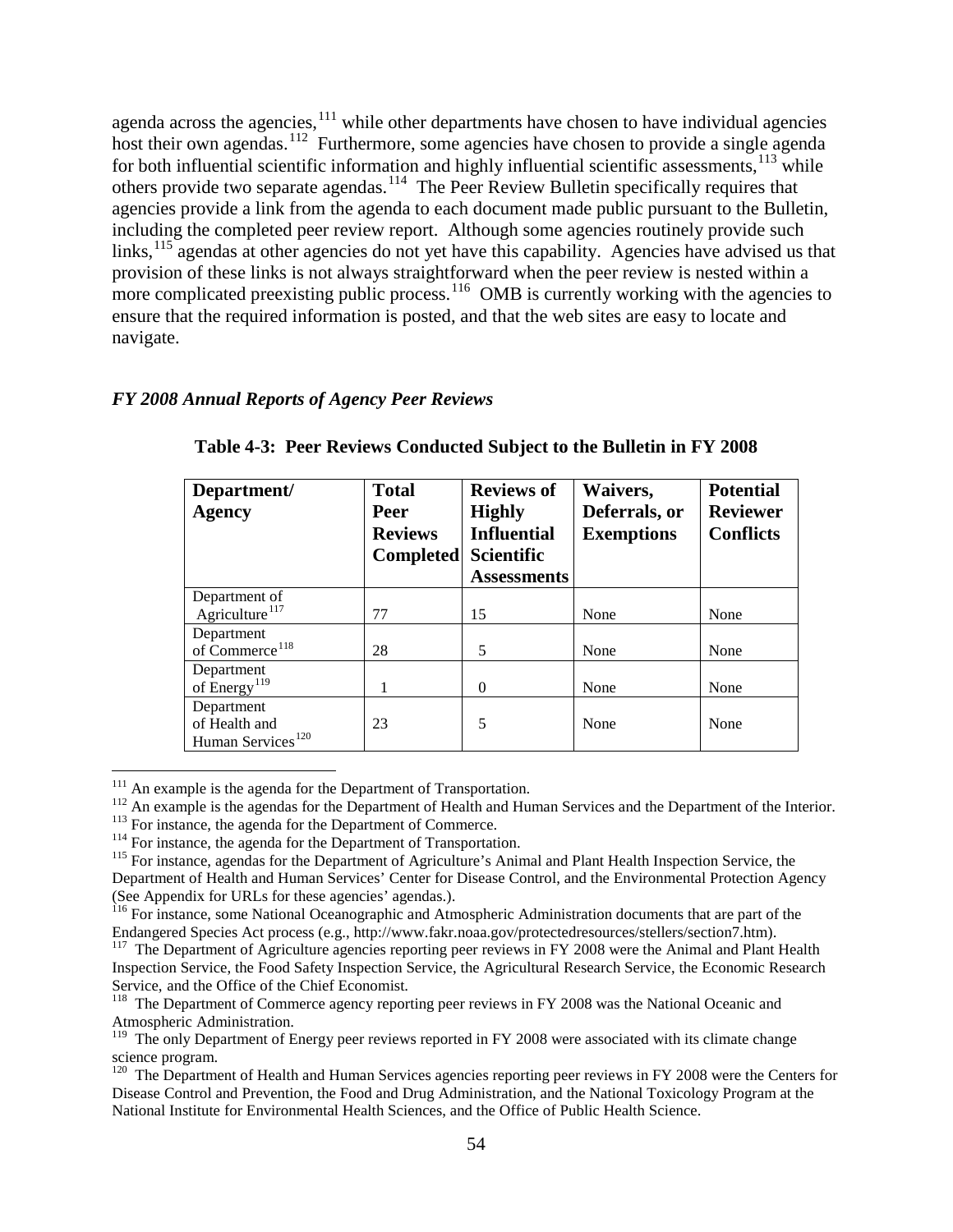| Department/                         | <b>Total</b>     | <b>Reviews of</b>  | Waivers,          | <b>Potential</b> |
|-------------------------------------|------------------|--------------------|-------------------|------------------|
| <b>Agency</b>                       | Peer             | <b>Highly</b>      | Deferrals, or     | <b>Reviewer</b>  |
|                                     | <b>Reviews</b>   | <b>Influential</b> | <b>Exemptions</b> | <b>Conflicts</b> |
|                                     | <b>Completed</b> | <b>Scientific</b>  |                   |                  |
|                                     |                  | <b>Assessments</b> |                   |                  |
| Department                          |                  |                    |                   |                  |
| of the Interior <sup>121</sup>      | 29               | 3                  | 1 (Waiver)        | None             |
| Department                          |                  |                    |                   |                  |
| of Labor <sup>122</sup>             | 2                | 1                  | None              | None             |
| Department                          |                  |                    |                   |                  |
| of Transportation <sup>123</sup>    | 5                | 4                  | None              | None             |
| Environmental                       |                  |                    |                   |                  |
| Protection                          | 31               | 17                 | None              | None             |
| Agency                              |                  |                    |                   |                  |
| Federal                             |                  |                    |                   |                  |
| Communications                      |                  | None               | None              | None             |
| Commission                          |                  |                    |                   |                  |
| National Aeronautics and            | 1                | 1                  | None              | None             |
| Space Administration <sup>124</sup> |                  |                    |                   |                  |
| <b>Total</b>                        | 198              | 51                 | one               | None             |

## **C. Final Bulletin for Agency Good Guidance Practices**

On January 18, 2007, OMB issued a Final Bulletin for Agency Good Guidance Practices (Good Guidance Practices Bulletin).  $125$  This Bulletin is designed to lead to improvements in the way the Federal Government does business – by increasing the quality, accountability, and transparency of agency guidance documents.

The rationale underlying the Good Guidance Practices Bulletin is that while guidance documents do not have the force of law, they can nevertheless have a significant impact on American businesses, workers, consumers, and State, local and tribal governments. Welldesigned guidance documents serve many important functions in regulatory programs, such as advising and assisting individuals, small businesses and other regulated entities in their compliance with agency regulations, as well as furthering consistency and fairness in an agency's enforcement of its regulations. However, agency guidance that has an impact on society equivalent to that of a regulation should be subject to an appropriate level of review;

<span id="page-55-0"></span> $121$  The Department of the Interior agency reporting peer reviews in FY 2008 was the Fish and Wildlife Service and the U.S. Geological Survey.

<span id="page-55-1"></span><sup>&</sup>lt;sup>122</sup> The Department of Labor agency reporting peer reviews in FY 2008 was the Occupational Health and Safety Administration.

<span id="page-55-2"></span><sup>&</sup>lt;sup>123</sup> The Department of Transportation agencies reporting peer reviews in FY 2008 were the Federal Aviation Administration, National Transportation Safety Administration, Federal Highway Administration, and Federal Motor Carrier Safety Administration.

<span id="page-55-3"></span><sup>&</sup>lt;sup>124</sup> The only National Aeronautics and Space Administration peer reviews reported in FY 2008 were associated with its climate change science program.

<span id="page-55-4"></span><sup>125</sup> OMB, *Final Bulletin for Agency Good Guidance Practices (2007),* http://www.whitehouse.gov/omb/memoranda/fy2007/m07-07.pdf.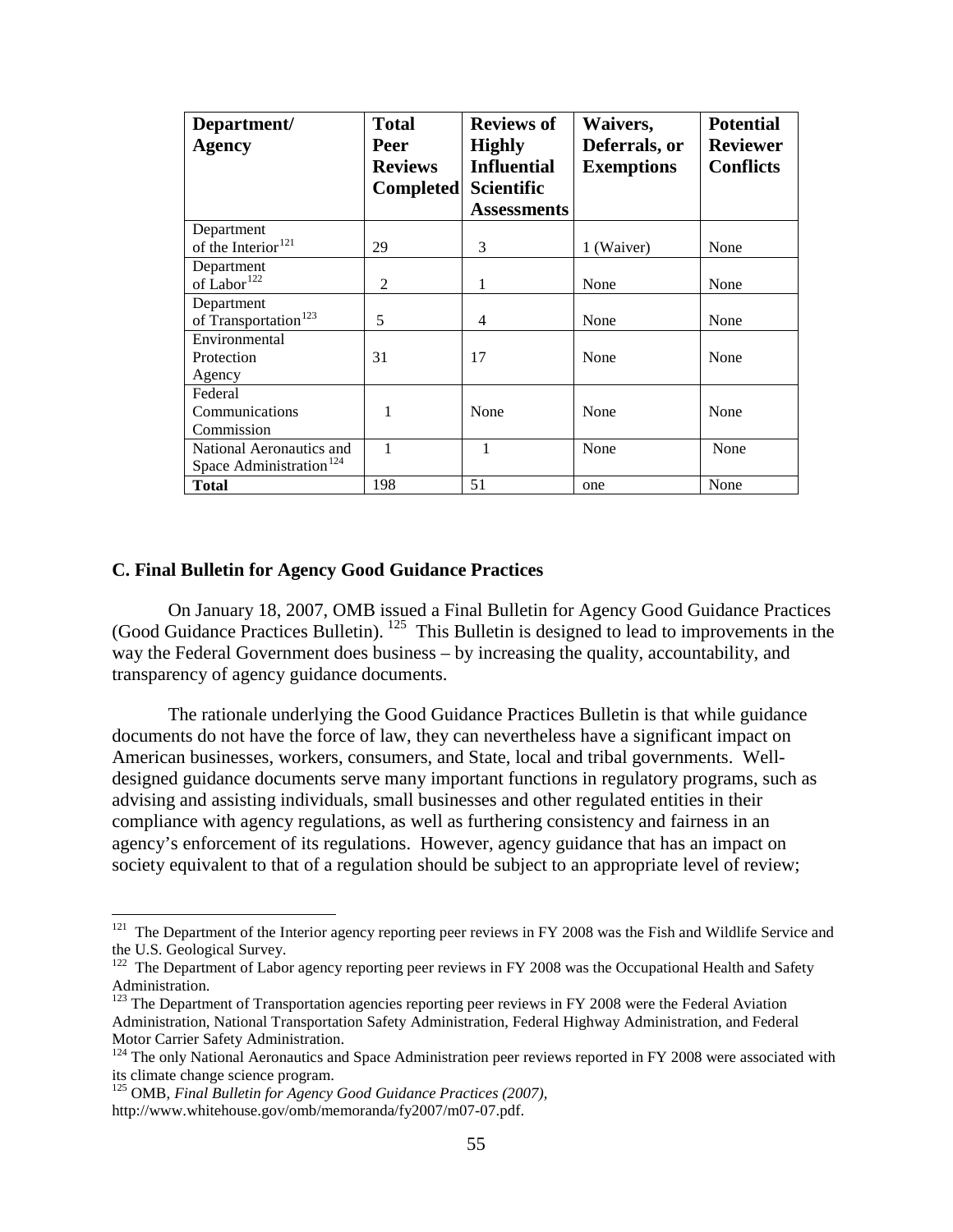within an agency, by other agencies with related missions, and by the public. Many of those providing public comments on the draft bulletin expressed support for OMB's issuance of it.<sup>[126](#page-56-0)</sup>

To accomplish its goal, the Good Guidance Practices Bulletin establishes policies and procedures for the development, issuance, and use of significant guidance documents by Executive Branch departments and agencies, including the following:

- In each agency, appropriate officials review and approve the agency's issuance of significant guidance documents.
- Agencies maintain on their websites current lists of their significant guidance documents that are in effect, so that the regulated community can know what guidance applies to it.
- Agencies provide the public with access to and the opportunity to provide feedback on the significant guidance documents. Agencies advertise on their websites a means for the public to submit comments electronically on these guidance documents.
- For those guidance documents that are economically significant, agencies publish notices in the *Federal Register* announcing that the draft documents are available (on the internet or in hard copy), invite public comment on them, and post on their websites response-to-comments documents.

On April 25, 2007, OMB issued a memorandum to the agencies providing implementation assistance for the Good Guidance Practices Bulletin.<sup>[127](#page-56-1)</sup> This memorandum is designed to respond to frequently-asked questions and guide the agencies to substantial compliance.

## *Agency Websites for Significant Guidance Documents*

One of the main reasons that OMB issued the Good Guidance Practices Bulletin, as its preamble makes clear, is that, while agency guidance documents serve many important functions--by providing guidance to the public on permissible and impermissible conduct while ensuring equal treatment of similarly situated parties, for example--guidance documents can be poorly or improperly implemented.<sup>[128](#page-56-2)</sup> Additionally, prior to the issuance of the Good Guidance Practices Bulletin, it was not always easy for the public to track down and review agency guidance documents.

One of the ways that the Good Guidance Practices Bulletin seeks to correct these problems is through its requirement that agencies provide the public with access to, and the

 $\overline{a}$ <sup>126</sup> See public comments on the draft OMB, *Good Guidance Practices Bulletin*, (2005)

<span id="page-56-1"></span><span id="page-56-0"></span>[http://www.whitehouse.gov/omb/inforeg/good\\_guid/c-index.html. 127](http://www.whitehouse.gov/omb/inforeg/good_guid/c-index.html) See OMB, *Implementation of Executive Order 13422* (amending Executive Order 12866), and the OMB Bulletin on Good Guidance Practice (2007), http://www.whitehouse.gov/omb/memoranda/fy2007/m07-13.pdf. 128 Preamble to the Good Guidance Practices Bulletin.

<span id="page-56-2"></span>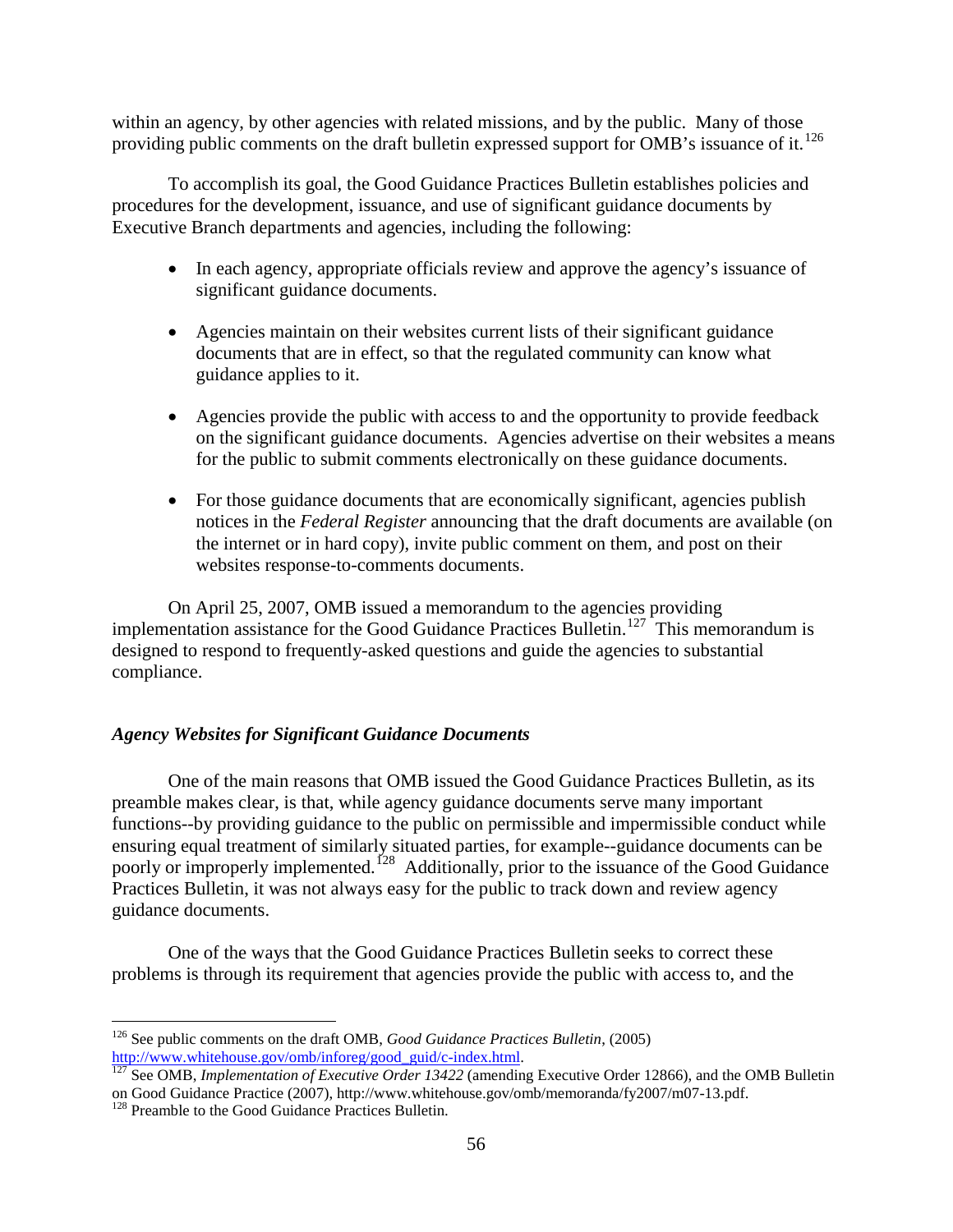opportunity to provide feedback on the agency's significant guidance documents.<sup>[129](#page-57-0)</sup> The Good Guidance Practices Bulletin requires each agency to maintain on its website a current list of significant guidance documents in effect, the name of each significant guidance document, their issuance dates, and links to the guidance documents themselves.<sup>[130](#page-57-1)</sup> Additionally, agencies are required to advertise on their websites a means for the public to submit comments on significant guidance documents; to request issuance, reconsideration, modification, or rescission of significant guidance documents; and the office designated to receive complaints that the agency is not following proper guidance procedures.<sup>[131](#page-57-2)</sup>

 Links to the guidance document sections of agency websites can be found in Section IV of the Final 2008 Report to Congress on the Benefits and Costs of Federal Regulations and Unfunded Mandates on State, Local, and Tribal Entities."[132](#page-57-3)

## **D. Updated Principles for Risk Analysis**

Risk analysis, based on objective science, is the key tool used to evaluate health, safety, and environmental risks to inform policy-makers about the extent to which different policy choices can reduce risks. Recognizing this point, an interagency working group co-chaired in 1995 by the Office of Management and Budget (OMB) and the Office of Science and Technology Policy (OSTP) developed a set of principles to guide policymakers in assessing, managing, and communicating policies to address environmental, health, and safety risks (the 1995 Principles).[133](#page-57-4) In September 2007, OMB and OSTP issued a joint memorandum to reinforce the 1995 Principles with reference to more recent guidance from the scientific community, the Congress, and the Executive Branch.<sup>[134](#page-57-5)</sup> This Memorandum also benefited from feedback received on OMB's Proposed Risk Assessment Bulletin issued in 2006 (Proposed Risk Assessment Bulletin). $135$ 

In releasing the updated risk principles, OMB and OSTP asked agencies to review their current risk analysis practices and guidelines to incorporate the updated principles as they

<sup>&</sup>lt;sup>129</sup> Section III of the Good Guidance Practices Bulletin.

<span id="page-57-1"></span><span id="page-57-0"></span><sup>&</sup>lt;sup>130</sup> Section III(1)(a) of the Good Guidance Practices Bulletin.<br><sup>131</sup> Section III(2) of the Good Guidance Practices Bulletin.<br><sup>132</sup> This report can be found at:

<span id="page-57-2"></span>

<span id="page-57-4"></span><span id="page-57-3"></span>http://www.whitehouse.gov/omb/assets/information\_and\_regulatory\_affairs/2008\_cb\_final.pdf. <sup>133</sup> See OMB, *Memorandum for the Regulatory Working Group, Principles for Risk Analysis* (1995), [http://www.whitehouse.gov/omb/inforeg/regpol/jan1995\\_risk\\_analysis\\_principles.pdf.](http://www.whitehouse.gov/omb/inforeg/regpol/jan1995_risk_analysis_principles.pdf)<br><sup>134</sup> OMB and OSTP, *Updated Principles for Risk Analysis* (2007),<br>http://www.whitehouse.gov/omb/memoranda/fy2007/m07-24.pdf.

<span id="page-57-5"></span>

<span id="page-57-6"></span>http://www.whitehouse.gov/omb/memoralson-memoral<br>135 OMB, *Proposed Risk Assessment Bulletin*, (2006) [hereinafter Proposed Risk Assessment Bulletin], [http://www.whitehouse.gov/omb/inforeg/proposed\\_risk\\_assessment\\_bulletin\\_010906.pdf.](http://www.whitehouse.gov/omb/inforeg/proposed_risk_assessment_bulletin_010906.pdf) In January 2006, OIRA, in consultation with OSTP, released the Proposed Risk Assessment Bulletin for public comment and asked the National Academy of Sciences (NAS) to conduct an expert peer review. The NAS issued its report on the Proposed Risk Assessment Bulletin in 2007 (National Research Council, 2007). While supportive of the goal of "increasing the quality and objectivity of risk assessment in the federal government," the NAS recommended an approach that would "outline goals and general principles of risk assessment." After carefully evaluating these constructive recommendations from the NAS, as well as feedback from a rigorous interagency review, and public comments, OMB and OSTP decided to issue an updated memorandum to reinforce generally-accepted principles for risk analysis upon which a wide consensus now exists.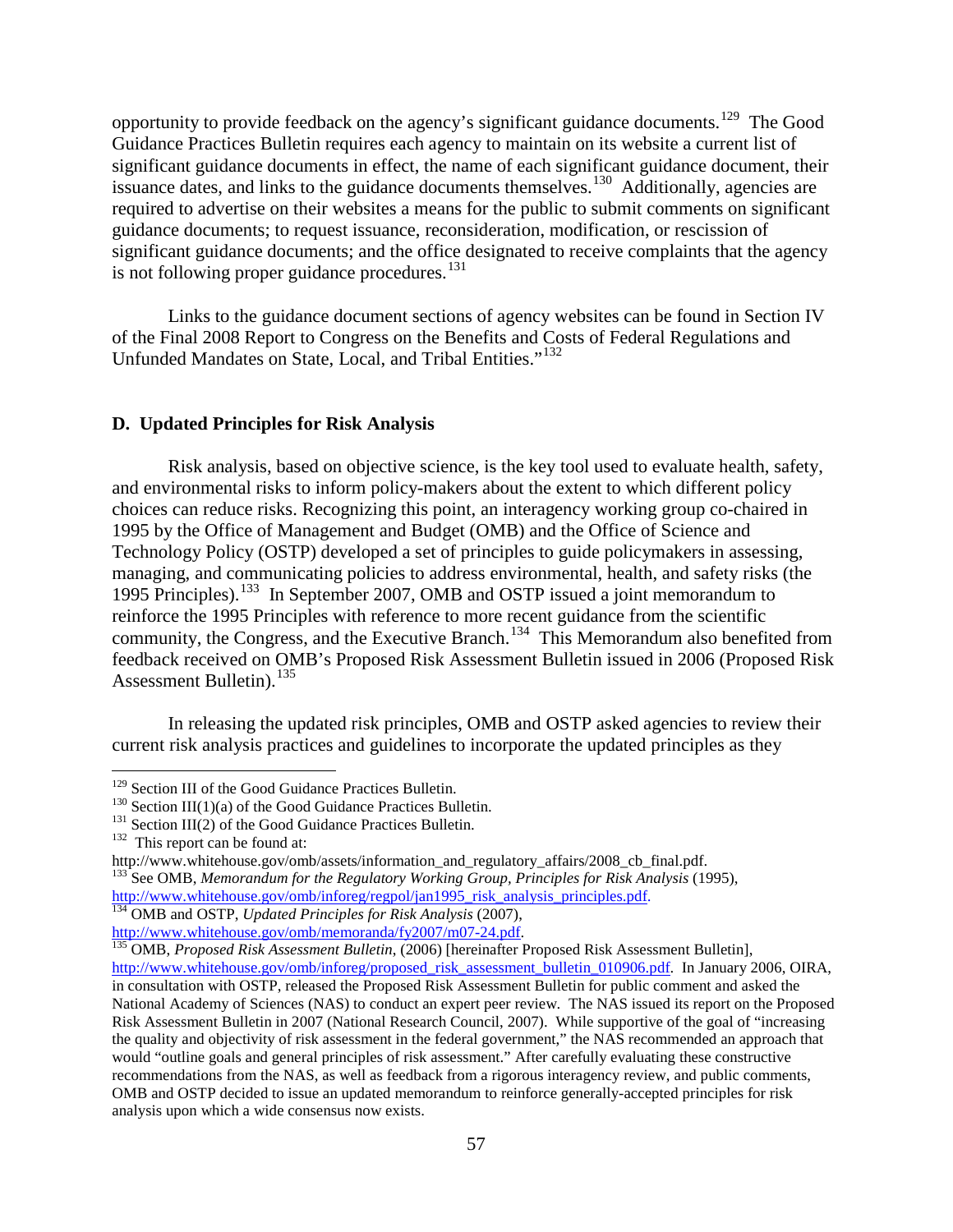develop, update, and issue risk analyses and guidelines. OMB and OSTP committed to working with the Federal agencies to ensure consistency with the updated principles.

## *The Transatlantic Risk Dialogue*

As discussed in the 2008 Report to Congress on the Benefits and Costs of Federal Regulations and Unfunded Mandates on State, Local, and Tribal Entities, OMB continues to have an ongoing risk analysis dialogue with the European Union and Canada. The governments continue to work together to define specific risk analysis topic areas where further collaboration and joint products would be useful. Working groups identified specific topics relating to uncertainty and terminology, non-threshold carcinogens, exposure assessment, and emerging issues. Each working group is planning to produce outputs by 2010. The conference website can be viewed at: [http://ec.europa.eu/health/ph\\_risk/ev\\_20081113\\_en.htm.](http://ec.europa.eu/health/ph_risk/ev_20081113_en.htm)

In addition to the efforts above, the July workshop participants expressed a shared interest in further discussions regarding how risk assessors, risk managers, and economists can work together more efficiently and more effectively, among other topics. Participants also expressed interest in discussing the acceptability of risk, and risk communication challenges. Both these topics will be considered for future transatlantic risk dialogue activities.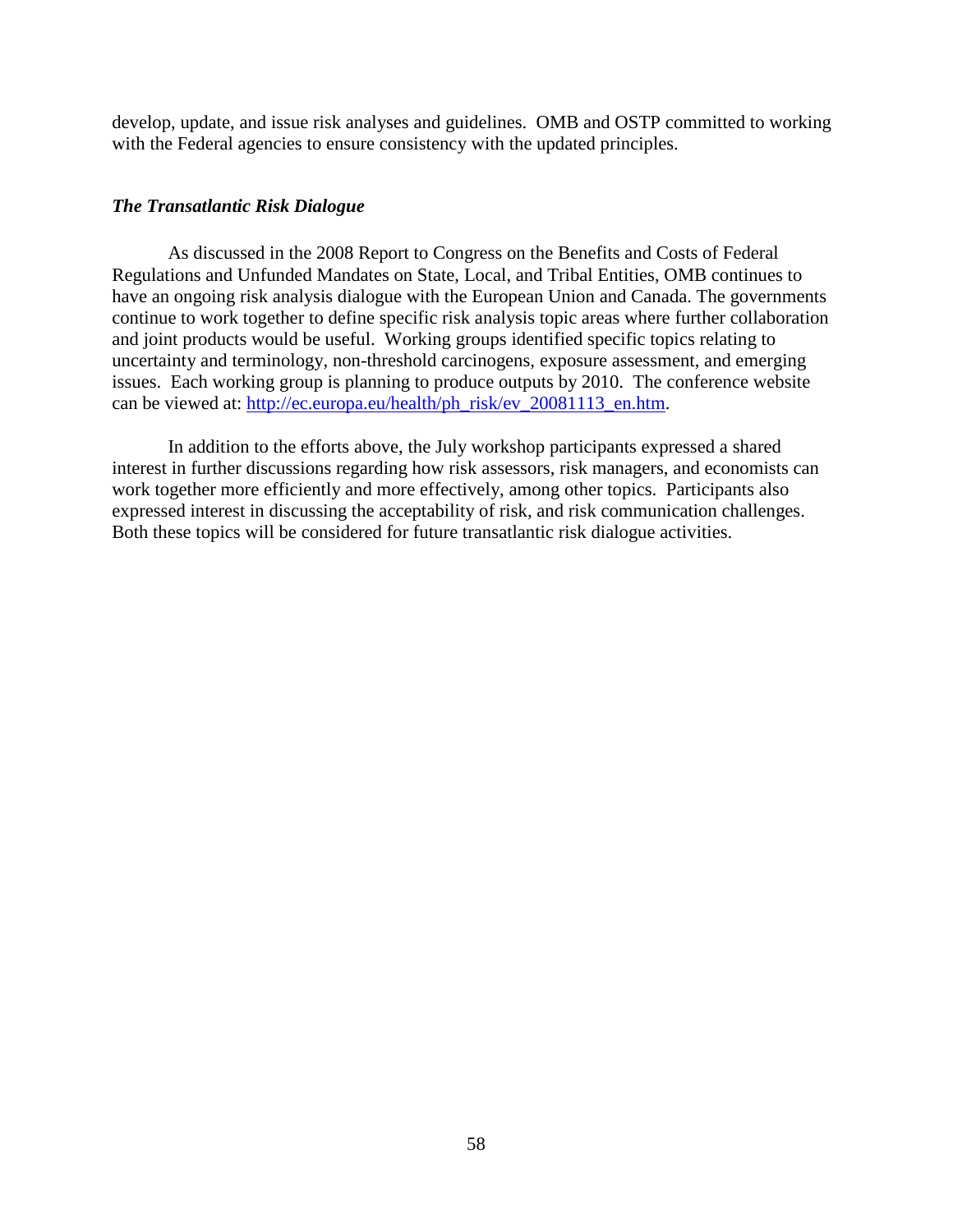# **PART II: FOURTEENTH ANNUAL REPORT TO CONGRESS ON AGENCY COMPLIANCE WITH THE UNFUNDED MANDATES REFORM ACT**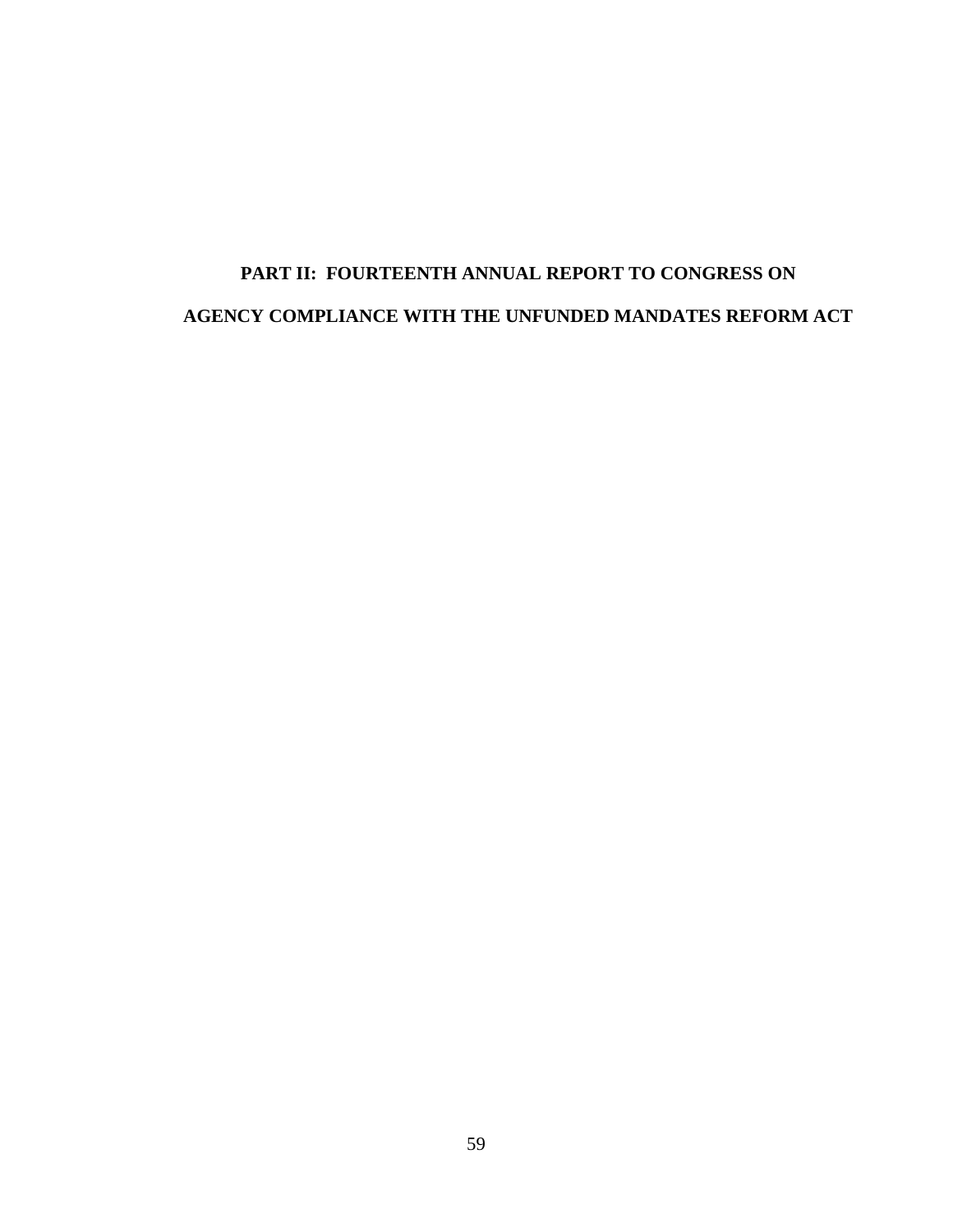#### **INTRODUCTION**

This report represents OMB's fourteenth annual submission to Congress on agency compliance with the Unfunded Mandates Reform Act of 1995 (UMRA). It details agency actions to involve State, local, and tribal governments in regulatory decisions that affect them, including expanded efforts to involve them in agency decision-making processes. This report on agency compliance with the Act covers the period of October 2007 through September 2008; the rules published before October 2007 are described in last year's report.

 In recent years, this report has been included along with our final Report to Congress on the Benefits and Costs of Federal Regulations. This is done because the two reports together address many of the same issues, and both highlight the need for regulating in a responsible manner that accounts for the benefits and costs of rules and takes into consideration the interests of our intergovernmental partners. This year, OMB is again publishing the UMRA report with the Report to Congress on the Benefits and Costs of Federal Regulations.

 State and local governments have a vital constitutional role in providing government services. They have the major role in providing domestic public services, such as public education, law enforcement, road building and maintenance, water supply, and sewage treatment. The Federal Government contributes to that role by promoting a healthy economy and by providing grants, loans, and tax subsidies to State and local governments. However, over the past two decades, State, local, and tribal governments increasingly have expressed concerns about the difficulty of complying with Federal mandates without additional Federal resources. In response, Congress passed the Unfunded Mandates Reform Act of 1995 (the Act).

Title I of the Act focuses on the Legislative Branch, addressing the processes Congress should follow before enactment of any statutory unfunded mandates. Title II addresses the Executive Branch. It begins with a general directive for agencies to assess, unless otherwise prohibited by law, the effects of their rules on the other levels of government and on the private sector (Section 201). Title II also describes specific analyses and consultations that agencies must undertake for rules that may result in expenditures of over \$100 million (adjusted annually for inflation) in any year by State, local, and tribal governments in the aggregate, or by the private sector. Specifically, Section 202 requires an agency to prepare a written statement for intergovernmental mandates that describes in detail the required analyses and consultations on the unfunded mandate. Section 205 requires that for all rules subject to Section 202, agencies must identify and consider a reasonable number of regulatory alternatives, and then generally select from among them the least costly, most cost-effective, or least burdensome option that achieves the objectives of the rule. Exceptions require the agency head to explain in the final rule why such a selection was not made or why such a selection would be inconsistent with law.

Title II requires agencies to "develop an effective process" for obtaining "meaningful and timely input" from State, local and tribal governments in developing rules that contain significant intergovernmental mandates (Section 204). Title II also singles out small governments for particular attention (Section 203). OMB's guidelines assist Federal agencies in complying with the Act and are based upon the following general principles: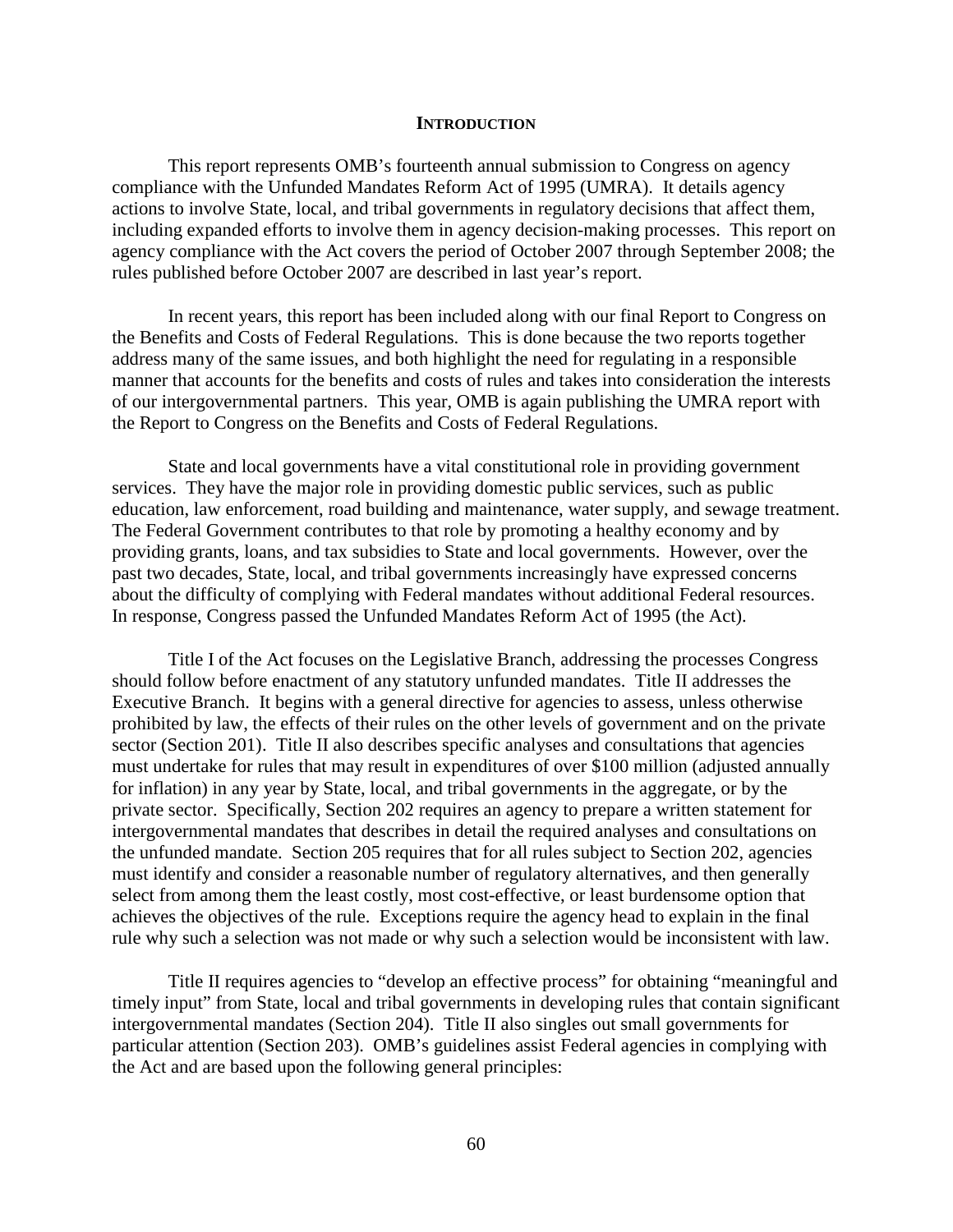- Intergovernmental consultations should take place as early as possible, beginning before issuance of a proposed rule and continuing through the final rule stage, and be integrated explicitly into the rulemaking process;
- Agencies should consult with a wide variety of State, local, and tribal officials;
- Agencies should estimate direct benefits and costs to assist with these consultations;
- The scope of consultation should reflect the cost and significance of the mandate being considered;
- Effective consultation requires trust and significant and sustained attention so that all who participate can enjoy frank discussion and focus on key priorities; and
- Agencies should seek out State, local, and tribal views on costs, benefits, risks, and alternative methods of compliance, and whether the Federal rule will harmonize with and not duplicate similar laws in other levels of government.

Federal agencies have been actively consulting with States, localities, and tribal governments in order to ensure that regulatory activities were conducted consistent with the requirements of the Act.

 The remainder of this report discusses the results of agency actions in response to the Act between October 1, 2007 and September 30, 2008. Not all agencies take many significant actions that affect other levels of government; therefore, this report focuses on the agencies that have regular and substantive interactions on regulatory matters that involve States, localities, and tribes, as well as the private sector. This report also lists and briefly discusses the regulations meeting the Title II threshold and the specific requirements of Sections 202 and 205 of the Act. Eight rules have met this threshold, all for their impacts on the private sector. These include both those efforts required under the Act, and the many actions conducted by agencies above and beyond these requirements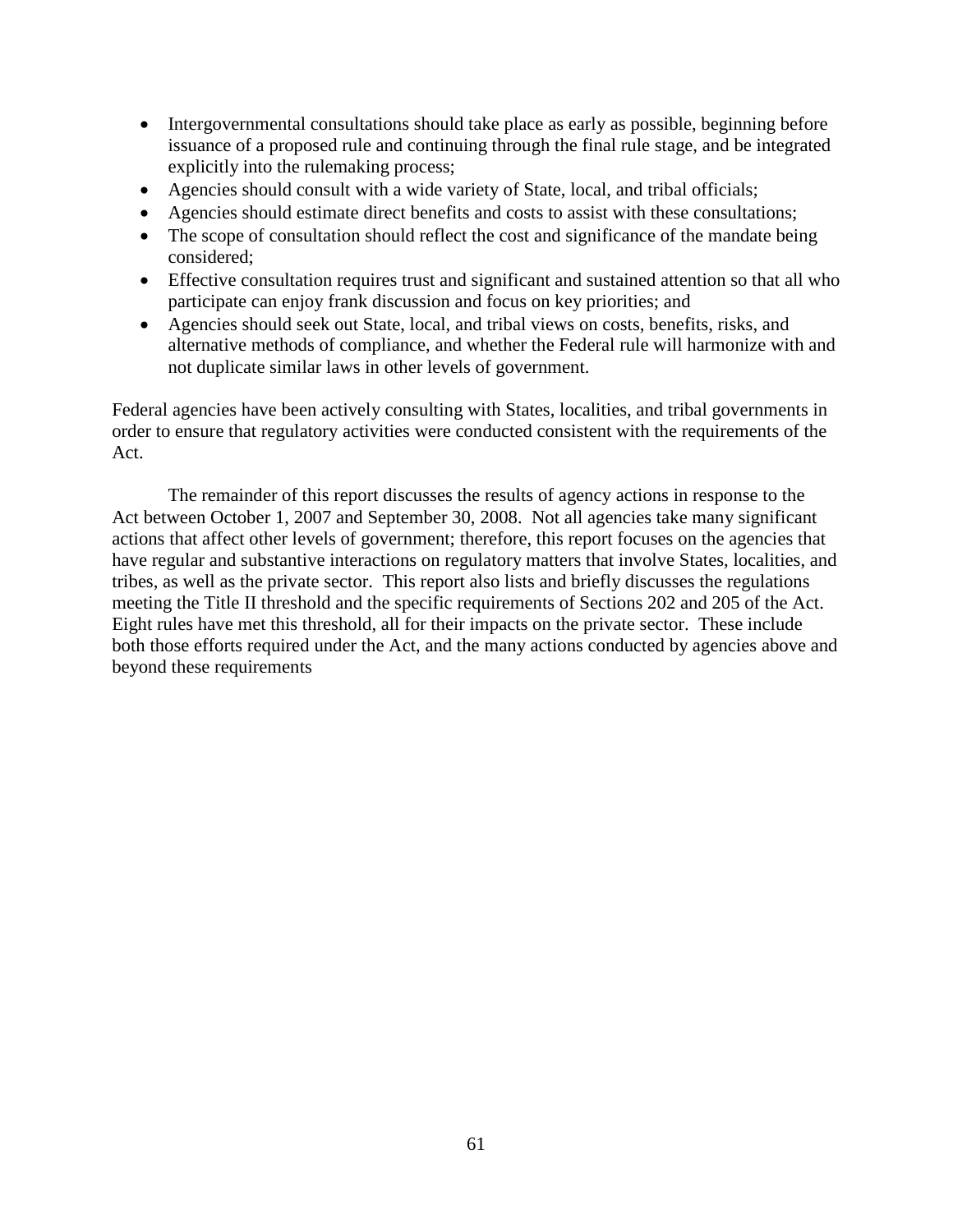#### **CHAPTER V: REVIEW OF SIGNIFICANT REGULATORY MANDATES**

In FY 2008, Federal agencies issued eight final rules that were subject to Sections 202 and 205 of the Unfunded Mandate Reform Act of 1995 (UMRA), as they require expenditures by State, local or tribal governments, in the aggregate, or by the private sector, of at least \$100 million in any one year (adjusted annually for inflation). The Departments of Treasury, Transportation and Commerce each issued one rule, the Department of Homeland Security (DHS) issued two rules, and the Environmental Protection Agency (EPA) issued three of these rules.

OMB worked with the agencies to ensure that the selection of the regulatory options for these rules fully complied with the requirements of Title II of the Act. Descriptions of the rules in addition to agency statements regarding compliance with the Act are included in the following section.

## **A. Department of Transportation**

*Transport Airplane Fuel Tank Flammability Reduction. (73 FR 42444)*. This final rule amends FAA regulations that require operators and manufacturers of transport category airplanes to take steps that, in combination with other required actions, should greatly reduce the chances of a catastrophic fuel tank explosion. The final rule does not direct the adoption of specific inerting technology either by manufacturers or operators, but establishes a performance-based set of requirements that set acceptable flammability exposure values in tanks most prone to explosion or require the installation of an ignition mitigation means in an affected fuel tank. Technology now provides a variety of commercially feasible methods to accomplish these vital safety objectives.

This rule will impose an unfunded mandate on state, local, or tribal governments, or on the private sector by exceeding the previously identified threshold. Consequently, the provisions of this rule constitute a private sector mandate under the UMRA.

#### **B. Department of Homeland Security**

*Chemical Facility Anti-Terrorism Standards (72 FR 65396).* This final rule establishes risk-based performance standards, and requires vulnerability assessments and the development and implementation of site security plans for major chemical facilities. Specifically, it requires facilities to undergo a "top screen" to determine whether or not they need to be further regulated. As a result of the top screen, a smaller number of the most risky facilities would be identified for classification in one of the four risk tiers, triggering additional security planning and analysis requirements.

DHS estimates that this rule will cost \$835-1,535 million annually. This final rule would not impose any cost on small governments or significantly or uniquely affect small governments. However, DHS has determined that the rule would result in the expenditure by the private sector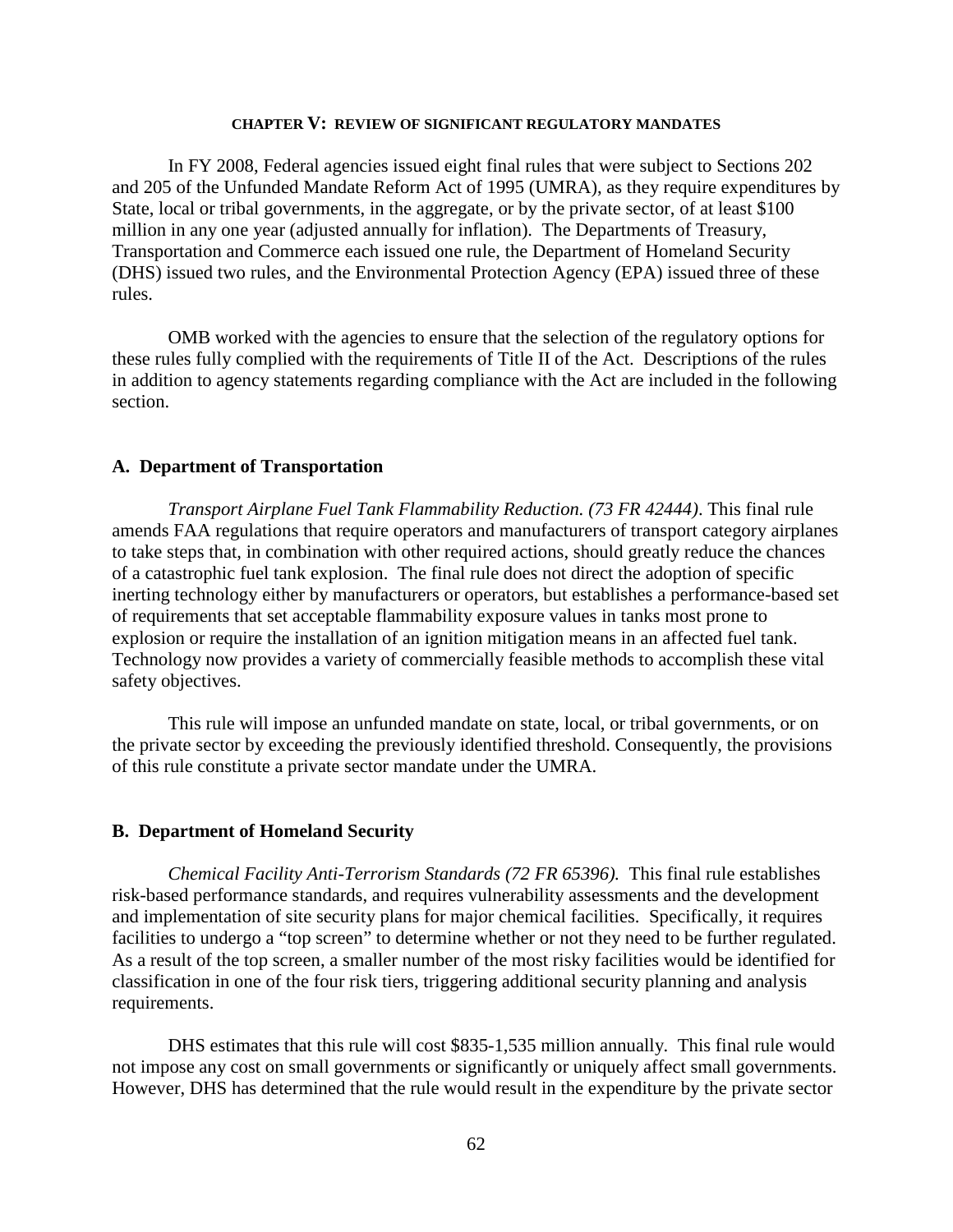significantly greater than \$100 million (adjusted annually for inflation) in any one year. Consequently, the provisions of this rule constitute a private sector mandate under the UMRA.

*Documents Required for Travelers Entering the United States at Sea and Land Ports-of-Entry From Within the Western Hemisphere. (73FR18384)*. This rule finalizes the second phase of a joint Department of Homeland Security and Department of State plan, known as the Western Hemisphere Travel Initiative, to implement new documentation requirements for U.S. citizens and certain nonimmigrant aliens entering the United States. This final rule details the documents U.S. citizens and nonimmigrant citizens of Canada, Bermuda, and Mexico will be required to present when entering the United States from within the Western Hemisphere at sea and land ports-of-entry.

DHS estimates this rule will cost approximately \$300 million. This rule would not impose a significant cost or uniquely affect small governments; however, it does have an effect on the private sector of \$100 million or more. Consequently, the provisions of this rule constitute a private sector mandate under the UMRA.

## **C. Department of Treasury**

*Implementation of a Revised Basel Capital Accord (Basel II). (72 FR 69288)*. The Office of the Comptroller of the Currency (OCC), the Board of Governors of the Federal Reserve System (Board), the Federal Deposit Insurance Corporation (FDIC), and the Office of Thrift Supervision (OTS) adopted a new risk-based capital adequacy framework that requires some and permits other qualifying banks to use an internal ratings-based approach to calculate regulatory credit risk capital requirements and advanced measurement approaches to calculate regulatory operational risk capital requirements. This final rule applies to commercial banks and savings associations. Three banking agencies—the OCC, the Board, and the FDIC—regulate commercial banks while OTS regulates all Federally chartered and many State chartered savings associations.

The agencies estimate that this rule will cost between \$101 million to \$797 million. The final rule qualifies as a significant regulatory action under the UMRA because its Federal mandates may result in the expenditure by the private sector of \$100 million or more in any one year. Consequently, the provisions of this rule constitute a private sector mandate under the UMRA.

#### **D. Environmental Protection Agency**

*Lead-Based Paint; Amendments for Renovation, Repair and Painting. (73FR21692)*. This final rule addresses lead-based paint hazards created by renovation, repair, and painting activities that disturb lead-based paint in target housing and child-occupied facilities. This rule establishes requirements for training renovators, other renovation workers, and dust sampling technicians; for certifying renovators, dust sampling technicians, and renovation firms; for accrediting providers of renovation and dust sampling technician training; for renovation work practices; and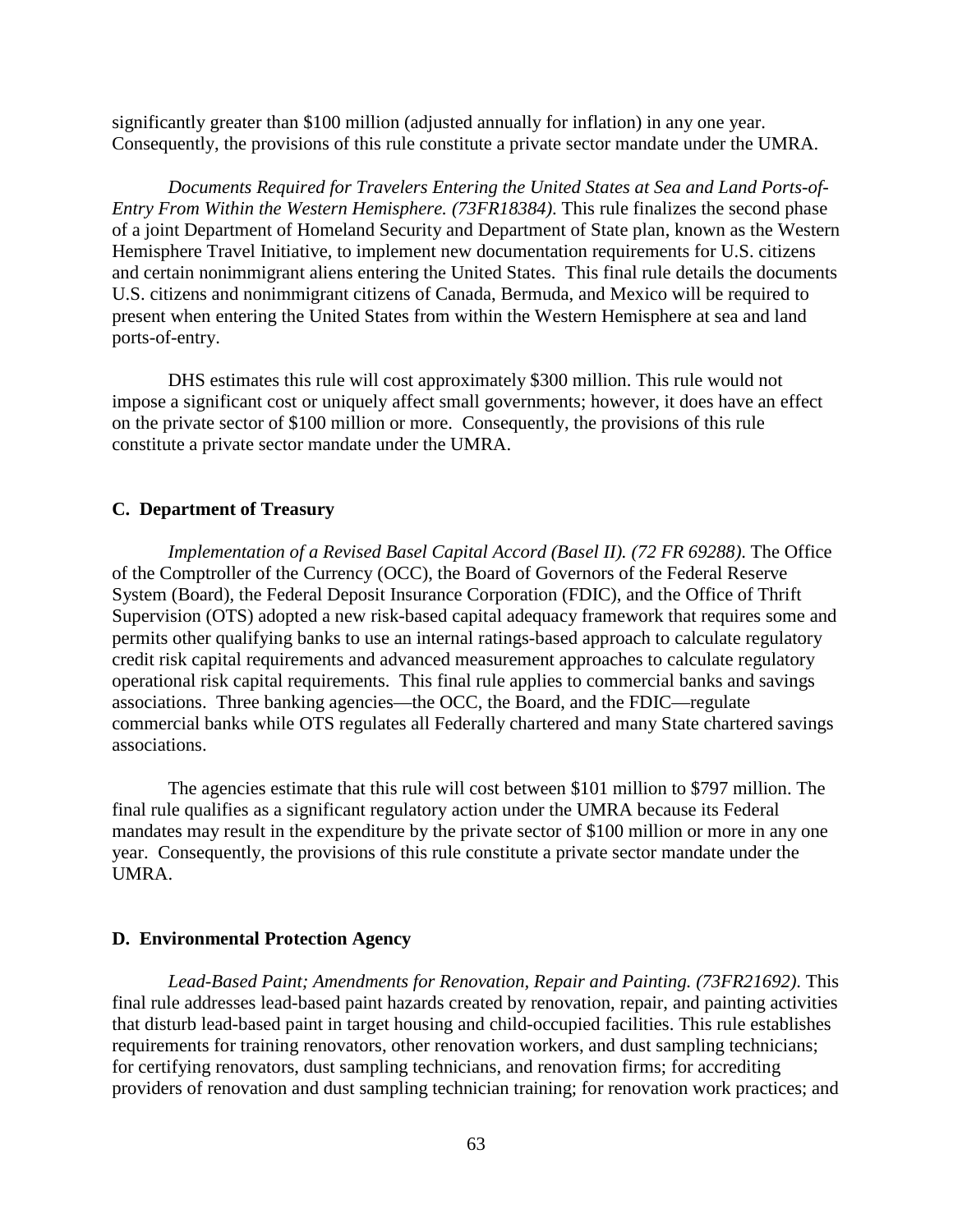for recordkeeping. Interested States, Territories, and Indian Tribes may apply for and receive authorization to administer and enforce all of the elements of these new renovation requirements.

EPA estimates this rule will cost between \$383 and \$417 million. Under UMRA Title II, EPA has determined that this rule contains a Federal mandate that may result in expenditures that exceed the inflation-adjusted UMRA threshold of \$100 million by the private sector in any 1 year, but it will not result in such expenditures by State, local, and Tribal governments in the aggregate.

*Control of Emissions from New Locomotives and New Marine Diesel Engines Less Than 30 Liters per Cylinder. (73 FR25098)*. This rule implements a program to reduce pollution from locomotives and marine diesel engines. The controls will apply to all types of locomotives, including line-haul, switch, and passenger, and all types of marine diesel engines below 30 liters per cylinder displacement, including commercial and recreational, propulsion and auxiliary. The near-term emission standards for newly-built engines will phase in starting in 2009. The nearterm program also includes new emission limits for existing locomotives and marine diesel engines that apply when they are remanufactured, and take effect as soon as certified remanufacture systems are available, as early as 2008. The long-term emissions standards for newly-built locomotives and marine diesel engines are based on the application of highefficiency catalytic after treatment technology. These standards begin to take effect in 2015 for locomotives and in 2014 for marine diesel engines.

EPA estimates this rule will cost between \$310 million and \$430 million annually. This rule contains no federal mandates for state, local, or tribal governments as defined by the provisions of Title II of the UMRA. The rule also does not significantly or uniquely affect small governments, however, this rule contains federal mandates that may result in expenditures of more than \$100 million to the private sector in any single year. Consequently, the provisions of this rule constitute a private sector mandate under the UMRA.

*Control of Emissions From Nonroad Spark-Ignition Engines and Equipment. (73FR 59034).* This final rule adopts exhaust emission standards for new nonroad spark-ignition engines that will substantially reduce emissions from these engines. The standards would apply starting in 2009 for new marine spark-ignition engines, including first-time EPA standards for sterndrive and inboard engines. The standards would apply starting in 2011 and 2012 for different sizes of new land-based, spark-ignition engines at or below 19 kilowatts (kW), which is equivalent to about 25 horsepower.

EPA estimates this rule will cost approximately \$200 million per year. The final rule does not contain federal mandates for state, local, or tribal governments as defined by the provisions of Title II of the UMRA. The rule also does not impose enforceable duties on any small governments. However, EPA determined this contains federal mandates that may result in expenditures of more than \$100 million to the private sector in any single year.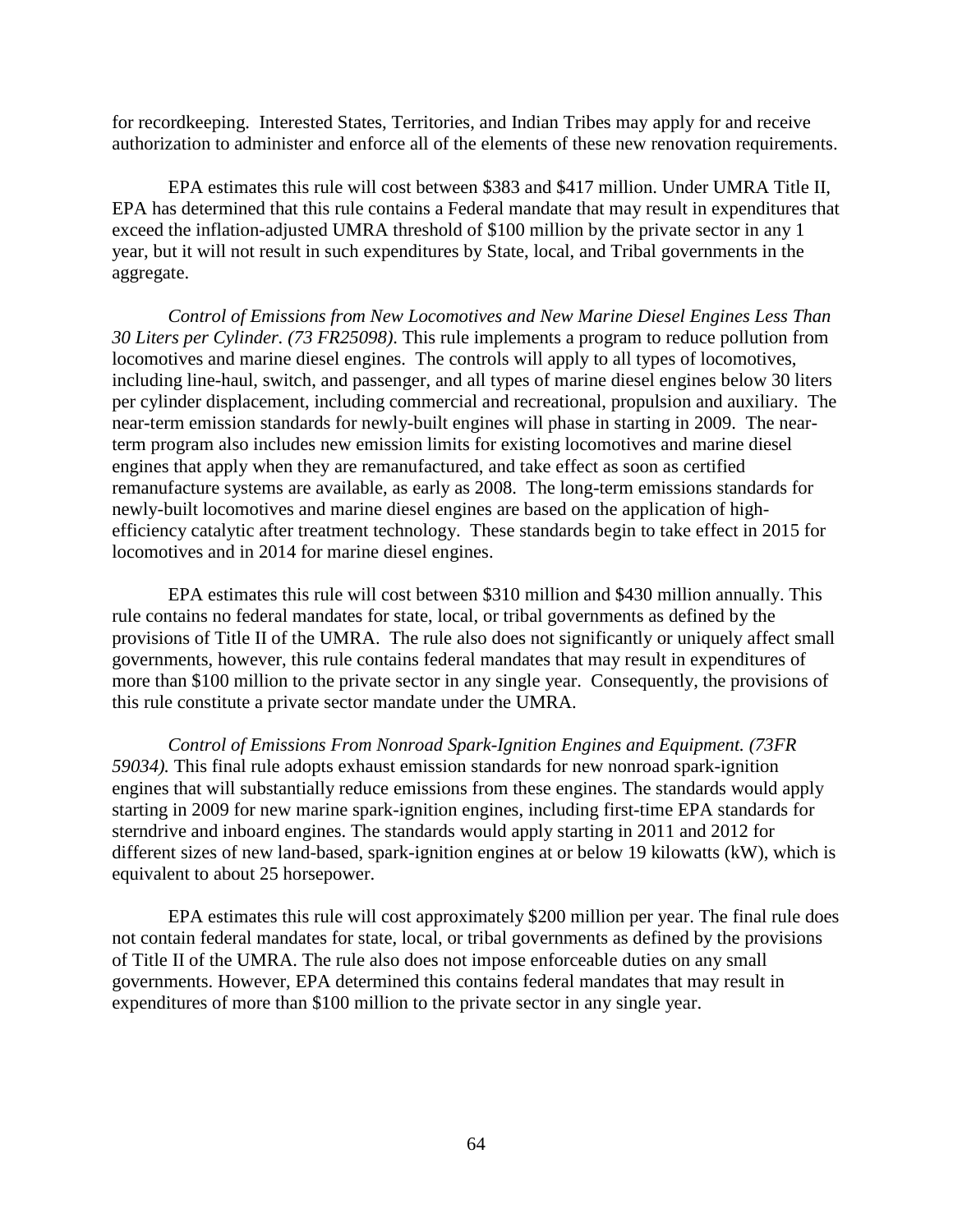## **E. Department of Commerce**

*Right Whale Ship Strike Reduction. (71 FR 36299).* This final rule establishes speed restrictions to reduce the number of deaths to North Atlantic right whales as a result of collisions with vessels, which account for more confirmed right whale deaths than any other anthropogenic cause. Speed restrictions would be limited to areas and times when North Atlantic right whales and ships overlap to reduce the likelihood of ship strikes to the extent practicable.

Commerce estimates this rule will cost \$116 million per year. This rule contains no federal mandates for state, local, or tribal governments as defined by the provisions of Title II of the UMRA. The rule also does not significantly or uniquely affect small governments. However, this rule contains federal mandates that may result in expenditures of more than \$100 million to the private sector in any single year. Consequently, the provisions of this rule constitute a private sector mandate under the UMRA.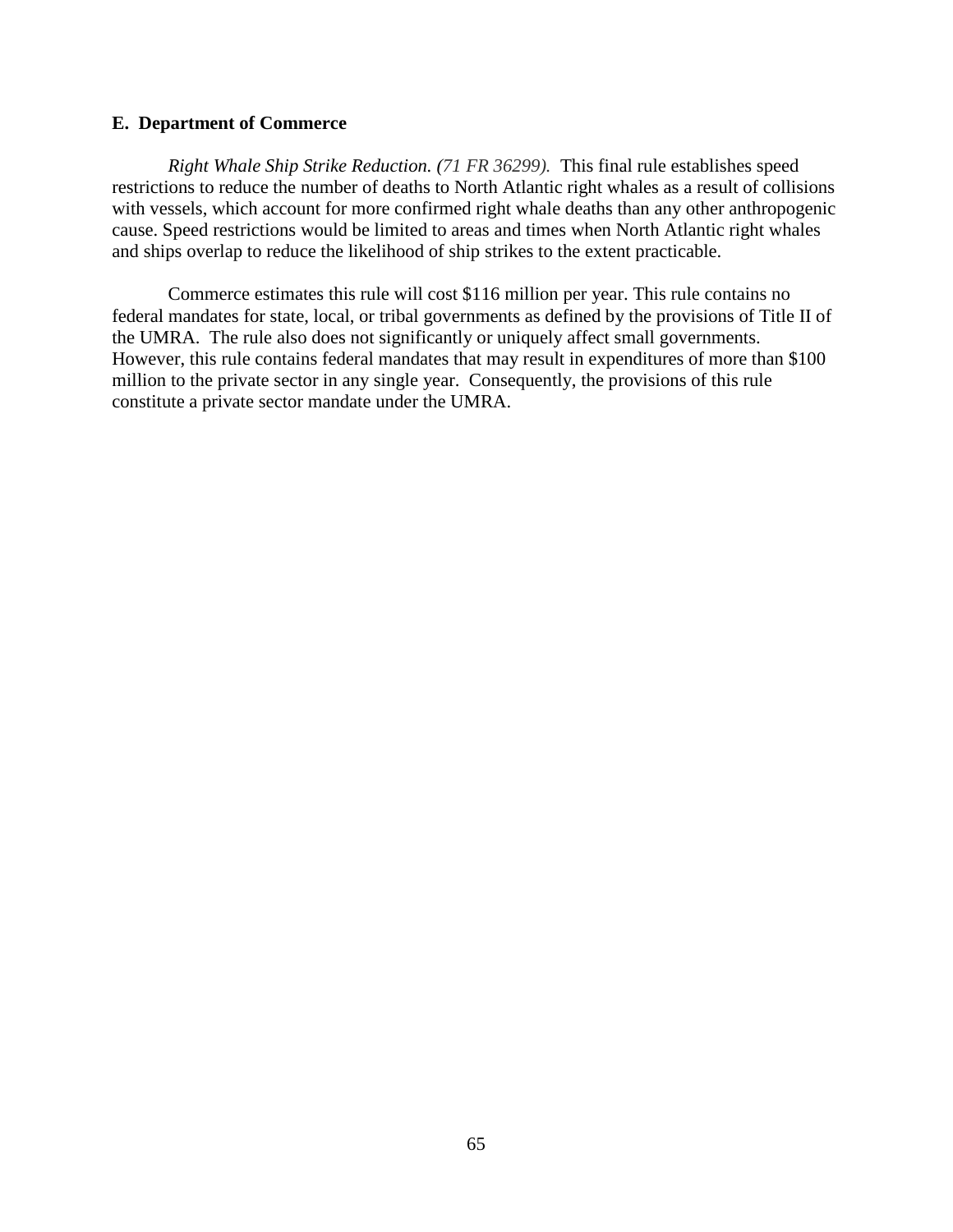## **APPENDIX A: CALCULATION OF BENEFITS AND COSTS**

Chapter I presents estimates of the annual benefits and costs of selected major final regulations reviewed by OMB between October 1, 1998 and September 30, 2008. OMB presents more detailed explanation of these regulations in several documents.

- Rules from October 1, 1997 to September 30, 1998 appear in Table B-1 in Appendix B of this Report.
- Rules from October 1, 1996 to September 30, 1997 appear in Table B-1 in Appendix B of the 2008 Report.
- Rules from October 1, 1995 to September 30, 1996 appear in Table B-1 in Appendix B of the 2007 Report.
- Rules from October 1, 1992 to September 30, 1995: Tables C-1 through C-3 in Appendix C of our 2006 Report.
- Rules from October 1, 1995 to March 31, 1999 can be found in Chapter IV of the 2000 Report.
- Rules from April 1, 1999 to September 30, 2001: Table 19 of the 2002 Report.
- Rules from October 1, 2001 to September 30, 2002: Table 19 of the 2003 Report.
- Rules from October 1, 2002 to September 30, 2003: Table 12 of the 2004 Report.
- Rules from October 1, 2003 to September 30, 2004: Tables 1-4 and A-1 of the 2005 Report.
- Rules from October 1, 2004 to September 30, 2005: Tables 1-4 and A-1 of the 2006 Report
- Rules from October 1, 2005 to September 30, 2006: Tables 1-4 and A-1 of the 2007 Report.
- Rules from October 1, 2006 to September 30, 2007: Tables 1-4 and A-1 of the 2008 Report.
- Rules from October 1, 2007 to September 30, 2008: Tables 1-4 and A-1 of this Report.

In assembling estimates of benefits and costs presented in Table 1-4, OMB has:

- (1) Applied a uniform format for the presentation of benefit and cost estimates in order to make agency estimates more closely comparable with each other (for example, annualizing benefit and cost estimates); and
- (2) Monetized quantitative estimates where the agency has not done so (for example, converting agency projections of quantified benefits, such as estimated injuries avoided per year or tons of pollutant reductions per year, to dollars using the valuation estimates discussed below).

All benefit and cost estimates are adjusted to 2001 dollars using the latest Gross Domestic Product (GDP) deflator, available from the Bureau of Economic Analysis at the Department of Commerce.<sup>[136](#page-66-0)</sup> In instances where the nominal dollar values the agencies use for their benefits and costs is unclear, we assume the benefits and costs are presented in nominal

<span id="page-66-0"></span> $\overline{a}$ 136See *National Income and Product Accounts*, http://www.bea.gov.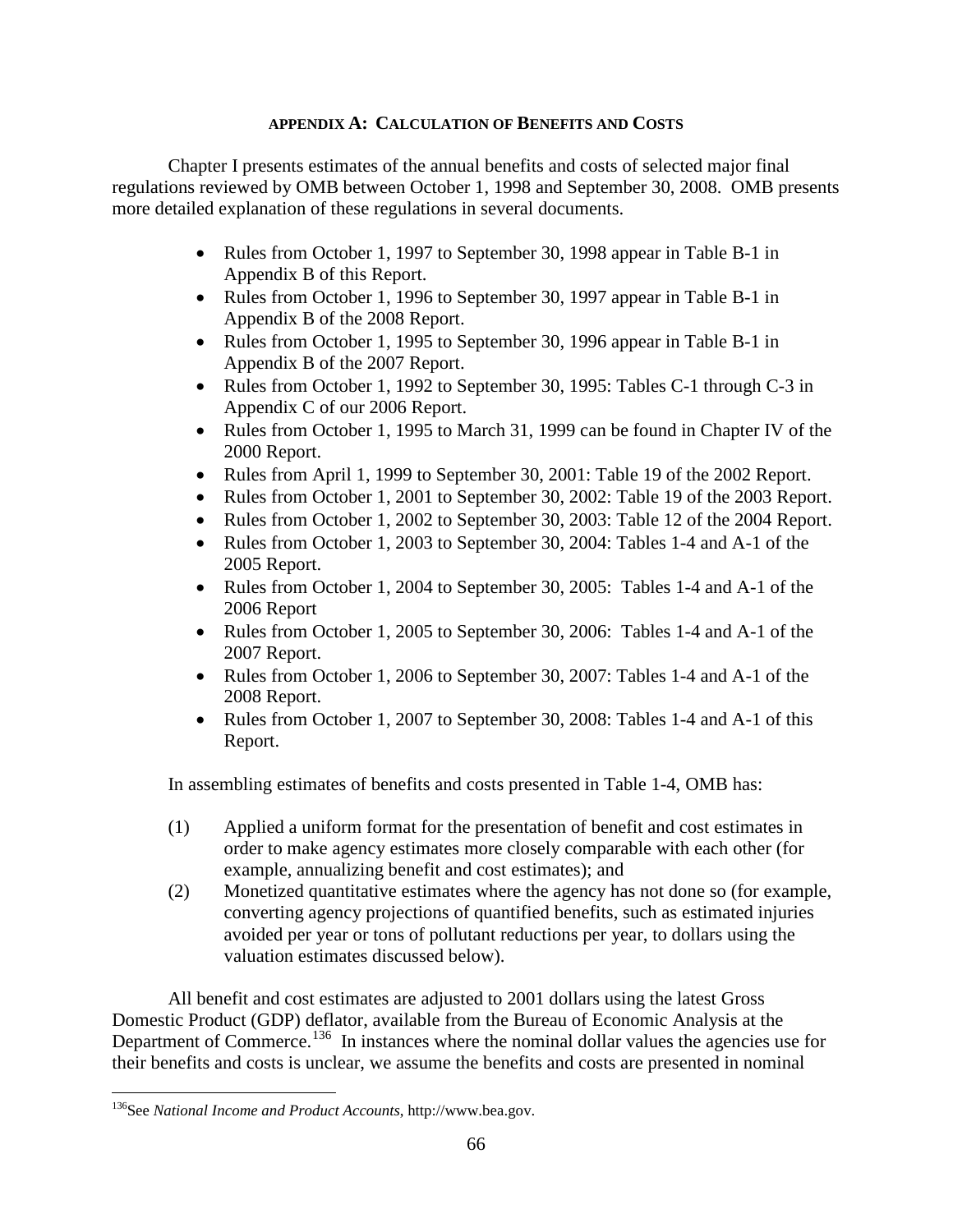dollar values of the year before the rule is finalized. In periods of low inflation such as the past few years, this assumption does not affect the overall totals. All amortizations are performed using a discount rate of 7 percent unless the agency has already presented annualized, monetized results using a different explicit discount rate.

 OMB discusses, in this Report and in previous Reports, the difficulty of estimating and aggregating the benefits and costs of different regulations over long time periods and across many agencies. In addition, where OMB has monetized quantitative estimates where the agency has not done so, we have attempted to be faithful to the respective agency approaches. The adoption of a uniform format for annualizing agency estimates allows, at least for purposes of illustration, the aggregation of benefit and cost estimates across rules; however, agencies have used different methodologies and valuations in quantifying and monetizing effects. Thus, an aggregation involves the assemblage of benefit and cost estimates that are not strictly comparable.

 To address this issue in part, the 2003 Report included OMB's new regulatory analysis guidance, also released as OMB Circular A-4, which took effect on January 1, 2004 for proposed rules and January 1, 2005 for final rules. The guidance recommends what OMB considers to be "best practices" in regulatory analysis, with a goal of strengthening the role of science, engineering, and economics in rulemaking. The overall goal of this guidance is a more competent and credible regulatory process, and a more consistent regulatory environment. OMB expects that as more agencies adopt these recommended best practices, the benefits and costs presented in future Reports will become more comparable across agencies and programs. The 2006 Report was the first report that included final rules subject to OMB Circular A-4. OMB will continue to work with the agencies to ensure that their impact analyses follow the new guidance.

Table A-1 below presents the unmodified information on the impacts of 24 major rules reviewed by OMB from October 1, 2007 through September 30, 2008, and includes additional explanatory text on how agencies calculated the impacts for these rulemakings. Unless otherwise stated, the totals presented in Table A-1 are annualized impacts in 2001 dollars, which is the requested format in OMB Circular A-4. Table 1-4 in Chapter I of this Report presents the adjusted impact estimates for the 14 rules finalized in 2007-2008 that were added to the Chapter I accounting statement totals.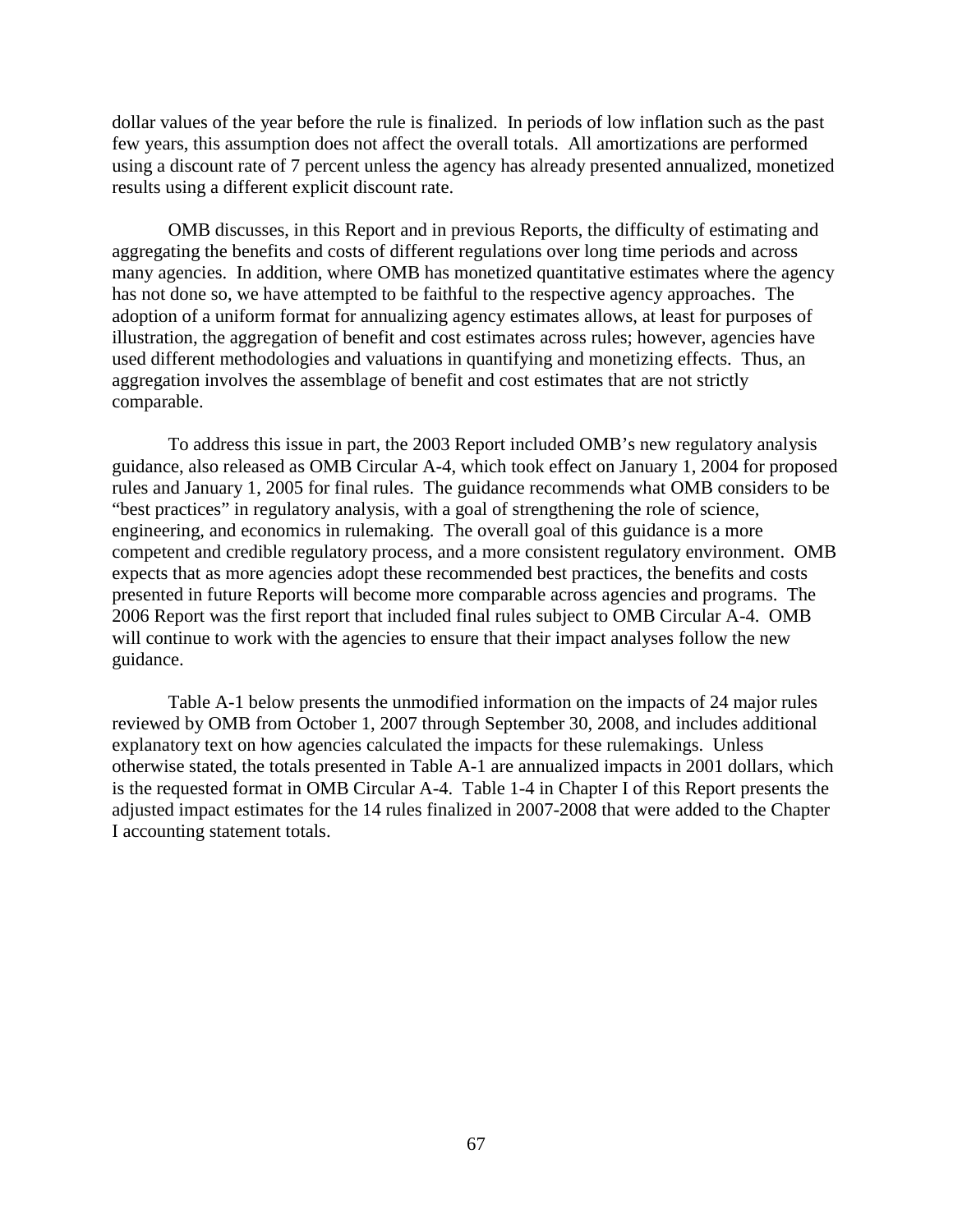# **Table A-1: Summary of Agency Estimates for Final Rules October 1, 2007 - September 30, 2008 (As of Date of Completion of OMB Review)**

| <b>Rule [FR Cite]</b>                                                                                                                         | <b>Agency</b>                                            | <b>Benefits</b>                 | <b>Costs</b>                           | <b>Other Information</b>                                                                                                                                                                                                                                                                                                                                                                                                                                                                                                                                                                         |
|-----------------------------------------------------------------------------------------------------------------------------------------------|----------------------------------------------------------|---------------------------------|----------------------------------------|--------------------------------------------------------------------------------------------------------------------------------------------------------------------------------------------------------------------------------------------------------------------------------------------------------------------------------------------------------------------------------------------------------------------------------------------------------------------------------------------------------------------------------------------------------------------------------------------------|
| <b>Right Whale</b><br>Ship Strike<br>Reduction<br>[73 FR 60173]                                                                               | DOC/<br><b>NOAA</b>                                      | Not estimated                   | $\overline{$105}$$ million per<br>year | Benefits: Reduction of right whale mortality which reduces the likelihood of<br>extinction of this endangered species.<br>Costs: Total costs include both direct and secondary economic effects.<br>The RIA is available online at:<br>http://www.nmfs.noaa.gov/pr/pdfs/shipstrike/feis economic analysis.pdf                                                                                                                                                                                                                                                                                    |
| Energy<br>Efficiency<br>Standards for<br>Residential<br>Furnaces and<br><b>Boilers</b><br>[72 FR 65136]                                       | DOE/<br><b>EERE</b>                                      | \$120 - 182 million<br>per year | \$33 - 38 million<br>per year          | Energy savings of 0.011 quadrillion BTUs of energy from 2015 to 2038.<br>The RIA is available online at:<br>http://www1.eere.energy.gov/buildings/appliance_standards/residential/pdfs/f<br>b_fr_tsd/ria.pdf                                                                                                                                                                                                                                                                                                                                                                                     |
| Group Health<br>Plans and Health<br><b>Insurance Issues</b><br>Under the<br>Newborns and<br>Mothers Health<br>Protection Act<br>[73 FR 62409] | HHS/<br>CMS,<br>DOL/<br>EBSA and<br>Treas/<br><b>IRS</b> | Not estimated                   | \$119 - 238 million<br>per year        | Benefits: Increase in access to health plan coverage for postpartum care and<br>monitoring of mothers and their newborns should reduce the risk of adverse<br>health outcomes.<br>Costs: Because the statute does not require a 48 or 96-hour stay, but instead<br>gives the decision-making authority to the attending physician in consultation<br>with the mother, it is expected that not all these births will result in additional<br>hospital time.<br>The RIA is available online at:<br>http://www.regulations.gov/fdmspublic/component/main?main=DocumentDet<br>ail&o=090000648076a419 |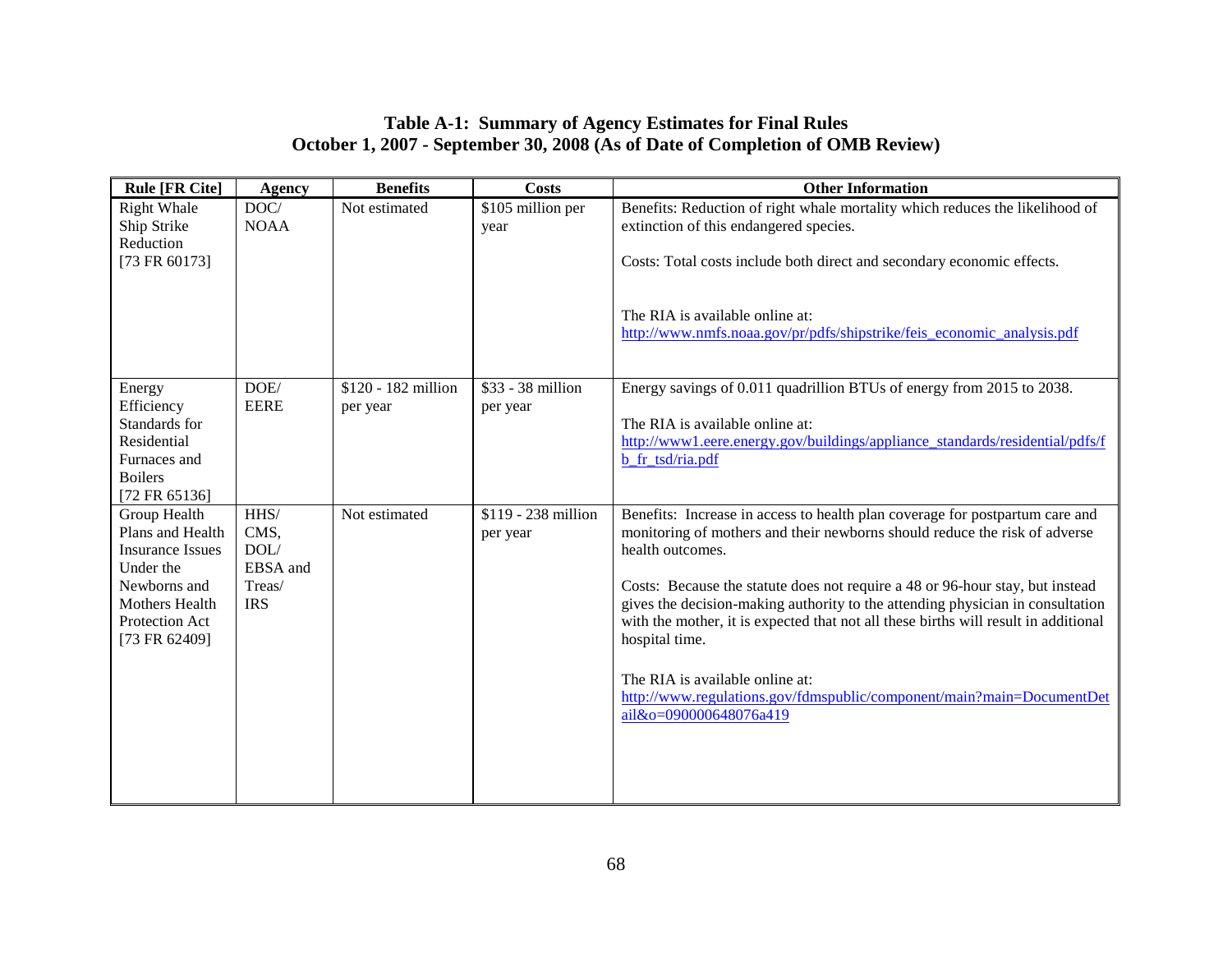| <b>Rule [FR Cite]</b>                                                                                                                                                            | <b>Agency</b>        | <b>Benefits</b>                | <b>Costs</b>                    | <b>Other Information</b>                                                                                                                                                                                    |
|----------------------------------------------------------------------------------------------------------------------------------------------------------------------------------|----------------------|--------------------------------|---------------------------------|-------------------------------------------------------------------------------------------------------------------------------------------------------------------------------------------------------------|
| <b>Fire Safety</b><br>Requirements for<br>Long-Term Care<br>Facilities:<br>Sprinkler<br>Systems<br>[73 FR 47075]                                                                 | HHS/CMS              | \$53 - 56 million<br>per year  | \$45 - 56 million<br>per year   | The RIA is available online at:<br>http://www.regulations.gov/fdmspublic/component/main?main=DocumentDet<br>ail&o=09000064806c1263                                                                          |
| Substances<br>Prohibited from<br>Use in Animal<br>Food or Feed to<br>Prevent the<br>Transmission of<br><b>Bovine</b><br>Spongiform<br>Encephalopathy<br>[73 FR 22720]            | <b>HHS/FDA</b>       | Not estimated                  | \$58 - 72 million<br>per year   | Benefits: 90% reduction in potential Bovine Spongiform Encephalopathy<br>infectivity.<br>The RIA is available online at:<br>http://www.ers.usda.gov/Publications/LDP/2008/08Aug/LDPM17001/ldpm17<br>001.pdf |
| Changes to the<br>Visa Waiver<br>Program to<br>Implement the<br>Electronic<br>System for<br>Travel<br>Authorization<br>(ESTA) Program<br>[73 FR 32440]                           | DHS/OS               | $$20 - 29$ million<br>per year | $$13 - 99$ million<br>per year  | The RIA is available online at:<br>http://www.regulations.gov/fdmspublic/component/main?main=DocketDetail<br>&d=USCBP-2008-0003                                                                             |
| Documents<br>Required for<br>Travelers<br>Entering the<br><b>United States at</b><br>Sea and Land<br>Ports-of-Entry<br>from Within the<br>Western<br>Hemisphere<br>[73 FR 18384] | DHS/<br><b>USCBP</b> | Not estimated                  | \$268 - 284 million<br>per year | The RIA is available online at:<br>http://www.regulations.gov/fdmspublic/component/main?main=DocumentDet<br>ail&o=090000648054b924                                                                          |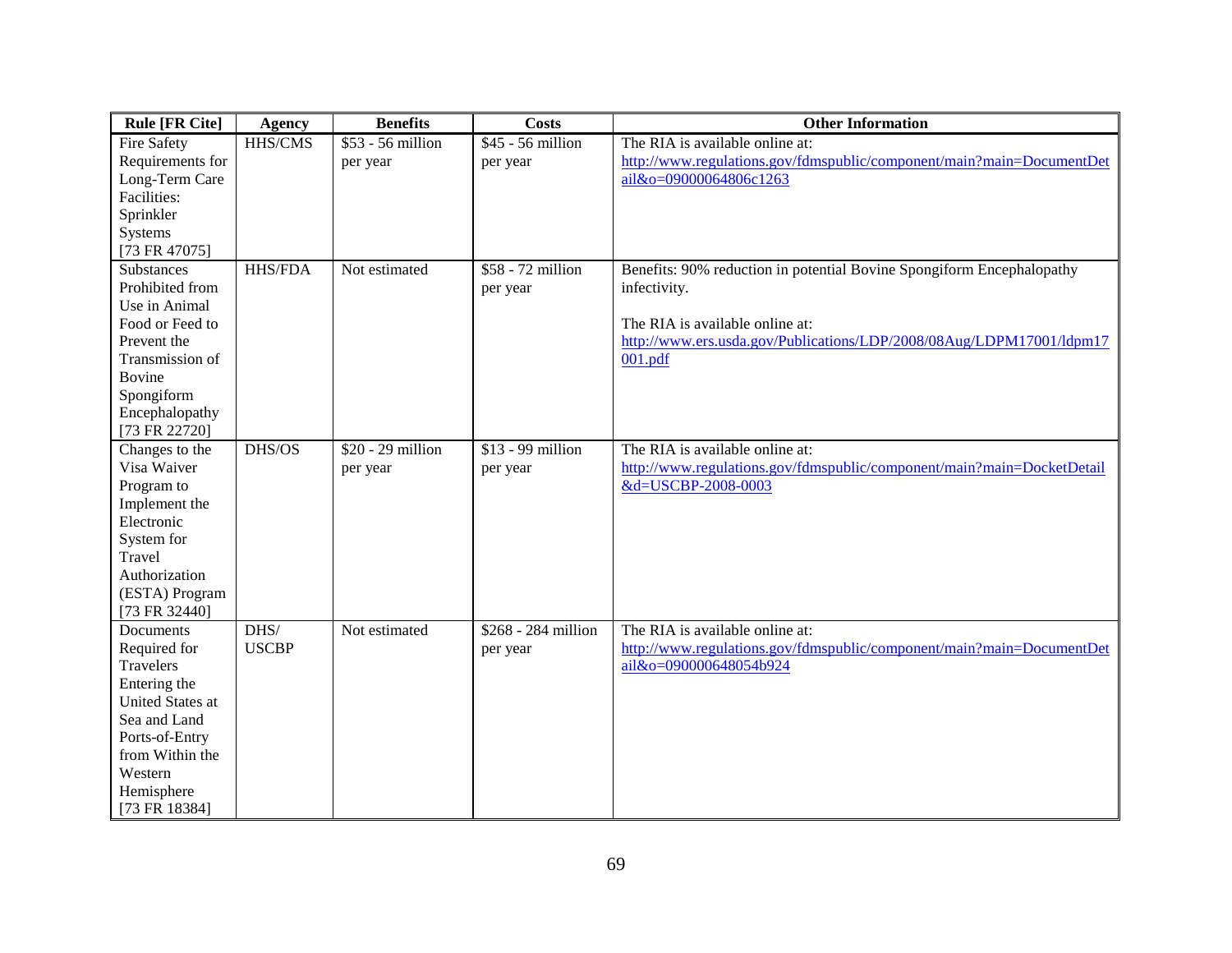| <b>Rule [FR Cite]</b>                                                                                                                                                   | <b>Agency</b>  | <b>Benefits</b>           | <b>Costs</b>                       | <b>Other Information</b>                                                                                                                                                                                                                                                                                                                                                                                                                                                                                                                                                                                                                                                                                                                                                                                                                                                                                                                                                                                                                                                                                                                                                                                                                                                                                                                                                                                                                                                                                                                                  |
|-------------------------------------------------------------------------------------------------------------------------------------------------------------------------|----------------|---------------------------|------------------------------------|-----------------------------------------------------------------------------------------------------------------------------------------------------------------------------------------------------------------------------------------------------------------------------------------------------------------------------------------------------------------------------------------------------------------------------------------------------------------------------------------------------------------------------------------------------------------------------------------------------------------------------------------------------------------------------------------------------------------------------------------------------------------------------------------------------------------------------------------------------------------------------------------------------------------------------------------------------------------------------------------------------------------------------------------------------------------------------------------------------------------------------------------------------------------------------------------------------------------------------------------------------------------------------------------------------------------------------------------------------------------------------------------------------------------------------------------------------------------------------------------------------------------------------------------------------------|
| Minimum<br>Standards for<br>Driver's<br>Licenses and<br>Identification<br>Cards<br>Acceptable by<br><b>Federal Agencies</b><br>for Official<br>Purposes<br>[73 FR 5272] | DHS/OS         | Not estimated             | $$477 - 1,331$<br>million per year | Benefit: Improve the security and decrease the vulnerability of federal<br>buildings, nuclear facilities, and aircraft to terrorist attack.<br>DHS assumes voluntary compliance from States, with estimated costs of \$2,9<br>billion over 11 years.<br>The RIA is available online at:<br>http://www.dhs.gov/xprevprot/laws/gc_1172765386179.shtm                                                                                                                                                                                                                                                                                                                                                                                                                                                                                                                                                                                                                                                                                                                                                                                                                                                                                                                                                                                                                                                                                                                                                                                                        |
| <b>Migratory Bird</b><br>Hunting; 2008 to<br>2009 Migratory<br>Game Bird<br>Hunting<br>Regulations<br>[73 FR 55602]                                                     | <b>DOI/FWS</b> | $$711 - 1,002$<br>million | Not estimated                      | Benefits: The listed benefits represent estimated "consumer surplus."<br>Consumer surplus in this instance essentially measures the net gains to<br>hunters stemming from the right to hunt, which this rule grants. Those net<br>gains are the difference between what it costs to hunt (including gear, travel,<br>and time spent hunting) and the satisfaction hunters get from taking part in<br>this activity. Data to estimate "producers' surplus" (the net gains to producers<br>of hunting gear and to the providers of other services hunters use) are not<br>available; producer surplus is likely minimal compared to consumer surplus,<br>but would also be a benefit of the rule if monetized.<br>Costs: The economic model used by DOI did not produce a separate estimate<br>of the costs of the rulemaking.<br>Other details: DOI performed an economic impact analysis to estimate the<br>impact of bird hunting regulation for the 2008-2009 season. This analysis<br>looks at the economic effects of duck hunting, the major component of all<br>migratory bird hunting. Sufficient data exists for duck hunting to generate an<br>analysis of hunter behavior in response to regulatory alternatives. The<br>analysis for all migratory bird hunting is not possible because of data<br>limitations, but can be inferred from the results of the duck hunting analysis<br>presented here.<br>The RIA is available online at:<br>http://www.fws.gov/migratorybirds/reports/SpecialTopics/Mig%20bird%20R<br>egs%20analysis%202008.pdf |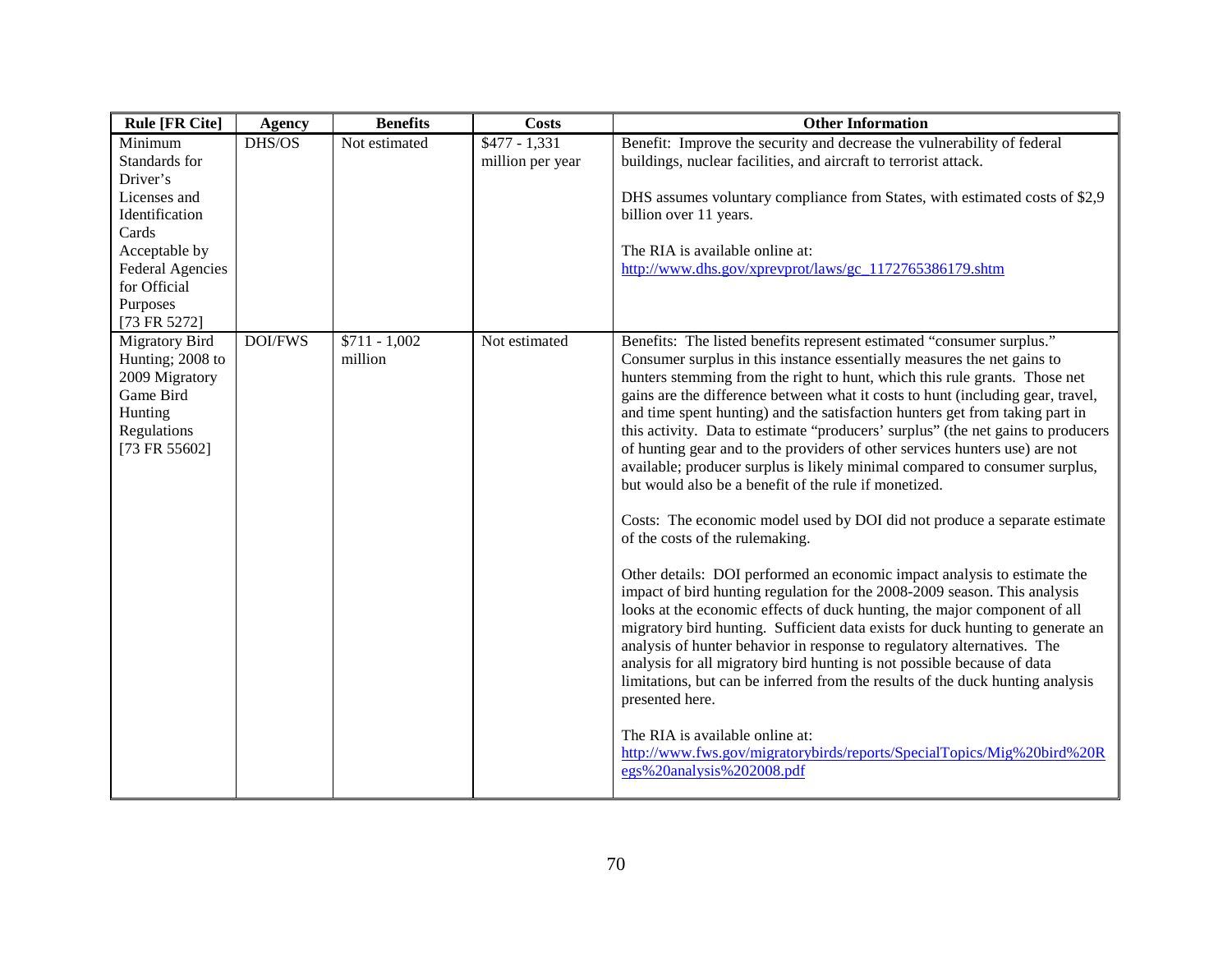| <b>Rule [FR Cite]</b>                                                                                                    | <b>Agency</b>        | <b>Benefits</b>                 | <b>Costs</b>                    | <b>Other Information</b>                                                                                                                                                                                                                                                                                                                                                                 |
|--------------------------------------------------------------------------------------------------------------------------|----------------------|---------------------------------|---------------------------------|------------------------------------------------------------------------------------------------------------------------------------------------------------------------------------------------------------------------------------------------------------------------------------------------------------------------------------------------------------------------------------------|
| Section 404<br>Regulation-<br>Default<br>Investment<br>Alternatives<br>under Participant<br>Directed<br>Individual       | <b>DOL/EBSA</b>      | Not estimated                   | Not estimated                   | Annual contributions to $401(k)$ plans are expected to grow by between \$5.7-<br>11.4 billion (\$2006). Some participants will benefit additionally from an<br>increase in average investment returns. Pension income will increase<br>substantially.<br>The RIA is available online at:<br>http://www.dol.gov/ebsa/regs/fedreg/proposed/2006008282.htm                                  |
| <b>Account Plans</b><br>[72 FR 60451]                                                                                    |                      |                                 |                                 |                                                                                                                                                                                                                                                                                                                                                                                          |
| Employer<br>Payment for<br>Personal<br>Protective<br>Equipment<br>[72 FR 64341]                                          | <b>DOL/OSHA</b>      | $$40 - 336$ million<br>per year | \$2 - 20 million per<br>year    | Benefits: Represents value of injuries and fatalities prevented annually. In<br>addition, this rule transfers \$62.30 million/year from employers to employees<br>since employers would pay for some equipment purchased by employees.<br>The RIA is available online at:<br>http://www.osha.gov/pls/oshaweb/owadisp.show_document?p_id=20094&p_t<br>able=FEDERAL_REGISTER (see Sec. XV) |
| Transport<br>Airplane Fuel<br>Tank<br>Flammability<br>Reduction<br>[73 FR 42444]                                         | <b>DOT/FAA</b>       | $$21 - 66$ million<br>per year  | \$60 - 67 million<br>per year   | The RIA is available online at:<br>http://www.regulations.gov/fdmspublic/component/main?main=DocumentDet<br>ail&o=090000648068105d                                                                                                                                                                                                                                                       |
| Hours of Service<br>of Drivers<br>[72 FR 71247]                                                                          | DOT/<br><b>FMCSA</b> | \$0 - 1,760 million<br>per year | \$0 - 105 million<br>per year   | The RIA is available online at:<br>http://www.gao.gov/decisions/majrule/d09222r.pdf (indicates RIA conducted<br>by FMCSA for 2005 rule is still valid)<br>2005 RIA available online at:<br>http://www.fmcsa.dot.gov/rules-regulations/topics/hos/regulatory-impact.htm                                                                                                                   |
| Regulatory<br>Relief for<br>Electronically<br>Controlled<br>Pneumatic Brake<br>System<br>Implementation<br>[73 FR 61512] | DOT/FRA              | \$828 - 884 million<br>per year | \$130 - 145 million<br>per year | The RIA is available online at:<br>http://www.epa.gov/EPA-IMPACT/2008/October/Day-16/i22549.htm                                                                                                                                                                                                                                                                                          |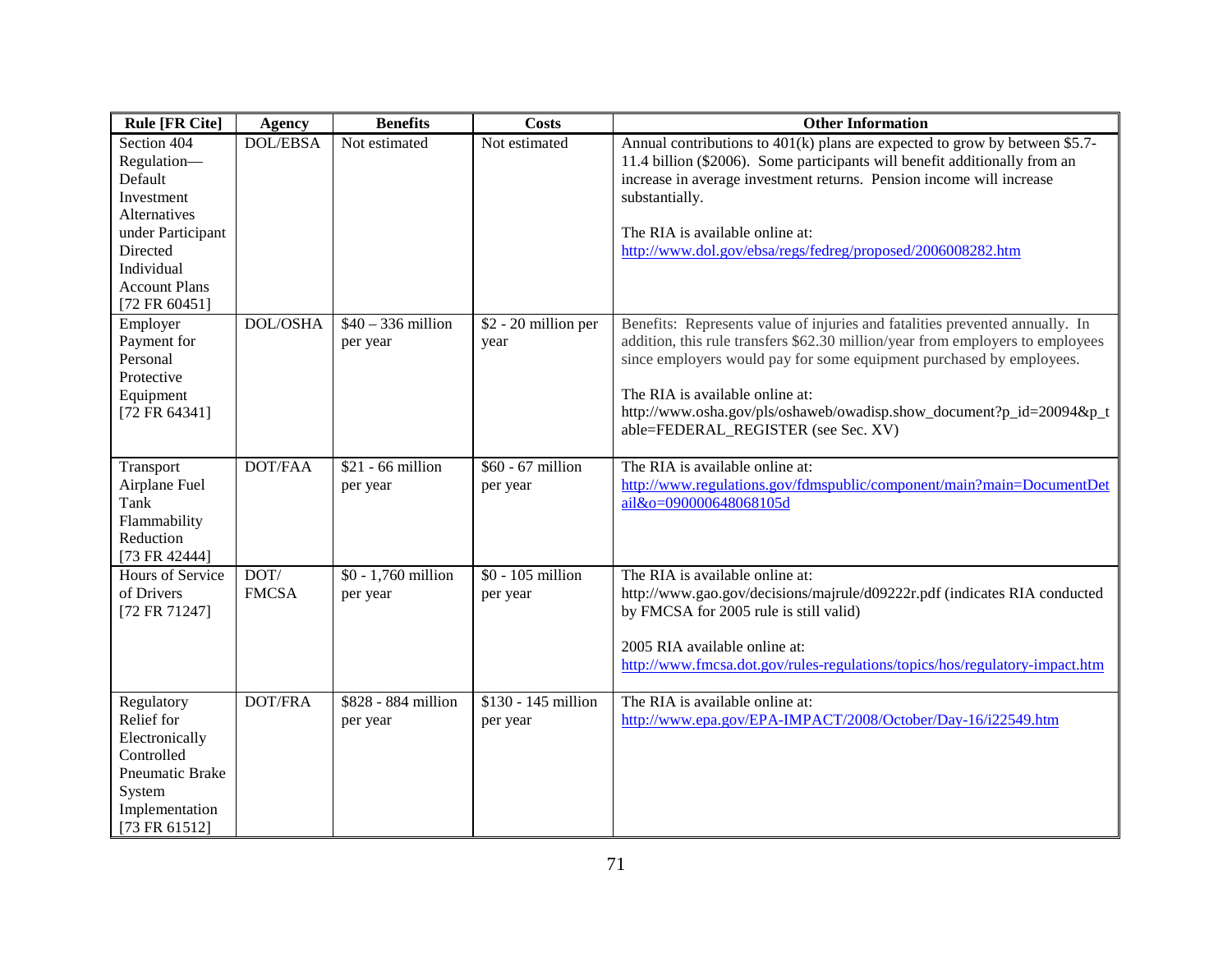| <b>Rule [FR Cite]</b>                                                                                                                                    | Agency                                    | <b>Benefits</b>                       | <b>Costs</b>                    | <b>Other Information</b>                                                                                                                                                                                                                                                                                                                                                                                                                                                                                                                                                                                                                                                                                                                                                                                                                                                                                                                                                                                                                                                  |
|----------------------------------------------------------------------------------------------------------------------------------------------------------|-------------------------------------------|---------------------------------------|---------------------------------|---------------------------------------------------------------------------------------------------------------------------------------------------------------------------------------------------------------------------------------------------------------------------------------------------------------------------------------------------------------------------------------------------------------------------------------------------------------------------------------------------------------------------------------------------------------------------------------------------------------------------------------------------------------------------------------------------------------------------------------------------------------------------------------------------------------------------------------------------------------------------------------------------------------------------------------------------------------------------------------------------------------------------------------------------------------------------|
| Implementation<br>of a Revised<br><b>Basel Capital</b><br>Accord (Basel<br>II)<br>[72 FR 69288]                                                          | TREAS/<br>OCC and<br>TREAS/<br><b>OTS</b> | Not estimated                         | \$101 - 797 million<br>per year | Benefit: Benefits include: (1) better allocation of capital and reduce effect of<br>moral hazard through reduction in the scope for regulatory arbitrage; (2)<br>improved signal quality of capital as an indicator of solvency; (3)<br>encouragement of banking organizations to improve credit risk management;<br>(4) more efficient use of required bank capital; (5) incorporation and<br>encouragement of advances in risk measurement and risk management; (6)<br>recognition of new developments and innovation in financial products by<br>focusing on risk; (7) better alignment of capital and operational risk; (8)<br>enhancement of supervisory feedback; (9) incorporation of market discipline<br>into the regulatory framework; (10) preservation of benefits of international<br>consistency and coordination achieved with the 1988 Basel Accord; and (11)<br>ability to opt in offers long-term flexibility to non-mandatory organizations.<br>The RIA is available online at:<br>http://www.occ.treas.gov/law/Final Rule PDF Filed via ROCIS doc.pdf |
| Control of<br>Emissions from<br><b>New</b><br>Locomotives and<br>New Marine<br>Diesel Engines<br>Less Than 30<br>Liters per<br>Cylinder<br>[73 FR 25097] | EPA/AR                                    | $$4,150 - 14,500$<br>million per year | \$295 - 392 million<br>per year | Benefits: Low and high benefits are estimated by adding results derived from<br>a range of ozone-related premature mortality functions (including an<br>assumption of no causality) to PM 2.5-related premature mortality benefits<br>derived from the ACS study. The benefit estimates are annualized using two<br>assumptions: (1) linear benefit streams between the year of implementation to<br>2020, and 2020 to 2030; and (2) 2030 benefits are assumed for perpetuity.<br>The RIA is available online at:<br>http://www.epa.gov/oms/regs/nonroad/420r08001a.pdf                                                                                                                                                                                                                                                                                                                                                                                                                                                                                                   |
| Control of<br>Emissions from<br>Nonroad Spark-<br><b>Ignition Engines</b><br>and Equipment<br>[73 FR 59034]                                              | EPA/AR                                    | $$900 - 4,760$<br>million per year    | \$196 - 200 million<br>per year | Benefits: Low and high estimates replace Pope et al. (2002) estimates with<br>the range associated with the expert elicitation conducted for the PM NAAQS<br>and replace the NMMAPS estimate with a range of ozone mortality estimates<br>including an assumption of no causality. The benefit estimates are annualized<br>using two assumptions: $(1)$ linear benefit streams between the year of<br>implementation to 2020, and 2020 to 2030; and (2) 2030 benefits are assumed<br>for perpetuity.<br>The RIA is available on line at:<br>http://www.epa.gov/OMS/regs/nonroad/marinesi-equipld/420r08014.pdf                                                                                                                                                                                                                                                                                                                                                                                                                                                            |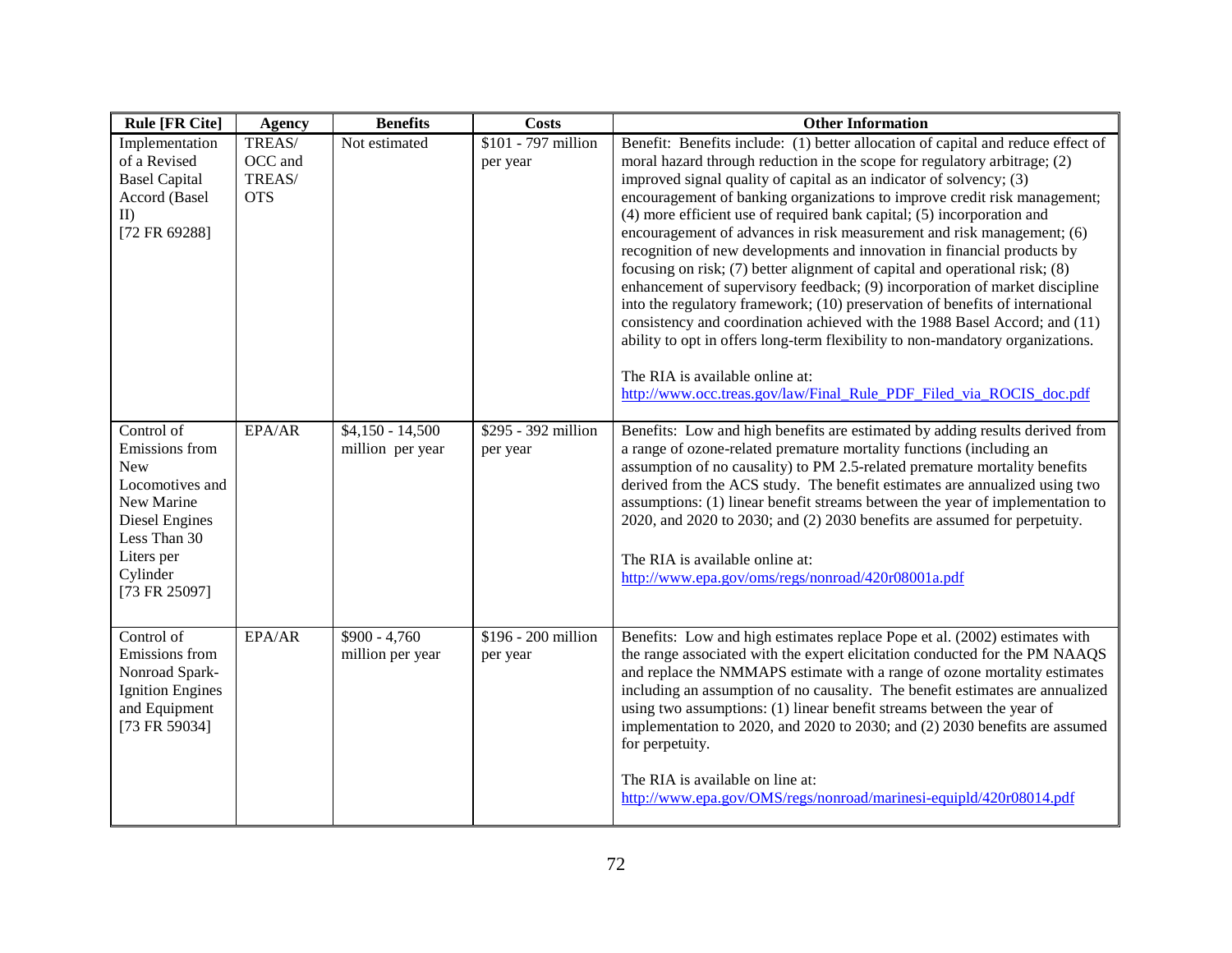| <b>Rule [FR Cite]</b>                                                                                                 | Agency               | <b>Benefits</b>                       | <b>Costs</b>                         | <b>Other Information</b>                                                                                                                     |
|-----------------------------------------------------------------------------------------------------------------------|----------------------|---------------------------------------|--------------------------------------|----------------------------------------------------------------------------------------------------------------------------------------------|
| Petroleum<br>Refineries-<br>New Source<br>Performance<br><b>Standards</b><br>$(NSPS)$ —<br>Subpart J<br>[73 FR 35838] | EPA/AR               | $$176 - 1,670$<br>million per year    | \$27 million per<br>year             | The RIA is available online at:<br>http://www.epa.gov/ttnecas1/regdata/RIAs/finalpetroleumrefineriesnspsria430<br>08.pdf                     |
| Review of the<br>National<br>Ambient Air<br>Quality<br>Standards for<br>Ozone<br>[73 FR $16435$ ]                     | EPA/AR               | $$1,580 - 14,900$<br>million per year | $$6,680 - 7,730$<br>million per year | The RIA is available online at:<br>http://www.epa.gov/ttn/ecas/regdata/RIAs/452 R 08 003.pdf                                                 |
| Definition of<br><b>Solid Wastes</b><br>Revisions<br>[73 FR 64668]                                                    | <b>EPA/SWER</b>      | \$16 - 285 million<br>per year        | \$14 million per<br>year             | The RIA is available online at:<br>http://www.regulations.gov/fdmspublic/component/main?main=DocumentDet<br>ail&d=EPA-HQ-RCRA-2002-0031-0602 |
| Lead-Based<br>Paint:<br>Amendments for<br>Renovation,<br>Repair and<br>Painting<br>[73 FR 21691]                      | EPA/<br><b>OPPTS</b> | $$657 - 1,611$<br>million per year    | \$383 - 417 million<br>per year      | The RIA is available online at:<br>http://www.regulations.gov/search/Regs/home.html#documentDetail?R=0900<br>0064805f918b                    |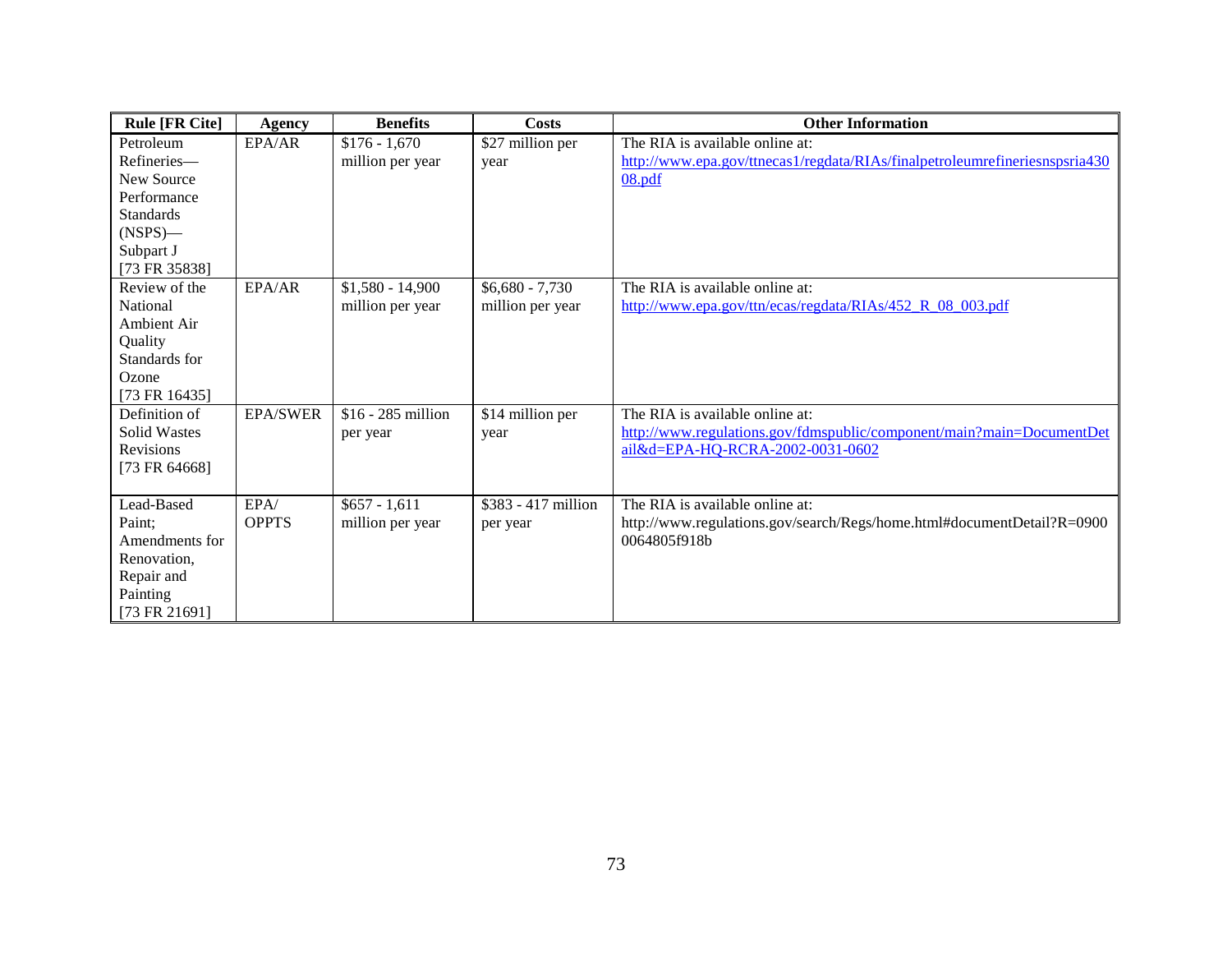#### **APPENDIX B: THE BENEFITS AND COSTS OF 1997-1998 MAJOR RULES**

Table B-1 lists the rules that were omitted from the ten-year running totals presented in Chapter 1 of our Report to Congress. It consists of the annualized and monetized benefits and costs of rules for which OMB concluded review between October 1, 1997 and September 30, 1998. These rules were included in Chapter 1 of the 2008 Report as part of the ten-year totals, but are not included in the 2009 Report.

While we limit the Chapter 1 accounting statement to regulations issued over the previous ten years, we have included in this Appendix the benefits and cost estimates provided for the economically significant rulemakings that have been covered in previous Reports in order to provide transparency.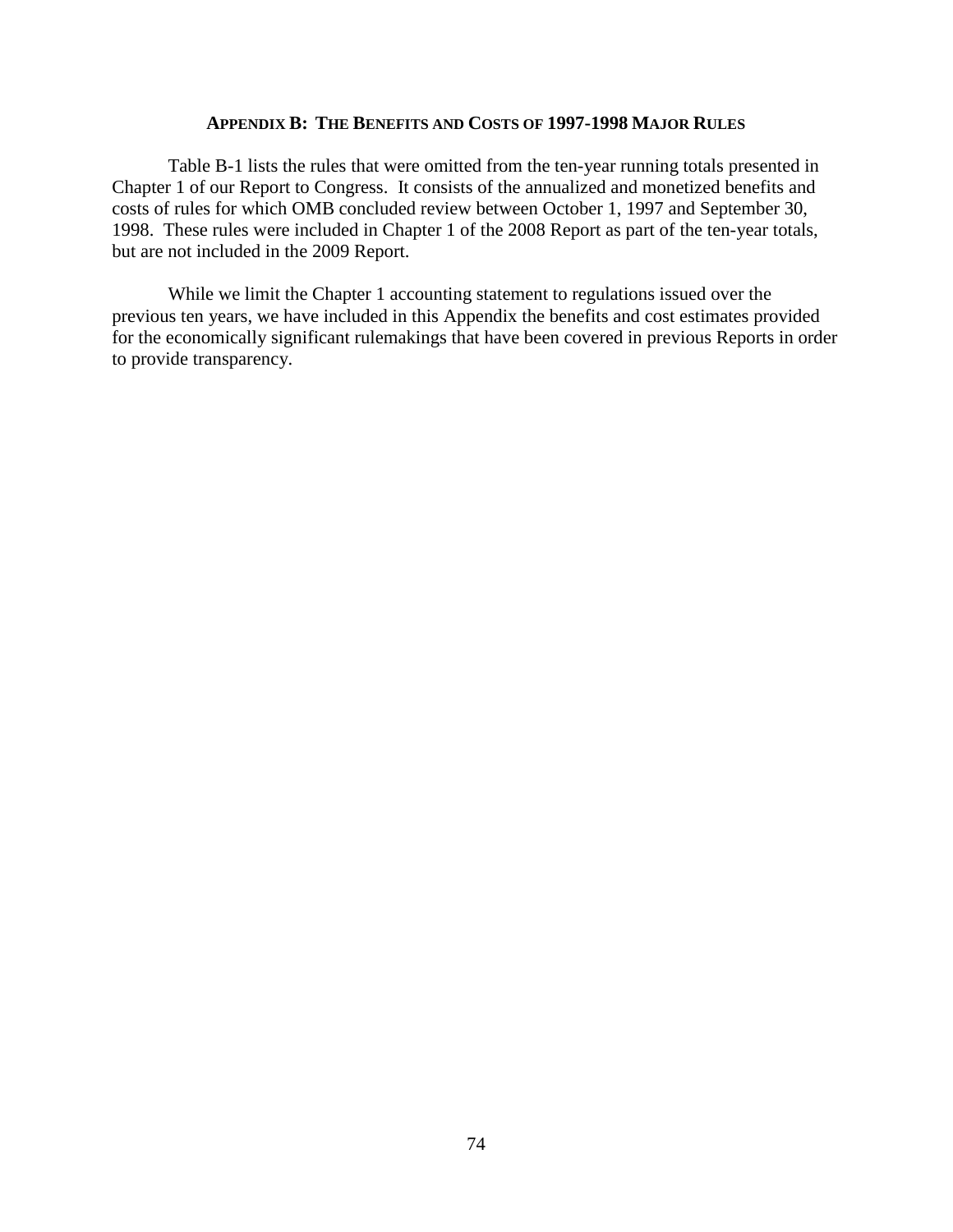### **Table B-1: Estimates of Annual Benefits and Costs of Eight Major Federal Rules October 1, 1997 - September 30, 1998 (millions of 2001 dollars)**

| <b>REGULATION</b>                                                                                                                                                                                                                              | <b>AGENCY</b>   | <b>BENEFITS</b> | <b>COSTS</b>     | <b>EXPLANATION</b>                                                                                |
|------------------------------------------------------------------------------------------------------------------------------------------------------------------------------------------------------------------------------------------------|-----------------|-----------------|------------------|---------------------------------------------------------------------------------------------------|
| Organ Procurement and<br><b>Transplant Network</b>                                                                                                                                                                                             | <b>HHS/HRSA</b> | 44 - 480        | $\boldsymbol{0}$ | No adjustment to agency estimate                                                                  |
| <b>Respiratory Protection</b>                                                                                                                                                                                                                  | DOL/OSHA        | 644 - 2950      | 131              | No adjustment to agency estimate                                                                  |
| <b>Emission Standards for</b><br>Locomotive and<br>Locomotive Engines                                                                                                                                                                          | EPA/Air         | 467 - 4880      | 87               | <b>Changed Benefits Calculations</b><br>Based on New VSL and \$ per ton<br>ranges for 2004 report |
| Revised Standards of<br>Performance for<br>Nitrogen Oxide<br>Emissions from New<br>Fossil-Fuel-Fired Steam<br>Generating Units                                                                                                                 | EPA/Air         | $17 - 175$      | 88               | <b>Changed Benefits Calculations</b><br>Based on New VSL and \$ per ton<br>ranges for 2004 report |
| National Volatile<br>Organic Compound<br><b>Emission Standards for</b><br><b>Architectural Coatings</b>                                                                                                                                        | EPA/Air         | $36 - 327$      | 32               | No adjustment to agency estimate                                                                  |
| Non-Road Diesel<br>Engines                                                                                                                                                                                                                     | EPA/Air         | 1780 - 17900    | 327              | No adjustment to agency estimate                                                                  |
| <b>Findings of Significant</b><br>Contribution and<br>Rulemaking for Certain<br>States in the Ozone<br><b>Transport Assessment</b><br>Group Region for<br>Purposes of Reducing<br><b>Transport of Ozone</b><br>(NOx SIP Call)                  | EPA/Air         | $1420 - 5350$   | 2180             | No adjustment to agency estimate                                                                  |
| <b>National Emission</b><br><b>Standards for Hazardous</b><br>Air Pollutants for<br>Sources Category: Pulp<br>and Paper Production;<br><b>Effluent Limitation</b><br>Guidelines; Pre-<br>treatment Standards; and<br>New Source<br>Performance | EPA/Water       | $11 - 273$      | 273              | No adjustment to agency estimate                                                                  |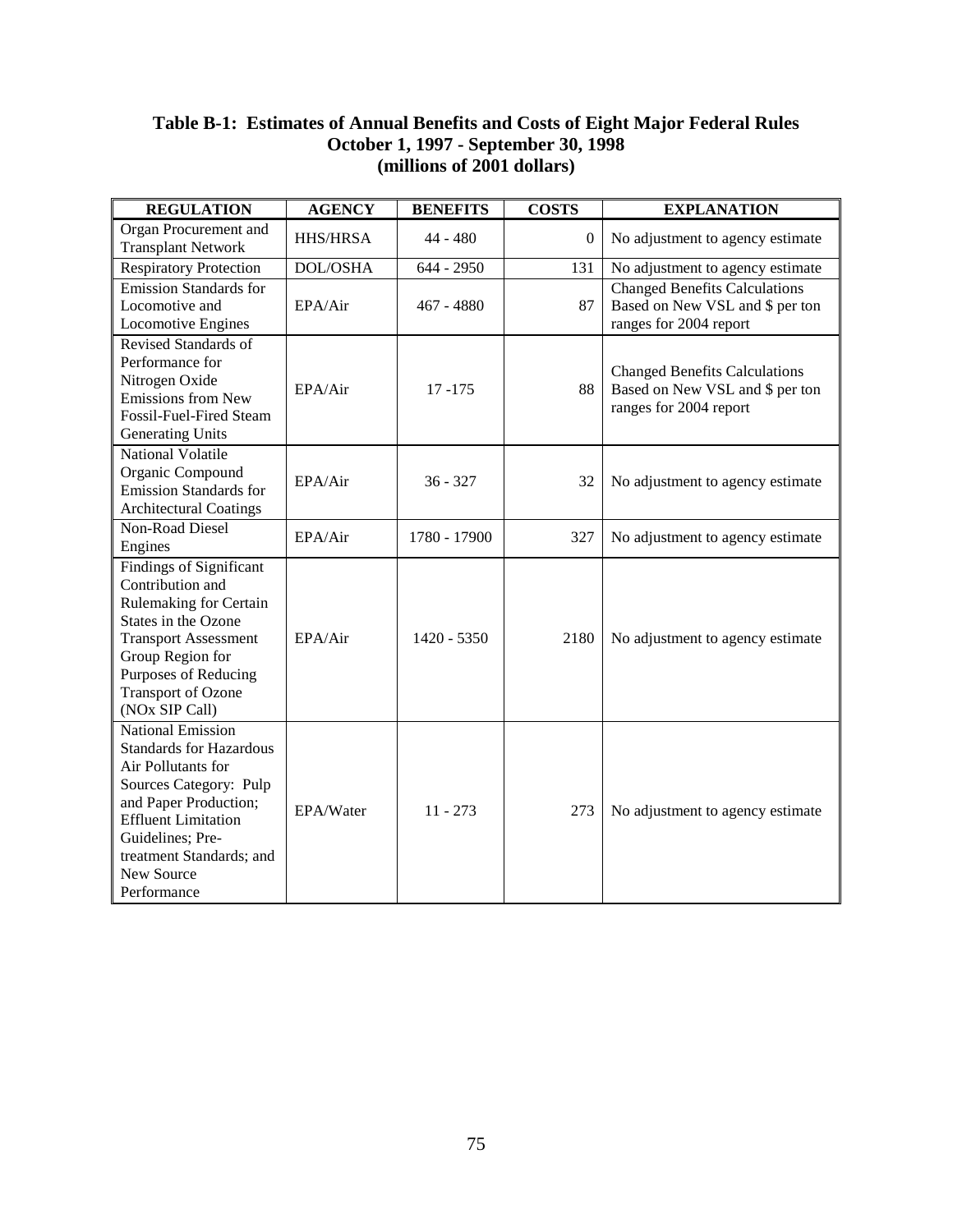#### **APPENDIX C: INFORMATION ON THE REGULATORY ANALYSES FOR MAJOR RULES BY INDEPENDENT AGENCIES**

| Agency                                           | 1999 | 2000           | 2001 | 2002           | 2003 | 2004     | 2005 | 2006           | 2007 | 2008 |
|--------------------------------------------------|------|----------------|------|----------------|------|----------|------|----------------|------|------|
| <b>Consumer Product Safety Commission (CPSC)</b> | 0    | 0              | 0    | $\overline{0}$ | 0    | 0        | 0    |                | 0    |      |
| Federal Communications Commission (FCC)          | ⇁    | 8              | ◠    | 4              | 0    |          |      | $\overline{2}$ | 2    |      |
| Federal Energy Regulatory Commission (FERC)      | 0    | $\overline{2}$ | 0    | $\overline{0}$ | 0    | 0        | 0    | 0              | 0    |      |
| Federal Reserve System                           | 0    |                | 0    | $\overline{0}$ |      |          | 0    | 0              | 0    |      |
| Federal Trade Commission (FTC)                   | 0    |                | 0    | 0              | 0    | 0        |      | 0              | 0    | 0    |
| National Credit Union Administration (NCUA)      |      | $\theta$       | 0    | $\theta$       | 0    | $\theta$ | 0    | $\theta$       | 0    | 0    |
| <b>Nuclear Regulatory Commission (NRC)</b>       |      | $\overline{2}$ |      |                |      |          |      |                |      | ∍    |
| Pension Benefit Guaranty Corporation (PBGC)      |      | $\theta$       | 0    | 0              | 0    | 0        | 0    | 0              | 0    | 0    |
| Securities and Exchange Commission (SEC)         | 4    | 6              | 3    | 3              | 5    |          | 5    | $\theta$       |      | 4    |
| Total                                            | 14   | 20             | 6    | 8              |      | 4        | 11   | 4              | 10   | 11   |

#### **Table C-1: Total Number of Rules Promulgated by Independent Agencies October 1, 1998 - September 30, 2008**

## **Table C-2: Total Number of Rules with Some Information on Benefits or Costs[137](#page-76-0) Promulgated by Independent Agencies October 1, 1998 - September 30, 2008**

| Agency                                      | 1999 | 2000 | 2001 | 2002 | 2003 | 2004 | 2005 | 2006 | 2007 | 2008 |
|---------------------------------------------|------|------|------|------|------|------|------|------|------|------|
| Consumer Product Safety Commission (CPSC)   |      |      |      |      |      |      |      |      |      |      |
| Federal Communications Commission (FCC)     | 0    |      | 0    | 0    | 0    |      | 0    | 0    | 0    |      |
| Federal Energy Regulatory Commission (FERC) |      | 2    |      |      |      |      |      |      |      |      |
| Federal Reserve System                      |      | 0    |      |      | 0    |      |      |      |      |      |
| Federal Trade Commission (FTC)              |      |      |      |      |      |      | 0    |      |      |      |
| National Credit Union Administration (NCUA) | 0    |      |      |      |      |      |      |      |      |      |
| <b>Nuclear Regulatory Commission (NRC)</b>  |      |      |      |      |      |      |      |      |      |      |
| Pension Benefit Guaranty Corporation (PBGC) |      |      |      |      |      |      |      |      |      |      |
| Securities and Exchange Commission (SEC)    | 4    | 6    | 3    | 3    | 5    |      |      | --   |      |      |
| Total                                       | 5    | 11   | 3    | 3    | 5    | 3    |      |      |      |      |

 $\overline{a}$ 

<span id="page-76-0"></span> $137$  Table C-2 excludes all fee assessment rules promulgated by independent agencies. FCC promulgated six fee assessment rules from 1997 through 2002. NRC promulgated 11 statutorily mandated fee assessment rules from 1997 through 2008.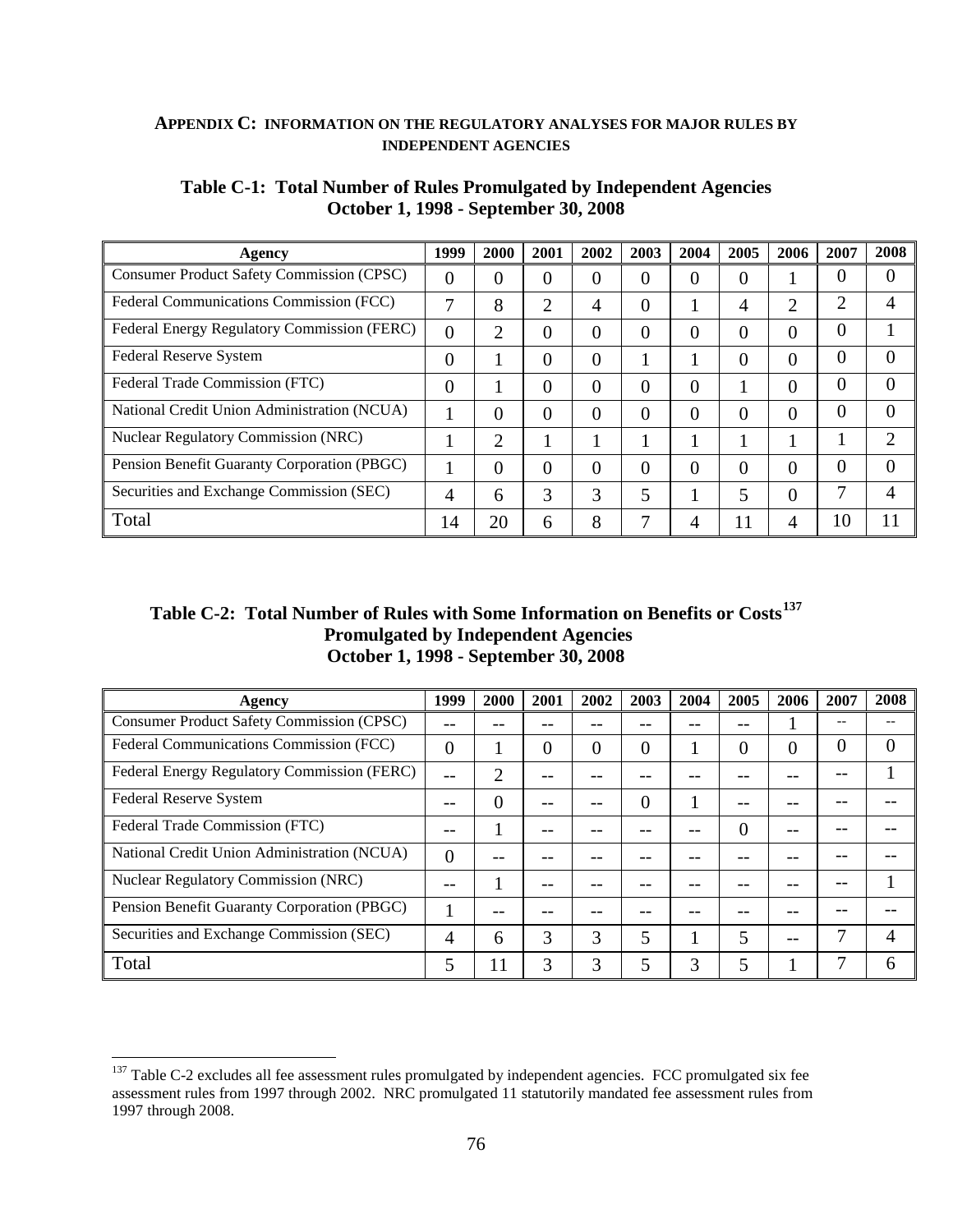| Agency                                           | 1999 | 2000 | 2001 | 2002 | 2003 | 2004 | 2005 | 2006 | 2007 | 2008     |
|--------------------------------------------------|------|------|------|------|------|------|------|------|------|----------|
| <b>Consumer Product Safety Commission (CPSC)</b> |      |      |      |      |      |      |      | 100  |      |          |
| Federal Communications Commission (FCC)          | 0    | 0    | 0    | 0    |      | 0    | 0    | 0    | 0    | 0        |
| Federal Energy Regulatory Commission (FERC)      |      | 50   |      |      |      |      |      |      |      |          |
| Federal Reserve System                           |      | 0    |      |      | 0    | 0    |      |      |      |          |
| Federal Trade Commission (FTC)                   |      | 0    |      |      |      |      | 0    | --   |      |          |
| National Credit Union Administration (NCUA)      | 0    |      |      |      |      |      |      |      |      |          |
| <b>Nuclear Regulatory Commission (NRC)</b>       |      | 100  |      |      |      |      |      |      |      | 100      |
| Pension Benefit Guaranty Corporation (PBGC)      | 0    |      |      |      |      |      |      |      |      |          |
| Securities and Exchange Commission (SEC)         | 0    | 0    | 66   | 33   | 20   | 100  | 40   |      | 43   | $\Omega$ |

## **Table C-3: Percent of Rules with Monetized Benefits[138](#page-77-0) Promulgated by Independent Agencies October 1, 1998 - September 30, 2008**

### **Table C-4: Percent of Rules with Monetized Costs[139](#page-77-1) Promulgated by Independent Agencies October 1, 1998 - September 30, 2008**

| Agency                                           | 1999     | 2000 | 2001 | 2002 | 2003 | 2004 | 2005 | 2006 | 2007 | 2008 |
|--------------------------------------------------|----------|------|------|------|------|------|------|------|------|------|
| <b>Consumer Product Safety Commission (CPSC)</b> |          |      |      |      |      |      |      | 100  | --   |      |
| Federal Communications Commission (FCC)          |          | 0    | O    | 0    | --   | 100  | 0    | 0    | 0    |      |
| Federal Energy Regulatory Commission (FERC)      |          | 0    |      |      |      |      |      |      |      | 100  |
| Federal Reserve System                           |          | 0    |      |      | 0    | 0    |      |      |      |      |
| Federal Trade Commission (FTC)                   |          | 0    |      |      |      |      |      |      |      |      |
| National Credit Union Administration (NCUA)      | $\Omega$ |      |      |      |      |      |      |      |      |      |
| <b>Nuclear Regulatory Commission (NRC)</b>       |          | 100  | --   |      |      |      |      |      |      | 100  |
| Pension Benefit Guaranty Corporation (PBGC)      | $\Omega$ |      |      |      |      |      |      |      |      |      |
| Securities and Exchange Commission (SEC)         | 25       | 33   | 100  | 100  | 80   | 100  | 100  | --   | 43   |      |

 $\overline{a}$ 

<span id="page-77-0"></span><sup>&</sup>lt;sup>138</sup> Table C-3 excludes all fee assessment rules promulgated by independent agencies. FCC promulgated six fee assessment rules from 1997 through 2002. NRC promulgated 11 statutorily mandated fee assessment rules from 1997 through 2008.

<span id="page-77-1"></span><sup>&</sup>lt;sup>139</sup> Table C-4 excludes all fee assessment rules promulgated by independent agencies. FCC promulgated six fee assessment rules from 1997 through 2002. NRC promulgated 11 statutorily mandated fee assessment rules from 1997 through 2008.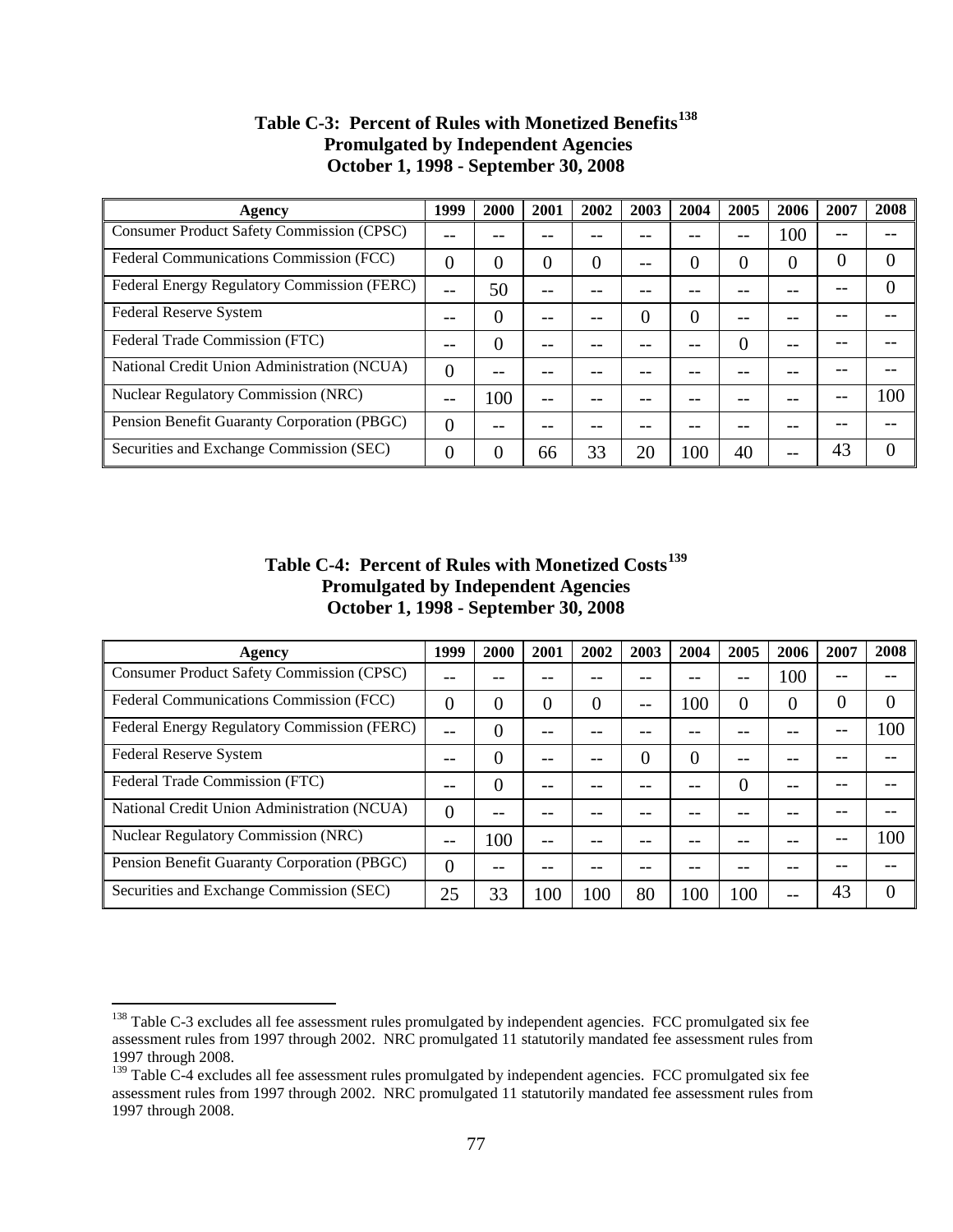## **APPENDIX D: INFORMATION QUALITY AND PEER REVIEW**

## **A. Links for Agency Information Quality Correspondence**

*Links to Agencies that Received Correction Requests in FY 2007:*

| <b>Department of Commerce:</b>                                           |
|--------------------------------------------------------------------------|
| http://ocio.os.doc.gov/ITPolicyandPrograms/Information_Quality/index.htm |
| <b>Department of Defense, Army Corps of Engineers:</b>                   |
| http://www.hq.usace.army.mil/ceci/informationqualityact                  |
| <b>Department of Energy:</b>                                             |
| http://www.cio.energy.gov/infoquality.htm                                |
| <b>Department of Health and Human Services:</b>                          |
| http://aspe.hhs.gov/infoquality/requests.shtml                           |
| Department of the Interior, Fish and Wildlife Service:                   |
| http://www.fws.gov/informationquality                                    |
| <b>Department of the Interior, National Park Service:</b>                |
| http://www.nps.gov/policy/infoqualcorrect.htm                            |
| <b>Department of the Interior, US Geological Survey:</b>                 |
| http://www.usgs.gov/info_qual                                            |
| <b>Department of Labor:</b>                                              |
| http://www.dol.gov/cio/programs/InfoGuidelines/IQCR.htm                  |
| <b>Environmental Protection Agency:</b>                                  |
| http://epa.gov/quality/informationguidelines/iqg-list.html               |
| <b>Federal Communications Commission:</b>                                |
| http://www.fcc.gov/omd/dataquality/welcome.html                          |
|                                                                          |
| Links to All Agencies' IQ Correspondence Web Pages:                      |
|                                                                          |
| <b>Access Board:</b>                                                     |
| http://www.access-board.gov/about/policies/infoquality.htm               |
| <b>Chemical Safety and Hazard Investigation Board:</b>                   |
| http://www.csb.gov/index.cfm?folder=legal_affairs&page=index             |
| <b>Commodity Futures Trading Commission:</b>                             |
| http://www.cftc.gov/webpolicy/index.htm#information                      |
| <b>Consumer Product Safety Commission:</b>                               |
|                                                                          |

- <http://www.cpsc.gov/library/correction/correction.html> **Corporation for National and Community Service**:
- [http://www.nationalservice.gov/home/site\\_information/quality.asp](http://www.nationalservice.gov/home/site_information/quality.asp)
- **Defense Nuclear Facilities Safety Board**:

[http://www.dnfsb.gov/about/information\\_quality.html](http://www.dnfsb.gov/about/information_quality.html) 

- **Department of Agriculture**:
	- [http://www.ocio.usda.gov/qi\\_guide](http://www.ocio.usda.gov/qi_guide) Department of Agriculture, Forest Service:

http://www.fs.fed.us/qoi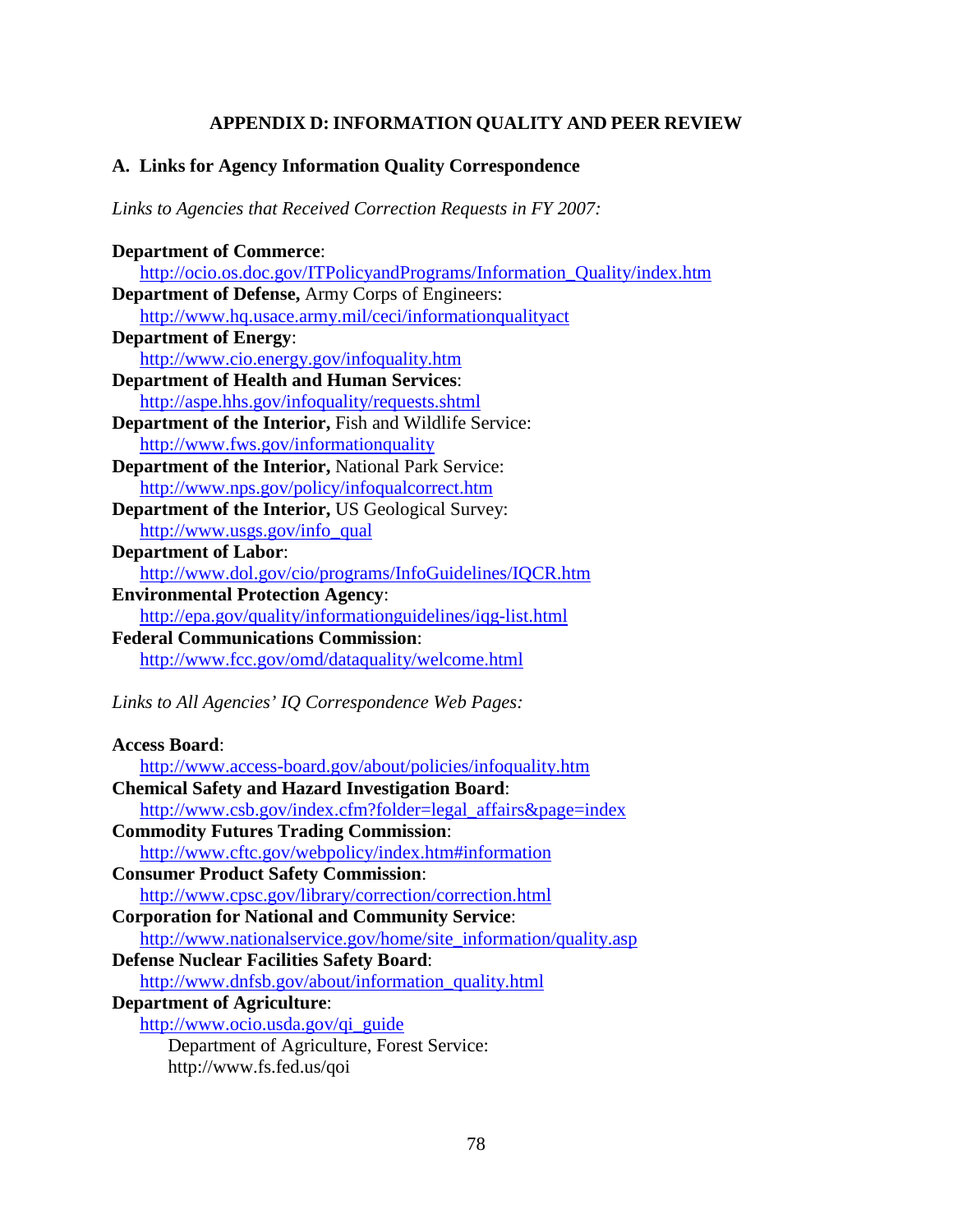| <b>Department of Commerce:</b>                                                     |  |
|------------------------------------------------------------------------------------|--|
| http://ocio.os.doc.gov/ITPolicyandPrograms/Information_Quality/index.htm           |  |
| <b>Department of Defense:</b>                                                      |  |
| http://www.defenselink.mil/pubs/dodiqguidelines.html                               |  |
| Department of Defense, Army Corps of Engineers:                                    |  |
| http://www.hq.usace.army.mil/ceci/informationqualityact                            |  |
| <b>Department of Education:</b>                                                    |  |
| http://www.ed.gov/policy/gen/guid/infoqualguide.html                               |  |
| <b>Department of Energy:</b>                                                       |  |
| http://www.cio.energy.gov/infoquality.htm                                          |  |
| <b>Department of Health and Human Services:</b>                                    |  |
| http://aspe.hhs.gov/infoquality/requests.shtml                                     |  |
| <b>Department of Housing and Urban Development:</b>                                |  |
| http://www.hud.gov/offices/adm/grants/qualityinfo/qualityinfo.cfm                  |  |
| <b>Department of Justice:</b>                                                      |  |
| http://www.usdoj.gov/iqpr/iqpr_disclaimer.html                                     |  |
| <b>Department of Labor:</b>                                                        |  |
| http://www.dol.gov/cio/programs/InfoGuidelines/IQCR.htm                            |  |
| <b>Department of State:</b>                                                        |  |
| http://www.state.gov/misc/49492.htm                                                |  |
| <b>Department of the Interior:</b>                                                 |  |
| http://www.doi.gov/ocio/iq                                                         |  |
| Department of the Interior, Bureau of Land Management:                             |  |
| http://www.blm.gov/wo/st/en/national_page/Notices_used_in_Footer/data_quality.html |  |
| Department of the Interior, Fish and Wildlife Service:                             |  |
| http://www.fws.gov/informationquality                                              |  |
| Department of the Interior, National Park Service:                                 |  |
| http://www.nps.gov/policy/infoqualcorrect.htm                                      |  |
| Department of Transportation, Surface Transportation Board:                        |  |
| http://www.stb.dot.gov/stb/InformationQualityGuidelines.htm                        |  |
| <b>Department of Transportation:</b>                                               |  |
| http://www.dot.gov/infoquality.htm                                                 |  |
| <b>Department of Veteran Affairs:</b>                                              |  |
| http://www.rms.oit.va.gov/Information_Quality.asp                                  |  |
| <b>Environmental Protection Agency:</b>                                            |  |
| http://epa.gov/quality/informationguidelines/iqg-list.html                         |  |
| <b>Equal Employment Opportunity Commission:</b>                                    |  |
| http://www.eeoc.gov/policy/guidelines/index.html                                   |  |
| <b>Farm Credit Administration:</b>                                                 |  |
| http://www.fca.gov/FCA-Web/fca%20new%20site/home/info_quality.html                 |  |
| <b>Federal Communications Commission:</b>                                          |  |
| http://www.fcc.gov/omd/dataquality/welcome.html                                    |  |
| <b>Federal Deposit Insurance Corporation:</b>                                      |  |
| http://www.fdic.gov/about/policies/#information                                    |  |
| <b>Federal Energy Regulatory Commission:</b>                                       |  |
|                                                                                    |  |
| http://www.ferc.gov/help/filing-guide/file-correct.asp                             |  |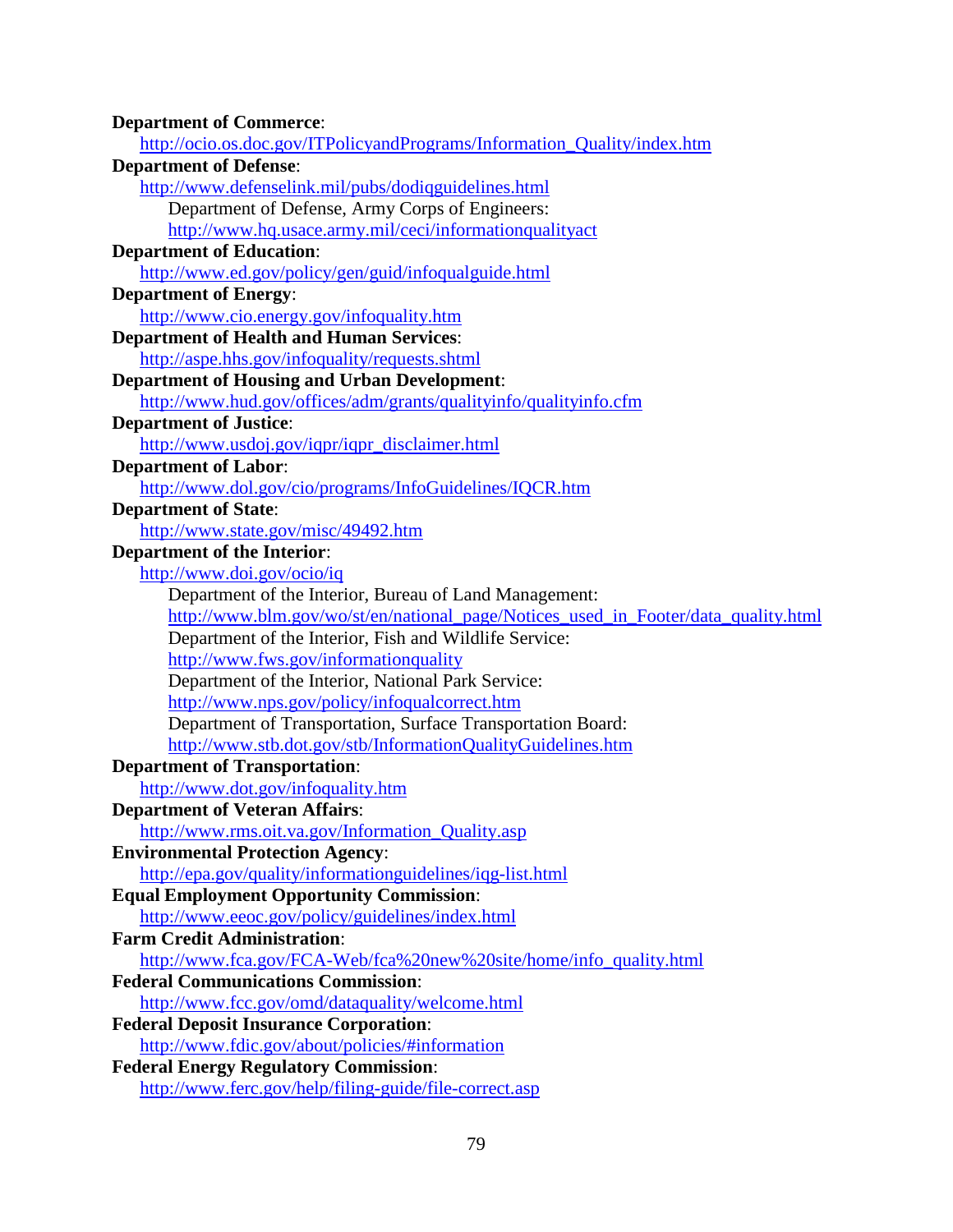| <b>Federal Maritime Commission:</b>                                                |
|------------------------------------------------------------------------------------|
| http://www.fmc.gov/reading/IntroInformationQualityGuidelines.asp?PRINT=Y           |
| <b>Federal Reserve Board:</b>                                                      |
| http://www.federalreserve.gov/iq_correction.htm                                    |
| <b>Federal Trade Commission:</b>                                                   |
| http://www.ftc.gov/ogc/sec515/index.htm                                            |
| <b>General Services Administration:</b>                                            |
| http://www.gsa.gov/Portal/gsa/ep/contentView.do?contentId=12667&contentType=GSA_O  |
| <b>VERVIEW</b>                                                                     |
| <b>Institute of Museum and Library Services:</b>                                   |
| http://www.imls.gov/about/guidelines.shtm                                          |
| <b>Internal Revenue Service:</b>                                                   |
| http://www.irs.gov/irs/article/0,,id=131585,00.html                                |
| <b>Merit Systems Protection Board:</b>                                             |
| http://www.mspb.gov/netsearch/viewdocs.aspx?docnumber=251846&version=252119&appli  |
| cation=ACROBAT                                                                     |
| <b>National Aeronautics and Space Administration:</b>                              |
| http://www.sti.nasa.gov/qualinfo.html                                              |
| <b>National Archives:</b>                                                          |
| http://www.archives.gov/about/info-qual/requests/index.html                        |
| <b>National Credit Union Administration:</b>                                       |
| http://www.ncua.gov/data/InfoQuality/InfoQuality.htm                               |
| <b>National Endowment for the Arts:</b>                                            |
| http://www.arts.gov/about/infoquality.html                                         |
| <b>National Endowment for the Humanities:</b>                                      |
| http://www.neh.gov/whoweare/dissemination.html                                     |
| <b>National Labor Relations Board:</b>                                             |
| http://www.nlrb.gov/about_us/public_notices/information_on_quality_guidelines.aspx |
| <b>National Science Foundation:</b>                                                |
| http://www.nsf.gov/policies/infoqual.jsp                                           |
| <b>National Transportation Safety Board:</b>                                       |
| http://www.ntsb.gov/info/quality.htm                                               |
| <b>Nuclear Regulatory Commission:</b>                                              |
| http://www.nrc.gov/public-involve/info-quality.html                                |
| <b>Nuclear Waste Technical Review Board:</b>                                       |
| http://www.nwtrb.gov/plans/plans.html                                              |
| <b>Occupational Safety &amp; Health Review Commission:</b>                         |
| http://www.oshrc.gov/infoquality/infoquality.html                                  |
| <b>Office of Federal Housing Enterprise Oversight:</b>                             |
| http://www.ofheo.gov/PublicInformation.aspx?Nav=105                                |
| <b>Office of Government Ethics:</b>                                                |
| http://www.usoge.gov/pages/about_oge/info_quality.html                             |
| <b>Office of Management and Budget:</b>                                            |
| http://www.whitehouse.gov/omb/inforeg/info_quality/information_quality.html        |
| <b>Office of Personnel Management:</b>                                             |
| http://www.opm.gov/policy/webpolicy/index.asp                                      |
|                                                                                    |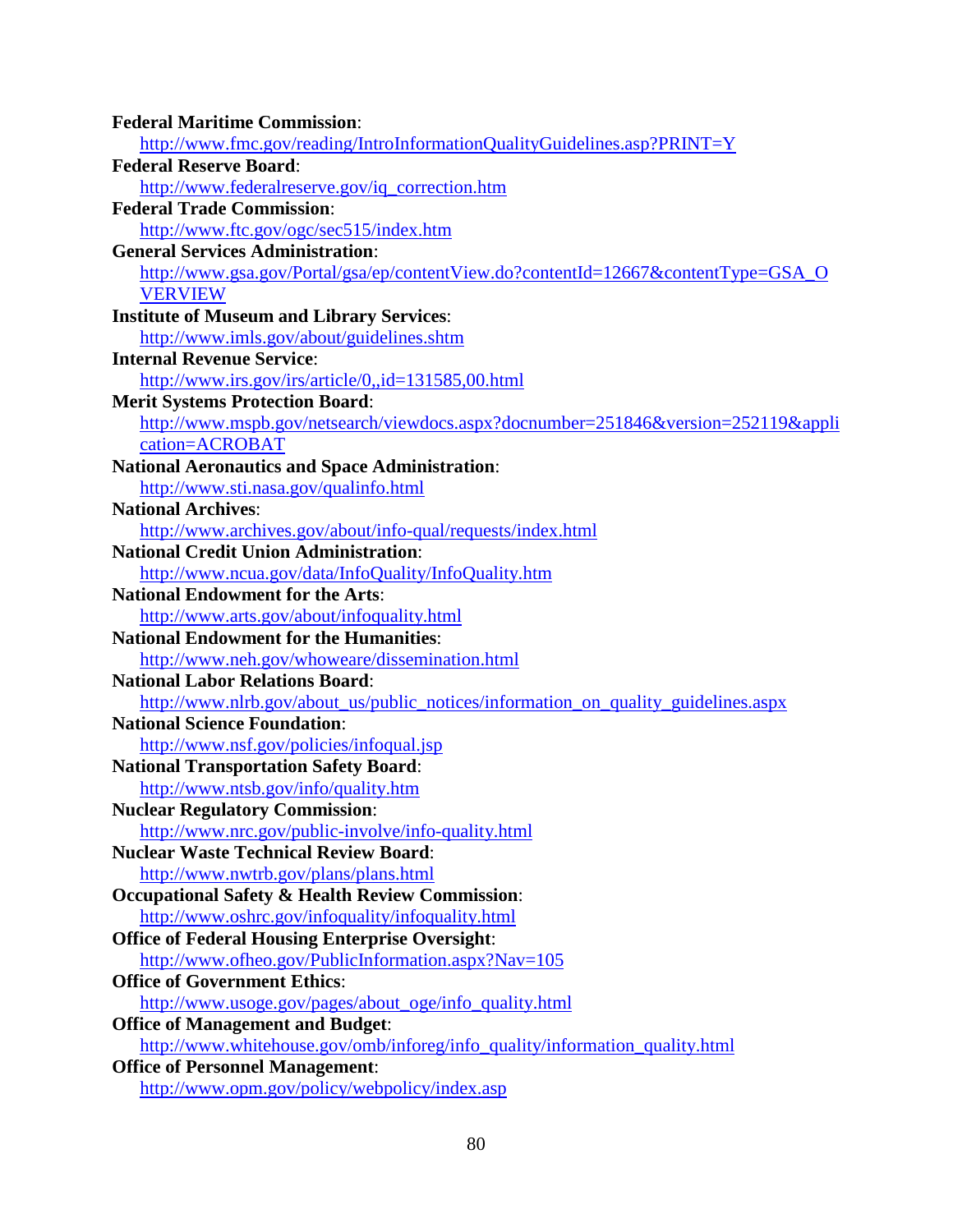| <b>Office of Special Counsel:</b>                                           |
|-----------------------------------------------------------------------------|
| http://www.osc.gov/InfoQuality.htm                                          |
| <b>Overseas Private Investment Corporation:</b>                             |
| http://www.opic.gov/pubs/qualityguidlines/index.asp                         |
| <b>Peace Corps:</b>                                                         |
| http://www.peacecorps.gov/index.cfm?shell=pchq.policies.docs                |
| <b>Pension Benefit Guaranty Corporation:</b>                                |
| http://www.pbgc.gov/media/key-resources-for-the-press/content/page5274.html |
| <b>Small Business Administration:</b>                                       |
| http://www.sba.gov/information/index.html                                   |
| <b>Social Security Administration:</b>                                      |
| http://www.ssa.gov/515/requests.htm                                         |
| <b>Tennessee Valley Authority:</b>                                          |
| http://www.tva.gov/infoquality/                                             |
| <b>US International Trade Commission:</b>                                   |
| http://www.usitc.gov/policies/info_quality.htm                              |
| <b>USAID:</b>                                                               |
| http://www.usaid.gov/policy/info_quality/                                   |
|                                                                             |

# **B. Links for Agency Peer Review Agendas**

# *Cabinet-Level Departments*

## **Department of Agriculture**:

| http://www.ocio.usda.gov/qi_guide/qoi_officer_lst.html                   |
|--------------------------------------------------------------------------|
| <b>Agricultural Research Service:</b>                                    |
| http://www.ars.usda.gov/Main/docs.htm?docid=8040                         |
| Animal and Plant Health Inspection Service:                              |
| http://www.aphis.usda.gov/peer_review/peer_review_agenda.shtml           |
| Economic Research Service:                                               |
| http://www.ers.usda.gov/AboutERS/peerreview.htm                          |
| Food Safety Inspection Service:                                          |
| http://www.fsis.usda.gov/Information_Quality/Peer_Review/index.asp       |
| <b>Forest Service:</b>                                                   |
| http://www.fs.fed.us/qoi/peerreview.shtml                                |
| Grain Inspection, Packers, and Stockyard Inspection Administration:      |
| http://www.gipsa.usda.gov/GIPSA/webapp?area=home&subject=iq&topic=pr     |
| Office of the Chief Economist:                                           |
| http://www.usda.gov/oce/peer_review                                      |
| <b>Department of Commerce:</b>                                           |
| http://ocio.os.doc.gov/ITPolicyandPrograms/Information_Quality/index.htm |
| National Oceanic and Atmospheric Administration:                         |
|                                                                          |

<http://www.cio.noaa.gov/itmanagement/prplans/PRsummaries.html>

# **Department of Defense**:

<http://www.defenselink.mil/pubs/dodiqguidelines.html>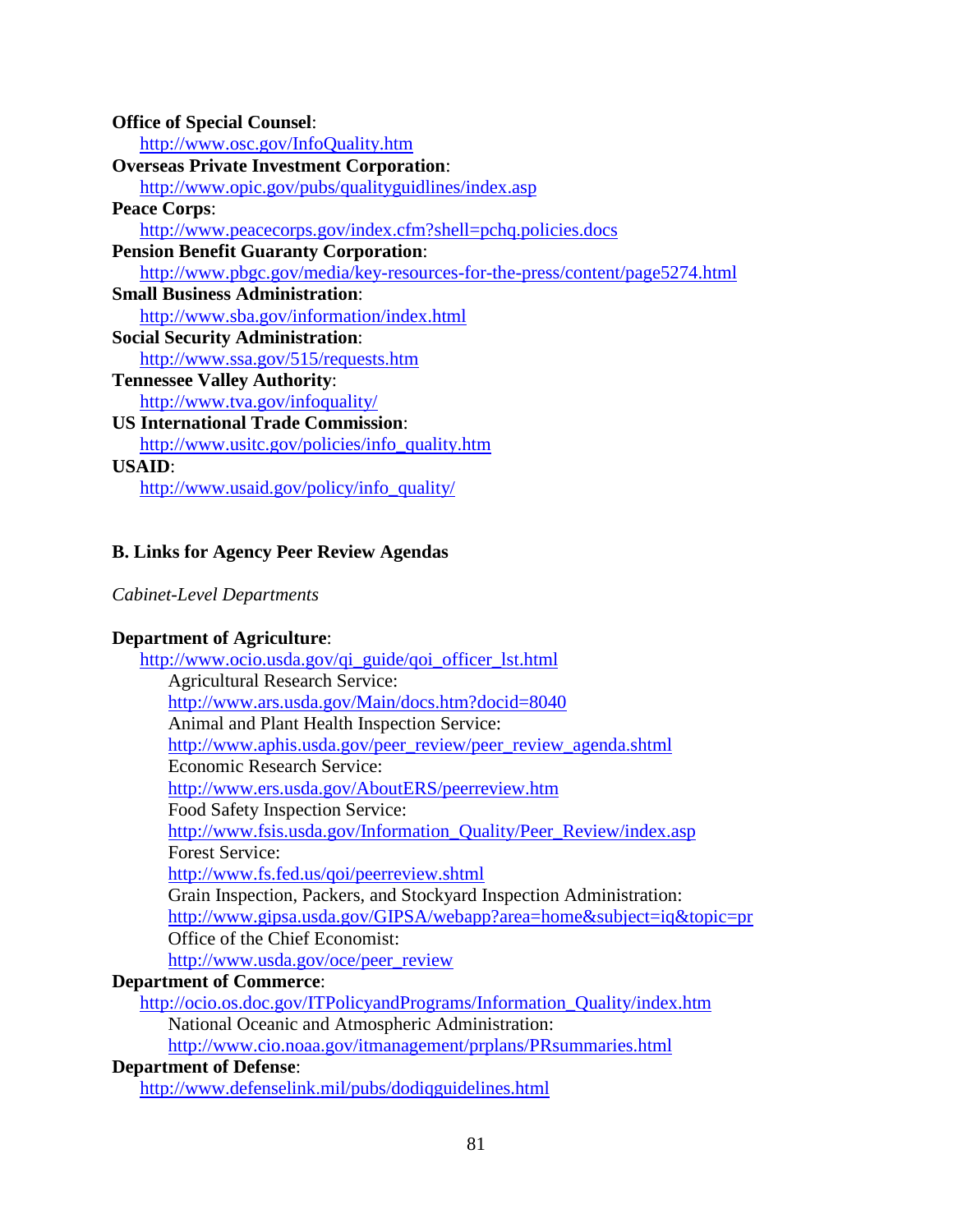| Army Corps of Engineers:                                                              |
|---------------------------------------------------------------------------------------|
| http://www.hq.usace.army.mil/ceci/informationqualityact                               |
| <b>Department of Education:</b>                                                       |
| http://www.ed.gov/policy/gen/guid/iq/peerreview.html                                  |
| <b>Department of Energy:</b>                                                          |
| http://cio.energy.gov/infoquality.htm                                                 |
| <b>Department of Health and Human Services:</b>                                       |
| http://aspe.hhs.gov/infoquality/peer.shtml                                            |
| <b>Center for Disease Control:</b>                                                    |
| http://www2a.cdc.gov/od/peer/peer.asp                                                 |
| Food and Drug Administration:                                                         |
| http://www.fda.gov/ScienceResearch/SpecialTopics/PeerReviewofScientificInformationa   |
| ndAssessments/default.htm                                                             |
| National Toxicology Program:                                                          |
| http://fmp-8.cit.nih.gov/sif/agenda.php                                               |
| Office of Public Health and Science:                                                  |
| http://aspe.hhs.gov/infoquality/guidelines/ophspeer.html                              |
| <b>Department of Homeland Security: no website</b>                                    |
| <b>Department of Housing and Urban Development:</b>                                   |
| http://www.huduser.org/about/pdr_peer_review.html                                     |
| <b>Department of the Interior:</b>                                                    |
| http://www.doi.gov/ocio/iq_1.html                                                     |
| <b>Bureau of Land Management:</b>                                                     |
| http://www.blm.gov/wo/st/en/national_page/Notices_used_in_Footer/data_quality.print.h |
| tml                                                                                   |
| <b>Bureau of Reclamation:</b>                                                         |
| http://www.usbr.gov/main/qoi/peeragenda.html<br>Fish and Wildlife Service:            |
| http://www.fws.gov/informationquality/peer_review/index.html                          |
| <b>Mineral Management Service:</b>                                                    |
| http://www.mms.gov/qualityinfo/PeerReviewAgenda.htm                                   |
| <b>National Park Service:</b>                                                         |
| http://www.nps.gov/policy/peerreview.htm                                              |
| Office of Surface Mining:                                                             |
| http://www.osmre.gov/guidance/osm_info_quality.shtm                                   |
|                                                                                       |
| <b>US Geological Society:</b>                                                         |
| http://www.usgs.gov/peer_review                                                       |
| <b>Department of Justice:</b>                                                         |
| http://www.usdoj.gov/iqpr/iqpr_disclaimer.html                                        |
| <b>Department of Labor:</b>                                                           |
| http://www.dol.gov/asp/peer-review/index.htm                                          |
| <b>Employee Benefits Security Administration:</b>                                     |
| http://www.dol.gov/ebsa/regs/peerreview.html                                          |
| Occupational Safety and Health Administration:                                        |
| http://www.osha.gov/dsg/peer_review/peer_agenda.html                                  |
|                                                                                       |
|                                                                                       |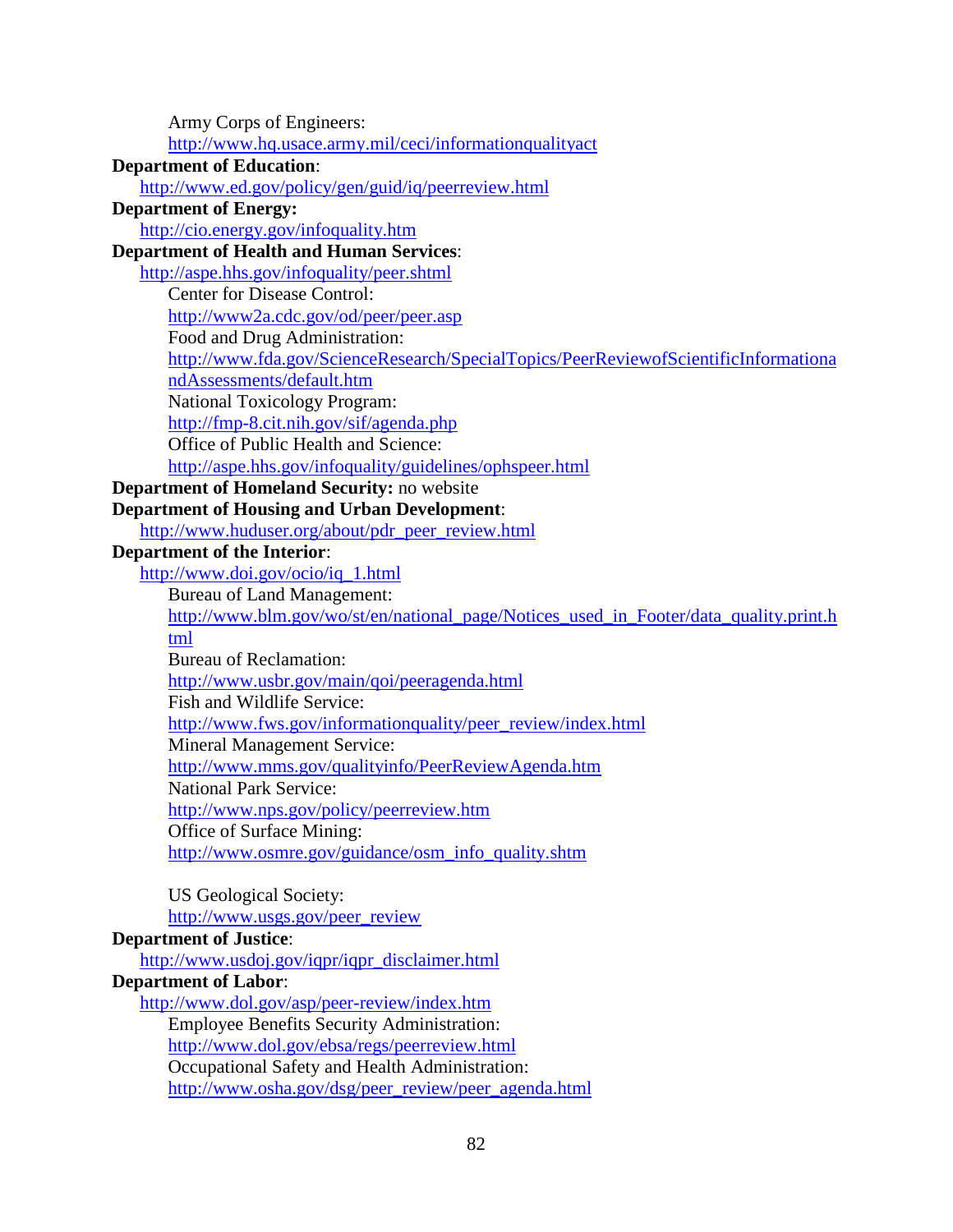| <b>Department of State:</b>                                                 |
|-----------------------------------------------------------------------------|
| http://www.state.gov/misc/49492.htm                                         |
| <b>Department of Transportation:</b>                                        |
| http://www.dot.gov/peerrt.htm                                               |
| <b>Department of Veterans Affairs:</b>                                      |
| http://www.va.gov/oit/egov/rms/info_peer.asp                                |
| Other Agencies                                                              |
| <b>Consumer Product Safety Commission:</b>                                  |
| http://www.cpsc.gov/library/peer.html                                       |
| <b>Environmental Protection Agency:</b>                                     |
| http://www.epa.gov/quality/informationguidelines                            |
| <b>Federal Communications Commission:</b>                                   |
| http://www.fcc.gov/omd/dataquality/peer-agenda.html                         |
| <b>Federal Energy Regulatory Commission:</b>                                |
| http://www.ferc.gov/help/filing-guide/file-correct.asp                      |
| <b>Federal Trade Commission:</b>                                            |
| http://www.ftc.gov/ogc/sec515/                                              |
| <b>National Aeronautics and Space Administration:</b>                       |
| http://www.sti.nasa.gov/peer_review.html                                    |
| <b>Nuclear Regulatory Commission:</b>                                       |
| http://www.nrc.gov/public-involve/info-quality/peer-review.html             |
| <b>Office of Management and Budget:</b>                                     |
| http://www.whitehouse.gov/omb/inforeg/info_quality/information_quality.html |
| <b>Small Business Administration:</b>                                       |
| http://www.sba.gov/information/index.html                                   |
| <b>Tennessee Valley Authority:</b>                                          |
| http://www.tva.gov/infoquality                                              |

## **C. Agencies that Do Not Produce or Sponsor Information Subject to the Bulletin**

*See website links in section A of this Appendix.* 

Agency for International Development Corporation for National and Community Service Council on Environmental Quality Defense Nuclear Facilities Safety Board Department of the Treasury Equal Employment Opportunity Commission Farm Credit Association Federal Maritime Commission Federal Reserve General Services Administration Institute of Museum and Library Services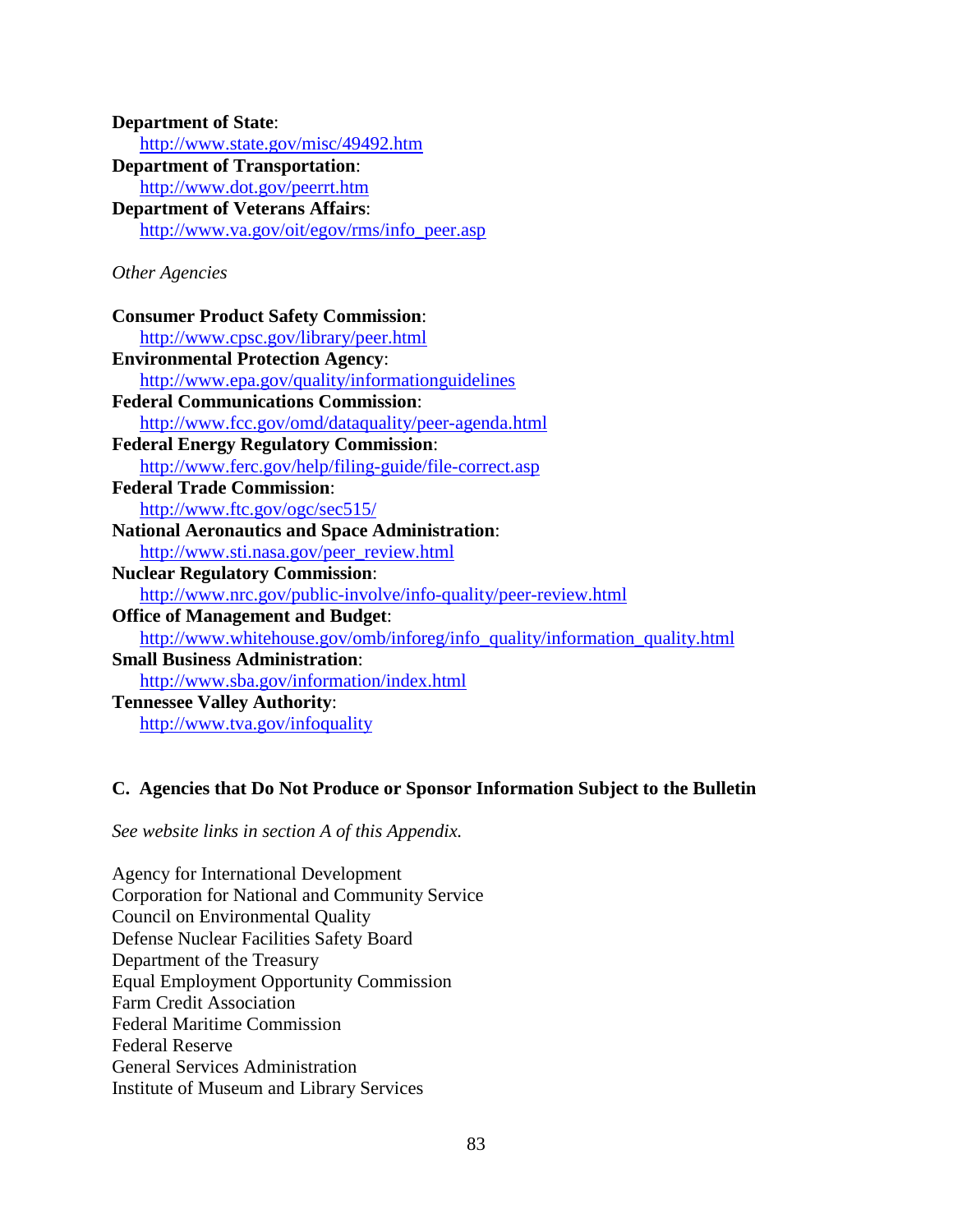International Trade Commission Merit Systems Protection Board National Archives National Credit Union Administration National Endowment for the Arts National Endowment for the Humanities National Labor Relations Board National Science Foundation Nuclear Waste Technical Review Board Office of Federal Housing Enterprise Oversight Office of Government Ethics Office of Personnel Management Overseas Private Investment Corporation Patent and Trade Office Peace Corps Pension Benefit Guaranty Corporation Railroad Board Securities and Exchange Commission Selective Services System Social Security Administration Surface Transportation Board US Occupational Safety and Health Review Commission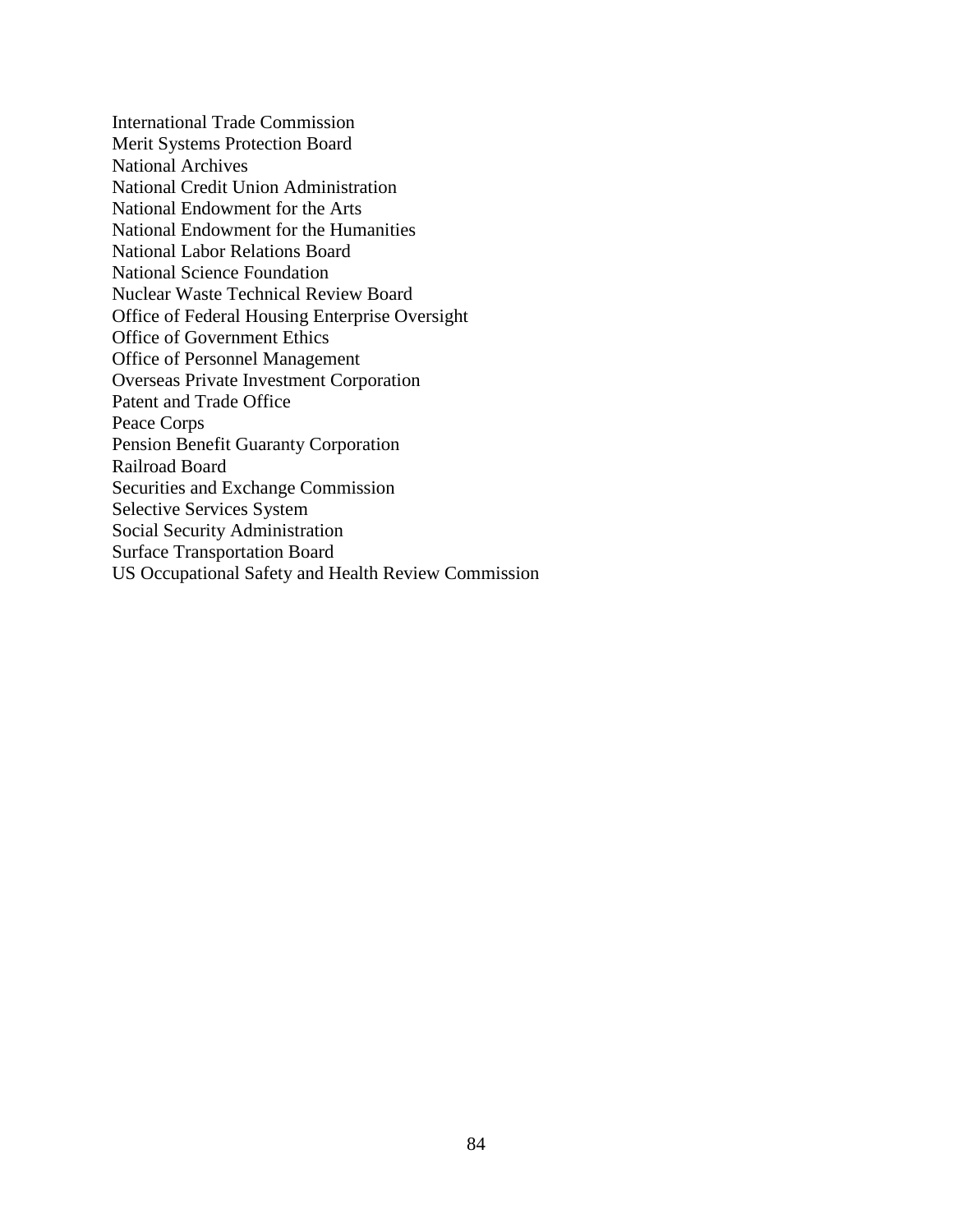#### **APPENDIX E: RESPONSE TO PEER REVIEWS AND PUBLIC COMMENTS**

We wish to express our sincere gratitude and appreciation for the thoughtful peer review and public comments we have received on the draft 2009 Report. In particular, we would like to thank our invited peer reviews Susan Rose-Ackerman (Yale University), Matthew Stephenson (Harvard University), Richard Revesz (New York University), and Michael Livermore (New York University). We are grateful for their time and the thoughtfulness of their comments.

We detail several of the major comments received and our response. Their comments are available on OMB's website at http://www.whitehouse.gov/omb/inforeg\_regpol\_reports\_congress/.

Stephenson noted that the Report was unclear about the meaning of ranges of benefit and cost estimates reported. OMB has clarified the text to note that the ranges represent agencies' treatment of uncertainty in their estimates, a few of which entail formal uncertainty analysis and confidence intervals, but the bulk of which used informal sensitivity analyses that describe the set of estimates that are consistent with plausible assumptions about unknown quantities.

Stephenson and Rose-Ackerman suggested that the Report detail social costs and benefits of transfer programs rather than merely reporting budgetary impacts. OMB agrees that better reporting for transfer programs would be desirable and strongly encourages agencies to report social benefits and costs of transfer programs.

Revesz and Livermore recommended that the Report identify where agencies are already engaging in best practices of designing regulations to facilitate evaluation as well as areas where better evaluations are needed. OMB agrees that this would be useful and will consider incorporating the recommendation in future Reports.

Rose-Ackerman, Stephenson, Revesz, and Livermore all recommended that the Report should include information about retrospective analyses of costs and benefits of regulation to the Report. OMB agrees that such information is useful, but a comprehensive literature review on retrospective evaluations was presented in the 2005 Report and an update to that review is not yet necessary. OMB has added an encouragement of retrospective analyses in its new section of the final Report on recommendations for reform.

Revesz and Livermore recommended that the Report detail how agencies conducted their cost-benefit analyses. OMB agrees that this would be valuable and intends to do so in future Reports.

Rose-Ackerman, Stephenson, Revesz, and Livermore all recommended that the Report provide recommendations for regulatory reforms. A new section has been added to the Report that describes recommendations for reforms to regulatory policymaking.

Stephenson recommended that the Report change its reporting of costs and benefits by not summing across cost-benefit analyses that are incomparable and by reporting costs and benefits in units other than dollars. However, OMB is bound by the Regulatory Right-to-Know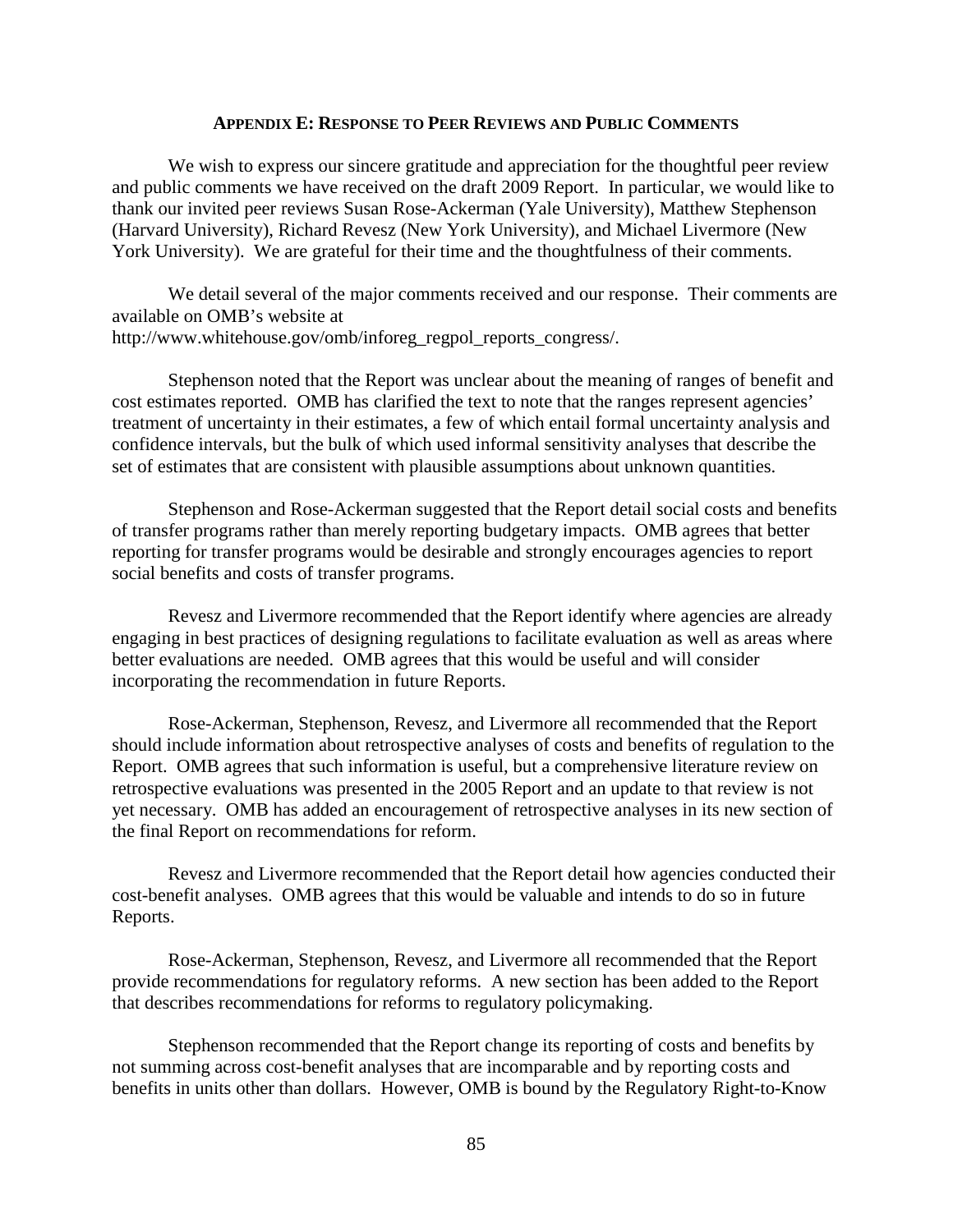Act to report monetized costs and benefits and to aggregate costs and benefits across rules to the extent feasible. OMB has rewritten the discussion to acknowledge Stephenson's point.

Stephenson suggests that the Report provide ranges of net benefits, not just ranges of costs and ranges of benefits. However, the Regulatory Right-to-Know Act requires aggregation of costs and benefits separately. OMB does think that it should provide best estimates of costs and benefits, in addition to ranges, which can be more easily aggregated into a best estimate of net benefits across rules, and OMB plans to do so for future Reports.

Center for Progressive Reform (CPR) criticizes the fundamental usefulness of providing aggregate benefit and cost estimates for federal regulations. CPR recommends to OMB to "reimagine OIRA's role" in the federal regulatory process. OMB provides aggregate benefit and cost estimates in accordance with the Regulatory-Right-to-Know Act. OMB has, however, taken steps to acknowledge some of the limits of both quantification and monetization. The recommendations on re-imagining OIRA's role are outside the scope of this Report.

Gary Wiggins proposes a new definition of benefits for benefit-cost analyses. OMB declines to adopt this definition because it is not consistent with the standard practices of economic analysis.

Center for Regulatory Effectiveness (CRE) suggested that the Information Quality chapter provide more information regarding the history of the Information Quality Act to help correct misperceptions that may exist. The OMB Information Quality 2003 Report to Congress<sup>[140](#page-86-0)</sup> provides a useful summary of the Information Quality Guidelines history and also discusses some of the most common misperceptions that existed at the time.

CRE suggested that OMB assess the extent to which agencies are or are not providing timely response to petitions and appeals. OMB will consider this suggestion for future reports. Furthermore, CRE had a variety of suggestions regarding how OMB might assess compliance with certain aspects of the Bulletin for Peer Review. OMB will consider these suggestions as it continues to work with agencies on a one-on-one basis to ensure implementation of the Bulletin.

<span id="page-86-0"></span> $\overline{a}$ <sup>140</sup> See OMB, *Information Quality, a Report to Congress FY 2003,* (2003)*,*  [http://www.whitehouse.gov/omb/inforeg/fy03\\_info\\_quality\\_rpt.pdf,](http://www.whitehouse.gov/omb/inforeg/fy03_info_quality_rpt.pdf)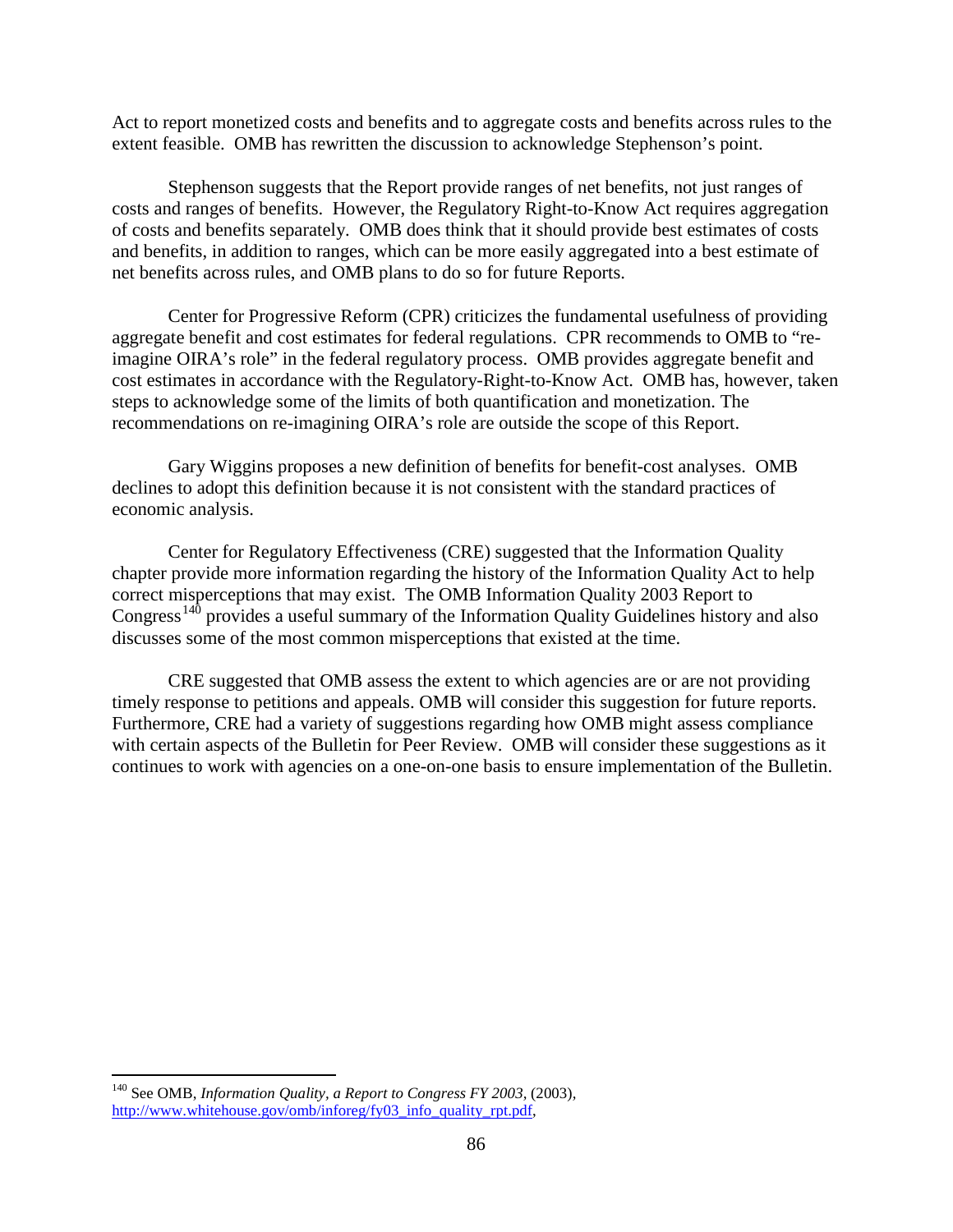#### **APPENDIX F: REFERENCES**

Adler, Matthew and Posner, Eric A., *New Foundations for Cost-Benefit Analysis*, Cambridge: Harvard University Press, 2004.

Alcott, Hunt, "Social Norms and Energy Conservation." MIT Center for Energy and Environmental Policy Research Working Paper WP-20090-014, [http://web.mit.edu/ceepr/www/publications/workingpapers/2009-014.pdf,](http://web.mit.edu/ceepr/www/publications/workingpapers/2009-014.pdf) 2009.

Alcott, Hunt and Mullainathan, Sendhil. "Behavioral Science and Energy Policy." [http://web.mit.edu/allcott/www/Allcott%20and%20Mullainathan%202009%20-](http://web.mit.edu/allcott/www/Allcott%20and%20Mullainathan%202009%20-%20Behavioral%20Science%20and%20Energy%20Policy.pdf) [%20Behavioral%20Science%20and%20Energy%20Policy.pdf,](http://web.mit.edu/allcott/www/Allcott%20and%20Mullainathan%202009%20-%20Behavioral%20Science%20and%20Energy%20Policy.pdf) 2009.

Becker, Randy A. "Air Pollution Abatement Costs under the Clean Air Act: Evidence from the PACE Survey." *Journal of Environmental Economics and Management*, 2005, 50, pp. 144-169.

Becker, Randy and Henderson, Vernon. "Effects of Air Quality Regulation on Polluting Industries." *Journal of Political Economy*, 2000, 108(2), pp. 379-421.

Berman, Eli and Bui, Linda T. M. "Environmental Regulation and Productivity: Evidence from Oil Refineries." *The Review of Economics and Statistics*, 2001, 83(3), pp. 498-510.

Bettinger, Eric P.; Long, Bridget Terry; Oreopoulos, Philip and Sanbonmatsu, Lisa. "The Role of Simplification and Information in College Decisions: Results from the H&R Block FAFSA Experiment." NBER Working Paper 15361, [http://www.nber.org/papers/w15361,](http://www.nber.org/papers/w15361) 2009.

Blank, Rebecca M. and Barr, Michael S., eds. *Insufficient Funds: Savings, Assets, Credit, and Banking Among Low-Income Households*. Russell Sage Foundation Press, 2009.

Choi, James J.; Laibson, David and Madrian, Brigitte C., "Reducing the Complexity Costs of 401(k) Participation through Quick Enrollment," in David A. Wise, ed., *Developments in the Economics of Aging*, University of Chicago Press, 2009.

Christakis, Nicholas and Fowler, James. *Connected: The Surprising Power of Our Social Networks and How They Shape Our Lives*. Little, Brown and Company, 2009.

Crain, W.Mark. *The Impact of Regulatory Costs on Small Firms*. Report to the Office of Advocacy, United States Small Business Administration, [http://www.sba.gov/advo/research/rs264tot.pdf,](http://www.sba.gov/advo/research/rs264tot.pdf) 2005.

Crain, W. Mark and Hopkins, Thomas D. *The Impact of Regulatory Costs on Small Firms*. Report to the Office of Advocacy, United States Small Business Administration, 2001.

Dean, Thomas J.; Brown, Robert L, and Stango, Victor. "Environmental Regulation as a Barrier to the Formation of Small Manufacturing Establishments: A Longitudinal Examination." *Journal of Environmental Economics and Management*, 2000, 40, pp. 56-75.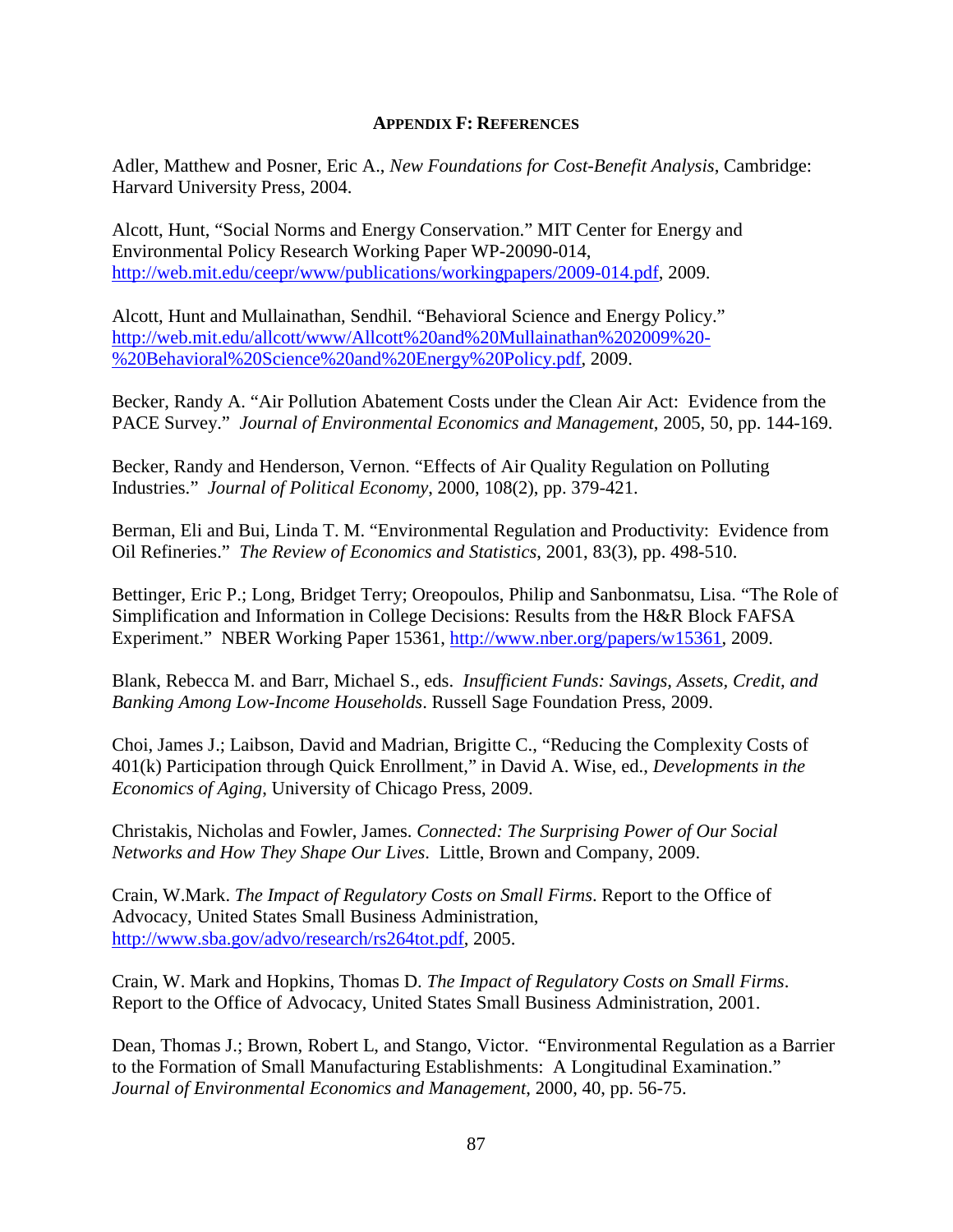Department of the Treasury, *Financial Regulatory Reform, A New Foundation: Rebuilding Financial Supervision and Regulation*, [http://www.financialstability.gov/docs/regs/FinalReport\\_web.pdf,](http://www.financialstability.gov/docs/regs/FinalReport_web.pdf) 2009.

Diamond, Peter and Vartianen, Hannu, eds. *Behavioral Economics and its Applications*, Princeton University Press, 2007.

Downs, Julie S.; Loewenstein, George and Wisdom, Jessica. "Strategies for Promoting Heatlhier Food Choices." *The American Economic Review*, 2009, 99:2, pp. 1-10. Ehrenberg, Ronald G. and Smith, Robert S. *Modern Labor Economics*, 4th Edition, Harper Collins, 1991.

Ericson, Keith M. Marzilli and Fuster, Andreas. "Expectations As Endowments: Reference-Dependent Preferences and Exchange Behavior," [http://papers.ssrn.com/sol3/papers.cfm?abstract\\_id=1505121,](http://papers.ssrn.com/sol3/papers.cfm?abstract_id=1505121) 2009.

Fisher, Carolyn. "Let's Turn Café Regulation On Its Head." Resources for the Future Issue Brief, [http://www.rff.org/RFF/Documents/RFF-IB-09-06.pdf,](http://www.rff.org/RFF/Documents/RFF-IB-09-06.pdf) 2009.

Fung, Archon; Graham, Mary, and Weil, David, *Full Disclosure: the perils and promise of transparency*, Cambridge University Press, 2007.

Gilovich, Thomas; Griffin, Dale, and Kahneman, Daniel, eds. *Heuristics and Biases: The Psychology of Intuitive Judgment.* Cambridge: Cambridge University Press, 2002.

Gray, Wayne B. "The Cost of Regulation: OSHA, EPA and the Productivity Slowdown." *The American Economic Review*, 1987, 77(5), pp. 998-1006.

Gray, Wayne B., and Shadbegian, Ronald. "Environmental Regulation, Investment Timing, and Technology Choice." *The Journal of Industrial Economics*, 1998, 46(2), pp. 235-256.

Greenstone, Michael. "The Impacts of Environmental Regulations on Industrial Activity: Evidence from the 1970 and 1977 Clean Air Act Amendments and the Census of Manufactures." *Journal of Political Economy*, 2002, 110(6), pp. 1175-1219.

Greenstone, Michael. "Toward A Culture of Persistent Regulatory Experimentation and Evaluation," in David Moss & John Cisternino, eds., *New Perspectives on Regulation*. Cambridge: The Tobin Project, 2009, pp. 111-126.

Grossman, Gene M., and Krueger, Alan B. "Economic Growth and the Environment." *The Quarterly Journal of Economics*, 1995, 110(2), 353-377.

Hamilton, James T. *Regulation through Revelation*. New York: Cambridge University Press, 2005.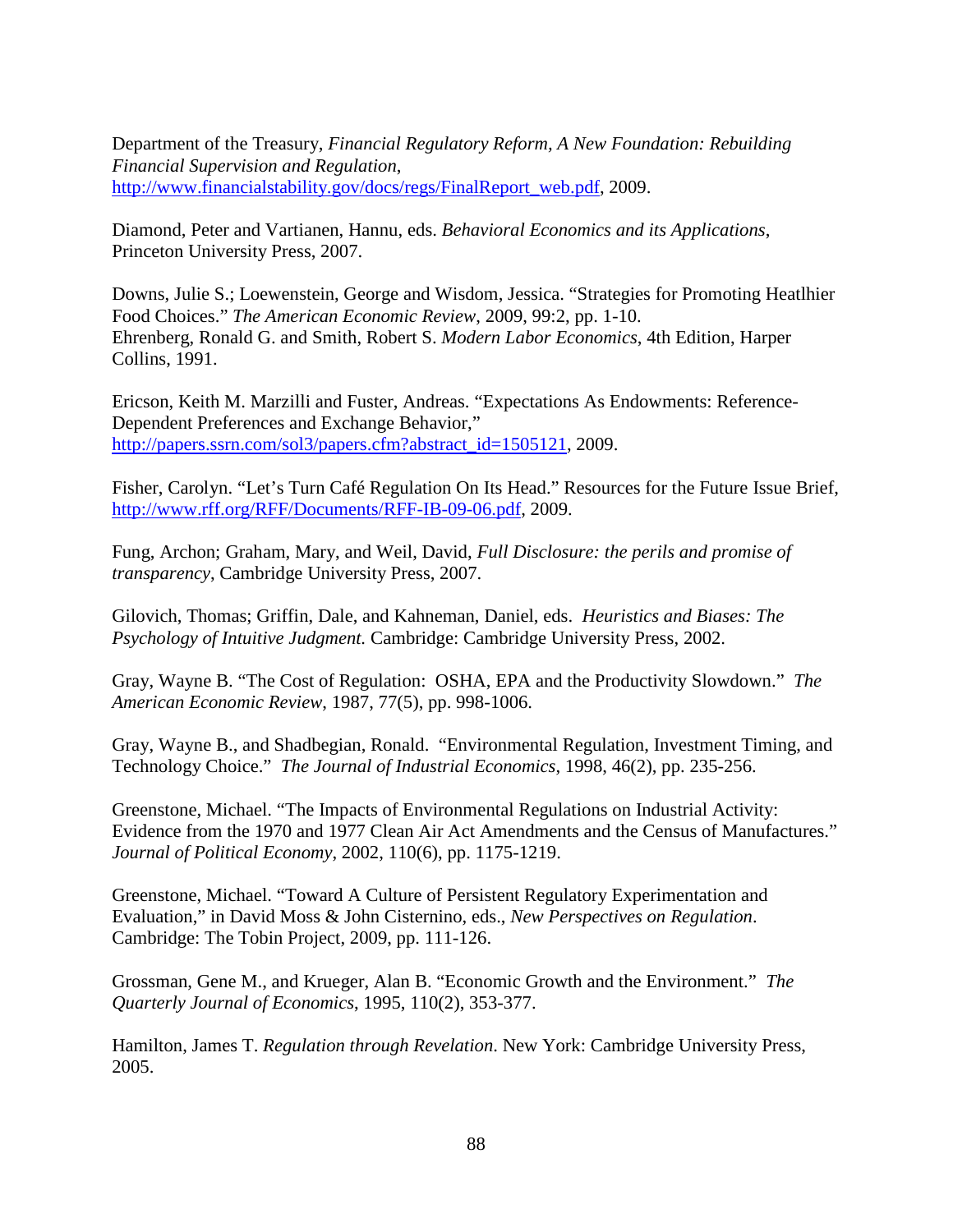Harbaugh, William T.; Levinson, Arik and Wilson, David Molloy. "Reexamining the Empirical Evidence for an Environmental Kuznets Curve." *The Review of Economics and Statistics*, 2002, 84(3), pp. 541-551.

Hirshleifer, David A. "The Blind Leading the Blind: Social Influence, Fads and Informational Cascades," in Mariano Tommasi and Katheryn Ierulli, eds., *The New Economics of Human Behavior*, Cambridge: Cambridge University Press, 1995.

Hopkins, Thomas D. *Profiles of Regulatory Cost*, Report to the Office of Advocacy, United States Small Business Administration, 1995.

Howarth, Richard B.; Haddad, Brent M. and Paton, Bruce. "The Economics of Energy Efficiency: Insights from Voluntary Participation Programs." *Energy Policy*, 2000, 28(477), pp. 477-486.

Innocenti, Alessandro; Lattarulo, Patrizia; and Pazienza, Maria Grazia. "Heuristics and Biases in Travel Mode Choice," Labsi Working Papers N. 27/2009, [http://www.labsi.org/wp/labsi27.pdf,](http://www.labsi.org/wp/labsi27.pdf) 2009.

Johnson, Eric J.; Hershey, John; Meszaros, Jacqueline and Kunreuther, Howard. "Framing, Probability Distortions, and Insurance Decisions." *Journal of Risk and Uncertainty*, 1993, 7(1), pp. 35-51.

Jolls, Christine. "Accommodation Mandates." *Stanford Law Review*, 2000, 53, pp. 223-306.

Kahneman, Daniel; Krueger; Alan B.; Schkade, David; Schwarz, Norbert and Stone, Arthur. "Toward National Well-Being Accounts." *American Economic Review*, 2004, 94(2), pp. 429- 434.

Kahneman, Daniel and Tversky, Amos. "Prospect Theory: An Analysis of Decision under Risk," *Econometrica*, 1979, 47(2), pp. 263-291.

Kahneman, Daniel and Tversky, Amos, eds. *Choices Values and Frames.* Cambridge: Cambridge University Press, 2000.

Kahneman, Daniel and Frederick, Shane. "Representativeness Revisited: Attribute Substitution in Intuitive Judgment," in Thomas Gilovich, Dale Griffin, and Daniel Kahneman, eds. *Heuristics and Biases: The Psychology of Intuitive Judgment.* Cambridge: Cambridge University Press, 2002.

Krueger, Alan B., ed., *Measuring the Subjective Well-Being of Nations: National Accounts of Time Use and Well-Being.* Chicago: The University of Chicago Press, 2009.

Kuran, Timur. *Public Lies, Private Truths: The Social Consequences of Preference Falsification*, Cambridge: Harvard University Press, 1997.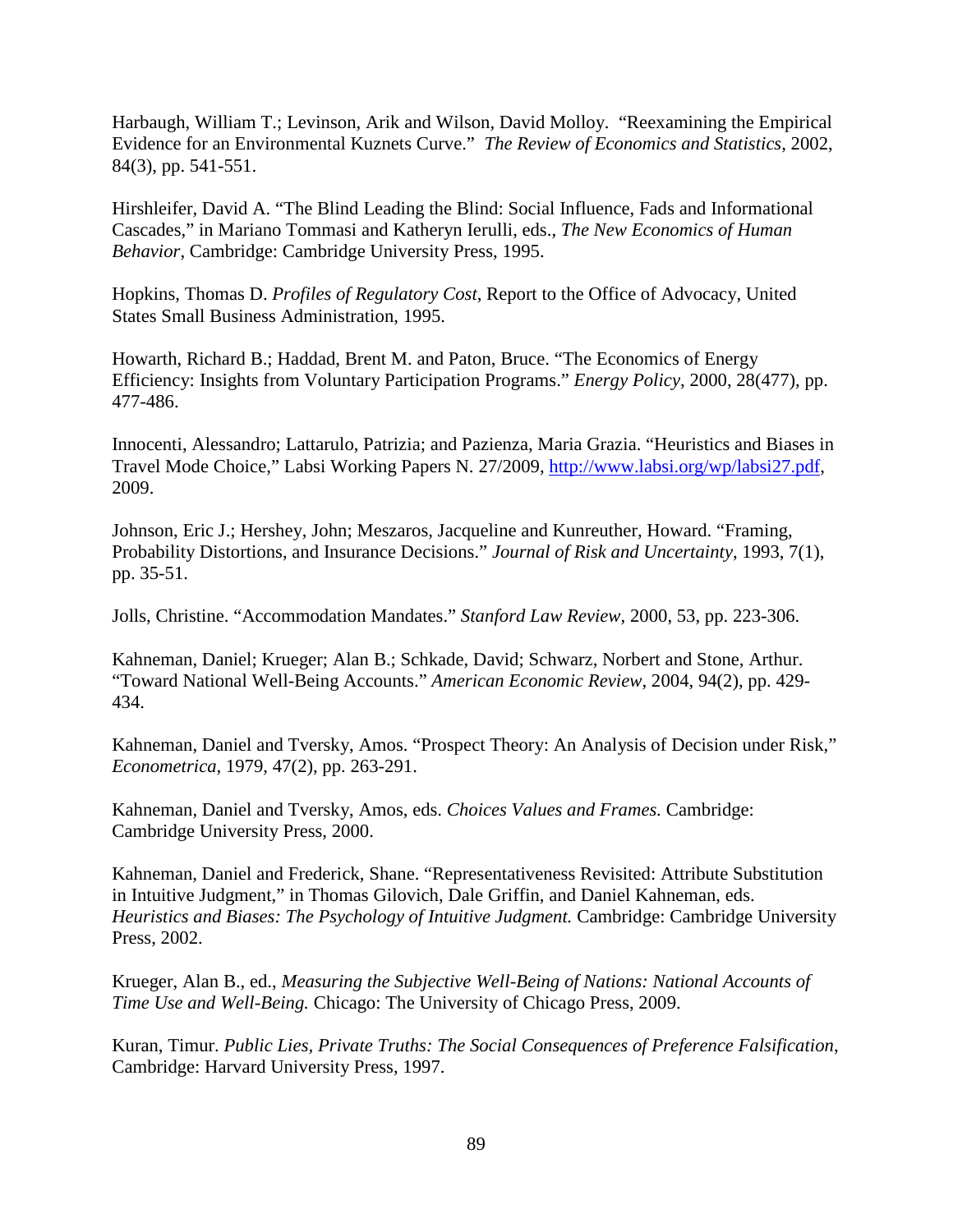Larrick, Richard P. and Soll, Jack B. "The MPG Illusion." *Science*, 2008, 320(5883), pp. 1593- 1594.

Leventhal, Howard; Singer, Robert; and Jones, Susan. "Effects of Fear and Specificity of Recommendation Upon Attitudes and Behavior," *Journal of Personality and Social Psychology*, 1965, 2(1), pp. 20-29.

List, John A.; Millimet, Daniel L.; Fredriksson, Per G. and McHone, W. Warren. "Effects of Environmental Regulations on Manufacturing Plant Births: Evidence from a Propensity Score Matching Estimator." *The Review of Economics and Statistics*, 2003, 85(4), pp. 944-952.

Loewenstein, George F.; Weber, Elke U.; Jsee, Christopher K.; and Welch, Ned. "Risk as Feelings," *Psychological Bulletin*, 2001, 127(2), pp. 267-286.

Madrian, Brigitte and Shea, Dennis. "The Power of Suggestion: Inertia in 401(k) Participation and Savings Behavior." *The Quarterly Journal of Economics*, 2001, 116, p. 149.

Miller, Wilhelmine; Robinson, Lisa A. and Lawrence, Robert S., eds. *Valuing Health for Regulatory Cost-Effectiveness Analysis.* Washington: National Academies Press, 2006.

Millimet, Daniel L.; List, John A. and Stengos, Thanasis. "The Environmental Kuznets Curve: Real Progress or Misspecified Models?" *The Review of Economics and Statistics*, 2003, 85(4), 1038-1047.

National Research Council. *Estimating the Public Health Benefits of Proposed Air Pollution Regulations*. Washington: National Academies Press, 2002.

National Research Council, *Scientific Review of the Proposed Risk Assessment Bulletin from the Office of Management and Budget*, Washington: National Academies Press, 2007.

National Research Council. *Estimating Mortality Risk Reduction and Economic Benefits from Controlling Ozone Air Pollution.* Washington: National Academies Press, 2008.

Nisbett, Richard and Ross, Lee. *Human Inference: Strategies and Shortcomings in Social Judgment*, Prentice Hall, 1980.

Nisbett, Richard E.; Borgida, Eugene; Crandall, Rick; and Reed; Harvey. "Popular induction: Information is not necessarily informative," in Daniel Kahneman, Paul Slovic, and Amos Tversky, eds., *Judgment under Uncertainty: Heuristics and Biases*, Cambridge: Cambridge University Press, 1982.

Pidgeon, Nick; Kasperson, Roger E. and Slovic, Paul, eds. *The Social Amplification of Risk.* Cambridge: Cambridge University Press, 2003.

Rottenstreich, Yuval; and Hsee, Christopher K., "Money, kisses, and electric shocks: on the affective psychology of risk," *Psychological Science*, 2001, 12, pp. 185-190.